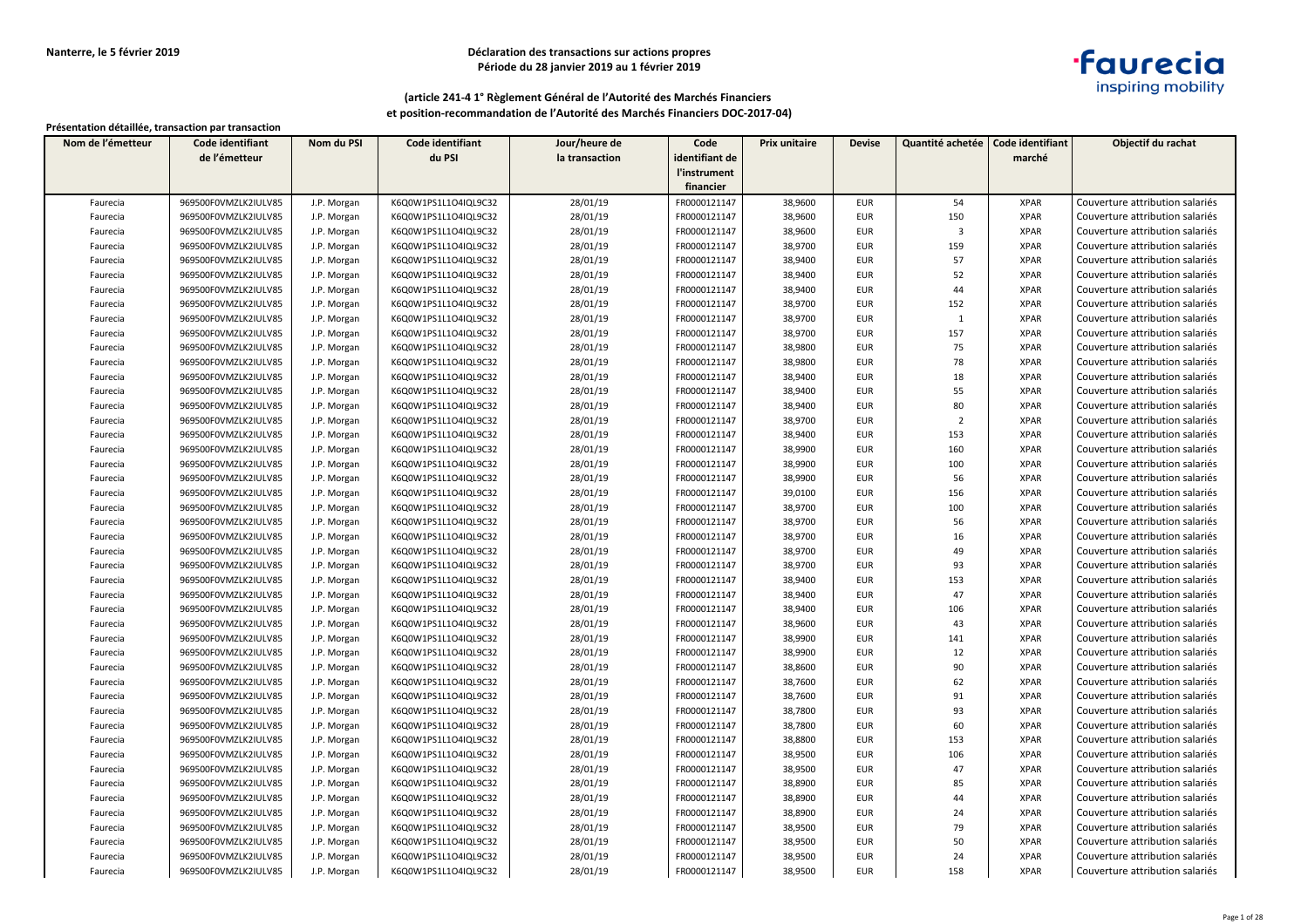| Nom de l'émetteur | Code identifiant     | Nom du PSI  | Code identifiant     | Jour/heure de  | Code           | Prix unitaire | <b>Devise</b> | Quantité achetée | Code identifiant | Objectif du rachat              |
|-------------------|----------------------|-------------|----------------------|----------------|----------------|---------------|---------------|------------------|------------------|---------------------------------|
|                   | de l'émetteur        |             | du PSI               | la transaction | identifiant de |               |               |                  | marché           |                                 |
|                   |                      |             |                      |                | l'instrument   |               |               |                  |                  |                                 |
|                   |                      |             |                      |                | financier      |               |               |                  |                  |                                 |
| Faurecia          | 969500F0VMZLK2IULV85 | J.P. Morgan | K6Q0W1PS1L1O4IQL9C32 | 28/01/19       | FR0000121147   | 38,9600       | <b>EUR</b>    | 153              | <b>XPAR</b>      | Couverture attribution salariés |
| Faurecia          | 969500F0VMZLK2IULV85 | J.P. Morgan | K6Q0W1PS1L1O4IQL9C32 | 28/01/19       | FR0000121147   | 38,9300       | <b>EUR</b>    | 36               | <b>XPAR</b>      | Couverture attribution salariés |
| Faurecia          | 969500F0VMZLK2IULV85 | J.P. Morgan | K6Q0W1PS1L1O4IQL9C32 | 28/01/19       | FR0000121147   | 38,9300       | <b>EUR</b>    | 26               | <b>XPAR</b>      | Couverture attribution salariés |
| Faurecia          | 969500F0VMZLK2IULV85 | J.P. Morgan | K6Q0W1PS1L1O4IQL9C32 | 28/01/19       | FR0000121147   | 38,9300       | EUR           | 66               | <b>XPAR</b>      | Couverture attribution salariés |
| Faurecia          | 969500F0VMZLK2IULV85 | J.P. Morgan | K6Q0W1PS1L1O4IQL9C32 | 28/01/19       | FR0000121147   | 38,9300       | <b>EUR</b>    | 25               | <b>XPAR</b>      | Couverture attribution salariés |
| Faurecia          | 969500F0VMZLK2IULV85 | J.P. Morgan | K6Q0W1PS1L1O4IQL9C32 | 28/01/19       | FR0000121147   | 38,9400       | <b>EUR</b>    | 153              | <b>XPAR</b>      | Couverture attribution salariés |
| Faurecia          | 969500F0VMZLK2IULV85 | J.P. Morgan | K6Q0W1PS1L1O4IQL9C32 | 28/01/19       | FR0000121147   | 38,9700       | <b>EUR</b>    | 100              | <b>XPAR</b>      | Couverture attribution salariés |
| Faurecia          | 969500F0VMZLK2IULV85 | J.P. Morgan | K6Q0W1PS1L1O4IQL9C32 | 28/01/19       | FR0000121147   | 38,9700       | EUR           | 53               | <b>XPAR</b>      | Couverture attribution salariés |
| Faurecia          | 969500F0VMZLK2IULV85 | J.P. Morgan | K6Q0W1PS1L1O4IQL9C32 | 28/01/19       | FR0000121147   | 38,9600       | <b>EUR</b>    | 153              | <b>XPAR</b>      | Couverture attribution salariés |
| Faurecia          | 969500F0VMZLK2IULV85 | J.P. Morgan | K6Q0W1PS1L1O4IQL9C32 | 28/01/19       | FR0000121147   | 38,9700       | <b>EUR</b>    | 100              | <b>XPAR</b>      | Couverture attribution salariés |
| Faurecia          | 969500F0VMZLK2IULV85 | J.P. Morgan | K6Q0W1PS1L1O4IQL9C32 | 28/01/19       | FR0000121147   | 38,9700       | <b>EUR</b>    | 53               | <b>XPAR</b>      | Couverture attribution salariés |
| Faurecia          | 969500F0VMZLK2IULV85 | J.P. Morgan | K6Q0W1PS1L1O4IQL9C32 | 28/01/19       | FR0000121147   | 38,9700       | <b>EUR</b>    | $\overline{7}$   | <b>XPAR</b>      | Couverture attribution salariés |
| Faurecia          | 969500F0VMZLK2IULV85 | J.P. Morgan | K6Q0W1PS1L1O4IQL9C32 | 28/01/19       | FR0000121147   | 38,9700       | EUR           | 148              | <b>XPAR</b>      | Couverture attribution salariés |
| Faurecia          | 969500F0VMZLK2IULV85 | J.P. Morgan | K6Q0W1PS1L1O4IQL9C32 | 28/01/19       | FR0000121147   | 38,9700       | EUR           | 100              | <b>XPAR</b>      | Couverture attribution salariés |
| Faurecia          | 969500F0VMZLK2IULV85 | J.P. Morgan | K6Q0W1PS1L1O4IQL9C32 | 28/01/19       | FR0000121147   | 38,9700       | <b>EUR</b>    | 54               | <b>XPAR</b>      | Couverture attribution salariés |
| Faurecia          | 969500F0VMZLK2IULV85 | J.P. Morgan | K6Q0W1PS1L1O4IQL9C32 | 28/01/19       | FR0000121147   | 38,9400       | <b>EUR</b>    | 156              | <b>XPAR</b>      | Couverture attribution salariés |
| Faurecia          | 969500F0VMZLK2IULV85 | J.P. Morgan | K6Q0W1PS1L1O4IQL9C32 | 28/01/19       | FR0000121147   | 38,9800       | <b>EUR</b>    | 153              | <b>XPAR</b>      | Couverture attribution salariés |
| Faurecia          | 969500F0VMZLK2IULV85 | J.P. Morgan | K6Q0W1PS1L1O4IQL9C32 | 28/01/19       | FR0000121147   | 38,9600       | <b>EUR</b>    | 159              | <b>XPAR</b>      | Couverture attribution salariés |
| Faurecia          | 969500F0VMZLK2IULV85 | J.P. Morgan | K6Q0W1PS1L1O4IQL9C32 | 28/01/19       | FR0000121147   | 38,9500       | <b>EUR</b>    | 156              | <b>XPAR</b>      | Couverture attribution salariés |
| Faurecia          | 969500F0VMZLK2IULV85 | J.P. Morgan | K6Q0W1PS1L1O4IQL9C32 | 28/01/19       | FR0000121147   | 38,9300       | <b>EUR</b>    | 157              | <b>XPAR</b>      | Couverture attribution salariés |
| Faurecia          | 969500F0VMZLK2IULV85 | J.P. Morgan | K6Q0W1PS1L1O4IQL9C32 | 28/01/19       | FR0000121147   | 38,9100       | EUR           | 115              | <b>XPAR</b>      | Couverture attribution salariés |
| Faurecia          | 969500F0VMZLK2IULV85 | J.P. Morgan | K6Q0W1PS1L1O4IQL9C32 | 28/01/19       | FR0000121147   | 38,9100       | <b>EUR</b>    | 38               | <b>XPAR</b>      | Couverture attribution salariés |
| Faurecia          | 969500F0VMZLK2IULV85 | J.P. Morgan | K6Q0W1PS1L1O4IQL9C32 | 28/01/19       | FR0000121147   | 38,8800       | <b>EUR</b>    | 58               | <b>XPAR</b>      | Couverture attribution salariés |
| Faurecia          | 969500F0VMZLK2IULV85 | J.P. Morgan | K6Q0W1PS1L1O4IQL9C32 | 28/01/19       | FR0000121147   | 38,8800       | <b>EUR</b>    | 59               | <b>XPAR</b>      | Couverture attribution salariés |
| Faurecia          | 969500F0VMZLK2IULV85 | J.P. Morgan | K6Q0W1PS1L1O4IQL9C32 | 28/01/19       | FR0000121147   | 38,8800       | <b>EUR</b>    | 36               | <b>XPAR</b>      | Couverture attribution salariés |
| Faurecia          | 969500F0VMZLK2IULV85 | J.P. Morgan | K6Q0W1PS1L1O4IQL9C32 | 28/01/19       | FR0000121147   | 38,9100       | <b>EUR</b>    | 153              | <b>XPAR</b>      | Couverture attribution salariés |
| Faurecia          | 969500F0VMZLK2IULV85 | J.P. Morgan | K6Q0W1PS1L1O4IQL9C32 | 28/01/19       | FR0000121147   | 38,6400       | EUR           | 25               | <b>XPAR</b>      | Couverture attribution salariés |
| Faurecia          | 969500F0VMZLK2IULV85 | J.P. Morgan | K6Q0W1PS1L1O4IQL9C32 | 28/01/19       | FR0000121147   | 38,6400       | <b>EUR</b>    | 128              | <b>XPAR</b>      | Couverture attribution salariés |
| Faurecia          | 969500F0VMZLK2IULV85 | J.P. Morgan | K6Q0W1PS1L1O4IQL9C32 | 28/01/19       | FR0000121147   | 38,6100       | EUR           | 153              | <b>XPAR</b>      | Couverture attribution salariés |
| Faurecia          | 969500F0VMZLK2IULV85 | J.P. Morgan | K6Q0W1PS1L1O4IQL9C32 | 28/01/19       | FR0000121147   | 38,6200       | EUR           | 38               | <b>XPAR</b>      | Couverture attribution salariés |
| Faurecia          | 969500F0VMZLK2IULV85 | J.P. Morgan | K6Q0W1PS1L1O4IQL9C32 | 28/01/19       | FR0000121147   | 38,6200       | <b>EUR</b>    | 42               | <b>XPAR</b>      | Couverture attribution salariés |
| Faurecia          | 969500F0VMZLK2IULV85 | J.P. Morgan | K6Q0W1PS1L1O4IQL9C32 | 28/01/19       | FR0000121147   | 38,6500       | <b>EUR</b>    | 153              | <b>XPAR</b>      | Couverture attribution salariés |
| Faurecia          | 969500F0VMZLK2IULV85 | J.P. Morgan | K6Q0W1PS1L1O4IQL9C32 | 28/01/19       | FR0000121147   | 38,8700       | <b>EUR</b>    | 153              | <b>XPAR</b>      | Couverture attribution salariés |
| Faurecia          | 969500F0VMZLK2IULV85 | J.P. Morgan | K6Q0W1PS1L1O4IQL9C32 | 28/01/19       | FR0000121147   | 38,8800       | <b>EUR</b>    | 153              | <b>XPAR</b>      | Couverture attribution salariés |
| Faurecia          | 969500F0VMZLK2IULV85 | J.P. Morgan | K6Q0W1PS1L1O4IQL9C32 | 28/01/19       | FR0000121147   | 38,7700       | <b>EUR</b>    | 74               | <b>XPAR</b>      | Couverture attribution salariés |
| Faurecia          | 969500F0VMZLK2IULV85 | J.P. Morgan | K6Q0W1PS1L1O4IQL9C32 | 28/01/19       | FR0000121147   | 38,7600       | <b>EUR</b>    | 68               | <b>XPAR</b>      | Couverture attribution salariés |
| Faurecia          | 969500F0VMZLK2IULV85 | J.P. Morgan | K6Q0W1PS1L1O4IQL9C32 | 28/01/19       | FR0000121147   | 38,9700       | <b>EUR</b>    | 35               | <b>XPAR</b>      | Couverture attribution salariés |
| Faurecia          | 969500F0VMZLK2IULV85 | J.P. Morgan | K6Q0W1PS1L1O4IQL9C32 | 29/01/19       | FR0000121147   | 37,4800       | EUR           | 160              | <b>XPAR</b>      | Couverture attribution salariés |
| Faurecia          | 969500F0VMZLK2IULV85 | J.P. Morgan | K6Q0W1PS1L1O4IQL9C32 | 29/01/19       | FR0000121147   | 37,4200       | EUR           | 156              | <b>XPAR</b>      | Couverture attribution salariés |
| Faurecia          | 969500F0VMZLK2IULV85 | J.P. Morgan | K6Q0W1PS1L1O4IQL9C32 | 29/01/19       | FR0000121147   | 37,8500       | <b>EUR</b>    | 153              | <b>XPAR</b>      | Couverture attribution salariés |
| Faurecia          | 969500F0VMZLK2IULV85 | J.P. Morgan | K6Q0W1PS1L1O4IQL9C32 | 29/01/19       | FR0000121147   | 37,5800       | EUR           | 102              | <b>XPAR</b>      | Couverture attribution salariés |
| Faurecia          | 969500F0VMZLK2IULV85 | J.P. Morgan | K6Q0W1PS1L1O4IQL9C32 | 29/01/19       | FR0000121147   | 37,5800       | <b>EUR</b>    | 51               | <b>XPAR</b>      | Couverture attribution salariés |
| Faurecia          | 969500F0VMZLK2IULV85 | J.P. Morgan | K6Q0W1PS1L1O4IQL9C32 | 29/01/19       | FR0000121147   | 37,4800       | <b>EUR</b>    | 135              | <b>XPAR</b>      | Couverture attribution salariés |
| Faurecia          | 969500F0VMZLK2IULV85 | J.P. Morgan | K6Q0W1PS1L1O4IQL9C32 | 29/01/19       | FR0000121147   | 37,5100       | EUR           | 118              | XPAR             | Couverture attribution salariés |
| Faurecia          | 969500F0VMZLK2IULV85 | J.P. Morgan | K6Q0W1PS1L1O4IQL9C32 | 29/01/19       | FR0000121147   | 37,5100       | <b>EUR</b>    | 184              | <b>XPAR</b>      | Couverture attribution salariés |
| Faurecia          | 969500F0VMZLK2IULV85 | J.P. Morgan | K6Q0W1PS1L1O4IQL9C32 | 29/01/19       | FR0000121147   | 37,5100       | EUR           | 171              | <b>XPAR</b>      | Couverture attribution salariés |
| Faurecia          | 969500F0VMZLK2IULV85 | J.P. Morgan | K6Q0W1PS1L1O4IQL9C32 | 29/01/19       | FR0000121147   | 37,5200       | EUR           | 74               | XPAR             | Couverture attribution salariés |
| Faurecia          | 969500F0VMZLK2IULV85 | J.P. Morgan | K6Q0W1PS1L1O4IQL9C32 | 29/01/19       | FR0000121147   | 37,5200       | EUR           | 79               | <b>XPAR</b>      | Couverture attribution salariés |
| Faurecia          | 969500F0VMZLK2IULV85 | J.P. Morgan | K6Q0W1PS1L1O4IQL9C32 | 29/01/19       | FR0000121147   | 37,6300       | EUR           | 153              | <b>XPAR</b>      | Couverture attribution salariés |
| Faurecia          | 969500F0VMZLK2IULV85 | J.P. Morgan | K6Q0W1PS1L1O4IQL9C32 | 29/01/19       | FR0000121147   | 37,5100       | <b>EUR</b>    | 154              | <b>XPAR</b>      | Couverture attribution salariés |
| Faurecia          | 969500F0VMZLK2IULV85 | J.P. Morgan | K6Q0W1PS1L1O4IQL9C32 | 29/01/19       | FR0000121147   | 37,5400       | <b>EUR</b>    | 153              | <b>XPAR</b>      | Couverture attribution salariés |
| Faurecia          | 969500F0VMZLK2IULV85 | J.P. Morgan | K6Q0W1PS1L1O4IQL9C32 | 29/01/19       | FR0000121147   | 37,5100       | <b>EUR</b>    | 158              | <b>XPAR</b>      | Couverture attribution salariés |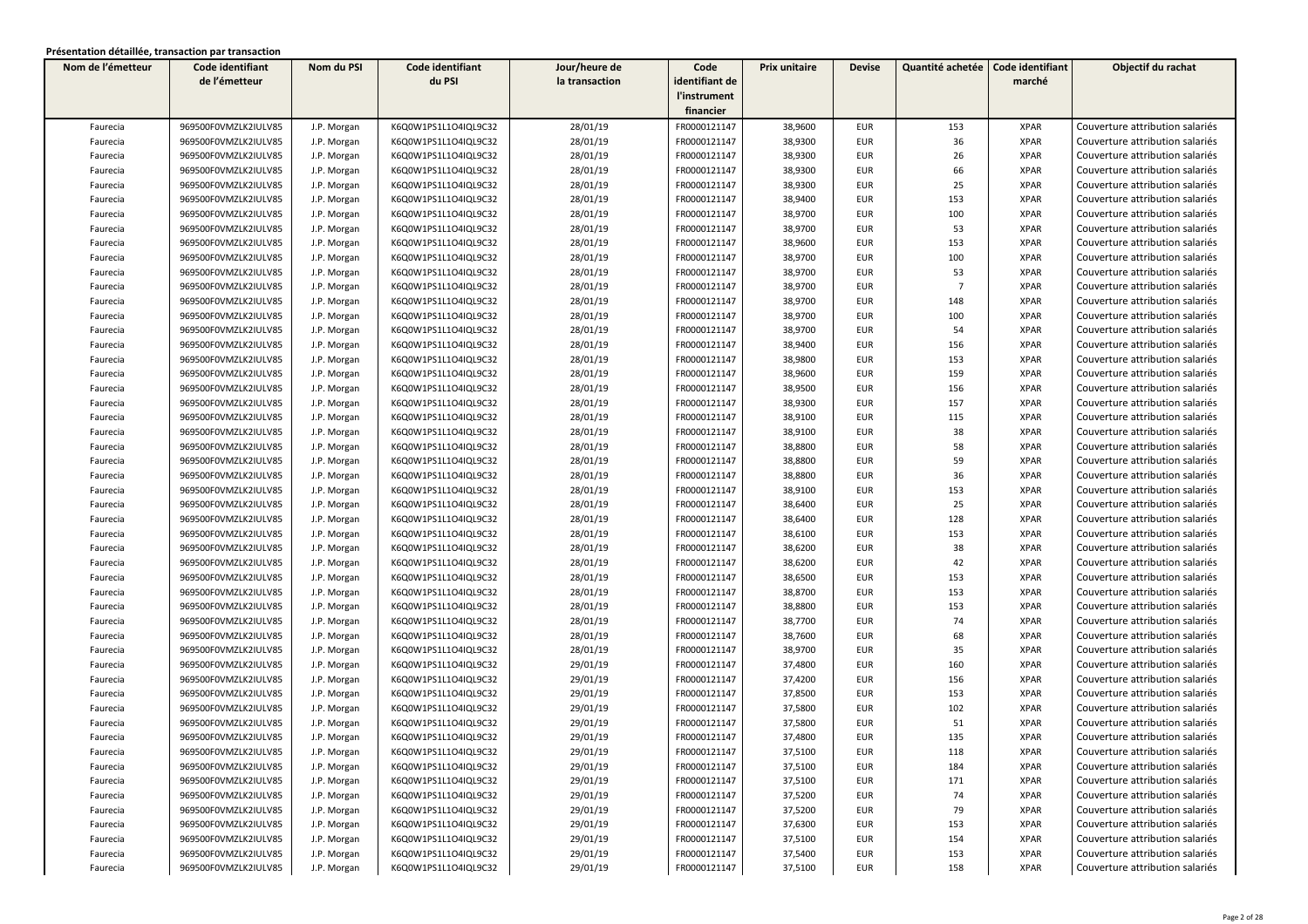| Nom de l'émetteur | Code identifiant     | Nom du PSI  | Code identifiant     | Jour/heure de  | Code           | Prix unitaire | <b>Devise</b> | Quantité achetée        | Code identifiant | Objectif du rachat              |
|-------------------|----------------------|-------------|----------------------|----------------|----------------|---------------|---------------|-------------------------|------------------|---------------------------------|
|                   | de l'émetteur        |             | du PSI               | la transaction | identifiant de |               |               |                         | marché           |                                 |
|                   |                      |             |                      |                | l'instrument   |               |               |                         |                  |                                 |
|                   |                      |             |                      |                | financier      |               |               |                         |                  |                                 |
| Faurecia          | 969500F0VMZLK2IULV85 | J.P. Morgan | K6Q0W1PS1L1O4IQL9C32 | 29/01/19       | FR0000121147   | 37,3500       | <b>EUR</b>    | 88                      | <b>XPAR</b>      | Couverture attribution salariés |
| Faurecia          | 969500F0VMZLK2IULV85 | J.P. Morgan | K6Q0W1PS1L1O4IQL9C32 | 29/01/19       | FR0000121147   | 37,3500       | <b>EUR</b>    | 65                      | <b>XPAR</b>      | Couverture attribution salariés |
| Faurecia          | 969500F0VMZLK2IULV85 | J.P. Morgan | K6Q0W1PS1L1O4IQL9C32 | 29/01/19       | FR0000121147   | 37,2600       | <b>EUR</b>    | $\overline{\mathbf{3}}$ | <b>XPAR</b>      | Couverture attribution salariés |
| Faurecia          | 969500F0VMZLK2IULV85 | J.P. Morgan | K6Q0W1PS1L1O4IQL9C32 | 29/01/19       | FR0000121147   | 37,2600       | EUR           | 173                     | <b>XPAR</b>      | Couverture attribution salariés |
| Faurecia          | 969500F0VMZLK2IULV85 | J.P. Morgan | K6Q0W1PS1L1O4IQL9C32 | 29/01/19       | FR0000121147   | 37,2600       | <b>EUR</b>    | 3                       | <b>XPAR</b>      | Couverture attribution salariés |
| Faurecia          | 969500F0VMZLK2IULV85 | J.P. Morgan | K6Q0W1PS1L1O4IQL9C32 | 29/01/19       | FR0000121147   | 37,2600       | <b>EUR</b>    | $\overline{3}$          | <b>XPAR</b>      | Couverture attribution salariés |
| Faurecia          | 969500F0VMZLK2IULV85 | J.P. Morgan | K6Q0W1PS1L1O4IQL9C32 | 29/01/19       | FR0000121147   | 37,2600       | <b>EUR</b>    | $\overline{2}$          | <b>XPAR</b>      | Couverture attribution salariés |
| Faurecia          | 969500F0VMZLK2IULV85 | J.P. Morgan | K6Q0W1PS1L1O4IQL9C32 | 29/01/19       | FR0000121147   | 37,5000       | <b>EUR</b>    | 28                      | <b>XPAR</b>      | Couverture attribution salariés |
| Faurecia          | 969500F0VMZLK2IULV85 | J.P. Morgan | K6Q0W1PS1L1O4IQL9C32 | 29/01/19       | FR0000121147   | 37,5000       | <b>EUR</b>    | 125                     | <b>XPAR</b>      | Couverture attribution salariés |
| Faurecia          | 969500F0VMZLK2IULV85 | J.P. Morgan | K6Q0W1PS1L1O4IQL9C32 | 29/01/19       | FR0000121147   | 37,7700       | <b>EUR</b>    | 153                     | <b>XPAR</b>      | Couverture attribution salariés |
| Faurecia          | 969500F0VMZLK2IULV85 | J.P. Morgan | K6Q0W1PS1L1O4IQL9C32 | 29/01/19       | FR0000121147   | 37,6700       | EUR           | 153                     | <b>XPAR</b>      | Couverture attribution salariés |
| Faurecia          | 969500F0VMZLK2IULV85 | J.P. Morgan | K6Q0W1PS1L1O4IQL9C32 | 29/01/19       | FR0000121147   | 37,7000       | <b>EUR</b>    | 153                     | <b>XPAR</b>      | Couverture attribution salariés |
| Faurecia          | 969500F0VMZLK2IULV85 | J.P. Morgan | K6Q0W1PS1L1O4IQL9C32 | 29/01/19       | FR0000121147   | 37,6900       | EUR           | 153                     | <b>XPAR</b>      | Couverture attribution salariés |
| Faurecia          | 969500F0VMZLK2IULV85 | J.P. Morgan | K6Q0W1PS1L1O4IQL9C32 | 29/01/19       | FR0000121147   | 37,7400       | EUR           | 153                     | <b>XPAR</b>      | Couverture attribution salariés |
| Faurecia          | 969500F0VMZLK2IULV85 | J.P. Morgan | K6Q0W1PS1L1O4IQL9C32 | 29/01/19       | FR0000121147   | 37,7700       | <b>EUR</b>    | 107                     | <b>XPAR</b>      | Couverture attribution salariés |
| Faurecia          | 969500F0VMZLK2IULV85 | J.P. Morgan | K6Q0W1PS1L1O4IQL9C32 | 29/01/19       | FR0000121147   | 37,7700       | <b>EUR</b>    | 52                      | <b>XPAR</b>      | Couverture attribution salariés |
| Faurecia          | 969500F0VMZLK2IULV85 | J.P. Morgan | K6Q0W1PS1L1O4IQL9C32 | 29/01/19       | FR0000121147   | 37,7600       | <b>EUR</b>    | 159                     | <b>XPAR</b>      | Couverture attribution salariés |
| Faurecia          | 969500F0VMZLK2IULV85 | J.P. Morgan | K6Q0W1PS1L1O4IQL9C32 | 29/01/19       | FR0000121147   | 37,6600       | <b>EUR</b>    | 78                      | <b>XPAR</b>      | Couverture attribution salariés |
| Faurecia          | 969500F0VMZLK2IULV85 | J.P. Morgan | K6Q0W1PS1L1O4IQL9C32 | 29/01/19       | FR0000121147   | 37,6600       | <b>EUR</b>    | 75                      | <b>XPAR</b>      | Couverture attribution salariés |
| Faurecia          | 969500F0VMZLK2IULV85 | J.P. Morgan | K6Q0W1PS1L1O4IQL9C32 | 29/01/19       | FR0000121147   | 37,9200       | <b>EUR</b>    | 160                     | <b>XPAR</b>      | Couverture attribution salariés |
| Faurecia          | 969500F0VMZLK2IULV85 | J.P. Morgan | K6Q0W1PS1L1O4IQL9C32 | 29/01/19       | FR0000121147   | 38,0800       | EUR           | 154                     | <b>XPAR</b>      | Couverture attribution salariés |
| Faurecia          | 969500F0VMZLK2IULV85 | J.P. Morgan | K6Q0W1PS1L1O4IQL9C32 | 29/01/19       | FR0000121147   | 38,0600       | EUR           | 24                      | <b>XPAR</b>      | Couverture attribution salariés |
| Faurecia          | 969500F0VMZLK2IULV85 | J.P. Morgan | K6Q0W1PS1L1O4IQL9C32 | 29/01/19       | FR0000121147   | 38,0600       | <b>EUR</b>    | 129                     | <b>XPAR</b>      | Couverture attribution salariés |
| Faurecia          | 969500F0VMZLK2IULV85 | J.P. Morgan | K6Q0W1PS1L1O4IQL9C32 | 29/01/19       | FR0000121147   | 38,0100       | <b>EUR</b>    | 153                     | <b>XPAR</b>      | Couverture attribution salariés |
| Faurecia          | 969500F0VMZLK2IULV85 | J.P. Morgan | K6Q0W1PS1L1O4IQL9C32 | 29/01/19       | FR0000121147   | 37,9400       | <b>EUR</b>    | 153                     | <b>XPAR</b>      | Couverture attribution salariés |
| Faurecia          | 969500F0VMZLK2IULV85 | J.P. Morgan | K6Q0W1PS1L1O4IQL9C32 | 29/01/19       | FR0000121147   | 37,9900       | <b>EUR</b>    | 50                      | <b>XPAR</b>      | Couverture attribution salariés |
| Faurecia          | 969500F0VMZLK2IULV85 | J.P. Morgan | K6Q0W1PS1L1O4IQL9C32 | 29/01/19       | FR0000121147   | 37,9900       | <b>EUR</b>    | 103                     | <b>XPAR</b>      | Couverture attribution salariés |
| Faurecia          | 969500F0VMZLK2IULV85 | J.P. Morgan | K6Q0W1PS1L1O4IQL9C32 | 29/01/19       | FR0000121147   | 37,9800       | <b>EUR</b>    | 153                     | <b>XPAR</b>      | Couverture attribution salariés |
| Faurecia          | 969500F0VMZLK2IULV85 | J.P. Morgan | K6Q0W1PS1L1O4IQL9C32 | 29/01/19       | FR0000121147   | 38,0600       | <b>EUR</b>    | 156                     | <b>XPAR</b>      | Couverture attribution salariés |
| Faurecia          | 969500F0VMZLK2IULV85 | J.P. Morgan | K6Q0W1PS1L1O4IQL9C32 | 29/01/19       | FR0000121147   | 38,0100       | <b>EUR</b>    | 153                     | <b>XPAR</b>      | Couverture attribution salariés |
| Faurecia          | 969500F0VMZLK2IULV85 | J.P. Morgan | K6Q0W1PS1L1O4IQL9C32 | 29/01/19       | FR0000121147   | 38,0000       | <b>EUR</b>    | 153                     | <b>XPAR</b>      | Couverture attribution salariés |
| Faurecia          | 969500F0VMZLK2IULV85 | J.P. Morgan | K6Q0W1PS1L1O4IQL9C32 | 29/01/19       | FR0000121147   | 38,1100       | <b>EUR</b>    | 158                     | <b>XPAR</b>      | Couverture attribution salariés |
| Faurecia          | 969500F0VMZLK2IULV85 | J.P. Morgan | K6Q0W1PS1L1O4IQL9C32 | 29/01/19       | FR0000121147   | 38,2000       | <b>EUR</b>    | 10                      | <b>XPAR</b>      | Couverture attribution salariés |
| Faurecia          | 969500F0VMZLK2IULV85 | J.P. Morgan | K6Q0W1PS1L1O4IQL9C32 | 29/01/19       | FR0000121147   | 38,2000       | <b>EUR</b>    | 144                     | <b>XPAR</b>      | Couverture attribution salariés |
| Faurecia          | 969500F0VMZLK2IULV85 | J.P. Morgan | K6Q0W1PS1L1O4IQL9C32 | 29/01/19       | FR0000121147   | 38,2000       | <b>EUR</b>    | 153                     | <b>XPAR</b>      | Couverture attribution salariés |
| Faurecia          | 969500F0VMZLK2IULV85 | J.P. Morgan | K6Q0W1PS1L1O4IQL9C32 | 29/01/19       | FR0000121147   | 38,1500       | <b>EUR</b>    | 153                     | <b>XPAR</b>      | Couverture attribution salariés |
| Faurecia          | 969500F0VMZLK2IULV85 | J.P. Morgan | K6Q0W1PS1L1O4IQL9C32 | 29/01/19       | FR0000121147   | 38,1400       | <b>EUR</b>    | 153                     | <b>XPAR</b>      | Couverture attribution salariés |
| Faurecia          | 969500F0VMZLK2IULV85 | J.P. Morgan | K6Q0W1PS1L1O4IQL9C32 | 29/01/19       | FR0000121147   | 38,1100       | <b>EUR</b>    | 158                     | <b>XPAR</b>      | Couverture attribution salariés |
| Faurecia          | 969500F0VMZLK2IULV85 | J.P. Morgan | K6Q0W1PS1L1O4IQL9C32 | 29/01/19       | FR0000121147   | 38,1300       | <b>EUR</b>    | 160                     | <b>XPAR</b>      | Couverture attribution salariés |
| Faurecia          | 969500F0VMZLK2IULV85 | J.P. Morgan | K6Q0W1PS1L1O4IQL9C32 | 29/01/19       | FR0000121147   | 38,1700       | <b>EUR</b>    | 153                     | <b>XPAR</b>      | Couverture attribution salariés |
| Faurecia          | 969500F0VMZLK2IULV85 | J.P. Morgan | K6Q0W1PS1L1O4IQL9C32 | 29/01/19       | FR0000121147   | 38,2500       | <b>EUR</b>    | 156                     | <b>XPAR</b>      | Couverture attribution salariés |
| Faurecia          | 969500F0VMZLK2IULV85 | J.P. Morgan | K6Q0W1PS1L1O4IQL9C32 | 29/01/19       | FR0000121147   | 38,2900       | <b>EUR</b>    | 153                     | <b>XPAR</b>      | Couverture attribution salariés |
| Faurecia          | 969500F0VMZLK2IULV85 | J.P. Morgan | K6Q0W1PS1L1O4IQL9C32 | 29/01/19       | FR0000121147   | 38,2800       | <b>EUR</b>    | 153                     | <b>XPAR</b>      | Couverture attribution salariés |
| Faurecia          | 969500F0VMZLK2IULV85 | J.P. Morgan | K6Q0W1PS1L1O4IQL9C32 | 29/01/19       | FR0000121147   | 38,2300       | EUR           | 153                     | XPAR             | Couverture attribution salariés |
| Faurecia          | 969500F0VMZLK2IULV85 | J.P. Morgan | K6Q0W1PS1L1O4IQL9C32 | 29/01/19       | FR0000121147   | 38,1700       | <b>EUR</b>    | 153                     | <b>XPAR</b>      | Couverture attribution salariés |
| Faurecia          | 969500F0VMZLK2IULV85 | J.P. Morgan | K6Q0W1PS1L1O4IQL9C32 | 29/01/19       | FR0000121147   | 38,0500       | EUR           | 19                      | <b>XPAR</b>      | Couverture attribution salariés |
| Faurecia          | 969500F0VMZLK2IULV85 | J.P. Morgan | K6Q0W1PS1L1O4IQL9C32 | 29/01/19       | FR0000121147   | 38,0500       | EUR           | 84                      | XPAR             | Couverture attribution salariés |
| Faurecia          | 969500F0VMZLK2IULV85 | J.P. Morgan | K6Q0W1PS1L1O4IQL9C32 | 29/01/19       | FR0000121147   | 38,0500       | EUR           | 50                      | <b>XPAR</b>      | Couverture attribution salariés |
| Faurecia          | 969500F0VMZLK2IULV85 | J.P. Morgan | K6Q0W1PS1L1O4IQL9C32 | 29/01/19       | FR0000121147   | 38,0200       | EUR           | 153                     | <b>XPAR</b>      | Couverture attribution salariés |
| Faurecia          | 969500F0VMZLK2IULV85 | J.P. Morgan | K6Q0W1PS1L1O4IQL9C32 | 29/01/19       | FR0000121147   | 37,8600       | EUR           | 153                     | <b>XPAR</b>      | Couverture attribution salariés |
| Faurecia          | 969500F0VMZLK2IULV85 | J.P. Morgan | K6Q0W1PS1L1O4IQL9C32 | 29/01/19       | FR0000121147   | 37,8300       | EUR           | 153                     | <b>XPAR</b>      | Couverture attribution salariés |
| Faurecia          | 969500F0VMZLK2IULV85 | J.P. Morgan | K6Q0W1PS1L1O4IQL9C32 | 29/01/19       | FR0000121147   | 37,8600       | EUR           | 153                     | <b>XPAR</b>      | Couverture attribution salariés |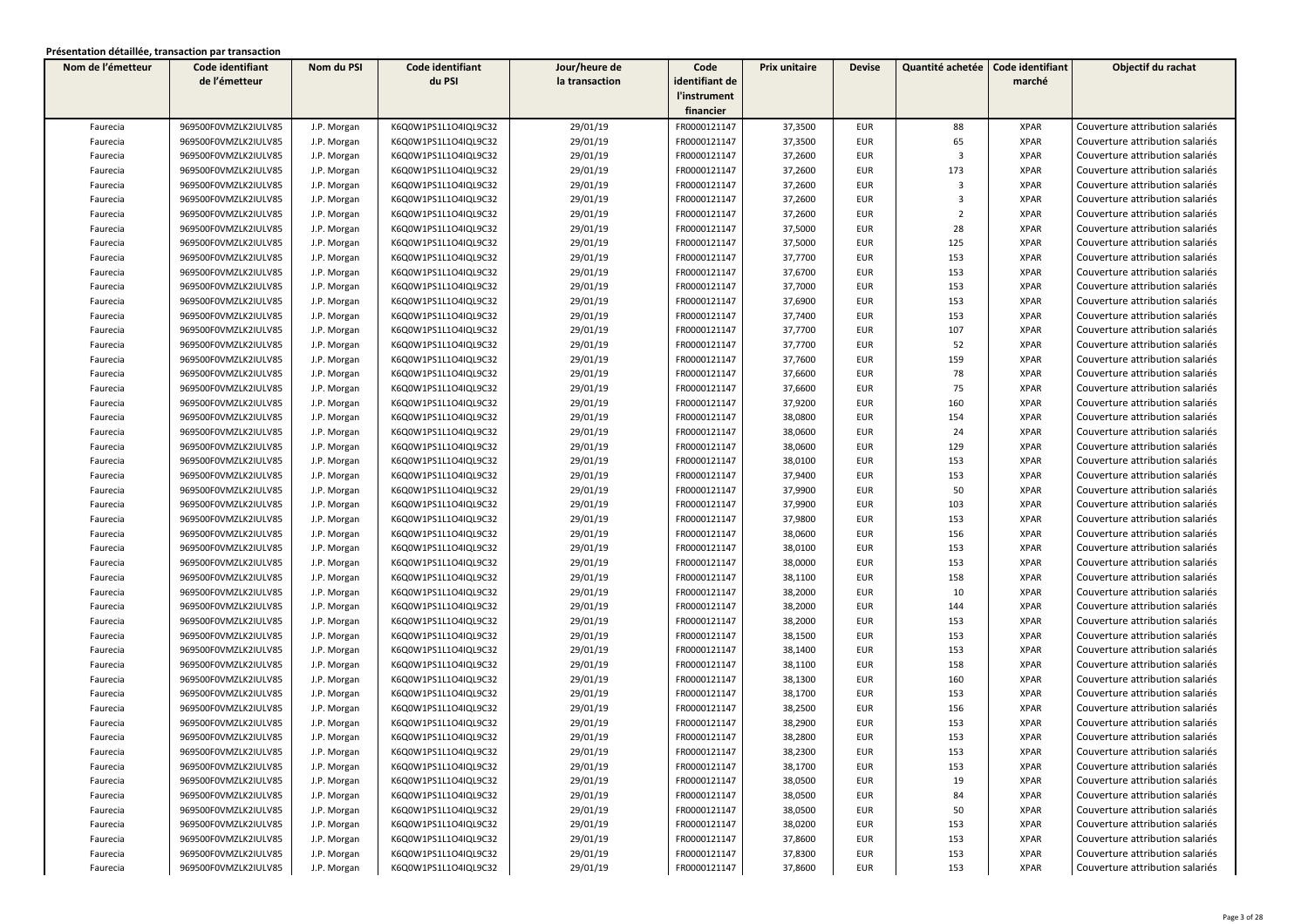| Nom de l'émetteur | Code identifiant     | Nom du PSI  | Code identifiant     | Jour/heure de  | Code           | Prix unitaire | <b>Devise</b> | Quantité achetée        | Code identifiant | Objectif du rachat              |
|-------------------|----------------------|-------------|----------------------|----------------|----------------|---------------|---------------|-------------------------|------------------|---------------------------------|
|                   | de l'émetteur        |             | du PSI               | la transaction | identifiant de |               |               |                         | marché           |                                 |
|                   |                      |             |                      |                | l'instrument   |               |               |                         |                  |                                 |
|                   |                      |             |                      |                | financier      |               |               |                         |                  |                                 |
| Faurecia          | 969500F0VMZLK2IULV85 | J.P. Morgan | K6Q0W1PS1L1O4IQL9C32 | 29/01/19       | FR0000121147   | 37,8300       | <b>EUR</b>    | $\overline{\mathbf{3}}$ | <b>XPAR</b>      | Couverture attribution salariés |
| Faurecia          | 969500F0VMZLK2IULV85 | J.P. Morgan | K6Q0W1PS1L1O4IQL9C32 | 29/01/19       | FR0000121147   | 37,8300       | <b>EUR</b>    | 150                     | <b>XPAR</b>      | Couverture attribution salariés |
| Faurecia          | 969500F0VMZLK2IULV85 | J.P. Morgan | K6Q0W1PS1L1O4IQL9C32 | 29/01/19       | FR0000121147   | 37,7500       | <b>EUR</b>    | 153                     | <b>XPAR</b>      | Couverture attribution salariés |
| Faurecia          | 969500F0VMZLK2IULV85 | J.P. Morgan | K6Q0W1PS1L1O4IQL9C32 | 29/01/19       | FR0000121147   | 37,8000       | <b>EUR</b>    | 121                     | <b>XPAR</b>      | Couverture attribution salariés |
| Faurecia          | 969500F0VMZLK2IULV85 | J.P. Morgan | K6Q0W1PS1L1O4IQL9C32 | 29/01/19       | FR0000121147   | 37,8000       | <b>EUR</b>    | 32                      | <b>XPAR</b>      | Couverture attribution salariés |
| Faurecia          | 969500F0VMZLK2IULV85 | J.P. Morgan | K6Q0W1PS1L1O4IQL9C32 | 29/01/19       | FR0000121147   | 37,8700       | <b>EUR</b>    | 153                     | <b>XPAR</b>      | Couverture attribution salariés |
| Faurecia          | 969500F0VMZLK2IULV85 | J.P. Morgan | K6Q0W1PS1L1O4IQL9C32 | 29/01/19       | FR0000121147   | 37,7700       | <b>EUR</b>    | 13                      | <b>XPAR</b>      | Couverture attribution salariés |
| Faurecia          | 969500F0VMZLK2IULV85 | J.P. Morgan | K6Q0W1PS1L1O4IQL9C32 | 29/01/19       | FR0000121147   | 37,7700       | <b>EUR</b>    | 134                     | <b>XPAR</b>      | Couverture attribution salariés |
| Faurecia          | 969500F0VMZLK2IULV85 | J.P. Morgan | K6Q0W1PS1L1O4IQL9C32 | 29/01/19       | FR0000121147   | 37,8600       | <b>EUR</b>    | 153                     | <b>XPAR</b>      | Couverture attribution salariés |
| Faurecia          | 969500F0VMZLK2IULV85 | J.P. Morgan | K6Q0W1PS1L1O4IQL9C32 | 29/01/19       | FR0000121147   | 37,8500       | <b>EUR</b>    | 159                     | <b>XPAR</b>      | Couverture attribution salariés |
| Faurecia          | 969500F0VMZLK2IULV85 | J.P. Morgan | K6Q0W1PS1L1O4IQL9C32 | 29/01/19       | FR0000121147   | 37,9100       | <b>EUR</b>    | 156                     | <b>XPAR</b>      | Couverture attribution salariés |
| Faurecia          | 969500F0VMZLK2IULV85 | J.P. Morgan | K6Q0W1PS1L1O4IQL9C32 | 29/01/19       | FR0000121147   | 37,9800       | <b>EUR</b>    | 45                      | <b>XPAR</b>      | Couverture attribution salariés |
| Faurecia          | 969500F0VMZLK2IULV85 | J.P. Morgan | K6Q0W1PS1L1O4IQL9C32 | 29/01/19       | FR0000121147   | 37,9800       | <b>EUR</b>    | 108                     | <b>XPAR</b>      | Couverture attribution salariés |
| Faurecia          | 969500F0VMZLK2IULV85 | J.P. Morgan | K6Q0W1PS1L1O4IQL9C32 | 29/01/19       | FR0000121147   | 37,9900       | <b>EUR</b>    | 153                     | <b>XPAR</b>      | Couverture attribution salariés |
| Faurecia          | 969500F0VMZLK2IULV85 | J.P. Morgan | K6Q0W1PS1L1O4IQL9C32 | 29/01/19       | FR0000121147   | 38,0100       | <b>EUR</b>    | 153                     | <b>XPAR</b>      | Couverture attribution salariés |
| Faurecia          | 969500F0VMZLK2IULV85 | J.P. Morgan | K6Q0W1PS1L1O4IQL9C32 | 29/01/19       | FR0000121147   | 38,0000       | <b>EUR</b>    | 40                      | <b>XPAR</b>      | Couverture attribution salariés |
| Faurecia          | 969500F0VMZLK2IULV85 | J.P. Morgan | K6Q0W1PS1L1O4IQL9C32 | 29/01/19       | FR0000121147   | 38,0000       | <b>EUR</b>    | 113                     | <b>XPAR</b>      | Couverture attribution salariés |
| Faurecia          | 969500F0VMZLK2IULV85 | J.P. Morgan | K6Q0W1PS1L1O4IQL9C32 | 29/01/19       | FR0000121147   | 37,9400       | <b>EUR</b>    | 153                     | <b>XPAR</b>      | Couverture attribution salariés |
| Faurecia          | 969500F0VMZLK2IULV85 | J.P. Morgan | K6Q0W1PS1L1O4IQL9C32 | 29/01/19       | FR0000121147   | 37,8400       | <b>EUR</b>    | 69                      | <b>XPAR</b>      | Couverture attribution salariés |
| Faurecia          | 969500F0VMZLK2IULV85 | J.P. Morgan | K6Q0W1PS1L1O4IQL9C32 | 29/01/19       | FR0000121147   | 37,7900       | <b>EUR</b>    | 153                     | <b>XPAR</b>      | Couverture attribution salariés |
| Faurecia          | 969500F0VMZLK2IULV85 | J.P. Morgan | K6Q0W1PS1L1O4IQL9C32 | 29/01/19       | FR0000121147   | 37,7400       | <b>EUR</b>    | 120                     | <b>XPAR</b>      | Couverture attribution salariés |
| Faurecia          | 969500F0VMZLK2IULV85 | J.P. Morgan | K6Q0W1PS1L1O4IQL9C32 | 29/01/19       | FR0000121147   | 37,7400       | <b>EUR</b>    | 33                      | <b>XPAR</b>      | Couverture attribution salariés |
| Faurecia          | 969500F0VMZLK2IULV85 | J.P. Morgan | K6Q0W1PS1L1O4IQL9C32 | 29/01/19       | FR0000121147   | 37,8900       | <b>EUR</b>    | 153                     | <b>XPAR</b>      | Couverture attribution salariés |
| Faurecia          | 969500F0VMZLK2IULV85 | J.P. Morgan | K6Q0W1PS1L1O4IQL9C32 | 29/01/19       | FR0000121147   | 37,8800       | <b>EUR</b>    | 153                     | <b>XPAR</b>      | Couverture attribution salariés |
| Faurecia          | 969500F0VMZLK2IULV85 | J.P. Morgan | K6Q0W1PS1L1O4IQL9C32 | 29/01/19       | FR0000121147   | 37,7900       | <b>EUR</b>    | 83                      | <b>XPAR</b>      | Couverture attribution salariés |
| Faurecia          | 969500F0VMZLK2IULV85 | J.P. Morgan | K6Q0W1PS1L1O4IQL9C32 | 29/01/19       | FR0000121147   | 37,8000       | <b>EUR</b>    | 153                     | <b>XPAR</b>      | Couverture attribution salariés |
| Faurecia          | 969500F0VMZLK2IULV85 | J.P. Morgan | K6Q0W1PS1L1O4IQL9C32 | 29/01/19       | FR0000121147   | 37,8000       | <b>EUR</b>    | 75                      | <b>XPAR</b>      | Couverture attribution salariés |
| Faurecia          | 969500F0VMZLK2IULV85 | J.P. Morgan | K6Q0W1PS1L1O4IQL9C32 | 29/01/19       | FR0000121147   | 37,7300       | <b>EUR</b>    | 153                     | <b>XPAR</b>      | Couverture attribution salariés |
| Faurecia          | 969500F0VMZLK2IULV85 | J.P. Morgan | K6Q0W1PS1L1O4IQL9C32 | 29/01/19       | FR0000121147   | 37,7300       | <b>EUR</b>    | 61                      | <b>XPAR</b>      | Couverture attribution salariés |
| Faurecia          | 969500F0VMZLK2IULV85 | J.P. Morgan | K6Q0W1PS1L1O4IQL9C32 | 29/01/19       | FR0000121147   | 37,7300       | <b>EUR</b>    | 92                      | <b>XPAR</b>      | Couverture attribution salariés |
| Faurecia          | 969500F0VMZLK2IULV85 | J.P. Morgan | K6Q0W1PS1L1O4IQL9C32 | 29/01/19       | FR0000121147   | 37,7900       | <b>EUR</b>    | 153                     | <b>XPAR</b>      | Couverture attribution salariés |
| Faurecia          | 969500F0VMZLK2IULV85 | J.P. Morgan | K6Q0W1PS1L1O4IQL9C32 | 29/01/19       | FR0000121147   | 37,8200       | <b>EUR</b>    | 154                     | <b>XPAR</b>      | Couverture attribution salariés |
| Faurecia          | 969500F0VMZLK2IULV85 | J.P. Morgan | K6Q0W1PS1L1O4IQL9C32 | 29/01/19       | FR0000121147   | 37,8400       | <b>EUR</b>    | 154                     | <b>XPAR</b>      | Couverture attribution salariés |
| Faurecia          | 969500F0VMZLK2IULV85 | J.P. Morgan | K6Q0W1PS1L1O4IQL9C32 | 29/01/19       | FR0000121147   | 37,8600       | <b>EUR</b>    | 153                     | <b>XPAR</b>      | Couverture attribution salariés |
| Faurecia          | 969500F0VMZLK2IULV85 | J.P. Morgan | K6Q0W1PS1L1O4IQL9C32 | 29/01/19       | FR0000121147   | 37,9100       | <b>EUR</b>    | 153                     | <b>XPAR</b>      | Couverture attribution salariés |
| Faurecia          | 969500F0VMZLK2IULV85 | J.P. Morgan | K6Q0W1PS1L1O4IQL9C32 | 29/01/19       | FR0000121147   | 37,9100       | <b>EUR</b>    | 153                     | <b>XPAR</b>      | Couverture attribution salariés |
| Faurecia          | 969500F0VMZLK2IULV85 | J.P. Morgan | K6Q0W1PS1L1O4IQL9C32 | 29/01/19       | FR0000121147   | 37,9200       | <b>EUR</b>    | 153                     | <b>XPAR</b>      | Couverture attribution salariés |
| Faurecia          | 969500F0VMZLK2IULV85 | J.P. Morgan | K6Q0W1PS1L1O4IQL9C32 | 29/01/19       | FR0000121147   | 37,9300       | EUR           | 8                       | <b>XPAR</b>      | Couverture attribution salariés |
| Faurecia          | 969500F0VMZLK2IULV85 | J.P. Morgan | K6Q0W1PS1L1O4IQL9C32 | 29/01/19       | FR0000121147   | 37,9300       | EUR           | 25                      | <b>XPAR</b>      | Couverture attribution salariés |
| Faurecia          | 969500F0VMZLK2IULV85 | J.P. Morgan | K6Q0W1PS1L1O4IQL9C32 | 29/01/19       | FR0000121147   | 37,9300       | <b>EUR</b>    | 120                     | <b>XPAR</b>      | Couverture attribution salariés |
| Faurecia          | 969500F0VMZLK2IULV85 | J.P. Morgan | K6Q0W1PS1L1O4IQL9C32 | 29/01/19       | FR0000121147   | 37,9500       | EUR           | 153                     | <b>XPAR</b>      | Couverture attribution salariés |
| Faurecia          | 969500F0VMZLK2IULV85 | J.P. Morgan | K6Q0W1PS1L1O4IQL9C32 | 29/01/19       | FR0000121147   | 38,1000       | <b>EUR</b>    | 158                     | <b>XPAR</b>      | Couverture attribution salariés |
| Faurecia          | 969500F0VMZLK2IULV85 | J.P. Morgan | K6Q0W1PS1L1O4IQL9C32 | 29/01/19       | FR0000121147   | 38,1000       | <b>EUR</b>    | 153                     | <b>XPAR</b>      | Couverture attribution salariés |
| Faurecia          | 969500F0VMZLK2IULV85 | J.P. Morgan | K6Q0W1PS1L1O4IQL9C32 | 29/01/19       | FR0000121147   | 38,3300       | EUR           | 153                     | XPAR             | Couverture attribution salariés |
| Faurecia          | 969500F0VMZLK2IULV85 | J.P. Morgan | K6Q0W1PS1L1O4IQL9C32 | 29/01/19       | FR0000121147   | 38,4300       | <b>EUR</b>    | 153                     | <b>XPAR</b>      | Couverture attribution salariés |
| Faurecia          | 969500F0VMZLK2IULV85 | J.P. Morgan | K6Q0W1PS1L1O4IQL9C32 | 29/01/19       | FR0000121147   | 38,2100       | EUR           | 153                     | <b>XPAR</b>      | Couverture attribution salariés |
| Faurecia          | 969500F0VMZLK2IULV85 | J.P. Morgan | K6Q0W1PS1L1O4IQL9C32 | 29/01/19       | FR0000121147   | 38,0900       | EUR           | 153                     | XPAR             | Couverture attribution salariés |
| Faurecia          | 969500F0VMZLK2IULV85 | J.P. Morgan | K6Q0W1PS1L1O4IQL9C32 | 29/01/19       | FR0000121147   | 38,1300       | EUR           | 153                     | <b>XPAR</b>      | Couverture attribution salariés |
| Faurecia          | 969500F0VMZLK2IULV85 | J.P. Morgan | K6Q0W1PS1L1O4IQL9C32 | 29/01/19       | FR0000121147   | 38,1500       | EUR           | 153                     | <b>XPAR</b>      | Couverture attribution salariés |
| Faurecia          | 969500F0VMZLK2IULV85 | J.P. Morgan | K6Q0W1PS1L1O4IQL9C32 | 29/01/19       | FR0000121147   | 38,1800       | <b>EUR</b>    | 135                     | <b>XPAR</b>      | Couverture attribution salariés |
| Faurecia          | 969500F0VMZLK2IULV85 | J.P. Morgan | K6Q0W1PS1L1O4IQL9C32 | 29/01/19       | FR0000121147   | 38,1800       | <b>EUR</b>    | 18                      | <b>XPAR</b>      | Couverture attribution salariés |
| Faurecia          | 969500F0VMZLK2IULV85 | J.P. Morgan | K6Q0W1PS1L1O4IQL9C32 | 29/01/19       | FR0000121147   | 38,1400       | <b>EUR</b>    | 153                     | <b>XPAR</b>      | Couverture attribution salariés |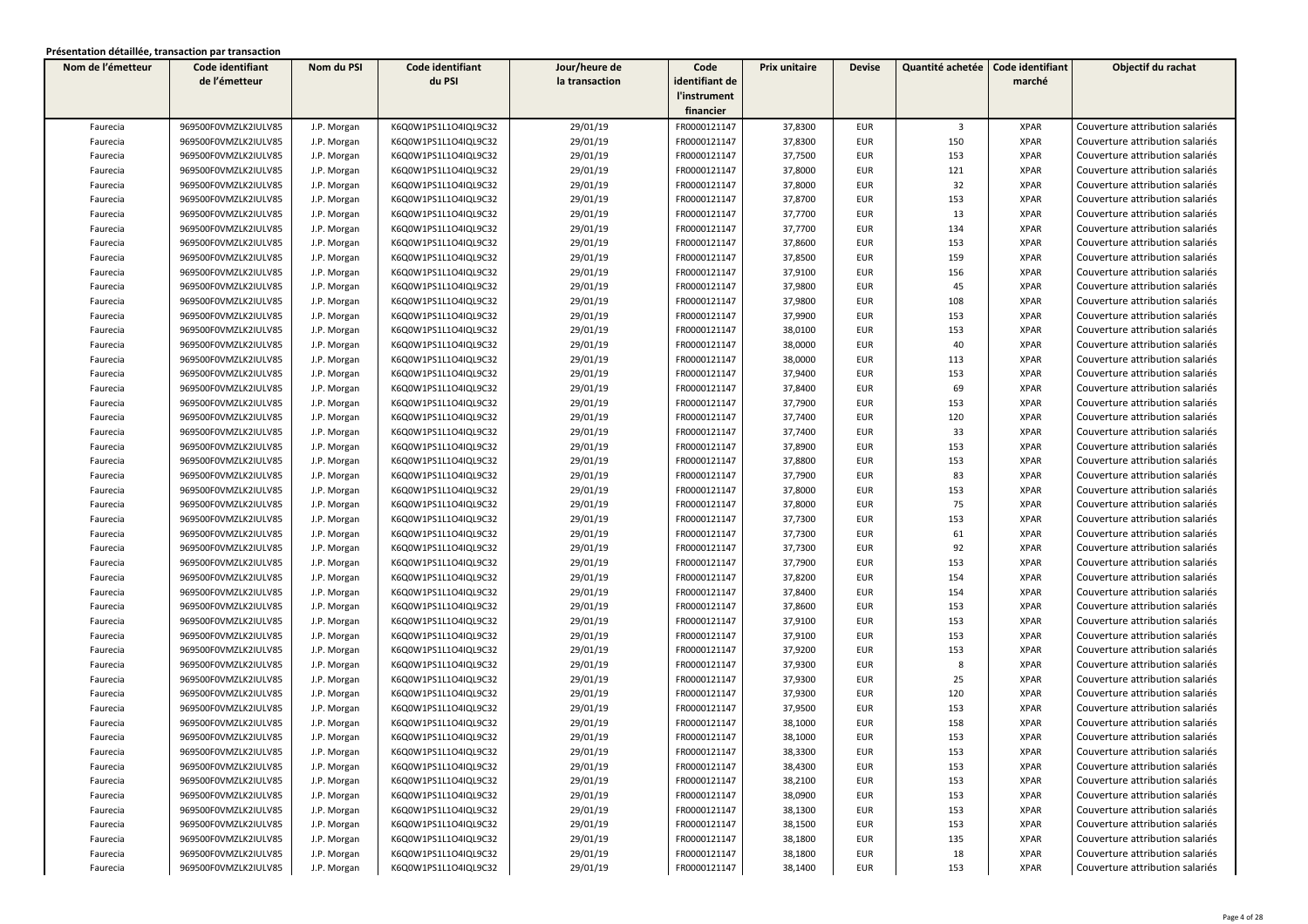| Nom de l'émetteur | Code identifiant     | Nom du PSI  | Code identifiant     | Jour/heure de  | Code           | Prix unitaire | <b>Devise</b> | Quantité achetée | Code identifiant | Objectif du rachat              |
|-------------------|----------------------|-------------|----------------------|----------------|----------------|---------------|---------------|------------------|------------------|---------------------------------|
|                   | de l'émetteur        |             | du PSI               | la transaction | identifiant de |               |               |                  | marché           |                                 |
|                   |                      |             |                      |                | l'instrument   |               |               |                  |                  |                                 |
|                   |                      |             |                      |                | financier      |               |               |                  |                  |                                 |
| Faurecia          | 969500F0VMZLK2IULV85 | J.P. Morgan | K6Q0W1PS1L1O4IQL9C32 | 29/01/19       | FR0000121147   | 38,1300       | <b>EUR</b>    | 153              | <b>XPAR</b>      | Couverture attribution salariés |
| Faurecia          | 969500F0VMZLK2IULV85 | J.P. Morgan | K6Q0W1PS1L1O4IQL9C32 | 29/01/19       | FR0000121147   | 38,1800       | <b>EUR</b>    | 156              | <b>XPAR</b>      | Couverture attribution salariés |
| Faurecia          | 969500F0VMZLK2IULV85 | J.P. Morgan | K6Q0W1PS1L1O4IQL9C32 | 29/01/19       | FR0000121147   | 38,1600       | <b>EUR</b>    | 160              | <b>XPAR</b>      | Couverture attribution salariés |
| Faurecia          | 969500F0VMZLK2IULV85 | J.P. Morgan | K6Q0W1PS1L1O4IQL9C32 | 29/01/19       | FR0000121147   | 38,1600       | EUR           | 153              | <b>XPAR</b>      | Couverture attribution salariés |
| Faurecia          | 969500F0VMZLK2IULV85 | J.P. Morgan | K6Q0W1PS1L1O4IQL9C32 | 29/01/19       | FR0000121147   | 38,0800       | <b>EUR</b>    | 158              | <b>XPAR</b>      | Couverture attribution salariés |
| Faurecia          | 969500F0VMZLK2IULV85 | J.P. Morgan | K6Q0W1PS1L1O4IQL9C32 | 29/01/19       | FR0000121147   | 38,0700       | <b>EUR</b>    | 153              | <b>XPAR</b>      | Couverture attribution salariés |
| Faurecia          | 969500F0VMZLK2IULV85 | J.P. Morgan | K6Q0W1PS1L1O4IQL9C32 | 29/01/19       | FR0000121147   | 38,1800       | <b>EUR</b>    | 154              | <b>XPAR</b>      | Couverture attribution salariés |
| Faurecia          | 969500F0VMZLK2IULV85 | J.P. Morgan | K6Q0W1PS1L1O4IQL9C32 | 29/01/19       | FR0000121147   | 38,1700       | EUR           | 158              | <b>XPAR</b>      | Couverture attribution salariés |
| Faurecia          | 969500F0VMZLK2IULV85 | J.P. Morgan | K6Q0W1PS1L1O4IQL9C32 | 29/01/19       | FR0000121147   | 38,1300       | <b>EUR</b>    | 153              | <b>XPAR</b>      | Couverture attribution salariés |
| Faurecia          | 969500F0VMZLK2IULV85 | J.P. Morgan | K6Q0W1PS1L1O4IQL9C32 | 29/01/19       | FR0000121147   | 38,1300       | <b>EUR</b>    | 144              | <b>XPAR</b>      | Couverture attribution salariés |
| Faurecia          | 969500F0VMZLK2IULV85 | J.P. Morgan | K6Q0W1PS1L1O4IQL9C32 | 29/01/19       | FR0000121147   | 38,1300       | EUR           | 9                | <b>XPAR</b>      | Couverture attribution salariés |
| Faurecia          | 969500F0VMZLK2IULV85 | J.P. Morgan | K6Q0W1PS1L1O4IQL9C32 | 29/01/19       | FR0000121147   | 38,1900       | <b>EUR</b>    | 153              | <b>XPAR</b>      | Couverture attribution salariés |
| Faurecia          | 969500F0VMZLK2IULV85 | J.P. Morgan | K6Q0W1PS1L1O4IQL9C32 | 29/01/19       | FR0000121147   | 38,1800       | EUR           | 155              | <b>XPAR</b>      | Couverture attribution salariés |
| Faurecia          | 969500F0VMZLK2IULV85 | J.P. Morgan | K6Q0W1PS1L1O4IQL9C32 | 29/01/19       | FR0000121147   | 38,1700       | EUR           | 155              | <b>XPAR</b>      | Couverture attribution salariés |
| Faurecia          | 969500F0VMZLK2IULV85 | J.P. Morgan | K6Q0W1PS1L1O4IQL9C32 | 29/01/19       | FR0000121147   | 37,9900       | <b>EUR</b>    | 153              | <b>XPAR</b>      | Couverture attribution salariés |
| Faurecia          | 969500F0VMZLK2IULV85 | J.P. Morgan | K6Q0W1PS1L1O4IQL9C32 | 29/01/19       | FR0000121147   | 37,9300       | <b>EUR</b>    | 169              | <b>XPAR</b>      | Couverture attribution salariés |
| Faurecia          | 969500F0VMZLK2IULV85 | J.P. Morgan | K6Q0W1PS1L1O4IQL9C32 | 29/01/19       | FR0000121147   | 37,9300       | <b>EUR</b>    | 153              | <b>XPAR</b>      | Couverture attribution salariés |
| Faurecia          | 969500F0VMZLK2IULV85 | J.P. Morgan | K6Q0W1PS1L1O4IQL9C32 | 29/01/19       | FR0000121147   | 37,8900       | <b>EUR</b>    | 250              | <b>XPAR</b>      | Couverture attribution salariés |
| Faurecia          | 969500F0VMZLK2IULV85 | J.P. Morgan | K6Q0W1PS1L1O4IQL9C32 | 29/01/19       | FR0000121147   | 37,8900       | <b>EUR</b>    | 150              | <b>XPAR</b>      | Couverture attribution salariés |
| Faurecia          | 969500F0VMZLK2IULV85 | J.P. Morgan | K6Q0W1PS1L1O4IQL9C32 | 29/01/19       | FR0000121147   | 37,8600       | <b>EUR</b>    | 153              | <b>XPAR</b>      | Couverture attribution salariés |
| Faurecia          | 969500F0VMZLK2IULV85 | J.P. Morgan | K6Q0W1PS1L1O4IQL9C32 | 29/01/19       | FR0000121147   | 37,8400       | EUR           | 29               | <b>XPAR</b>      | Couverture attribution salariés |
| Faurecia          | 969500F0VMZLK2IULV85 | J.P. Morgan | K6Q0W1PS1L1O4IQL9C32 | 29/01/19       | FR0000121147   | 37,8400       | EUR           | 135              | <b>XPAR</b>      | Couverture attribution salariés |
| Faurecia          | 969500F0VMZLK2IULV85 | J.P. Morgan | K6Q0W1PS1L1O4IQL9C32 | 29/01/19       | FR0000121147   | 37,8100       | <b>EUR</b>    | 29               | <b>XPAR</b>      | Couverture attribution salariés |
| Faurecia          | 969500F0VMZLK2IULV85 | J.P. Morgan | K6Q0W1PS1L1O4IQL9C32 | 29/01/19       | FR0000121147   | 37,8100       | EUR           | 128              | <b>XPAR</b>      | Couverture attribution salariés |
| Faurecia          | 969500F0VMZLK2IULV85 | J.P. Morgan | K6Q0W1PS1L1O4IQL9C32 | 29/01/19       | FR0000121147   | 37,7900       | <b>EUR</b>    | 195              | <b>XPAR</b>      | Couverture attribution salariés |
| Faurecia          | 969500F0VMZLK2IULV85 | J.P. Morgan | K6Q0W1PS1L1O4IQL9C32 | 29/01/19       | FR0000121147   | 37,7300       | <b>EUR</b>    | 208              | <b>XPAR</b>      | Couverture attribution salariés |
| Faurecia          | 969500F0VMZLK2IULV85 | J.P. Morgan | K6Q0W1PS1L1O4IQL9C32 | 29/01/19       | FR0000121147   | 37,7800       | EUR           | 153              | <b>XPAR</b>      | Couverture attribution salariés |
| Faurecia          | 969500F0VMZLK2IULV85 | J.P. Morgan | K6Q0W1PS1L1O4IQL9C32 | 29/01/19       | FR0000121147   | 37,7700       | <b>EUR</b>    | 153              | <b>XPAR</b>      | Couverture attribution salariés |
| Faurecia          | 969500F0VMZLK2IULV85 | J.P. Morgan | K6Q0W1PS1L1O4IQL9C32 | 29/01/19       | FR0000121147   | 37,7600       | EUR           | 153              | <b>XPAR</b>      | Couverture attribution salariés |
| Faurecia          | 969500F0VMZLK2IULV85 | J.P. Morgan | K6Q0W1PS1L1O4IQL9C32 | 29/01/19       | FR0000121147   | 37,7600       | EUR           | 171              | <b>XPAR</b>      | Couverture attribution salariés |
| Faurecia          | 969500F0VMZLK2IULV85 | J.P. Morgan | K6Q0W1PS1L1O4IQL9C32 | 29/01/19       | FR0000121147   | 37,7600       | <b>EUR</b>    | 134              | <b>XPAR</b>      | Couverture attribution salariés |
| Faurecia          | 969500F0VMZLK2IULV85 | J.P. Morgan | K6Q0W1PS1L1O4IQL9C32 | 29/01/19       | FR0000121147   | 37,7600       | <b>EUR</b>    | 20               | <b>XPAR</b>      | Couverture attribution salariés |
| Faurecia          | 969500F0VMZLK2IULV85 | J.P. Morgan | K6Q0W1PS1L1O4IQL9C32 | 29/01/19       | FR0000121147   | 37,7900       | <b>EUR</b>    | 153              | <b>XPAR</b>      | Couverture attribution salariés |
| Faurecia          | 969500F0VMZLK2IULV85 | J.P. Morgan | K6Q0W1PS1L1O4IQL9C32 | 29/01/19       | FR0000121147   | 37,7900       | <b>EUR</b>    | 153              | <b>XPAR</b>      | Couverture attribution salariés |
| Faurecia          | 969500F0VMZLK2IULV85 | J.P. Morgan | K6Q0W1PS1L1O4IQL9C32 | 29/01/19       | FR0000121147   | 37,7600       | <b>EUR</b>    | 153              | <b>XPAR</b>      | Couverture attribution salariés |
| Faurecia          | 969500F0VMZLK2IULV85 | J.P. Morgan | K6Q0W1PS1L1O4IQL9C32 | 29/01/19       | FR0000121147   | 37,7600       | <b>EUR</b>    | 154              | <b>XPAR</b>      | Couverture attribution salariés |
| Faurecia          | 969500F0VMZLK2IULV85 | J.P. Morgan | K6Q0W1PS1L1O4IQL9C32 | 29/01/19       | FR0000121147   | 37,8100       | <b>EUR</b>    | 158              | <b>XPAR</b>      | Couverture attribution salariés |
| Faurecia          | 969500F0VMZLK2IULV85 | J.P. Morgan | K6Q0W1PS1L1O4IQL9C32 | 29/01/19       | FR0000121147   | 37,8000       | EUR           | 153              | <b>XPAR</b>      | Couverture attribution salariés |
| Faurecia          | 969500F0VMZLK2IULV85 | J.P. Morgan | K6Q0W1PS1L1O4IQL9C32 | 29/01/19       | FR0000121147   | 37,7700       | EUR           | 32               | <b>XPAR</b>      | Couverture attribution salariés |
| Faurecia          | 969500F0VMZLK2IULV85 | J.P. Morgan | K6Q0W1PS1L1O4IQL9C32 | 29/01/19       | FR0000121147   | 37,7600       | <b>EUR</b>    | 184              | <b>XPAR</b>      | Couverture attribution salariés |
| Faurecia          | 969500F0VMZLK2IULV85 | J.P. Morgan | K6Q0W1PS1L1O4IQL9C32 | 29/01/19       | FR0000121147   | 37,7500       | EUR           | 100              | <b>XPAR</b>      | Couverture attribution salariés |
| Faurecia          | 969500F0VMZLK2IULV85 | J.P. Morgan | K6Q0W1PS1L1O4IQL9C32 | 29/01/19       | FR0000121147   | 37,7500       | <b>EUR</b>    | 163              | <b>XPAR</b>      | Couverture attribution salariés |
| Faurecia          | 969500F0VMZLK2IULV85 | J.P. Morgan | K6Q0W1PS1L1O4IQL9C32 | 29/01/19       | FR0000121147   | 37,7500       | <b>EUR</b>    | 49               | <b>XPAR</b>      | Couverture attribution salariés |
| Faurecia          | 969500F0VMZLK2IULV85 | J.P. Morgan | K6Q0W1PS1L1O4IQL9C32 | 29/01/19       | FR0000121147   | 37,7500       | EUR           | 119              | XPAR             | Couverture attribution salariés |
| Faurecia          | 969500F0VMZLK2IULV85 | J.P. Morgan | K6Q0W1PS1L1O4IQL9C32 | 29/01/19       | FR0000121147   | 37,7500       | <b>EUR</b>    | 171              | <b>XPAR</b>      | Couverture attribution salariés |
| Faurecia          | 969500F0VMZLK2IULV85 | J.P. Morgan | K6Q0W1PS1L1O4IQL9C32 | 29/01/19       | FR0000121147   | 37,7700       | EUR           | 157              | <b>XPAR</b>      | Couverture attribution salariés |
| Faurecia          | 969500F0VMZLK2IULV85 | J.P. Morgan | K6Q0W1PS1L1O4IQL9C32 | 29/01/19       | FR0000121147   | 37,7500       | EUR           | 25               | XPAR             | Couverture attribution salariés |
| Faurecia          | 969500F0VMZLK2IULV85 | J.P. Morgan | K6Q0W1PS1L1O4IQL9C32 | 29/01/19       | FR0000121147   | 37,7500       | EUR           | 128              | <b>XPAR</b>      | Couverture attribution salariés |
| Faurecia          | 969500F0VMZLK2IULV85 | J.P. Morgan | K6Q0W1PS1L1O4IQL9C32 | 29/01/19       | FR0000121147   | 37,7600       | EUR           | 199              | <b>XPAR</b>      | Couverture attribution salariés |
| Faurecia          | 969500F0VMZLK2IULV85 | J.P. Morgan | K6Q0W1PS1L1O4IQL9C32 | 29/01/19       | FR0000121147   | 37,7600       | <b>EUR</b>    | 22               | <b>XPAR</b>      | Couverture attribution salariés |
| Faurecia          | 969500F0VMZLK2IULV85 | J.P. Morgan | K6Q0W1PS1L1O4IQL9C32 | 29/01/19       | FR0000121147   | 37,7500       | <b>EUR</b>    | 153              | <b>XPAR</b>      | Couverture attribution salariés |
| Faurecia          | 969500F0VMZLK2IULV85 | J.P. Morgan | K6Q0W1PS1L1O4IQL9C32 | 29/01/19       | FR0000121147   | 37,7600       | <b>EUR</b>    | 47               | <b>XPAR</b>      | Couverture attribution salariés |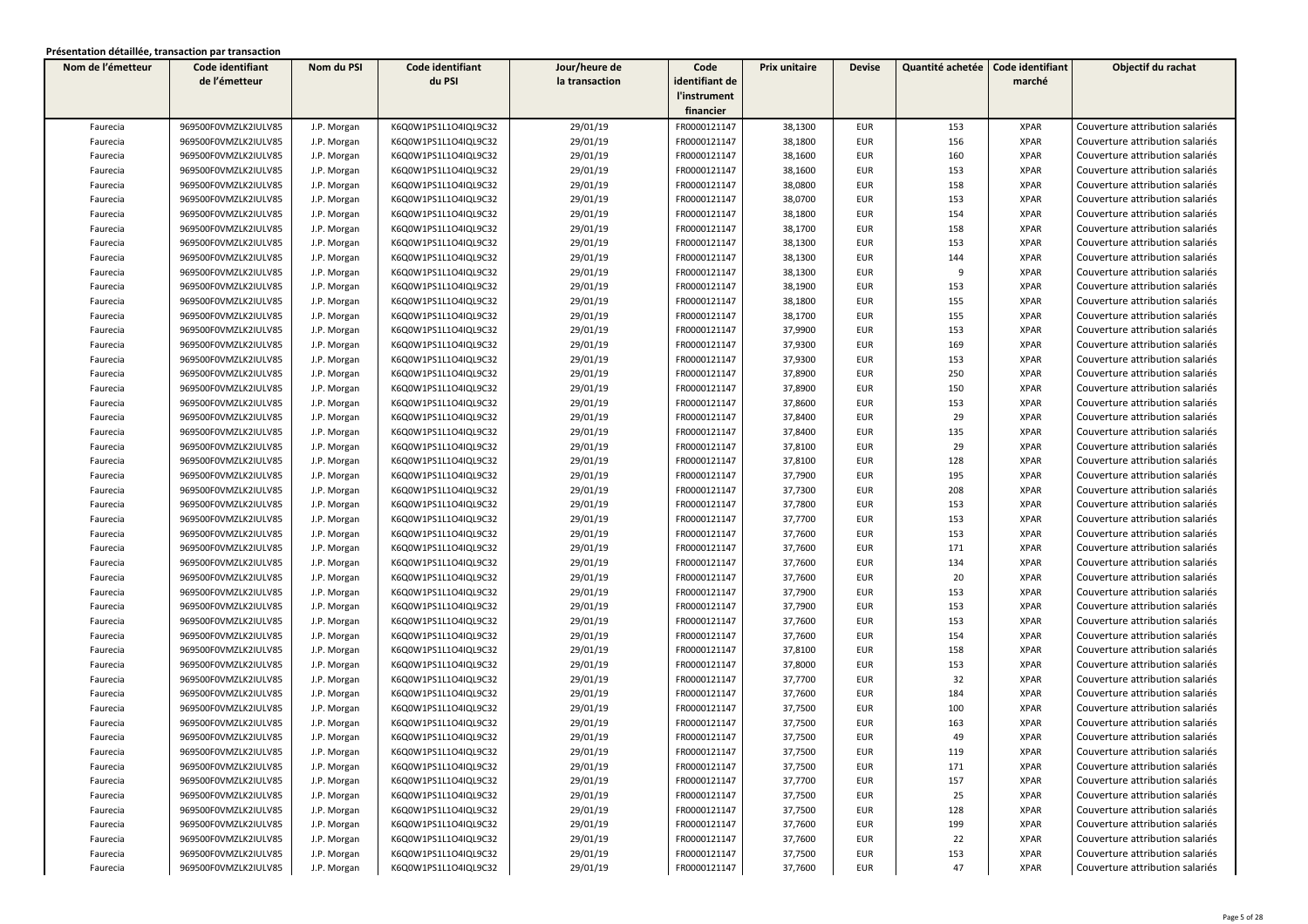| Nom de l'émetteur | Code identifiant     | Nom du PSI  | Code identifiant     | Jour/heure de  | Code           | Prix unitaire | <b>Devise</b> | Quantité achetée | Code identifiant | Objectif du rachat              |
|-------------------|----------------------|-------------|----------------------|----------------|----------------|---------------|---------------|------------------|------------------|---------------------------------|
|                   | de l'émetteur        |             | du PSI               | la transaction | identifiant de |               |               |                  | marché           |                                 |
|                   |                      |             |                      |                | l'instrument   |               |               |                  |                  |                                 |
|                   |                      |             |                      |                | financier      |               |               |                  |                  |                                 |
| Faurecia          | 969500F0VMZLK2IULV85 | J.P. Morgan | K6Q0W1PS1L1O4IQL9C32 | 29/01/19       | FR0000121147   | 37,7600       | <b>EUR</b>    | 129              | <b>XPAR</b>      | Couverture attribution salariés |
| Faurecia          | 969500F0VMZLK2IULV85 | J.P. Morgan | K6Q0W1PS1L1O4IQL9C32 | 29/01/19       | FR0000121147   | 37,7400       | EUR           | 233              | <b>XPAR</b>      | Couverture attribution salariés |
| Faurecia          | 969500F0VMZLK2IULV85 | J.P. Morgan | K6Q0W1PS1L1O4IQL9C32 | 29/01/19       | FR0000121147   | 37,7700       | <b>EUR</b>    | 247              | <b>XPAR</b>      | Couverture attribution salariés |
| Faurecia          | 969500F0VMZLK2IULV85 | J.P. Morgan | K6Q0W1PS1L1O4IQL9C32 | 29/01/19       | FR0000121147   | 37,7400       | EUR           | 153              | <b>XPAR</b>      | Couverture attribution salariés |
| Faurecia          | 969500F0VMZLK2IULV85 | J.P. Morgan | K6Q0W1PS1L1O4IQL9C32 | 29/01/19       | FR0000121147   | 37,7300       | EUR           | 193              | <b>XPAR</b>      | Couverture attribution salariés |
| Faurecia          | 969500F0VMZLK2IULV85 | J.P. Morgan | K6Q0W1PS1L1O4IQL9C32 | 29/01/19       | FR0000121147   | 37,7300       | <b>EUR</b>    | 22               | <b>XPAR</b>      | Couverture attribution salariés |
| Faurecia          | 969500F0VMZLK2IULV85 | J.P. Morgan | K6Q0W1PS1L1O4IQL9C32 | 29/01/19       | FR0000121147   | 37,7500       | <b>EUR</b>    | 30               | <b>XPAR</b>      | Couverture attribution salariés |
| Faurecia          | 969500F0VMZLK2IULV85 | J.P. Morgan | K6Q0W1PS1L1O4IQL9C32 | 29/01/19       | FR0000121147   | 37,8200       | EUR           | 153              | <b>XPAR</b>      | Couverture attribution salariés |
| Faurecia          | 969500F0VMZLK2IULV85 | J.P. Morgan | K6Q0W1PS1L1O4IQL9C32 | 29/01/19       | FR0000121147   | 37,8000       | <b>EUR</b>    | 145              | <b>XPAR</b>      | Couverture attribution salariés |
| Faurecia          | 969500F0VMZLK2IULV85 | J.P. Morgan | K6Q0W1PS1L1O4IQL9C32 | 29/01/19       | FR0000121147   | 37,7900       | <b>EUR</b>    | 32               | <b>XPAR</b>      | Couverture attribution salariés |
| Faurecia          | 969500F0VMZLK2IULV85 | J.P. Morgan | K6Q0W1PS1L1O4IQL9C32 | 29/01/19       | FR0000121147   | 37,7900       | <b>EUR</b>    | 50               | <b>XPAR</b>      | Couverture attribution salariés |
| Faurecia          | 969500F0VMZLK2IULV85 | J.P. Morgan | K6Q0W1PS1L1O4IQL9C32 | 29/01/19       | FR0000121147   | 37,8100       | <b>EUR</b>    | 243              | <b>XPAR</b>      | Couverture attribution salariés |
| Faurecia          | 969500F0VMZLK2IULV85 | J.P. Morgan | K6Q0W1PS1L1O4IQL9C32 | 29/01/19       | FR0000121147   | 37,8200       | EUR           | 242              | <b>XPAR</b>      | Couverture attribution salariés |
| Faurecia          | 969500F0VMZLK2IULV85 | J.P. Morgan | K6Q0W1PS1L1O4IQL9C32 | 29/01/19       | FR0000121147   | 37,8100       | EUR           | 288              | <b>XPAR</b>      | Couverture attribution salariés |
| Faurecia          | 969500F0VMZLK2IULV85 | J.P. Morgan | K6Q0W1PS1L1O4IQL9C32 | 29/01/19       | FR0000121147   | 37,5400       | <b>EUR</b>    | 153              | <b>XPAR</b>      | Couverture attribution salariés |
| Faurecia          | 969500F0VMZLK2IULV85 | J.P. Morgan | K6Q0W1PS1L1O4IQL9C32 | 29/01/19       | FR0000121147   | 37,0500       | <b>EUR</b>    | 161              | <b>XPAR</b>      | Couverture attribution salariés |
| Faurecia          | 969500F0VMZLK2IULV85 | J.P. Morgan | K6Q0W1PS1L1O4IQL9C32 | 29/01/19       | FR0000121147   | 37,6100       | <b>EUR</b>    | 153              | <b>XPAR</b>      | Couverture attribution salariés |
| Faurecia          | 969500F0VMZLK2IULV85 | J.P. Morgan | K6Q0W1PS1L1O4IQL9C32 | 29/01/19       | FR0000121147   | 37,5000       | <b>EUR</b>    | 153              | <b>XPAR</b>      | Couverture attribution salariés |
| Faurecia          | 969500F0VMZLK2IULV85 | J.P. Morgan | K6Q0W1PS1L1O4IQL9C32 | 29/01/19       | FR0000121147   | 37,5000       | <b>EUR</b>    | 312              | <b>XPAR</b>      | Couverture attribution salariés |
| Faurecia          | 969500F0VMZLK2IULV85 | J.P. Morgan | K6Q0W1PS1L1O4IQL9C32 | 29/01/19       | FR0000121147   | 37,5300       | <b>EUR</b>    | 153              | <b>XPAR</b>      | Couverture attribution salariés |
| Faurecia          | 969500F0VMZLK2IULV85 | J.P. Morgan | K6Q0W1PS1L1O4IQL9C32 | 29/01/19       | FR0000121147   | 37,5100       | EUR           | 153              | <b>XPAR</b>      | Couverture attribution salariés |
| Faurecia          | 969500F0VMZLK2IULV85 | J.P. Morgan | K6Q0W1PS1L1O4IQL9C32 | 29/01/19       | FR0000121147   | 37,4500       | EUR           | 223              | <b>XPAR</b>      | Couverture attribution salariés |
| Faurecia          | 969500F0VMZLK2IULV85 | J.P. Morgan | K6Q0W1PS1L1O4IQL9C32 | 29/01/19       | FR0000121147   | 37,4000       | <b>EUR</b>    | 154              | <b>XPAR</b>      | Couverture attribution salariés |
| Faurecia          | 969500F0VMZLK2IULV85 | J.P. Morgan | K6Q0W1PS1L1O4IQL9C32 | 29/01/19       | FR0000121147   | 37,4000       | <b>EUR</b>    | 45               | <b>XPAR</b>      | Couverture attribution salariés |
| Faurecia          | 969500F0VMZLK2IULV85 | J.P. Morgan | K6Q0W1PS1L1O4IQL9C32 | 29/01/19       | FR0000121147   | 37,4500       | <b>EUR</b>    | 42               | <b>XPAR</b>      | Couverture attribution salariés |
| Faurecia          | 969500F0VMZLK2IULV85 | J.P. Morgan | K6Q0W1PS1L1O4IQL9C32 | 29/01/19       | FR0000121147   | 37,4500       | <b>EUR</b>    | 111              | <b>XPAR</b>      | Couverture attribution salariés |
| Faurecia          | 969500F0VMZLK2IULV85 | J.P. Morgan | K6Q0W1PS1L1O4IQL9C32 | 29/01/19       | FR0000121147   | 37,4800       | EUR           | 141              | <b>XPAR</b>      | Couverture attribution salariés |
| Faurecia          | 969500F0VMZLK2IULV85 | J.P. Morgan | K6Q0W1PS1L1O4IQL9C32 | 29/01/19       | FR0000121147   | 37,4800       | <b>EUR</b>    | 25               | <b>XPAR</b>      | Couverture attribution salariés |
| Faurecia          | 969500F0VMZLK2IULV85 | J.P. Morgan | K6Q0W1PS1L1O4IQL9C32 | 29/01/19       | FR0000121147   | 37,4800       | EUR           | 153              | <b>XPAR</b>      | Couverture attribution salariés |
| Faurecia          | 969500F0VMZLK2IULV85 | J.P. Morgan | K6Q0W1PS1L1O4IQL9C32 | 29/01/19       | FR0000121147   | 37,5600       | EUR           | 153              | <b>XPAR</b>      | Couverture attribution salariés |
| Faurecia          | 969500F0VMZLK2IULV85 | J.P. Morgan | K6Q0W1PS1L1O4IQL9C32 | 29/01/19       | FR0000121147   | 37,4800       | <b>EUR</b>    | 168              | <b>XPAR</b>      | Couverture attribution salariés |
| Faurecia          | 969500F0VMZLK2IULV85 | J.P. Morgan | K6Q0W1PS1L1O4IQL9C32 | 29/01/19       | FR0000121147   | 37,5500       | <b>EUR</b>    | 153              | <b>XPAR</b>      | Couverture attribution salariés |
| Faurecia          | 969500F0VMZLK2IULV85 | J.P. Morgan | K6Q0W1PS1L1O4IQL9C32 | 29/01/19       | FR0000121147   | 37,7800       | <b>EUR</b>    | 153              | <b>XPAR</b>      | Couverture attribution salariés |
| Faurecia          | 969500F0VMZLK2IULV85 | J.P. Morgan | K6Q0W1PS1L1O4IQL9C32 | 29/01/19       | FR0000121147   | 37,7300       | <b>EUR</b>    | 100              | <b>XPAR</b>      | Couverture attribution salariés |
| Faurecia          | 969500F0VMZLK2IULV85 | J.P. Morgan | K6Q0W1PS1L1O4IQL9C32 | 29/01/19       | FR0000121147   | 37,7300       | <b>EUR</b>    | 53               | <b>XPAR</b>      | Couverture attribution salariés |
| Faurecia          | 969500F0VMZLK2IULV85 | J.P. Morgan | K6Q0W1PS1L1O4IQL9C32 | 29/01/19       | FR0000121147   | 37,8200       | <b>EUR</b>    | 153              | <b>XPAR</b>      | Couverture attribution salariés |
| Faurecia          | 969500F0VMZLK2IULV85 | J.P. Morgan | K6Q0W1PS1L1O4IQL9C32 | 29/01/19       | FR0000121147   | 37,8400       | <b>EUR</b>    | 153              | <b>XPAR</b>      | Couverture attribution salariés |
| Faurecia          | 969500F0VMZLK2IULV85 | J.P. Morgan | K6Q0W1PS1L1O4IQL9C32 | 29/01/19       | FR0000121147   | 37,7700       | <b>EUR</b>    | 153              | <b>XPAR</b>      | Couverture attribution salariés |
| Faurecia          | 969500F0VMZLK2IULV85 | J.P. Morgan | K6Q0W1PS1L1O4IQL9C32 | 29/01/19       | FR0000121147   | 37,7700       | <b>EUR</b>    | 153              | <b>XPAR</b>      | Couverture attribution salariés |
| Faurecia          | 969500F0VMZLK2IULV85 | J.P. Morgan | K6Q0W1PS1L1O4IQL9C32 | 29/01/19       | FR0000121147   | 37,8000       | <b>EUR</b>    | 153              | <b>XPAR</b>      | Couverture attribution salariés |
| Faurecia          | 969500F0VMZLK2IULV85 | J.P. Morgan | K6Q0W1PS1L1O4IQL9C32 | 29/01/19       | FR0000121147   | 37,7800       | <b>EUR</b>    | 153              | <b>XPAR</b>      | Couverture attribution salariés |
| Faurecia          | 969500F0VMZLK2IULV85 | J.P. Morgan | K6Q0W1PS1L1O4IQL9C32 | 29/01/19       | FR0000121147   | 37,7500       | <b>EUR</b>    | 153              | <b>XPAR</b>      | Couverture attribution salariés |
| Faurecia          | 969500F0VMZLK2IULV85 | J.P. Morgan | K6Q0W1PS1L1O4IQL9C32 | 29/01/19       | FR0000121147   | 37,7600       | <b>EUR</b>    | 90               | <b>XPAR</b>      | Couverture attribution salariés |
| Faurecia          | 969500F0VMZLK2IULV85 | J.P. Morgan | K6Q0W1PS1L1O4IQL9C32 | 29/01/19       | FR0000121147   | 37,7600       | EUR           | 63               | XPAR             | Couverture attribution salariés |
| Faurecia          | 969500F0VMZLK2IULV85 | J.P. Morgan | K6Q0W1PS1L1O4IQL9C32 | 29/01/19       | FR0000121147   | 37,8700       | <b>EUR</b>    | 153              | <b>XPAR</b>      | Couverture attribution salariés |
| Faurecia          | 969500F0VMZLK2IULV85 | J.P. Morgan | K6Q0W1PS1L1O4IQL9C32 | 29/01/19       | FR0000121147   | 37,8900       | EUR           | 153              | <b>XPAR</b>      | Couverture attribution salariés |
| Faurecia          | 969500F0VMZLK2IULV85 | J.P. Morgan | K6Q0W1PS1L1O4IQL9C32 | 29/01/19       | FR0000121147   | 38,0600       | EUR           | 153              | XPAR             | Couverture attribution salariés |
| Faurecia          | 969500F0VMZLK2IULV85 | J.P. Morgan | K6Q0W1PS1L1O4IQL9C32 | 29/01/19       | FR0000121147   | 37,9800       | EUR           | 153              | <b>XPAR</b>      | Couverture attribution salariés |
| Faurecia          | 969500F0VMZLK2IULV85 | J.P. Morgan | K6Q0W1PS1L1O4IQL9C32 | 29/01/19       | FR0000121147   | 38,0900       | EUR           | 153              | <b>XPAR</b>      | Couverture attribution salariés |
| Faurecia          | 969500F0VMZLK2IULV85 | J.P. Morgan | K6Q0W1PS1L1O4IQL9C32 | 29/01/19       | FR0000121147   | 37,9900       | EUR           | 153              | <b>XPAR</b>      | Couverture attribution salariés |
| Faurecia          | 969500F0VMZLK2IULV85 | J.P. Morgan | K6Q0W1PS1L1O4IQL9C32 | 29/01/19       | FR0000121147   | 38,0100       | EUR           | 159              | <b>XPAR</b>      | Couverture attribution salariés |
| Faurecia          | 969500F0VMZLK2IULV85 | J.P. Morgan | K6Q0W1PS1L1O4IQL9C32 | 29/01/19       | FR0000121147   | 38,0100       | EUR           | 1                | <b>XPAR</b>      | Couverture attribution salariés |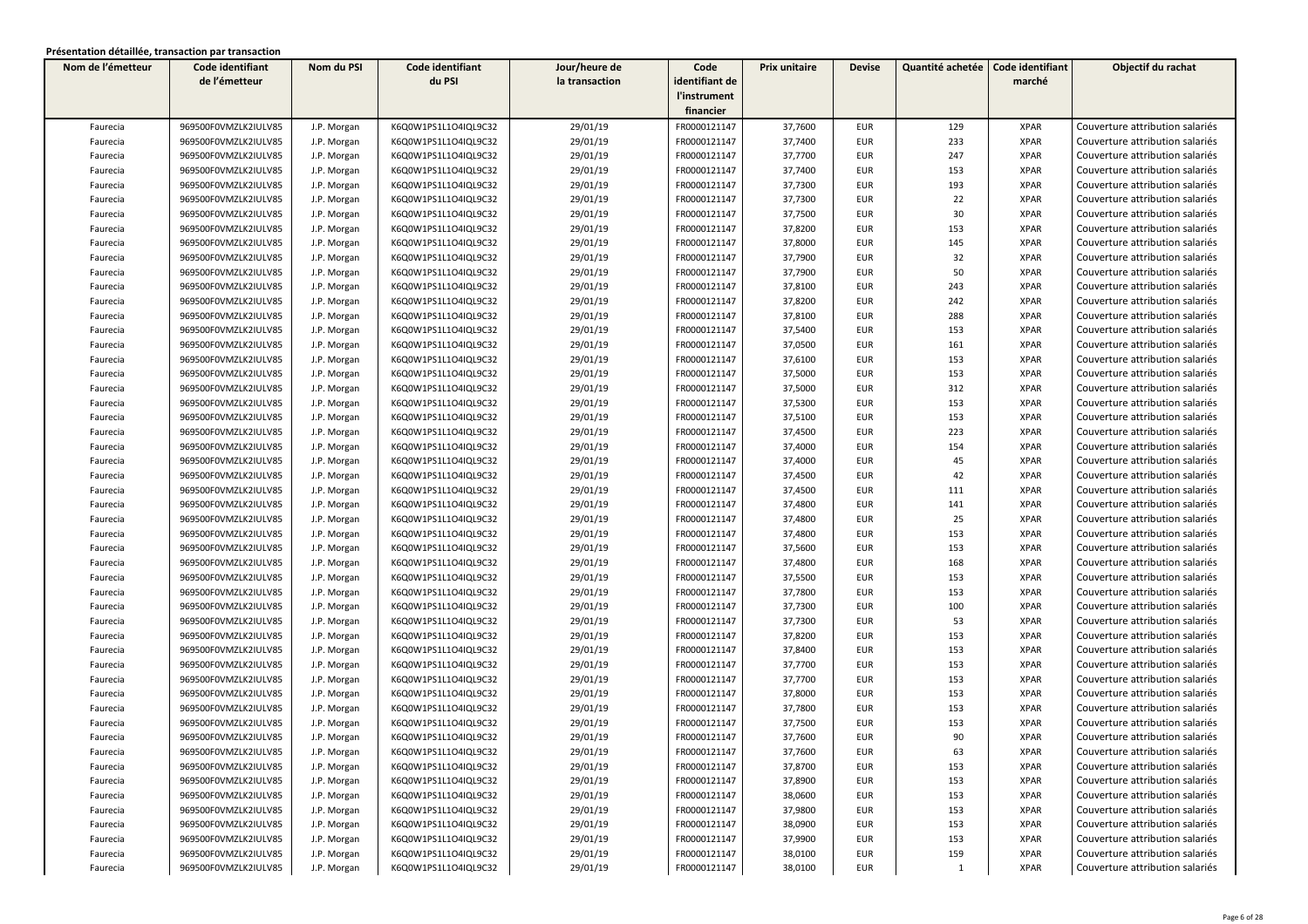| Nom de l'émetteur | Code identifiant     | Nom du PSI  | Code identifiant     | Jour/heure de  | Code           | Prix unitaire | <b>Devise</b> | Quantité achetée | Code identifiant | Objectif du rachat              |
|-------------------|----------------------|-------------|----------------------|----------------|----------------|---------------|---------------|------------------|------------------|---------------------------------|
|                   | de l'émetteur        |             | du PSI               | la transaction | identifiant de |               |               |                  | marché           |                                 |
|                   |                      |             |                      |                | l'instrument   |               |               |                  |                  |                                 |
|                   |                      |             |                      |                | financier      |               |               |                  |                  |                                 |
| Faurecia          | 969500F0VMZLK2IULV85 | J.P. Morgan | K6Q0W1PS1L1O4IQL9C32 | 29/01/19       | FR0000121147   | 38,1300       | <b>EUR</b>    | 153              | <b>XPAR</b>      | Couverture attribution salariés |
| Faurecia          | 969500F0VMZLK2IULV85 | J.P. Morgan | K6Q0W1PS1L1O4IQL9C32 | 29/01/19       | FR0000121147   | 38,2100       | <b>EUR</b>    | 157              | <b>XPAR</b>      | Couverture attribution salariés |
| Faurecia          | 969500F0VMZLK2IULV85 | J.P. Morgan | K6Q0W1PS1L1O4IQL9C32 | 29/01/19       | FR0000121147   | 38,2000       | <b>EUR</b>    | 138              | <b>XPAR</b>      | Couverture attribution salariés |
| Faurecia          | 969500F0VMZLK2IULV85 | J.P. Morgan | K6Q0W1PS1L1O4IQL9C32 | 29/01/19       | FR0000121147   | 38,2000       | <b>EUR</b>    | 15               | <b>XPAR</b>      | Couverture attribution salariés |
| Faurecia          | 969500F0VMZLK2IULV85 | J.P. Morgan | K6Q0W1PS1L1O4IQL9C32 | 29/01/19       | FR0000121147   | 38,1300       | <b>EUR</b>    | 153              | <b>XPAR</b>      | Couverture attribution salariés |
| Faurecia          | 969500F0VMZLK2IULV85 | J.P. Morgan | K6Q0W1PS1L1O4IQL9C32 | 29/01/19       | FR0000121147   | 38,0400       | <b>EUR</b>    | 158              | <b>XPAR</b>      | Couverture attribution salariés |
| Faurecia          | 969500F0VMZLK2IULV85 | J.P. Morgan | K6Q0W1PS1L1O4IQL9C32 | 29/01/19       | FR0000121147   | 38,1500       | <b>EUR</b>    | 154              | <b>XPAR</b>      | Couverture attribution salariés |
| Faurecia          | 969500F0VMZLK2IULV85 | J.P. Morgan | K6Q0W1PS1L1O4IQL9C32 | 29/01/19       | FR0000121147   | 38,2300       | <b>EUR</b>    | 153              | <b>XPAR</b>      | Couverture attribution salariés |
| Faurecia          | 969500F0VMZLK2IULV85 | J.P. Morgan | K6Q0W1PS1L1O4IQL9C32 | 29/01/19       | FR0000121147   | 38,2400       | <b>EUR</b>    | 154              | <b>XPAR</b>      | Couverture attribution salariés |
| Faurecia          | 969500F0VMZLK2IULV85 | J.P. Morgan | K6Q0W1PS1L1O4IQL9C32 | 29/01/19       | FR0000121147   | 38,1900       | <b>EUR</b>    | 146              | <b>XPAR</b>      | Couverture attribution salariés |
| Faurecia          | 969500F0VMZLK2IULV85 | J.P. Morgan | K6Q0W1PS1L1O4IQL9C32 | 29/01/19       | FR0000121147   | 38,1800       | <b>EUR</b>    | 153              | <b>XPAR</b>      | Couverture attribution salariés |
| Faurecia          | 969500F0VMZLK2IULV85 | J.P. Morgan | K6Q0W1PS1L1O4IQL9C32 | 29/01/19       | FR0000121147   | 38,0300       | <b>EUR</b>    | 153              | <b>XPAR</b>      | Couverture attribution salariés |
| Faurecia          | 969500F0VMZLK2IULV85 | J.P. Morgan | K6Q0W1PS1L1O4IQL9C32 | 29/01/19       | FR0000121147   | 37,9700       | <b>EUR</b>    | 153              | <b>XPAR</b>      | Couverture attribution salariés |
| Faurecia          | 969500F0VMZLK2IULV85 | J.P. Morgan | K6Q0W1PS1L1O4IQL9C32 | 29/01/19       | FR0000121147   | 37,8800       | <b>EUR</b>    | 153              | <b>XPAR</b>      | Couverture attribution salariés |
| Faurecia          | 969500F0VMZLK2IULV85 | J.P. Morgan | K6Q0W1PS1L1O4IQL9C32 | 29/01/19       | FR0000121147   | 37,9000       | <b>EUR</b>    | 155              | <b>XPAR</b>      | Couverture attribution salariés |
| Faurecia          | 969500F0VMZLK2IULV85 | J.P. Morgan | K6Q0W1PS1L1O4IQL9C32 | 29/01/19       | FR0000121147   | 37,8900       | <b>EUR</b>    | 153              | <b>XPAR</b>      | Couverture attribution salariés |
| Faurecia          | 969500F0VMZLK2IULV85 | J.P. Morgan | K6Q0W1PS1L1O4IQL9C32 | 29/01/19       | FR0000121147   | 37,8000       | <b>EUR</b>    | 153              | <b>XPAR</b>      | Couverture attribution salariés |
| Faurecia          | 969500F0VMZLK2IULV85 | J.P. Morgan | K6Q0W1PS1L1O4IQL9C32 | 29/01/19       | FR0000121147   | 37,7800       | <b>EUR</b>    | 153              | <b>XPAR</b>      | Couverture attribution salariés |
| Faurecia          | 969500F0VMZLK2IULV85 | J.P. Morgan | K6Q0W1PS1L1O4IQL9C32 | 29/01/19       | FR0000121147   | 37,7500       | <b>EUR</b>    | 153              | <b>XPAR</b>      | Couverture attribution salariés |
| Faurecia          | 969500F0VMZLK2IULV85 | J.P. Morgan | K6Q0W1PS1L1O4IQL9C32 | 29/01/19       | FR0000121147   | 37,7000       | <b>EUR</b>    | 153              | <b>XPAR</b>      | Couverture attribution salariés |
| Faurecia          | 969500F0VMZLK2IULV85 | J.P. Morgan | K6Q0W1PS1L1O4IQL9C32 | 29/01/19       | FR0000121147   | 37,7600       | <b>EUR</b>    | 153              | <b>XPAR</b>      | Couverture attribution salariés |
| Faurecia          | 969500F0VMZLK2IULV85 | J.P. Morgan | K6Q0W1PS1L1O4IQL9C32 | 29/01/19       | FR0000121147   | 37,6900       | <b>EUR</b>    | 153              | <b>XPAR</b>      | Couverture attribution salariés |
| Faurecia          | 969500F0VMZLK2IULV85 | J.P. Morgan | K6Q0W1PS1L1O4IQL9C32 | 29/01/19       | FR0000121147   | 37,7800       | <b>EUR</b>    | 156              | <b>XPAR</b>      | Couverture attribution salariés |
| Faurecia          | 969500F0VMZLK2IULV85 | J.P. Morgan | K6Q0W1PS1L1O4IQL9C32 | 29/01/19       | FR0000121147   | 37,8600       | <b>EUR</b>    | 160              | <b>XPAR</b>      | Couverture attribution salariés |
| Faurecia          | 969500F0VMZLK2IULV85 | J.P. Morgan | K6Q0W1PS1L1O4IQL9C32 | 29/01/19       | FR0000121147   | 37,9800       | <b>EUR</b>    | $\overline{2}$   | <b>XPAR</b>      | Couverture attribution salariés |
| Faurecia          | 969500F0VMZLK2IULV85 | J.P. Morgan | K6Q0W1PS1L1O4IQL9C32 | 29/01/19       | FR0000121147   | 38,0000       | <b>EUR</b>    | 157              | <b>XPAR</b>      | Couverture attribution salariés |
| Faurecia          | 969500F0VMZLK2IULV85 | J.P. Morgan | K6Q0W1PS1L1O4IQL9C32 | 29/01/19       | FR0000121147   | 37,9700       | <b>EUR</b>    | 153              | <b>XPAR</b>      | Couverture attribution salariés |
| Faurecia          | 969500F0VMZLK2IULV85 | J.P. Morgan | K6Q0W1PS1L1O4IQL9C32 | 29/01/19       | FR0000121147   | 37,7500       | <b>EUR</b>    | 153              | <b>XPAR</b>      | Couverture attribution salariés |
| Faurecia          | 969500F0VMZLK2IULV85 | J.P. Morgan | K6Q0W1PS1L1O4IQL9C32 | 29/01/19       | FR0000121147   | 37,7100       | <b>EUR</b>    | 76               | <b>XPAR</b>      | Couverture attribution salariés |
| Faurecia          | 969500F0VMZLK2IULV85 | J.P. Morgan | K6Q0W1PS1L1O4IQL9C32 | 29/01/19       | FR0000121147   | 37,7100       | <b>EUR</b>    | 77               | <b>XPAR</b>      | Couverture attribution salariés |
| Faurecia          | 969500F0VMZLK2IULV85 | J.P. Morgan | K6Q0W1PS1L1O4IQL9C32 | 29/01/19       | FR0000121147   | 37,8800       | <b>EUR</b>    | 92               | <b>XPAR</b>      | Couverture attribution salariés |
| Faurecia          | 969500F0VMZLK2IULV85 | J.P. Morgan | K6Q0W1PS1L1O4IQL9C32 | 29/01/19       | FR0000121147   | 37,8800       | <b>EUR</b>    | 61               | <b>XPAR</b>      | Couverture attribution salariés |
| Faurecia          | 969500F0VMZLK2IULV85 | J.P. Morgan | K6Q0W1PS1L1O4IQL9C32 | 29/01/19       | FR0000121147   | 37,8500       | <b>EUR</b>    | 153              | <b>XPAR</b>      | Couverture attribution salariés |
| Faurecia          | 969500F0VMZLK2IULV85 | J.P. Morgan | K6Q0W1PS1L1O4IQL9C32 | 29/01/19       | FR0000121147   | 37,8100       | <b>EUR</b>    | 160              | <b>XPAR</b>      | Couverture attribution salariés |
| Faurecia          | 969500F0VMZLK2IULV85 | J.P. Morgan | K6Q0W1PS1L1O4IQL9C32 | 29/01/19       | FR0000121147   | 37,8100       | <b>EUR</b>    | 154              | <b>XPAR</b>      | Couverture attribution salariés |
| Faurecia          | 969500F0VMZLK2IULV85 | J.P. Morgan | K6Q0W1PS1L1O4IQL9C32 | 29/01/19       | FR0000121147   | 37,8000       | <b>EUR</b>    | 153              | <b>XPAR</b>      | Couverture attribution salariés |
| Faurecia          | 969500F0VMZLK2IULV85 | J.P. Morgan | K6Q0W1PS1L1O4IQL9C32 | 29/01/19       | FR0000121147   | 37,7700       | <b>EUR</b>    | 153              | <b>XPAR</b>      | Couverture attribution salariés |
| Faurecia          | 969500F0VMZLK2IULV85 | J.P. Morgan | K6Q0W1PS1L1O4IQL9C32 | 29/01/19       | FR0000121147   | 37,9500       | <b>EUR</b>    | 8                | <b>XPAR</b>      | Couverture attribution salariés |
| Faurecia          | 969500F0VMZLK2IULV85 | J.P. Morgan | K6Q0W1PS1L1O4IQL9C32 | 29/01/19       | FR0000121147   | 37,9300       | <b>EUR</b>    | 156              | <b>XPAR</b>      | Couverture attribution salariés |
| Faurecia          | 969500F0VMZLK2IULV85 | J.P. Morgan | K6Q0W1PS1L1O4IQL9C32 | 29/01/19       | FR0000121147   | 37,9600       | <b>EUR</b>    | 9                | <b>XPAR</b>      | Couverture attribution salariés |
| Faurecia          | 969500F0VMZLK2IULV85 | J.P. Morgan | K6Q0W1PS1L1O4IQL9C32 | 29/01/19       | FR0000121147   | 37,9600       | <b>EUR</b>    | 144              | <b>XPAR</b>      | Couverture attribution salariés |
| Faurecia          | 969500F0VMZLK2IULV85 | J.P. Morgan | K6Q0W1PS1L1O4IQL9C32 | 29/01/19       | FR0000121147   | 37,9600       | <b>EUR</b>    | 153              | <b>XPAR</b>      | Couverture attribution salariés |
| Faurecia          | 969500F0VMZLK2IULV85 | J.P. Morgan | K6Q0W1PS1L1O4IQL9C32 | 29/01/19       | FR0000121147   | 38,0900       | <b>EUR</b>    | 153              | <b>XPAR</b>      | Couverture attribution salariés |
| Faurecia          | 969500F0VMZLK2IULV85 | J.P. Morgan | K6Q0W1PS1L1O4IQL9C32 | 29/01/19       | FR0000121147   | 38,0700       | EUR           | 153              | XPAR             | Couverture attribution salariés |
| Faurecia          | 969500F0VMZLK2IULV85 | J.P. Morgan | K6Q0W1PS1L1O4IQL9C32 | 29/01/19       | FR0000121147   | 38,1300       | <b>EUR</b>    | 153              | <b>XPAR</b>      | Couverture attribution salariés |
| Faurecia          | 969500F0VMZLK2IULV85 | J.P. Morgan | K6Q0W1PS1L1O4IQL9C32 | 29/01/19       | FR0000121147   | 38,1500       | EUR           | 153              | <b>XPAR</b>      | Couverture attribution salariés |
| Faurecia          | 969500F0VMZLK2IULV85 | J.P. Morgan | K6Q0W1PS1L1O4IQL9C32 | 29/01/19       | FR0000121147   | 38,2200       | EUR           | 153              | XPAR             | Couverture attribution salariés |
| Faurecia          | 969500F0VMZLK2IULV85 | J.P. Morgan | K6Q0W1PS1L1O4IQL9C32 | 29/01/19       | FR0000121147   | 38,2400       | EUR           | 153              | <b>XPAR</b>      | Couverture attribution salariés |
| Faurecia          | 969500F0VMZLK2IULV85 | J.P. Morgan | K6Q0W1PS1L1O4IQL9C32 | 29/01/19       | FR0000121147   | 38,2000       | EUR           | 153              | <b>XPAR</b>      | Couverture attribution salariés |
| Faurecia          | 969500F0VMZLK2IULV85 | J.P. Morgan | K6Q0W1PS1L1O4IQL9C32 | 29/01/19       | FR0000121147   | 38,2000       | <b>EUR</b>    | 124              | <b>XPAR</b>      | Couverture attribution salariés |
| Faurecia          | 969500F0VMZLK2IULV85 | J.P. Morgan | K6Q0W1PS1L1O4IQL9C32 | 29/01/19       | FR0000121147   | 38,2000       | <b>EUR</b>    | 29               | <b>XPAR</b>      | Couverture attribution salariés |
| Faurecia          | 969500F0VMZLK2IULV85 | J.P. Morgan | K6Q0W1PS1L1O4IQL9C32 | 29/01/19       | FR0000121147   | 38,1500       | EUR           | 153              | <b>XPAR</b>      | Couverture attribution salariés |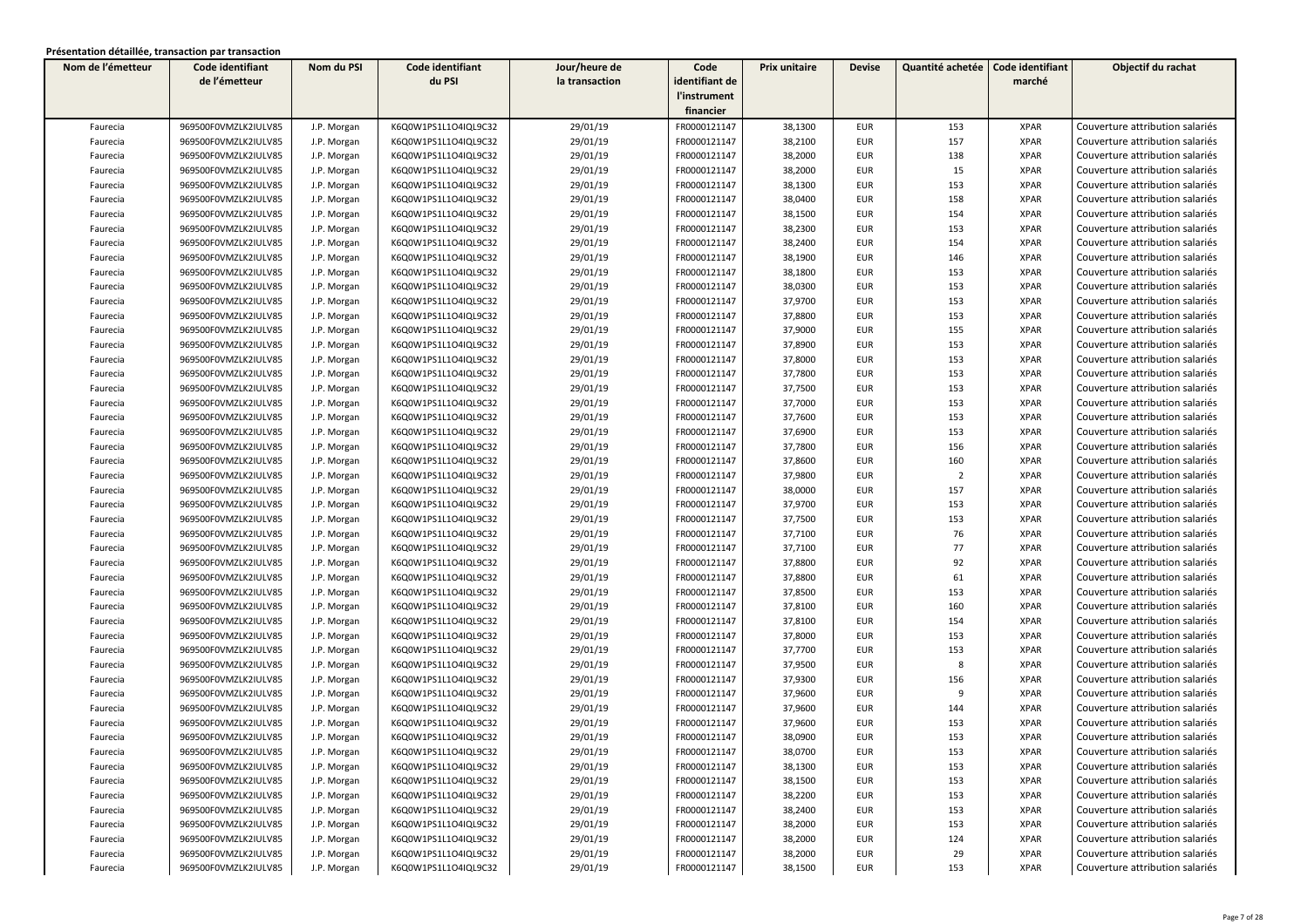| Nom de l'émetteur | Code identifiant     | Nom du PSI  | Code identifiant     | Jour/heure de  | Code           | Prix unitaire | <b>Devise</b> | Quantité achetée | Code identifiant | Objectif du rachat              |
|-------------------|----------------------|-------------|----------------------|----------------|----------------|---------------|---------------|------------------|------------------|---------------------------------|
|                   | de l'émetteur        |             | du PSI               | la transaction | identifiant de |               |               |                  | marché           |                                 |
|                   |                      |             |                      |                | l'instrument   |               |               |                  |                  |                                 |
|                   |                      |             |                      |                | financier      |               |               |                  |                  |                                 |
| Faurecia          | 969500F0VMZLK2IULV85 | J.P. Morgan | K6Q0W1PS1L1O4IQL9C32 | 29/01/19       | FR0000121147   | 38,2400       | <b>EUR</b>    | 160              | <b>XPAR</b>      | Couverture attribution salariés |
| Faurecia          | 969500F0VMZLK2IULV85 | J.P. Morgan | K6Q0W1PS1L1O4IQL9C32 | 29/01/19       | FR0000121147   | 38,1900       | <b>EUR</b>    | 158              | <b>XPAR</b>      | Couverture attribution salariés |
| Faurecia          | 969500F0VMZLK2IULV85 | J.P. Morgan | K6Q0W1PS1L1O4IQL9C32 | 29/01/19       | FR0000121147   | 38,1600       | <b>EUR</b>    | 153              | <b>XPAR</b>      | Couverture attribution salariés |
| Faurecia          | 969500F0VMZLK2IULV85 | J.P. Morgan | K6Q0W1PS1L1O4IQL9C32 | 29/01/19       | FR0000121147   | 38,1100       | EUR           | 159              | <b>XPAR</b>      | Couverture attribution salariés |
| Faurecia          | 969500F0VMZLK2IULV85 | J.P. Morgan | K6Q0W1PS1L1O4IQL9C32 | 29/01/19       | FR0000121147   | 38,1800       | <b>EUR</b>    | 108              | <b>XPAR</b>      | Couverture attribution salariés |
| Faurecia          | 969500F0VMZLK2IULV85 | J.P. Morgan | K6Q0W1PS1L1O4IQL9C32 | 29/01/19       | FR0000121147   | 38,1800       | <b>EUR</b>    | 48               | <b>XPAR</b>      | Couverture attribution salariés |
| Faurecia          | 969500F0VMZLK2IULV85 | J.P. Morgan | K6Q0W1PS1L1O4IQL9C32 | 29/01/19       | FR0000121147   | 38,1300       | <b>EUR</b>    | 153              | <b>XPAR</b>      | Couverture attribution salariés |
| Faurecia          | 969500F0VMZLK2IULV85 | J.P. Morgan | K6Q0W1PS1L1O4IQL9C32 | 29/01/19       | FR0000121147   | 38,1400       | EUR           | 153              | <b>XPAR</b>      | Couverture attribution salariés |
| Faurecia          | 969500F0VMZLK2IULV85 | J.P. Morgan | K6Q0W1PS1L1O4IQL9C32 | 29/01/19       | FR0000121147   | 38,1300       | <b>EUR</b>    | 126              | <b>XPAR</b>      | Couverture attribution salariés |
| Faurecia          | 969500F0VMZLK2IULV85 | J.P. Morgan | K6Q0W1PS1L1O4IQL9C32 | 29/01/19       | FR0000121147   | 38,1300       | <b>EUR</b>    | 27               | <b>XPAR</b>      | Couverture attribution salariés |
| Faurecia          | 969500F0VMZLK2IULV85 | J.P. Morgan | K6Q0W1PS1L1O4IQL9C32 | 29/01/19       | FR0000121147   | 38,1500       | <b>EUR</b>    | 158              | <b>XPAR</b>      | Couverture attribution salariés |
| Faurecia          | 969500F0VMZLK2IULV85 | J.P. Morgan | K6Q0W1PS1L1O4IQL9C32 | 29/01/19       | FR0000121147   | 38,1600       | <b>EUR</b>    | 74               | <b>XPAR</b>      | Couverture attribution salariés |
| Faurecia          | 969500F0VMZLK2IULV85 | J.P. Morgan | K6Q0W1PS1L1O4IQL9C32 | 29/01/19       | FR0000121147   | 38,1600       | EUR           | 79               | <b>XPAR</b>      | Couverture attribution salariés |
| Faurecia          | 969500F0VMZLK2IULV85 | J.P. Morgan | K6Q0W1PS1L1O4IQL9C32 | 29/01/19       | FR0000121147   | 38,1400       | EUR           | 153              | <b>XPAR</b>      | Couverture attribution salariés |
| Faurecia          | 969500F0VMZLK2IULV85 | J.P. Morgan | K6Q0W1PS1L1O4IQL9C32 | 29/01/19       | FR0000121147   | 38,1500       | <b>EUR</b>    | 153              | <b>XPAR</b>      | Couverture attribution salariés |
| Faurecia          | 969500F0VMZLK2IULV85 | J.P. Morgan | K6Q0W1PS1L1O4IQL9C32 | 29/01/19       | FR0000121147   | 38,2100       | <b>EUR</b>    | 57               | <b>XPAR</b>      | Couverture attribution salariés |
| Faurecia          | 969500F0VMZLK2IULV85 | J.P. Morgan | K6Q0W1PS1L1O4IQL9C32 | 29/01/19       | FR0000121147   | 38,2100       | <b>EUR</b>    | 99               | <b>XPAR</b>      | Couverture attribution salariés |
| Faurecia          | 969500F0VMZLK2IULV85 | J.P. Morgan | K6Q0W1PS1L1O4IQL9C32 | 29/01/19       | FR0000121147   | 38,1200       | <b>EUR</b>    | 158              | <b>XPAR</b>      | Couverture attribution salariés |
| Faurecia          | 969500F0VMZLK2IULV85 | J.P. Morgan | K6Q0W1PS1L1O4IQL9C32 | 29/01/19       | FR0000121147   | 38,0600       | <b>EUR</b>    | 153              | <b>XPAR</b>      | Couverture attribution salariés |
| Faurecia          | 969500F0VMZLK2IULV85 | J.P. Morgan | K6Q0W1PS1L1O4IQL9C32 | 29/01/19       | FR0000121147   | 38,0600       | <b>EUR</b>    | 15               | <b>XPAR</b>      | Couverture attribution salariés |
| Faurecia          | 969500F0VMZLK2IULV85 | J.P. Morgan | K6Q0W1PS1L1O4IQL9C32 | 29/01/19       | FR0000121147   | 38,0600       | <b>EUR</b>    | 104              | <b>XPAR</b>      | Couverture attribution salariés |
| Faurecia          | 969500F0VMZLK2IULV85 | J.P. Morgan | K6Q0W1PS1L1O4IQL9C32 | 29/01/19       | FR0000121147   | 38,0600       | <b>EUR</b>    | 34               | <b>XPAR</b>      | Couverture attribution salariés |
| Faurecia          | 969500F0VMZLK2IULV85 | J.P. Morgan | K6Q0W1PS1L1O4IQL9C32 | 29/01/19       | FR0000121147   | 38,0300       | <b>EUR</b>    | 157              | <b>XPAR</b>      | Couverture attribution salariés |
| Faurecia          | 969500F0VMZLK2IULV85 | J.P. Morgan | K6Q0W1PS1L1O4IQL9C32 | 29/01/19       | FR0000121147   | 37,9700       | <b>EUR</b>    | 155              | <b>XPAR</b>      | Couverture attribution salariés |
| Faurecia          | 969500F0VMZLK2IULV85 | J.P. Morgan | K6Q0W1PS1L1O4IQL9C32 | 29/01/19       | FR0000121147   | 37,8800       | <b>EUR</b>    | 194              | <b>XPAR</b>      | Couverture attribution salariés |
| Faurecia          | 969500F0VMZLK2IULV85 | J.P. Morgan | K6Q0W1PS1L1O4IQL9C32 | 29/01/19       | FR0000121147   | 37,8900       | <b>EUR</b>    | 70               | <b>XPAR</b>      | Couverture attribution salariés |
| Faurecia          | 969500F0VMZLK2IULV85 | J.P. Morgan | K6Q0W1PS1L1O4IQL9C32 | 29/01/19       | FR0000121147   | 37,8900       | <b>EUR</b>    | 70               | <b>XPAR</b>      | Couverture attribution salariés |
| Faurecia          | 969500F0VMZLK2IULV85 | J.P. Morgan | K6Q0W1PS1L1O4IQL9C32 | 29/01/19       | FR0000121147   | 37,8900       | <b>EUR</b>    | 59               | <b>XPAR</b>      | Couverture attribution salariés |
| Faurecia          | 969500F0VMZLK2IULV85 | J.P. Morgan | K6Q0W1PS1L1O4IQL9C32 | 29/01/19       | FR0000121147   | 37,8800       | <b>EUR</b>    | 230              | <b>XPAR</b>      | Couverture attribution salariés |
| Faurecia          | 969500F0VMZLK2IULV85 | J.P. Morgan | K6Q0W1PS1L1O4IQL9C32 | 29/01/19       | FR0000121147   | 37,8600       | <b>EUR</b>    | 168              | <b>XPAR</b>      | Couverture attribution salariés |
| Faurecia          | 969500F0VMZLK2IULV85 | J.P. Morgan | K6Q0W1PS1L1O4IQL9C32 | 29/01/19       | FR0000121147   | 37,8400       | <b>EUR</b>    | 65               | <b>XPAR</b>      | Couverture attribution salariés |
| Faurecia          | 969500F0VMZLK2IULV85 | J.P. Morgan | K6Q0W1PS1L1O4IQL9C32 | 29/01/19       | FR0000121147   | 37,8400       | <b>EUR</b>    | 95               | <b>XPAR</b>      | Couverture attribution salariés |
| Faurecia          | 969500F0VMZLK2IULV85 | J.P. Morgan | K6Q0W1PS1L1O4IQL9C32 | 29/01/19       | FR0000121147   | 37,8300       | <b>EUR</b>    | 195              | <b>XPAR</b>      | Couverture attribution salariés |
| Faurecia          | 969500F0VMZLK2IULV85 | J.P. Morgan | K6Q0W1PS1L1O4IQL9C32 | 29/01/19       | FR0000121147   | 37,7700       | <b>EUR</b>    | 176              | <b>XPAR</b>      | Couverture attribution salariés |
| Faurecia          | 969500F0VMZLK2IULV85 | J.P. Morgan | K6Q0W1PS1L1O4IQL9C32 | 29/01/19       | FR0000121147   | 37,7600       | <b>EUR</b>    | $\overline{4}$   | <b>XPAR</b>      | Couverture attribution salariés |
| Faurecia          | 969500F0VMZLK2IULV85 | J.P. Morgan | K6Q0W1PS1L1O4IQL9C32 | 29/01/19       | FR0000121147   | 37,7600       | <b>EUR</b>    | 154              | <b>XPAR</b>      | Couverture attribution salariés |
| Faurecia          | 969500F0VMZLK2IULV85 | J.P. Morgan | K6Q0W1PS1L1O4IQL9C32 | 29/01/19       | FR0000121147   | 37,7500       | <b>EUR</b>    | 80               | <b>XPAR</b>      | Couverture attribution salariés |
| Faurecia          | 969500F0VMZLK2IULV85 | J.P. Morgan | K6Q0W1PS1L1O4IQL9C32 | 29/01/19       | FR0000121147   | 37,7500       | <b>EUR</b>    | 73               | <b>XPAR</b>      | Couverture attribution salariés |
| Faurecia          | 969500F0VMZLK2IULV85 | J.P. Morgan | K6Q0W1PS1L1O4IQL9C32 | 29/01/19       | FR0000121147   | 37,7400       | <b>EUR</b>    | 153              | <b>XPAR</b>      | Couverture attribution salariés |
| Faurecia          | 969500F0VMZLK2IULV85 | J.P. Morgan | K6Q0W1PS1L1O4IQL9C32 | 29/01/19       | FR0000121147   | 37,7900       | <b>EUR</b>    | 195              | <b>XPAR</b>      | Couverture attribution salariés |
| Faurecia          | 969500F0VMZLK2IULV85 | J.P. Morgan | K6Q0W1PS1L1O4IQL9C32 | 29/01/19       | FR0000121147   | 37,8100       | <b>EUR</b>    | 78               | <b>XPAR</b>      | Couverture attribution salariés |
| Faurecia          | 969500F0VMZLK2IULV85 | J.P. Morgan | K6Q0W1PS1L1O4IQL9C32 | 29/01/19       | FR0000121147   | 37,8100       | <b>EUR</b>    | 75               | <b>XPAR</b>      | Couverture attribution salariés |
| Faurecia          | 969500F0VMZLK2IULV85 | J.P. Morgan | K6Q0W1PS1L1O4IQL9C32 | 29/01/19       | FR0000121147   | 37,8100       | <b>EUR</b>    | 153              | <b>XPAR</b>      | Couverture attribution salariés |
| Faurecia          | 969500F0VMZLK2IULV85 | J.P. Morgan | K6Q0W1PS1L1O4IQL9C32 | 29/01/19       | FR0000121147   | 37,8000       | EUR           | 153              | XPAR             | Couverture attribution salariés |
| Faurecia          | 969500F0VMZLK2IULV85 | J.P. Morgan | K6Q0W1PS1L1O4IQL9C32 | 29/01/19       | FR0000121147   | 37,7700       | <b>EUR</b>    | 153              | <b>XPAR</b>      | Couverture attribution salariés |
| Faurecia          | 969500F0VMZLK2IULV85 | J.P. Morgan | K6Q0W1PS1L1O4IQL9C32 | 29/01/19       | FR0000121147   | 37,7700       | EUR           | 180              | <b>XPAR</b>      | Couverture attribution salariés |
| Faurecia          | 969500F0VMZLK2IULV85 | J.P. Morgan | K6Q0W1PS1L1O4IQL9C32 | 29/01/19       | FR0000121147   | 37,7500       | EUR           | 158              | XPAR             | Couverture attribution salariés |
| Faurecia          | 969500F0VMZLK2IULV85 | J.P. Morgan | K6Q0W1PS1L1O4IQL9C32 | 29/01/19       | FR0000121147   | 37,7600       | EUR           | 168              | <b>XPAR</b>      | Couverture attribution salariés |
| Faurecia          | 969500F0VMZLK2IULV85 | J.P. Morgan | K6Q0W1PS1L1O4IQL9C32 | 29/01/19       | FR0000121147   | 37,7500       | EUR           | 264              | <b>XPAR</b>      | Couverture attribution salariés |
| Faurecia          | 969500F0VMZLK2IULV85 | J.P. Morgan | K6Q0W1PS1L1O4IQL9C32 | 29/01/19       | FR0000121147   | 37,7500       | <b>EUR</b>    | 114              | <b>XPAR</b>      | Couverture attribution salariés |
| Faurecia          | 969500F0VMZLK2IULV85 | J.P. Morgan | K6Q0W1PS1L1O4IQL9C32 | 29/01/19       | FR0000121147   | 37,7400       | <b>EUR</b>    | 57               | <b>XPAR</b>      | Couverture attribution salariés |
| Faurecia          | 969500F0VMZLK2IULV85 | J.P. Morgan | K6Q0W1PS1L1O4IQL9C32 | 29/01/19       | FR0000121147   | 37,7400       | <b>EUR</b>    | 57               | <b>XPAR</b>      | Couverture attribution salariés |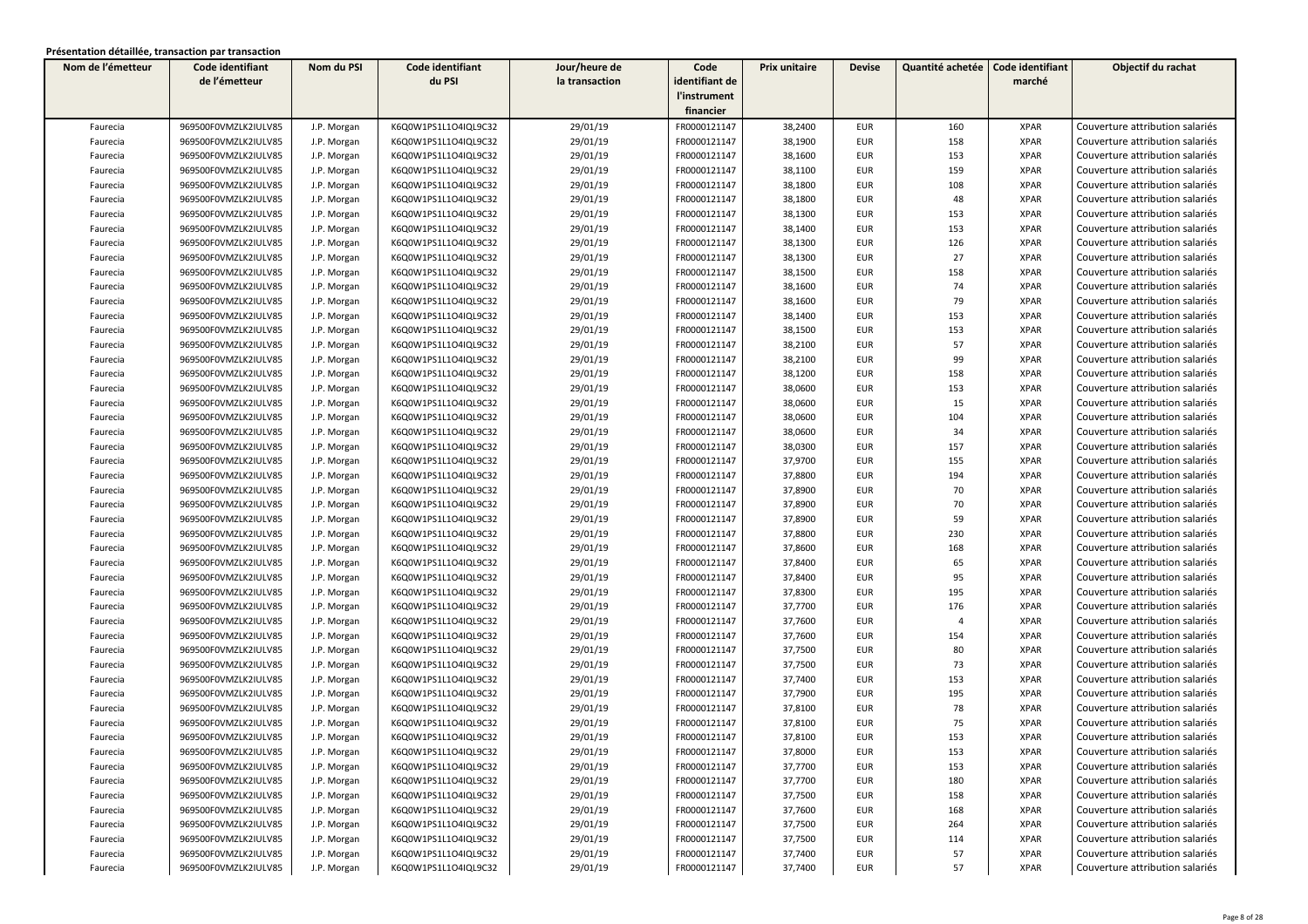| Nom de l'émetteur | Code identifiant     | Nom du PSI  | Code identifiant     | Jour/heure de  | Code           | Prix unitaire | <b>Devise</b> | Quantité achetée        | Code identifiant | Objectif du rachat              |
|-------------------|----------------------|-------------|----------------------|----------------|----------------|---------------|---------------|-------------------------|------------------|---------------------------------|
|                   | de l'émetteur        |             | du PSI               | la transaction | identifiant de |               |               |                         | marché           |                                 |
|                   |                      |             |                      |                | l'instrument   |               |               |                         |                  |                                 |
|                   |                      |             |                      |                | financier      |               |               |                         |                  |                                 |
| Faurecia          | 969500F0VMZLK2IULV85 | J.P. Morgan | K6Q0W1PS1L1O4IQL9C32 | 29/01/19       | FR0000121147   | 37,7400       | <b>EUR</b>    | 52                      | <b>XPAR</b>      | Couverture attribution salariés |
| Faurecia          | 969500F0VMZLK2IULV85 | J.P. Morgan | K6Q0W1PS1L1O4IQL9C32 | 29/01/19       | FR0000121147   | 37,7000       | <b>EUR</b>    | 153                     | <b>XPAR</b>      | Couverture attribution salariés |
| Faurecia          | 969500F0VMZLK2IULV85 | J.P. Morgan | K6Q0W1PS1L1O4IQL9C32 | 29/01/19       | FR0000121147   | 37,7700       | <b>EUR</b>    | 140                     | <b>XPAR</b>      | Couverture attribution salariés |
| Faurecia          | 969500F0VMZLK2IULV85 | J.P. Morgan | K6Q0W1PS1L1O4IQL9C32 | 29/01/19       | FR0000121147   | 37,7600       | <b>EUR</b>    | 165                     | <b>XPAR</b>      | Couverture attribution salariés |
| Faurecia          | 969500F0VMZLK2IULV85 | J.P. Morgan | K6Q0W1PS1L1O4IQL9C32 | 29/01/19       | FR0000121147   | 37,8200       | <b>EUR</b>    | $\overline{\mathbf{3}}$ | <b>XPAR</b>      | Couverture attribution salariés |
| Faurecia          | 969500F0VMZLK2IULV85 | J.P. Morgan | K6Q0W1PS1L1O4IQL9C32 | 29/01/19       | FR0000121147   | 37,8200       | <b>EUR</b>    | 282                     | <b>XPAR</b>      | Couverture attribution salariés |
| Faurecia          | 969500F0VMZLK2IULV85 | J.P. Morgan | K6Q0W1PS1L1O4IQL9C32 | 29/01/19       | FR0000121147   | 37,8100       | <b>EUR</b>    | 260                     | <b>XPAR</b>      | Couverture attribution salariés |
| Faurecia          | 969500F0VMZLK2IULV85 | J.P. Morgan | K6Q0W1PS1L1O4IQL9C32 | 29/01/19       | FR0000121147   | 37,7900       | <b>EUR</b>    | 120                     | <b>XPAR</b>      | Couverture attribution salariés |
| Faurecia          | 969500F0VMZLK2IULV85 | J.P. Morgan | K6Q0W1PS1L1O4IQL9C32 | 29/01/19       | FR0000121147   | 37,7900       | <b>EUR</b>    | 168                     | <b>XPAR</b>      | Couverture attribution salariés |
| Faurecia          | 969500F0VMZLK2IULV85 | J.P. Morgan | K6Q0W1PS1L1O4IQL9C32 | 29/01/19       | FR0000121147   | 37,8100       | <b>EUR</b>    | 288                     | <b>XPAR</b>      | Couverture attribution salariés |
| Faurecia          | 969500F0VMZLK2IULV85 | J.P. Morgan | K6Q0W1PS1L1O4IQL9C32 | 29/01/19       | FR0000121147   | 37,8300       | <b>EUR</b>    | $\overline{\mathbf{3}}$ | <b>XPAR</b>      | Couverture attribution salariés |
| Faurecia          | 969500F0VMZLK2IULV85 | J.P. Morgan | K6Q0W1PS1L1O4IQL9C32 | 29/01/19       | FR0000121147   | 37,8300       | <b>EUR</b>    | 1                       | <b>XPAR</b>      | Couverture attribution salariés |
| Faurecia          | 969500F0VMZLK2IULV85 | J.P. Morgan | K6Q0W1PS1L1O4IQL9C32 | 29/01/19       | FR0000121147   | 37,8400       | <b>EUR</b>    | 200                     | <b>XPAR</b>      | Couverture attribution salariés |
| Faurecia          | 969500F0VMZLK2IULV85 | J.P. Morgan | K6Q0W1PS1L1O4IQL9C32 | 29/01/19       | FR0000121147   | 37,8200       | <b>EUR</b>    | 277                     | <b>XPAR</b>      | Couverture attribution salariés |
| Faurecia          | 969500F0VMZLK2IULV85 | J.P. Morgan | K6Q0W1PS1L1O4IQL9C32 | 29/01/19       | FR0000121147   | 37,8100       | <b>EUR</b>    | 74                      | <b>XPAR</b>      | Couverture attribution salariés |
| Faurecia          | 969500F0VMZLK2IULV85 | J.P. Morgan | K6Q0W1PS1L1O4IQL9C32 | 29/01/19       | FR0000121147   | 37,8100       | <b>EUR</b>    | 127                     | <b>XPAR</b>      | Couverture attribution salariés |
| Faurecia          | 969500F0VMZLK2IULV85 | J.P. Morgan | K6Q0W1PS1L1O4IQL9C32 | 29/01/19       | FR0000121147   | 37,7800       | <b>EUR</b>    | 153                     | <b>XPAR</b>      | Couverture attribution salariés |
| Faurecia          | 969500F0VMZLK2IULV85 | J.P. Morgan | K6Q0W1PS1L1O4IQL9C32 | 29/01/19       | FR0000121147   | 37,7500       | <b>EUR</b>    | 154                     | <b>XPAR</b>      | Couverture attribution salariés |
| Faurecia          | 969500F0VMZLK2IULV85 | J.P. Morgan | K6Q0W1PS1L1O4IQL9C32 | 30/01/19       | FR0000121147   | 38,0500       | <b>EUR</b>    | 68                      | <b>XPAR</b>      | Couverture attribution salariés |
| Faurecia          | 969500F0VMZLK2IULV85 | J.P. Morgan | K6Q0W1PS1L1O4IQL9C32 | 30/01/19       | FR0000121147   | 38,0500       | <b>EUR</b>    | 63                      | <b>XPAR</b>      | Couverture attribution salariés |
| Faurecia          | 969500F0VMZLK2IULV85 | J.P. Morgan | K6Q0W1PS1L1O4IQL9C32 | 30/01/19       | FR0000121147   | 37,9800       | <b>EUR</b>    | 36                      | <b>XPAR</b>      | Couverture attribution salariés |
| Faurecia          | 969500F0VMZLK2IULV85 | J.P. Morgan | K6Q0W1PS1L1O4IQL9C32 | 30/01/19       | FR0000121147   | 37,9200       | <b>EUR</b>    | 168                     | <b>XPAR</b>      | Couverture attribution salariés |
| Faurecia          | 969500F0VMZLK2IULV85 | J.P. Morgan | K6Q0W1PS1L1O4IQL9C32 | 30/01/19       | FR0000121147   | 37,9200       | <b>EUR</b>    | 134                     | <b>XPAR</b>      | Couverture attribution salariés |
| Faurecia          | 969500F0VMZLK2IULV85 | J.P. Morgan | K6Q0W1PS1L1O4IQL9C32 | 30/01/19       | FR0000121147   | 37,9200       | <b>EUR</b>    | 20                      | <b>XPAR</b>      | Couverture attribution salariés |
| Faurecia          | 969500F0VMZLK2IULV85 | J.P. Morgan | K6Q0W1PS1L1O4IQL9C32 | 30/01/19       | FR0000121147   | 37,9200       | <b>EUR</b>    | 42                      | <b>XPAR</b>      | Couverture attribution salariés |
| Faurecia          | 969500F0VMZLK2IULV85 | J.P. Morgan | K6Q0W1PS1L1O4IQL9C32 | 30/01/19       | FR0000121147   | 37,9200       | <b>EUR</b>    | 100                     | <b>XPAR</b>      | Couverture attribution salariés |
| Faurecia          | 969500F0VMZLK2IULV85 | J.P. Morgan | K6Q0W1PS1L1O4IQL9C32 | 30/01/19       | FR0000121147   | 37,9200       | EUR           | 12                      | <b>XPAR</b>      | Couverture attribution salariés |
| Faurecia          | 969500F0VMZLK2IULV85 | J.P. Morgan | K6Q0W1PS1L1O4IQL9C32 | 30/01/19       | FR0000121147   | 38,0700       | <b>EUR</b>    | 149                     | <b>XPAR</b>      | Couverture attribution salariés |
| Faurecia          | 969500F0VMZLK2IULV85 | J.P. Morgan | K6Q0W1PS1L1O4IQL9C32 | 30/01/19       | FR0000121147   | 38,0700       | EUR           | $\overline{2}$          | <b>XPAR</b>      | Couverture attribution salariés |
| Faurecia          | 969500F0VMZLK2IULV85 | J.P. Morgan | K6Q0W1PS1L1O4IQL9C32 | 30/01/19       | FR0000121147   | 38,0700       | EUR           | $\overline{2}$          | <b>XPAR</b>      | Couverture attribution salariés |
| Faurecia          | 969500F0VMZLK2IULV85 | J.P. Morgan | K6Q0W1PS1L1O4IQL9C32 | 30/01/19       | FR0000121147   | 38,2400       | <b>EUR</b>    | 61                      | <b>XPAR</b>      | Couverture attribution salariés |
| Faurecia          | 969500F0VMZLK2IULV85 | J.P. Morgan | K6Q0W1PS1L1O4IQL9C32 | 30/01/19       | FR0000121147   | 38,2400       | <b>EUR</b>    | 23                      | <b>XPAR</b>      | Couverture attribution salariés |
| Faurecia          | 969500F0VMZLK2IULV85 | J.P. Morgan | K6Q0W1PS1L1O4IQL9C32 | 30/01/19       | FR0000121147   | 38,2400       | <b>EUR</b>    | 70                      | <b>XPAR</b>      | Couverture attribution salariés |
| Faurecia          | 969500F0VMZLK2IULV85 | J.P. Morgan | K6Q0W1PS1L1O4IQL9C32 | 30/01/19       | FR0000121147   | 38,2100       | <b>EUR</b>    | $\overline{2}$          | <b>XPAR</b>      | Couverture attribution salariés |
| Faurecia          | 969500F0VMZLK2IULV85 | J.P. Morgan | K6Q0W1PS1L1O4IQL9C32 | 30/01/19       | FR0000121147   | 38,2900       | <b>EUR</b>    | 121                     | <b>XPAR</b>      | Couverture attribution salariés |
| Faurecia          | 969500F0VMZLK2IULV85 | J.P. Morgan | K6Q0W1PS1L1O4IQL9C32 | 30/01/19       | FR0000121147   | 38,2600       | <b>EUR</b>    | 67                      | <b>XPAR</b>      | Couverture attribution salariés |
| Faurecia          | 969500F0VMZLK2IULV85 | J.P. Morgan | K6Q0W1PS1L1O4IQL9C32 | 30/01/19       | FR0000121147   | 38,2600       | <b>EUR</b>    | 86                      | <b>XPAR</b>      | Couverture attribution salariés |
| Faurecia          | 969500F0VMZLK2IULV85 | J.P. Morgan | K6Q0W1PS1L1O4IQL9C32 | 30/01/19       | FR0000121147   | 38,3600       | EUR           | 153                     | <b>XPAR</b>      | Couverture attribution salariés |
| Faurecia          | 969500F0VMZLK2IULV85 | J.P. Morgan | K6Q0W1PS1L1O4IQL9C32 | 30/01/19       | FR0000121147   | 38,2900       | EUR           | 138                     | <b>XPAR</b>      | Couverture attribution salariés |
| Faurecia          | 969500F0VMZLK2IULV85 | J.P. Morgan | K6Q0W1PS1L1O4IQL9C32 | 30/01/19       | FR0000121147   | 38,2900       | <b>EUR</b>    | 15                      | <b>XPAR</b>      | Couverture attribution salariés |
| Faurecia          | 969500F0VMZLK2IULV85 | J.P. Morgan | K6Q0W1PS1L1O4IQL9C32 | 30/01/19       | FR0000121147   | 38,3800       | EUR           | 96                      | <b>XPAR</b>      | Couverture attribution salariés |
| Faurecia          | 969500F0VMZLK2IULV85 | J.P. Morgan | K6Q0W1PS1L1O4IQL9C32 | 30/01/19       | FR0000121147   | 38,3800       | <b>EUR</b>    | 88                      | <b>XPAR</b>      | Couverture attribution salariés |
| Faurecia          | 969500F0VMZLK2IULV85 | J.P. Morgan | K6Q0W1PS1L1O4IQL9C32 | 30/01/19       | FR0000121147   | 38,3900       | <b>EUR</b>    | 153                     | <b>XPAR</b>      | Couverture attribution salariés |
| Faurecia          | 969500F0VMZLK2IULV85 | J.P. Morgan | K6Q0W1PS1L1O4IQL9C32 | 30/01/19       | FR0000121147   | 38,4700       | EUR           | 153                     | XPAR             | Couverture attribution salariés |
| Faurecia          | 969500F0VMZLK2IULV85 | J.P. Morgan | K6Q0W1PS1L1O4IQL9C32 | 30/01/19       | FR0000121147   | 38,4600       | <b>EUR</b>    | 100                     | <b>XPAR</b>      | Couverture attribution salariés |
| Faurecia          | 969500F0VMZLK2IULV85 | J.P. Morgan | K6Q0W1PS1L1O4IQL9C32 | 30/01/19       | FR0000121147   | 38,4600       | EUR           | 99                      | <b>XPAR</b>      | Couverture attribution salariés |
| Faurecia          | 969500F0VMZLK2IULV85 | J.P. Morgan | K6Q0W1PS1L1O4IQL9C32 | 30/01/19       | FR0000121147   | 38,4400       | EUR           | 10                      | XPAR             | Couverture attribution salariés |
| Faurecia          | 969500F0VMZLK2IULV85 | J.P. Morgan | K6Q0W1PS1L1O4IQL9C32 | 30/01/19       | FR0000121147   | 38,4400       | EUR           | 100                     | <b>XPAR</b>      | Couverture attribution salariés |
| Faurecia          | 969500F0VMZLK2IULV85 | J.P. Morgan | K6Q0W1PS1L1O4IQL9C32 | 30/01/19       | FR0000121147   | 38,4400       | EUR           | 43                      | <b>XPAR</b>      | Couverture attribution salariés |
| Faurecia          | 969500F0VMZLK2IULV85 | J.P. Morgan | K6Q0W1PS1L1O4IQL9C32 | 30/01/19       | FR0000121147   | 38,4100       | <b>EUR</b>    | 199                     | <b>XPAR</b>      | Couverture attribution salariés |
| Faurecia          | 969500F0VMZLK2IULV85 | J.P. Morgan | K6Q0W1PS1L1O4IQL9C32 | 30/01/19       | FR0000121147   | 38,3800       | <b>EUR</b>    | 171                     | <b>XPAR</b>      | Couverture attribution salariés |
| Faurecia          | 969500F0VMZLK2IULV85 | J.P. Morgan | K6Q0W1PS1L1O4IQL9C32 | 30/01/19       | FR0000121147   | 38,3800       | <b>EUR</b>    | 21                      | <b>XPAR</b>      | Couverture attribution salariés |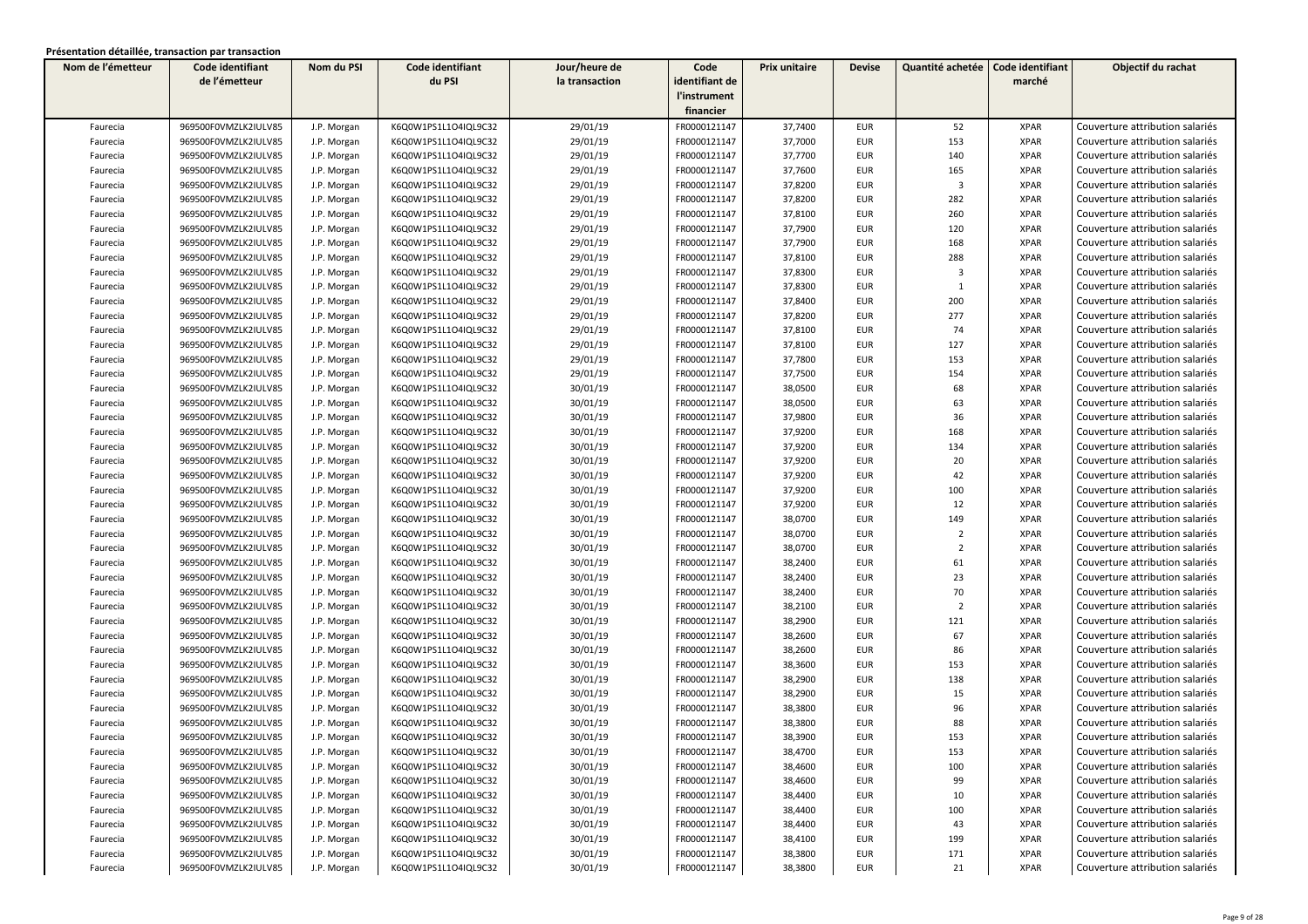| Nom de l'émetteur | Code identifiant     | Nom du PSI  | Code identifiant     | Jour/heure de  | Code           | Prix unitaire | <b>Devise</b> | Quantité achetée        | Code identifiant | Objectif du rachat              |
|-------------------|----------------------|-------------|----------------------|----------------|----------------|---------------|---------------|-------------------------|------------------|---------------------------------|
|                   | de l'émetteur        |             | du PSI               | la transaction | identifiant de |               |               |                         | marché           |                                 |
|                   |                      |             |                      |                | l'instrument   |               |               |                         |                  |                                 |
|                   |                      |             |                      |                | financier      |               |               |                         |                  |                                 |
| Faurecia          | 969500F0VMZLK2IULV85 | J.P. Morgan | K6Q0W1PS1L1O4IQL9C32 | 30/01/19       | FR0000121147   | 38,3000       | <b>EUR</b>    | 153                     | <b>XPAR</b>      | Couverture attribution salariés |
| Faurecia          | 969500F0VMZLK2IULV85 | J.P. Morgan | K6Q0W1PS1L1O4IQL9C32 | 30/01/19       | FR0000121147   | 38,3400       | <b>EUR</b>    | 159                     | <b>XPAR</b>      | Couverture attribution salariés |
| Faurecia          | 969500F0VMZLK2IULV85 | J.P. Morgan | K6Q0W1PS1L1O4IQL9C32 | 30/01/19       | FR0000121147   | 38,2700       | <b>EUR</b>    | 59                      | <b>XPAR</b>      | Couverture attribution salariés |
| Faurecia          | 969500F0VMZLK2IULV85 | J.P. Morgan | K6Q0W1PS1L1O4IQL9C32 | 30/01/19       | FR0000121147   | 38,2700       | EUR           | 110                     | <b>XPAR</b>      | Couverture attribution salariés |
| Faurecia          | 969500F0VMZLK2IULV85 | J.P. Morgan | K6Q0W1PS1L1O4IQL9C32 | 30/01/19       | FR0000121147   | 38,3000       | EUR           | 150                     | <b>XPAR</b>      | Couverture attribution salariés |
| Faurecia          | 969500F0VMZLK2IULV85 | J.P. Morgan | K6Q0W1PS1L1O4IQL9C32 | 30/01/19       | FR0000121147   | 38,3000       | <b>EUR</b>    | 68                      | <b>XPAR</b>      | Couverture attribution salariés |
| Faurecia          | 969500F0VMZLK2IULV85 | J.P. Morgan | K6Q0W1PS1L1O4IQL9C32 | 30/01/19       | FR0000121147   | 38,2900       | <b>EUR</b>    | 184                     | <b>XPAR</b>      | Couverture attribution salariés |
| Faurecia          | 969500F0VMZLK2IULV85 | J.P. Morgan | K6Q0W1PS1L1O4IQL9C32 | 30/01/19       | FR0000121147   | 38,1800       | EUR           | 230                     | <b>XPAR</b>      | Couverture attribution salariés |
| Faurecia          | 969500F0VMZLK2IULV85 | J.P. Morgan | K6Q0W1PS1L1O4IQL9C32 | 30/01/19       | FR0000121147   | 38,1900       | <b>EUR</b>    | 46                      | <b>XPAR</b>      | Couverture attribution salariés |
| Faurecia          | 969500F0VMZLK2IULV85 | J.P. Morgan | K6Q0W1PS1L1O4IQL9C32 | 30/01/19       | FR0000121147   | 38,2100       | <b>EUR</b>    | 168                     | <b>XPAR</b>      | Couverture attribution salariés |
| Faurecia          | 969500F0VMZLK2IULV85 | J.P. Morgan | K6Q0W1PS1L1O4IQL9C32 | 30/01/19       | FR0000121147   | 38,1900       | <b>EUR</b>    | 150                     | <b>XPAR</b>      | Couverture attribution salariés |
| Faurecia          | 969500F0VMZLK2IULV85 | J.P. Morgan | K6Q0W1PS1L1O4IQL9C32 | 30/01/19       | FR0000121147   | 38,1900       | <b>EUR</b>    | 100                     | <b>XPAR</b>      | Couverture attribution salariés |
| Faurecia          | 969500F0VMZLK2IULV85 | J.P. Morgan | K6Q0W1PS1L1O4IQL9C32 | 30/01/19       | FR0000121147   | 38,1900       | EUR           | 35                      | <b>XPAR</b>      | Couverture attribution salariés |
| Faurecia          | 969500F0VMZLK2IULV85 | J.P. Morgan | K6Q0W1PS1L1O4IQL9C32 | 30/01/19       | FR0000121147   | 38,1000       | EUR           | 13                      | <b>XPAR</b>      | Couverture attribution salariés |
| Faurecia          | 969500F0VMZLK2IULV85 | J.P. Morgan | K6Q0W1PS1L1O4IQL9C32 | 30/01/19       | FR0000121147   | 38,1000       | <b>EUR</b>    | 281                     | <b>XPAR</b>      | Couverture attribution salariés |
| Faurecia          | 969500F0VMZLK2IULV85 | J.P. Morgan | K6Q0W1PS1L1O4IQL9C32 | 30/01/19       | FR0000121147   | 38,1000       | <b>EUR</b>    | 184                     | <b>XPAR</b>      | Couverture attribution salariés |
| Faurecia          | 969500F0VMZLK2IULV85 | J.P. Morgan | K6Q0W1PS1L1O4IQL9C32 | 30/01/19       | FR0000121147   | 38,0500       | <b>EUR</b>    | 153                     | <b>XPAR</b>      | Couverture attribution salariés |
| Faurecia          | 969500F0VMZLK2IULV85 | J.P. Morgan | K6Q0W1PS1L1O4IQL9C32 | 30/01/19       | FR0000121147   | 38,0100       | <b>EUR</b>    | 28                      | <b>XPAR</b>      | Couverture attribution salariés |
| Faurecia          | 969500F0VMZLK2IULV85 | J.P. Morgan | K6Q0W1PS1L1O4IQL9C32 | 30/01/19       | FR0000121147   | 38,0100       | <b>EUR</b>    | 171                     | <b>XPAR</b>      | Couverture attribution salariés |
| Faurecia          | 969500F0VMZLK2IULV85 | J.P. Morgan | K6Q0W1PS1L1O4IQL9C32 | 30/01/19       | FR0000121147   | 37,9400       | <b>EUR</b>    | 193                     | <b>XPAR</b>      | Couverture attribution salariés |
| Faurecia          | 969500F0VMZLK2IULV85 | J.P. Morgan | K6Q0W1PS1L1O4IQL9C32 | 30/01/19       | FR0000121147   | 38,0700       | <b>EUR</b>    | 153                     | <b>XPAR</b>      | Couverture attribution salariés |
| Faurecia          | 969500F0VMZLK2IULV85 | J.P. Morgan | K6Q0W1PS1L1O4IQL9C32 | 30/01/19       | FR0000121147   | 38,0900       | <b>EUR</b>    | 53                      | <b>XPAR</b>      | Couverture attribution salariés |
| Faurecia          | 969500F0VMZLK2IULV85 | J.P. Morgan | K6Q0W1PS1L1O4IQL9C32 | 30/01/19       | FR0000121147   | 38,0900       | <b>EUR</b>    | 100                     | <b>XPAR</b>      | Couverture attribution salariés |
| Faurecia          | 969500F0VMZLK2IULV85 | J.P. Morgan | K6Q0W1PS1L1O4IQL9C32 | 30/01/19       | FR0000121147   | 38,1100       | <b>EUR</b>    | 153                     | <b>XPAR</b>      | Couverture attribution salariés |
| Faurecia          | 969500F0VMZLK2IULV85 | J.P. Morgan | K6Q0W1PS1L1O4IQL9C32 | 30/01/19       | FR0000121147   | 38,1600       | <b>EUR</b>    | 68                      | <b>XPAR</b>      | Couverture attribution salariés |
| Faurecia          | 969500F0VMZLK2IULV85 | J.P. Morgan | K6Q0W1PS1L1O4IQL9C32 | 30/01/19       | FR0000121147   | 38,1600       | <b>EUR</b>    | 85                      | <b>XPAR</b>      | Couverture attribution salariés |
| Faurecia          | 969500F0VMZLK2IULV85 | J.P. Morgan | K6Q0W1PS1L1O4IQL9C32 | 30/01/19       | FR0000121147   | 38,1300       | <b>EUR</b>    | 184                     | <b>XPAR</b>      | Couverture attribution salariés |
| Faurecia          | 969500F0VMZLK2IULV85 | J.P. Morgan | K6Q0W1PS1L1O4IQL9C32 | 30/01/19       | FR0000121147   | 38,0800       | <b>EUR</b>    | 214                     | <b>XPAR</b>      | Couverture attribution salariés |
| Faurecia          | 969500F0VMZLK2IULV85 | J.P. Morgan | K6Q0W1PS1L1O4IQL9C32 | 30/01/19       | FR0000121147   | 38,0700       | <b>EUR</b>    | 153                     | <b>XPAR</b>      | Couverture attribution salariés |
| Faurecia          | 969500F0VMZLK2IULV85 | J.P. Morgan | K6Q0W1PS1L1O4IQL9C32 | 30/01/19       | FR0000121147   | 38,0200       | <b>EUR</b>    | 165                     | <b>XPAR</b>      | Couverture attribution salariés |
| Faurecia          | 969500F0VMZLK2IULV85 | J.P. Morgan | K6Q0W1PS1L1O4IQL9C32 | 30/01/19       | FR0000121147   | 38,0200       | <b>EUR</b>    | $\overline{\mathbf{3}}$ | <b>XPAR</b>      | Couverture attribution salariés |
| Faurecia          | 969500F0VMZLK2IULV85 | J.P. Morgan | K6Q0W1PS1L1O4IQL9C32 | 30/01/19       | FR0000121147   | 38,0000       | <b>EUR</b>    | 214                     | <b>XPAR</b>      | Couverture attribution salariés |
| Faurecia          | 969500F0VMZLK2IULV85 | J.P. Morgan | K6Q0W1PS1L1O4IQL9C32 | 30/01/19       | FR0000121147   | 37,9600       | <b>EUR</b>    | 19                      | <b>XPAR</b>      | Couverture attribution salariés |
| Faurecia          | 969500F0VMZLK2IULV85 | J.P. Morgan | K6Q0W1PS1L1O4IQL9C32 | 30/01/19       | FR0000121147   | 38,0300       | <b>EUR</b>    | 99                      | <b>XPAR</b>      | Couverture attribution salariés |
| Faurecia          | 969500F0VMZLK2IULV85 | J.P. Morgan | K6Q0W1PS1L1O4IQL9C32 | 30/01/19       | FR0000121147   | 38,0300       | <b>EUR</b>    | 20                      | <b>XPAR</b>      | Couverture attribution salariés |
| Faurecia          | 969500F0VMZLK2IULV85 | J.P. Morgan | K6Q0W1PS1L1O4IQL9C32 | 30/01/19       | FR0000121147   | 38,0300       | <b>EUR</b>    | 33                      | <b>XPAR</b>      | Couverture attribution salariés |
| Faurecia          | 969500F0VMZLK2IULV85 | J.P. Morgan | K6Q0W1PS1L1O4IQL9C32 | 30/01/19       | FR0000121147   | 38,0300       | <b>EUR</b>    | 62                      | <b>XPAR</b>      | Couverture attribution salariés |
| Faurecia          | 969500F0VMZLK2IULV85 | J.P. Morgan | K6Q0W1PS1L1O4IQL9C32 | 30/01/19       | FR0000121147   | 38,0300       | <b>EUR</b>    | 16                      | <b>XPAR</b>      | Couverture attribution salariés |
| Faurecia          | 969500F0VMZLK2IULV85 | J.P. Morgan | K6Q0W1PS1L1O4IQL9C32 | 30/01/19       | FR0000121147   | 38,0300       | <b>EUR</b>    | 34                      | <b>XPAR</b>      | Couverture attribution salariés |
| Faurecia          | 969500F0VMZLK2IULV85 | J.P. Morgan | K6Q0W1PS1L1O4IQL9C32 | 30/01/19       | FR0000121147   | 38,0300       | <b>EUR</b>    | 120                     | <b>XPAR</b>      | Couverture attribution salariés |
| Faurecia          | 969500F0VMZLK2IULV85 | J.P. Morgan | K6Q0W1PS1L1O4IQL9C32 | 30/01/19       | FR0000121147   | 38,0700       | <b>EUR</b>    | 44                      | <b>XPAR</b>      | Couverture attribution salariés |
| Faurecia          | 969500F0VMZLK2IULV85 | J.P. Morgan | K6Q0W1PS1L1O4IQL9C32 | 30/01/19       | FR0000121147   | 38,0700       | <b>EUR</b>    | 155                     | <b>XPAR</b>      | Couverture attribution salariés |
| Faurecia          | 969500F0VMZLK2IULV85 | J.P. Morgan | K6Q0W1PS1L1O4IQL9C32 | 30/01/19       | FR0000121147   | 38,0700       | <b>EUR</b>    | 153                     | <b>XPAR</b>      | Couverture attribution salariés |
| Faurecia          | 969500F0VMZLK2IULV85 | J.P. Morgan | K6Q0W1PS1L1O4IQL9C32 | 30/01/19       | FR0000121147   | 38,1100       | EUR           | 169                     | XPAR             | Couverture attribution salariés |
| Faurecia          | 969500F0VMZLK2IULV85 | J.P. Morgan | K6Q0W1PS1L1O4IQL9C32 | 30/01/19       | FR0000121147   | 38,1200       | <b>EUR</b>    | 68                      | <b>XPAR</b>      | Couverture attribution salariés |
| Faurecia          | 969500F0VMZLK2IULV85 | J.P. Morgan | K6Q0W1PS1L1O4IQL9C32 | 30/01/19       | FR0000121147   | 38,1200       | EUR           | 36                      | <b>XPAR</b>      | Couverture attribution salariés |
| Faurecia          | 969500F0VMZLK2IULV85 | J.P. Morgan | K6Q0W1PS1L1O4IQL9C32 | 30/01/19       | FR0000121147   | 38,1200       | EUR           | 156                     | XPAR             | Couverture attribution salariés |
| Faurecia          | 969500F0VMZLK2IULV85 | J.P. Morgan | K6Q0W1PS1L1O4IQL9C32 | 30/01/19       | FR0000121147   | 38,1000       | EUR           | 199                     | <b>XPAR</b>      | Couverture attribution salariés |
| Faurecia          | 969500F0VMZLK2IULV85 | J.P. Morgan | K6Q0W1PS1L1O4IQL9C32 | 30/01/19       | FR0000121147   | 38,1200       | EUR           | 69                      | <b>XPAR</b>      | Couverture attribution salariés |
| Faurecia          | 969500F0VMZLK2IULV85 | J.P. Morgan | K6Q0W1PS1L1O4IQL9C32 | 30/01/19       | FR0000121147   | 38,1200       | EUR           | 6                       | <b>XPAR</b>      | Couverture attribution salariés |
| Faurecia          | 969500F0VMZLK2IULV85 | J.P. Morgan | K6Q0W1PS1L1O4IQL9C32 | 30/01/19       | FR0000121147   | 38,1200       | EUR           | 93                      | <b>XPAR</b>      | Couverture attribution salariés |
| Faurecia          | 969500F0VMZLK2IULV85 | J.P. Morgan | K6Q0W1PS1L1O4IQL9C32 | 30/01/19       | FR0000121147   | 38,0800       | EUR           | 190                     | <b>XPAR</b>      | Couverture attribution salariés |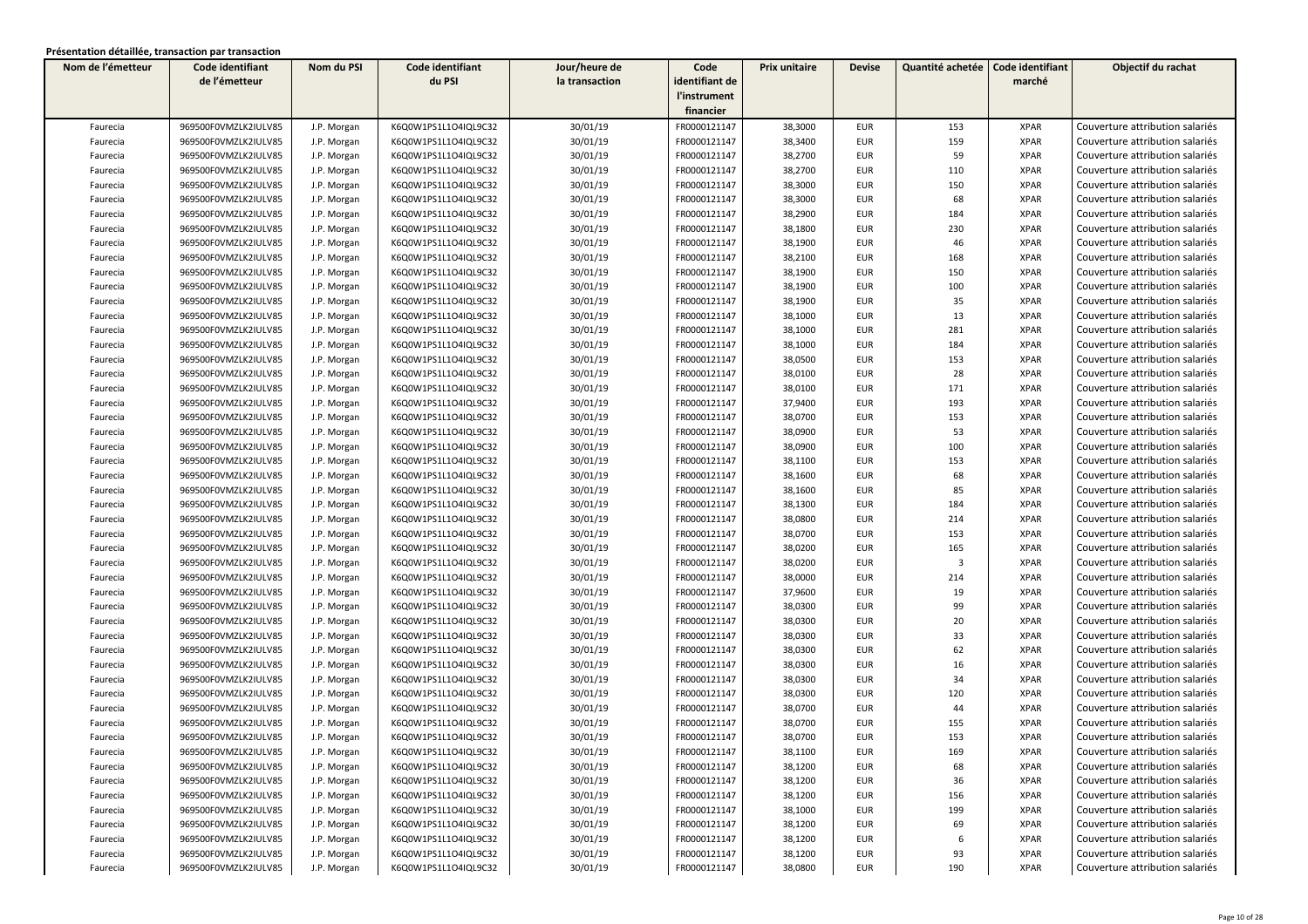| Nom de l'émetteur | Code identifiant     | Nom du PSI  | Code identifiant     | Jour/heure de  | Code           | Prix unitaire | <b>Devise</b> | Quantité achetée | Code identifiant | Objectif du rachat              |
|-------------------|----------------------|-------------|----------------------|----------------|----------------|---------------|---------------|------------------|------------------|---------------------------------|
|                   | de l'émetteur        |             | du PSI               | la transaction | identifiant de |               |               |                  | marché           |                                 |
|                   |                      |             |                      |                | l'instrument   |               |               |                  |                  |                                 |
|                   |                      |             |                      |                | financier      |               |               |                  |                  |                                 |
| Faurecia          | 969500F0VMZLK2IULV85 | J.P. Morgan | K6Q0W1PS1L1O4IQL9C32 | 30/01/19       | FR0000121147   | 38,0800       | <b>EUR</b>    | 40               | <b>XPAR</b>      | Couverture attribution salariés |
| Faurecia          | 969500F0VMZLK2IULV85 | J.P. Morgan | K6Q0W1PS1L1O4IQL9C32 | 30/01/19       | FR0000121147   | 38,0300       | <b>EUR</b>    | 199              | <b>XPAR</b>      | Couverture attribution salariés |
| Faurecia          | 969500F0VMZLK2IULV85 | J.P. Morgan | K6Q0W1PS1L1O4IQL9C32 | 30/01/19       | FR0000121147   | 38,0100       | <b>EUR</b>    | 168              | <b>XPAR</b>      | Couverture attribution salariés |
| Faurecia          | 969500F0VMZLK2IULV85 | J.P. Morgan | K6Q0W1PS1L1O4IQL9C32 | 30/01/19       | FR0000121147   | 38,0200       | <b>EUR</b>    | 33               | <b>XPAR</b>      | Couverture attribution salariés |
| Faurecia          | 969500F0VMZLK2IULV85 | J.P. Morgan | K6Q0W1PS1L1O4IQL9C32 | 30/01/19       | FR0000121147   | 38,0200       | EUR           | 50               | <b>XPAR</b>      | Couverture attribution salariés |
| Faurecia          | 969500F0VMZLK2IULV85 | J.P. Morgan | K6Q0W1PS1L1O4IQL9C32 | 30/01/19       | FR0000121147   | 38,0200       | <b>EUR</b>    | 147              | <b>XPAR</b>      | Couverture attribution salariés |
| Faurecia          | 969500F0VMZLK2IULV85 | J.P. Morgan | K6Q0W1PS1L1O4IQL9C32 | 30/01/19       | FR0000121147   | 38,0800       | <b>EUR</b>    | 153              | <b>XPAR</b>      | Couverture attribution salariés |
| Faurecia          | 969500F0VMZLK2IULV85 | J.P. Morgan | K6Q0W1PS1L1O4IQL9C32 | 30/01/19       | FR0000121147   | 38,1400       | EUR           | 100              | <b>XPAR</b>      | Couverture attribution salariés |
| Faurecia          | 969500F0VMZLK2IULV85 | J.P. Morgan | K6Q0W1PS1L1O4IQL9C32 | 30/01/19       | FR0000121147   | 38,1400       | <b>EUR</b>    | 54               | <b>XPAR</b>      | Couverture attribution salariés |
| Faurecia          | 969500F0VMZLK2IULV85 | J.P. Morgan | K6Q0W1PS1L1O4IQL9C32 | 30/01/19       | FR0000121147   | 38,1100       | <b>EUR</b>    | 157              | <b>XPAR</b>      | Couverture attribution salariés |
| Faurecia          | 969500F0VMZLK2IULV85 | J.P. Morgan | K6Q0W1PS1L1O4IQL9C32 | 30/01/19       | FR0000121147   | 38,0900       | <b>EUR</b>    | 95               | <b>XPAR</b>      | Couverture attribution salariés |
| Faurecia          | 969500F0VMZLK2IULV85 | J.P. Morgan | K6Q0W1PS1L1O4IQL9C32 | 30/01/19       | FR0000121147   | 38,0900       | <b>EUR</b>    | 47               | <b>XPAR</b>      | Couverture attribution salariés |
| Faurecia          | 969500F0VMZLK2IULV85 | J.P. Morgan | K6Q0W1PS1L1O4IQL9C32 | 30/01/19       | FR0000121147   | 38,0900       | EUR           | 72               | <b>XPAR</b>      | Couverture attribution salariés |
| Faurecia          | 969500F0VMZLK2IULV85 | J.P. Morgan | K6Q0W1PS1L1O4IQL9C32 | 30/01/19       | FR0000121147   | 38,1000       | EUR           | 168              | <b>XPAR</b>      | Couverture attribution salariés |
| Faurecia          | 969500F0VMZLK2IULV85 | J.P. Morgan | K6Q0W1PS1L1O4IQL9C32 | 30/01/19       | FR0000121147   | 38,0500       | <b>EUR</b>    | 184              | <b>XPAR</b>      | Couverture attribution salariés |
| Faurecia          | 969500F0VMZLK2IULV85 | J.P. Morgan | K6Q0W1PS1L1O4IQL9C32 | 30/01/19       | FR0000121147   | 38,0100       | <b>EUR</b>    | 168              | <b>XPAR</b>      | Couverture attribution salariés |
| Faurecia          | 969500F0VMZLK2IULV85 | J.P. Morgan | K6Q0W1PS1L1O4IQL9C32 | 30/01/19       | FR0000121147   | 38,1200       | <b>EUR</b>    | 90               | <b>XPAR</b>      | Couverture attribution salariés |
| Faurecia          | 969500F0VMZLK2IULV85 | J.P. Morgan | K6Q0W1PS1L1O4IQL9C32 | 30/01/19       | FR0000121147   | 38,1200       | <b>EUR</b>    | 70               | <b>XPAR</b>      | Couverture attribution salariés |
| Faurecia          | 969500F0VMZLK2IULV85 | J.P. Morgan | K6Q0W1PS1L1O4IQL9C32 | 30/01/19       | FR0000121147   | 38,0800       | <b>EUR</b>    | 153              | <b>XPAR</b>      | Couverture attribution salariés |
| Faurecia          | 969500F0VMZLK2IULV85 | J.P. Morgan | K6Q0W1PS1L1O4IQL9C32 | 30/01/19       | FR0000121147   | 38,0800       | <b>EUR</b>    | 98               | <b>XPAR</b>      | Couverture attribution salariés |
| Faurecia          | 969500F0VMZLK2IULV85 | J.P. Morgan | K6Q0W1PS1L1O4IQL9C32 | 30/01/19       | FR0000121147   | 38,0800       | EUR           | 56               | <b>XPAR</b>      | Couverture attribution salariés |
| Faurecia          | 969500F0VMZLK2IULV85 | J.P. Morgan | K6Q0W1PS1L1O4IQL9C32 | 30/01/19       | FR0000121147   | 38,0900       | EUR           | 199              | <b>XPAR</b>      | Couverture attribution salariés |
| Faurecia          | 969500F0VMZLK2IULV85 | J.P. Morgan | K6Q0W1PS1L1O4IQL9C32 | 30/01/19       | FR0000121147   | 38,1200       | <b>EUR</b>    | 168              | <b>XPAR</b>      | Couverture attribution salariés |
| Faurecia          | 969500F0VMZLK2IULV85 | J.P. Morgan | K6Q0W1PS1L1O4IQL9C32 | 30/01/19       | FR0000121147   | 38,0600       | <b>EUR</b>    | 168              | <b>XPAR</b>      | Couverture attribution salariés |
| Faurecia          | 969500F0VMZLK2IULV85 | J.P. Morgan | K6Q0W1PS1L1O4IQL9C32 | 30/01/19       | FR0000121147   | 38,1000       | <b>EUR</b>    | 131              | <b>XPAR</b>      | Couverture attribution salariés |
| Faurecia          | 969500F0VMZLK2IULV85 | J.P. Morgan | K6Q0W1PS1L1O4IQL9C32 | 30/01/19       | FR0000121147   | 38,1500       | <b>EUR</b>    | 100              | <b>XPAR</b>      | Couverture attribution salariés |
| Faurecia          | 969500F0VMZLK2IULV85 | J.P. Morgan | K6Q0W1PS1L1O4IQL9C32 | 30/01/19       | FR0000121147   | 38,1500       | <b>EUR</b>    | 54               | <b>XPAR</b>      | Couverture attribution salariés |
| Faurecia          | 969500F0VMZLK2IULV85 | J.P. Morgan | K6Q0W1PS1L1O4IQL9C32 | 30/01/19       | FR0000121147   | 38,1300       | <b>EUR</b>    | 153              | <b>XPAR</b>      | Couverture attribution salariés |
| Faurecia          | 969500F0VMZLK2IULV85 | J.P. Morgan | K6Q0W1PS1L1O4IQL9C32 | 30/01/19       | FR0000121147   | 38,1300       | <b>EUR</b>    | 168              | <b>XPAR</b>      | Couverture attribution salariés |
| Faurecia          | 969500F0VMZLK2IULV85 | J.P. Morgan | K6Q0W1PS1L1O4IQL9C32 | 30/01/19       | FR0000121147   | 38,1900       | <b>EUR</b>    | 133              | <b>XPAR</b>      | Couverture attribution salariés |
| Faurecia          | 969500F0VMZLK2IULV85 | J.P. Morgan | K6Q0W1PS1L1O4IQL9C32 | 30/01/19       | FR0000121147   | 38,1900       | <b>EUR</b>    | 20               | <b>XPAR</b>      | Couverture attribution salariés |
| Faurecia          | 969500F0VMZLK2IULV85 | J.P. Morgan | K6Q0W1PS1L1O4IQL9C32 | 30/01/19       | FR0000121147   | 38,1800       | <b>EUR</b>    | 168              | <b>XPAR</b>      | Couverture attribution salariés |
| Faurecia          | 969500F0VMZLK2IULV85 | J.P. Morgan | K6Q0W1PS1L1O4IQL9C32 | 30/01/19       | FR0000121147   | 38,1400       | <b>EUR</b>    | 199              | <b>XPAR</b>      | Couverture attribution salariés |
| Faurecia          | 969500F0VMZLK2IULV85 | J.P. Morgan | K6Q0W1PS1L1O4IQL9C32 | 30/01/19       | FR0000121147   | 38,1200       | <b>EUR</b>    | 23               | <b>XPAR</b>      | Couverture attribution salariés |
| Faurecia          | 969500F0VMZLK2IULV85 | J.P. Morgan | K6Q0W1PS1L1O4IQL9C32 | 30/01/19       | FR0000121147   | 38,1200       | <b>EUR</b>    | 50               | <b>XPAR</b>      | Couverture attribution salariés |
| Faurecia          | 969500F0VMZLK2IULV85 | J.P. Morgan | K6Q0W1PS1L1O4IQL9C32 | 30/01/19       | FR0000121147   | 38,1200       | <b>EUR</b>    | 42               | <b>XPAR</b>      | Couverture attribution salariés |
| Faurecia          | 969500F0VMZLK2IULV85 | J.P. Morgan | K6Q0W1PS1L1O4IQL9C32 | 30/01/19       | FR0000121147   | 38,1200       | <b>EUR</b>    | 50               | <b>XPAR</b>      | Couverture attribution salariés |
| Faurecia          | 969500F0VMZLK2IULV85 | J.P. Morgan | K6Q0W1PS1L1O4IQL9C32 | 30/01/19       | FR0000121147   | 38,1200       | <b>EUR</b>    | 93               | <b>XPAR</b>      | Couverture attribution salariés |
| Faurecia          | 969500F0VMZLK2IULV85 | J.P. Morgan | K6Q0W1PS1L1O4IQL9C32 | 30/01/19       | FR0000121147   | 38,1900       | <b>EUR</b>    | 153              | <b>XPAR</b>      | Couverture attribution salariés |
| Faurecia          | 969500F0VMZLK2IULV85 | J.P. Morgan | K6Q0W1PS1L1O4IQL9C32 | 30/01/19       | FR0000121147   | 38,1600       | <b>EUR</b>    | 153              | <b>XPAR</b>      | Couverture attribution salariés |
| Faurecia          | 969500F0VMZLK2IULV85 | J.P. Morgan | K6Q0W1PS1L1O4IQL9C32 | 30/01/19       | FR0000121147   | 38,1900       | <b>EUR</b>    | 115              | <b>XPAR</b>      | Couverture attribution salariés |
| Faurecia          | 969500F0VMZLK2IULV85 | J.P. Morgan | K6Q0W1PS1L1O4IQL9C32 | 30/01/19       | FR0000121147   | 38,1900       | <b>EUR</b>    | 53               | <b>XPAR</b>      | Couverture attribution salariés |
| Faurecia          | 969500F0VMZLK2IULV85 | J.P. Morgan | K6Q0W1PS1L1O4IQL9C32 | 30/01/19       | FR0000121147   | 38,1900       | <b>EUR</b>    | 168              | <b>XPAR</b>      | Couverture attribution salariés |
| Faurecia          | 969500F0VMZLK2IULV85 | J.P. Morgan | K6Q0W1PS1L1O4IQL9C32 | 30/01/19       | FR0000121147   | 38,2200       | EUR           | 9                | XPAR             | Couverture attribution salariés |
| Faurecia          | 969500F0VMZLK2IULV85 | J.P. Morgan | K6Q0W1PS1L1O4IQL9C32 | 30/01/19       | FR0000121147   | 38,2100       | <b>EUR</b>    | 155              | <b>XPAR</b>      | Couverture attribution salariés |
| Faurecia          | 969500F0VMZLK2IULV85 | J.P. Morgan | K6Q0W1PS1L1O4IQL9C32 | 30/01/19       | FR0000121147   | 38,1800       | EUR           | 93               | <b>XPAR</b>      | Couverture attribution salariés |
| Faurecia          | 969500F0VMZLK2IULV85 | J.P. Morgan | K6Q0W1PS1L1O4IQL9C32 | 30/01/19       | FR0000121147   | 38,1800       | EUR           | 122              | XPAR             | Couverture attribution salariés |
| Faurecia          | 969500F0VMZLK2IULV85 | J.P. Morgan | K6Q0W1PS1L1O4IQL9C32 | 30/01/19       | FR0000121147   | 38,1300       | EUR           | 228              | <b>XPAR</b>      | Couverture attribution salariés |
| Faurecia          | 969500F0VMZLK2IULV85 | J.P. Morgan | K6Q0W1PS1L1O4IQL9C32 | 30/01/19       | FR0000121147   | 38,0800       | EUR           | 162              | <b>XPAR</b>      | Couverture attribution salariés |
| Faurecia          | 969500F0VMZLK2IULV85 | J.P. Morgan | K6Q0W1PS1L1O4IQL9C32 | 30/01/19       | FR0000121147   | 38,1600       | EUR           | 50               | <b>XPAR</b>      | Couverture attribution salariés |
| Faurecia          | 969500F0VMZLK2IULV85 | J.P. Morgan | K6Q0W1PS1L1O4IQL9C32 | 30/01/19       | FR0000121147   | 38,1600       | EUR           | 67               | <b>XPAR</b>      | Couverture attribution salariés |
| Faurecia          | 969500F0VMZLK2IULV85 | J.P. Morgan | K6Q0W1PS1L1O4IQL9C32 | 30/01/19       | FR0000121147   | 38,1600       | EUR           | 50               | <b>XPAR</b>      | Couverture attribution salariés |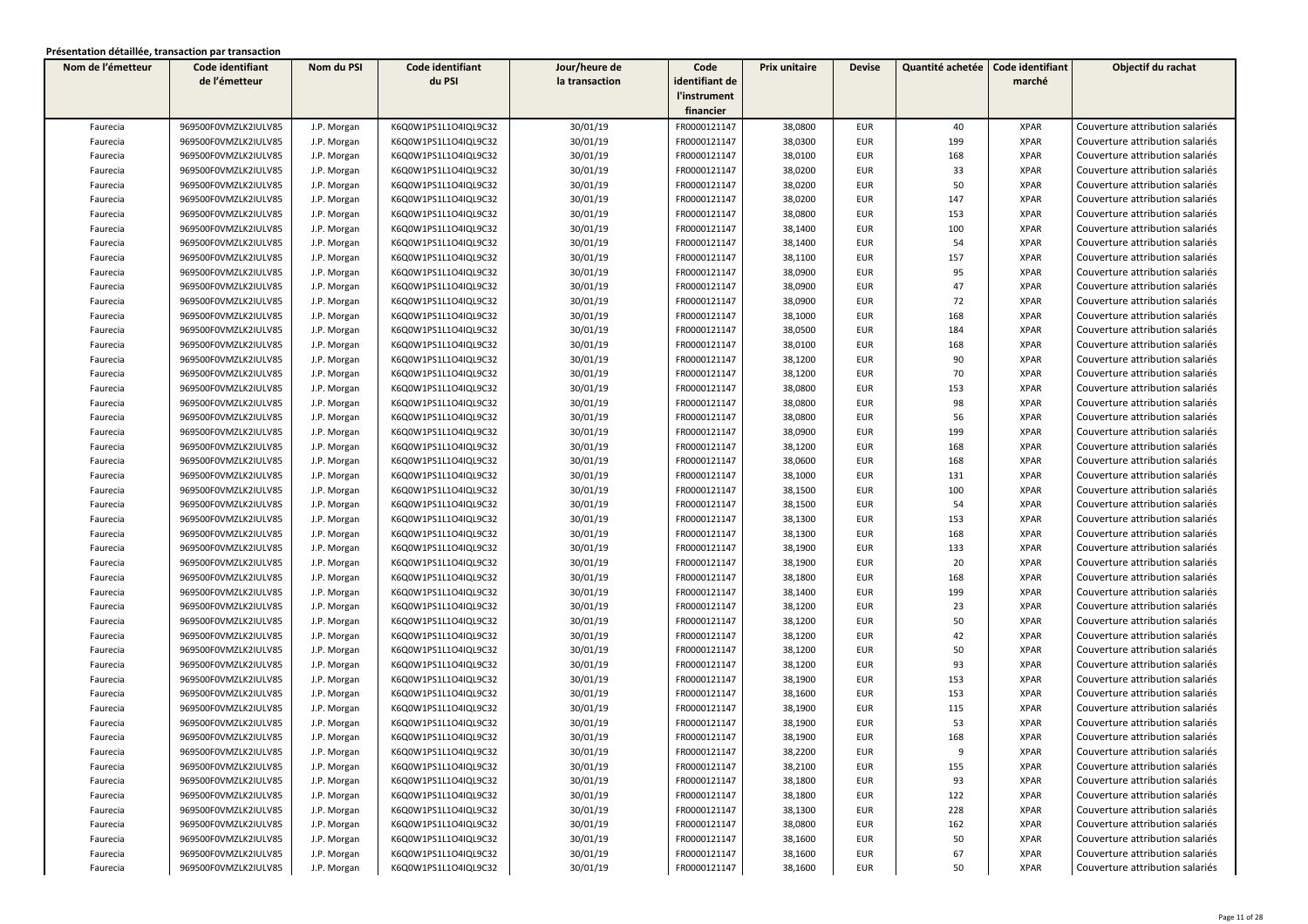| Nom de l'émetteur | Code identifiant     | Nom du PSI  | Code identifiant     | Jour/heure de  | Code           | Prix unitaire | <b>Devise</b> | Quantité achetée        | Code identifiant | Objectif du rachat              |
|-------------------|----------------------|-------------|----------------------|----------------|----------------|---------------|---------------|-------------------------|------------------|---------------------------------|
|                   | de l'émetteur        |             | du PSI               | la transaction | identifiant de |               |               |                         | marché           |                                 |
|                   |                      |             |                      |                | l'instrument   |               |               |                         |                  |                                 |
|                   |                      |             |                      |                | financier      |               |               |                         |                  |                                 |
| Faurecia          | 969500F0VMZLK2IULV85 | J.P. Morgan | K6Q0W1PS1L1O4IQL9C32 | 30/01/19       | FR0000121147   | 38,1700       | <b>EUR</b>    | 135                     | <b>XPAR</b>      | Couverture attribution salariés |
| Faurecia          | 969500F0VMZLK2IULV85 | J.P. Morgan | K6Q0W1PS1L1O4IQL9C32 | 30/01/19       | FR0000121147   | 38,1700       | <b>EUR</b>    | 33                      | <b>XPAR</b>      | Couverture attribution salariés |
| Faurecia          | 969500F0VMZLK2IULV85 | J.P. Morgan | K6Q0W1PS1L1O4IQL9C32 | 30/01/19       | FR0000121147   | 38,1100       | <b>EUR</b>    | 15                      | <b>XPAR</b>      | Couverture attribution salariés |
| Faurecia          | 969500F0VMZLK2IULV85 | J.P. Morgan | K6Q0W1PS1L1O4IQL9C32 | 30/01/19       | FR0000121147   | 38,0400       | <b>EUR</b>    | 19                      | <b>XPAR</b>      | Couverture attribution salariés |
| Faurecia          | 969500F0VMZLK2IULV85 | J.P. Morgan | K6Q0W1PS1L1O4IQL9C32 | 30/01/19       | FR0000121147   | 38,0000       | <b>EUR</b>    | 70                      | <b>XPAR</b>      | Couverture attribution salariés |
| Faurecia          | 969500F0VMZLK2IULV85 | J.P. Morgan | K6Q0W1PS1L1O4IQL9C32 | 30/01/19       | FR0000121147   | 38,0000       | <b>EUR</b>    | $\overline{2}$          | <b>XPAR</b>      | Couverture attribution salariés |
| Faurecia          | 969500F0VMZLK2IULV85 | J.P. Morgan | K6Q0W1PS1L1O4IQL9C32 | 30/01/19       | FR0000121147   | 38,0000       | <b>EUR</b>    | 158                     | <b>XPAR</b>      | Couverture attribution salariés |
| Faurecia          | 969500F0VMZLK2IULV85 | J.P. Morgan | K6Q0W1PS1L1O4IQL9C32 | 30/01/19       | FR0000121147   | 38,0800       | <b>EUR</b>    | 150                     | <b>XPAR</b>      | Couverture attribution salariés |
| Faurecia          | 969500F0VMZLK2IULV85 | J.P. Morgan | K6Q0W1PS1L1O4IQL9C32 | 30/01/19       | FR0000121147   | 38,0800       | <b>EUR</b>    | $\overline{\mathbf{3}}$ | <b>XPAR</b>      | Couverture attribution salariés |
| Faurecia          | 969500F0VMZLK2IULV85 | J.P. Morgan | K6Q0W1PS1L1O4IQL9C32 | 30/01/19       | FR0000121147   | 38,0400       | <b>EUR</b>    | 124                     | <b>XPAR</b>      | Couverture attribution salariés |
| Faurecia          | 969500F0VMZLK2IULV85 | J.P. Morgan | K6Q0W1PS1L1O4IQL9C32 | 30/01/19       | FR0000121147   | 38,0300       | <b>EUR</b>    | 15                      | <b>XPAR</b>      | Couverture attribution salariés |
| Faurecia          | 969500F0VMZLK2IULV85 | J.P. Morgan | K6Q0W1PS1L1O4IQL9C32 | 30/01/19       | FR0000121147   | 38,0100       | <b>EUR</b>    | 153                     | <b>XPAR</b>      | Couverture attribution salariés |
| Faurecia          | 969500F0VMZLK2IULV85 | J.P. Morgan | K6Q0W1PS1L1O4IQL9C32 | 30/01/19       | FR0000121147   | 38,0600       | <b>EUR</b>    | 154                     | <b>XPAR</b>      | Couverture attribution salariés |
| Faurecia          | 969500F0VMZLK2IULV85 | J.P. Morgan | K6Q0W1PS1L1O4IQL9C32 | 30/01/19       | FR0000121147   | 37,9600       | <b>EUR</b>    | 39                      | <b>XPAR</b>      | Couverture attribution salariés |
| Faurecia          | 969500F0VMZLK2IULV85 | J.P. Morgan | K6Q0W1PS1L1O4IQL9C32 | 30/01/19       | FR0000121147   | 37,9600       | <b>EUR</b>    | 22                      | <b>XPAR</b>      | Couverture attribution salariés |
| Faurecia          | 969500F0VMZLK2IULV85 | J.P. Morgan | K6Q0W1PS1L1O4IQL9C32 | 30/01/19       | FR0000121147   | 37,9600       | <b>EUR</b>    | 93                      | <b>XPAR</b>      | Couverture attribution salariés |
| Faurecia          | 969500F0VMZLK2IULV85 | J.P. Morgan | K6Q0W1PS1L1O4IQL9C32 | 30/01/19       | FR0000121147   | 37,9500       | <b>EUR</b>    | 184                     | <b>XPAR</b>      | Couverture attribution salariés |
| Faurecia          | 969500F0VMZLK2IULV85 | J.P. Morgan | K6Q0W1PS1L1O4IQL9C32 | 30/01/19       | FR0000121147   | 37,9400       | <b>EUR</b>    | 168                     | <b>XPAR</b>      | Couverture attribution salariés |
| Faurecia          | 969500F0VMZLK2IULV85 | J.P. Morgan | K6Q0W1PS1L1O4IQL9C32 | 30/01/19       | FR0000121147   | 37,7500       | <b>EUR</b>    | 33                      | <b>XPAR</b>      | Couverture attribution salariés |
| Faurecia          | 969500F0VMZLK2IULV85 | J.P. Morgan | K6Q0W1PS1L1O4IQL9C32 | 30/01/19       | FR0000121147   | 37,7400       | <b>EUR</b>    | 173                     | <b>XPAR</b>      | Couverture attribution salariés |
| Faurecia          | 969500F0VMZLK2IULV85 | J.P. Morgan | K6Q0W1PS1L1O4IQL9C32 | 30/01/19       | FR0000121147   | 37,6700       | <b>EUR</b>    | 213                     | <b>XPAR</b>      | Couverture attribution salariés |
| Faurecia          | 969500F0VMZLK2IULV85 | J.P. Morgan | K6Q0W1PS1L1O4IQL9C32 | 30/01/19       | FR0000121147   | 37,6400       | <b>EUR</b>    | 44                      | <b>XPAR</b>      | Couverture attribution salariés |
| Faurecia          | 969500F0VMZLK2IULV85 | J.P. Morgan | K6Q0W1PS1L1O4IQL9C32 | 30/01/19       | FR0000121147   | 37,6500       | <b>EUR</b>    | 150                     | <b>XPAR</b>      | Couverture attribution salariés |
| Faurecia          | 969500F0VMZLK2IULV85 | J.P. Morgan | K6Q0W1PS1L1O4IQL9C32 | 30/01/19       | FR0000121147   | 37,6500       | <b>EUR</b>    | 153                     | <b>XPAR</b>      | Couverture attribution salariés |
| Faurecia          | 969500F0VMZLK2IULV85 | J.P. Morgan | K6Q0W1PS1L1O4IQL9C32 | 30/01/19       | FR0000121147   | 37,6500       | <b>EUR</b>    | 41                      | <b>XPAR</b>      | Couverture attribution salariés |
| Faurecia          | 969500F0VMZLK2IULV85 | J.P. Morgan | K6Q0W1PS1L1O4IQL9C32 | 30/01/19       | FR0000121147   | 37,6500       | <b>EUR</b>    | 17                      | <b>XPAR</b>      | Couverture attribution salariés |
| Faurecia          | 969500F0VMZLK2IULV85 | J.P. Morgan | K6Q0W1PS1L1O4IQL9C32 | 30/01/19       | FR0000121147   | 37,6500       | <b>EUR</b>    | 11                      | <b>XPAR</b>      | Couverture attribution salariés |
| Faurecia          | 969500F0VMZLK2IULV85 | J.P. Morgan | K6Q0W1PS1L1O4IQL9C32 | 30/01/19       | FR0000121147   | 37,6500       | <b>EUR</b>    | 53                      | <b>XPAR</b>      | Couverture attribution salariés |
| Faurecia          | 969500F0VMZLK2IULV85 | J.P. Morgan | K6Q0W1PS1L1O4IQL9C32 | 30/01/19       | FR0000121147   | 37,6500       | <b>EUR</b>    | 31                      | <b>XPAR</b>      | Couverture attribution salariés |
| Faurecia          | 969500F0VMZLK2IULV85 | J.P. Morgan | K6Q0W1PS1L1O4IQL9C32 | 30/01/19       | FR0000121147   | 37,6200       | <b>EUR</b>    | 104                     | <b>XPAR</b>      | Couverture attribution salariés |
| Faurecia          | 969500F0VMZLK2IULV85 | J.P. Morgan | K6Q0W1PS1L1O4IQL9C32 | 30/01/19       | FR0000121147   | 37,6200       | <b>EUR</b>    | 95                      | <b>XPAR</b>      | Couverture attribution salariés |
| Faurecia          | 969500F0VMZLK2IULV85 | J.P. Morgan | K6Q0W1PS1L1O4IQL9C32 | 30/01/19       | FR0000121147   | 37,6300       | <b>EUR</b>    | 13                      | <b>XPAR</b>      | Couverture attribution salariés |
| Faurecia          | 969500F0VMZLK2IULV85 | J.P. Morgan | K6Q0W1PS1L1O4IQL9C32 | 30/01/19       | FR0000121147   | 37,6300       | <b>EUR</b>    | 140                     | <b>XPAR</b>      | Couverture attribution salariés |
| Faurecia          | 969500F0VMZLK2IULV85 | J.P. Morgan | K6Q0W1PS1L1O4IQL9C32 | 30/01/19       | FR0000121147   | 37,6300       | <b>EUR</b>    | 17                      | <b>XPAR</b>      | Couverture attribution salariés |
| Faurecia          | 969500F0VMZLK2IULV85 | J.P. Morgan | K6Q0W1PS1L1O4IQL9C32 | 30/01/19       | FR0000121147   | 37,6300       | <b>EUR</b>    | 11                      | <b>XPAR</b>      | Couverture attribution salariés |
| Faurecia          | 969500F0VMZLK2IULV85 | J.P. Morgan | K6Q0W1PS1L1O4IQL9C32 | 30/01/19       | FR0000121147   | 37,6300       | <b>EUR</b>    | 53                      | <b>XPAR</b>      | Couverture attribution salariés |
| Faurecia          | 969500F0VMZLK2IULV85 | J.P. Morgan | K6Q0W1PS1L1O4IQL9C32 | 30/01/19       | FR0000121147   | 37,6300       | <b>EUR</b>    | 79                      | <b>XPAR</b>      | Couverture attribution salariés |
| Faurecia          | 969500F0VMZLK2IULV85 | J.P. Morgan | K6Q0W1PS1L1O4IQL9C32 | 30/01/19       | FR0000121147   | 37,6100       | <b>EUR</b>    | 130                     | <b>XPAR</b>      | Couverture attribution salariés |
| Faurecia          | 969500F0VMZLK2IULV85 | J.P. Morgan | K6Q0W1PS1L1O4IQL9C32 | 30/01/19       | FR0000121147   | 37,5200       | <b>EUR</b>    | 82                      | <b>XPAR</b>      | Couverture attribution salariés |
| Faurecia          | 969500F0VMZLK2IULV85 | J.P. Morgan | K6Q0W1PS1L1O4IQL9C32 | 30/01/19       | FR0000121147   | 37,5200       | <b>EUR</b>    | 19                      | <b>XPAR</b>      | Couverture attribution salariés |
| Faurecia          | 969500F0VMZLK2IULV85 | J.P. Morgan | K6Q0W1PS1L1O4IQL9C32 | 30/01/19       | FR0000121147   | 37,5000       | EUR           | 153                     | <b>XPAR</b>      | Couverture attribution salariés |
| Faurecia          | 969500F0VMZLK2IULV85 | J.P. Morgan | K6Q0W1PS1L1O4IQL9C32 | 30/01/19       | FR0000121147   | 37,4800       | <b>EUR</b>    | 30                      | <b>XPAR</b>      | Couverture attribution salariés |
| Faurecia          | 969500F0VMZLK2IULV85 | J.P. Morgan | K6Q0W1PS1L1O4IQL9C32 | 30/01/19       | FR0000121147   | 37,4800       | <b>EUR</b>    | 192                     | <b>XPAR</b>      | Couverture attribution salariés |
| Faurecia          | 969500F0VMZLK2IULV85 | J.P. Morgan | K6Q0W1PS1L1O4IQL9C32 | 30/01/19       | FR0000121147   | 37,5000       | EUR           | 160                     | XPAR             | Couverture attribution salariés |
| Faurecia          | 969500F0VMZLK2IULV85 | J.P. Morgan | K6Q0W1PS1L1O4IQL9C32 | 30/01/19       | FR0000121147   | 37,5400       | <b>EUR</b>    | 130                     | <b>XPAR</b>      | Couverture attribution salariés |
| Faurecia          | 969500F0VMZLK2IULV85 | J.P. Morgan | K6Q0W1PS1L1O4IQL9C32 | 30/01/19       | FR0000121147   | 37,5400       | EUR           | 23                      | <b>XPAR</b>      | Couverture attribution salariés |
| Faurecia          | 969500F0VMZLK2IULV85 | J.P. Morgan | K6Q0W1PS1L1O4IQL9C32 | 30/01/19       | FR0000121147   | 37,5200       | EUR           | 128                     | XPAR             | Couverture attribution salariés |
| Faurecia          | 969500F0VMZLK2IULV85 | J.P. Morgan | K6Q0W1PS1L1O4IQL9C32 | 30/01/19       | FR0000121147   | 37,5200       | EUR           | 25                      | <b>XPAR</b>      | Couverture attribution salariés |
| Faurecia          | 969500F0VMZLK2IULV85 | J.P. Morgan | K6Q0W1PS1L1O4IQL9C32 | 30/01/19       | FR0000121147   | 37,5000       | EUR           | $\overline{7}$          | <b>XPAR</b>      | Couverture attribution salariés |
| Faurecia          | 969500F0VMZLK2IULV85 | J.P. Morgan | K6Q0W1PS1L1O4IQL9C32 | 30/01/19       | FR0000121147   | 37,5000       | <b>EUR</b>    | 107                     | <b>XPAR</b>      | Couverture attribution salariés |
| Faurecia          | 969500F0VMZLK2IULV85 | J.P. Morgan | K6Q0W1PS1L1O4IQL9C32 | 30/01/19       | FR0000121147   | 37,5000       | <b>EUR</b>    | 41                      | <b>XPAR</b>      | Couverture attribution salariés |
| Faurecia          | 969500F0VMZLK2IULV85 | J.P. Morgan | K6Q0W1PS1L1O4IQL9C32 | 30/01/19       | FR0000121147   | 37,5800       | EUR           | 121                     | <b>XPAR</b>      | Couverture attribution salariés |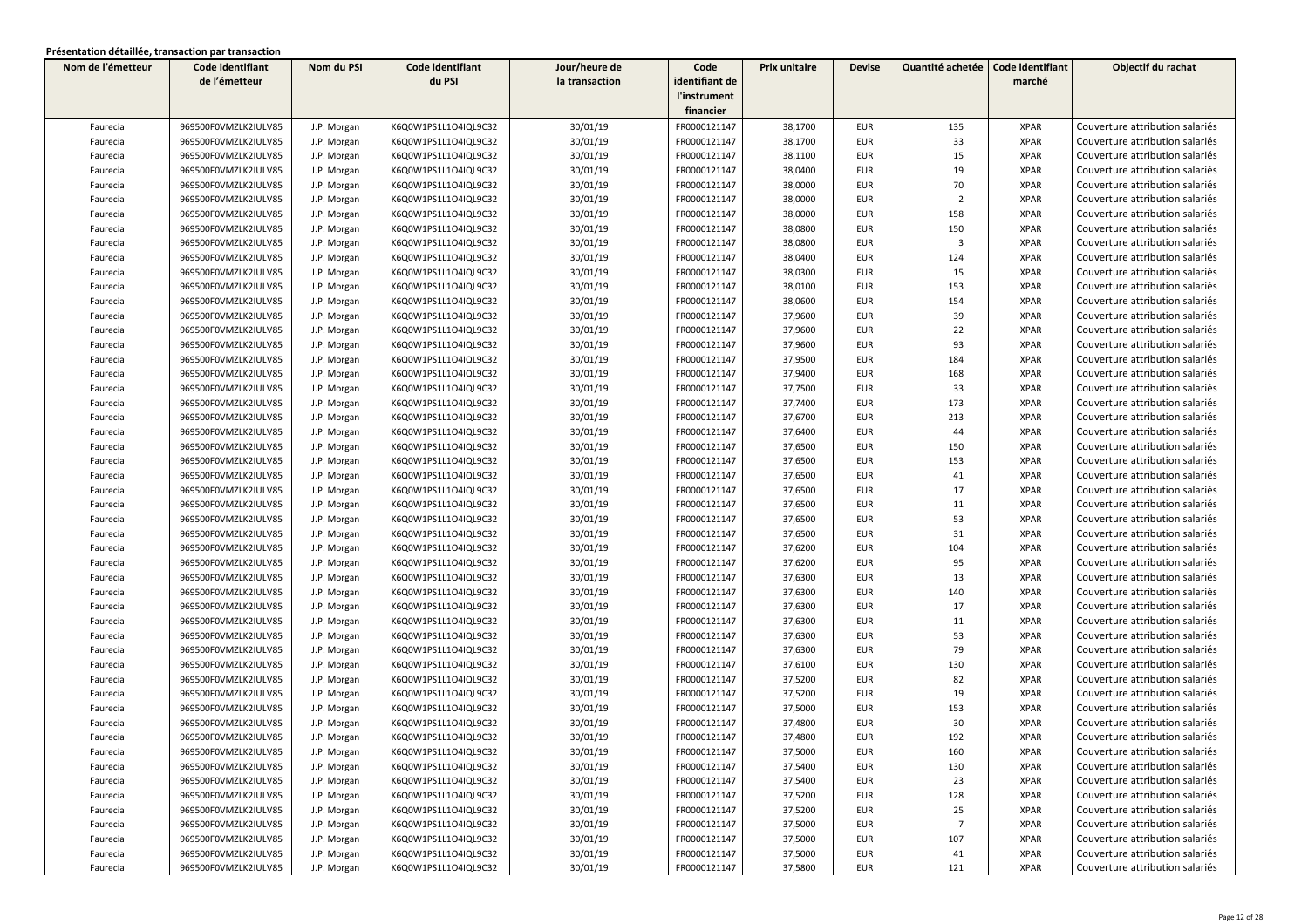| Nom de l'émetteur | Code identifiant     | Nom du PSI  | Code identifiant     | Jour/heure de  | Code           | Prix unitaire | <b>Devise</b> | Quantité achetée        | Code identifiant | Objectif du rachat              |
|-------------------|----------------------|-------------|----------------------|----------------|----------------|---------------|---------------|-------------------------|------------------|---------------------------------|
|                   | de l'émetteur        |             | du PSI               | la transaction | identifiant de |               |               |                         | marché           |                                 |
|                   |                      |             |                      |                | l'instrument   |               |               |                         |                  |                                 |
|                   |                      |             |                      |                | financier      |               |               |                         |                  |                                 |
| Faurecia          | 969500F0VMZLK2IULV85 | J.P. Morgan | K6Q0W1PS1L1O4IQL9C32 | 30/01/19       | FR0000121147   | 37,5800       | <b>EUR</b>    | 32                      | <b>XPAR</b>      | Couverture attribution salariés |
| Faurecia          | 969500F0VMZLK2IULV85 | J.P. Morgan | K6Q0W1PS1L1O4IQL9C32 | 30/01/19       | FR0000121147   | 37,6100       | <b>EUR</b>    | 64                      | <b>XPAR</b>      | Couverture attribution salariés |
| Faurecia          | 969500F0VMZLK2IULV85 | J.P. Morgan | K6Q0W1PS1L1O4IQL9C32 | 30/01/19       | FR0000121147   | 37,6100       | <b>EUR</b>    | 89                      | <b>XPAR</b>      | Couverture attribution salariés |
| Faurecia          | 969500F0VMZLK2IULV85 | J.P. Morgan | K6Q0W1PS1L1O4IQL9C32 | 30/01/19       | FR0000121147   | 37,6300       | <b>EUR</b>    | 156                     | <b>XPAR</b>      | Couverture attribution salariés |
| Faurecia          | 969500F0VMZLK2IULV85 | J.P. Morgan | K6Q0W1PS1L1O4IQL9C32 | 30/01/19       | FR0000121147   | 37,6400       | <b>EUR</b>    | 39                      | <b>XPAR</b>      | Couverture attribution salariés |
| Faurecia          | 969500F0VMZLK2IULV85 | J.P. Morgan | K6Q0W1PS1L1O4IQL9C32 | 30/01/19       | FR0000121147   | 37,6400       | <b>EUR</b>    | 33                      | <b>XPAR</b>      | Couverture attribution salariés |
| Faurecia          | 969500F0VMZLK2IULV85 | J.P. Morgan | K6Q0W1PS1L1O4IQL9C32 | 30/01/19       | FR0000121147   | 37,6400       | <b>EUR</b>    | 82                      | <b>XPAR</b>      | Couverture attribution salariés |
| Faurecia          | 969500F0VMZLK2IULV85 | J.P. Morgan | K6Q0W1PS1L1O4IQL9C32 | 30/01/19       | FR0000121147   | 37,6700       | <b>EUR</b>    | 153                     | <b>XPAR</b>      | Couverture attribution salariés |
| Faurecia          | 969500F0VMZLK2IULV85 | J.P. Morgan | K6Q0W1PS1L1O4IQL9C32 | 30/01/19       | FR0000121147   | 37,7100       | <b>EUR</b>    | 153                     | <b>XPAR</b>      | Couverture attribution salariés |
| Faurecia          | 969500F0VMZLK2IULV85 | J.P. Morgan | K6Q0W1PS1L1O4IQL9C32 | 30/01/19       | FR0000121147   | 37,6700       | <b>EUR</b>    | 63                      | <b>XPAR</b>      | Couverture attribution salariés |
| Faurecia          | 969500F0VMZLK2IULV85 | J.P. Morgan | K6Q0W1PS1L1O4IQL9C32 | 30/01/19       | FR0000121147   | 37,6700       | <b>EUR</b>    | 26                      | <b>XPAR</b>      | Couverture attribution salariés |
| Faurecia          | 969500F0VMZLK2IULV85 | J.P. Morgan | K6Q0W1PS1L1O4IQL9C32 | 30/01/19       | FR0000121147   | 37,6700       | <b>EUR</b>    | 64                      | <b>XPAR</b>      | Couverture attribution salariés |
| Faurecia          | 969500F0VMZLK2IULV85 | J.P. Morgan | K6Q0W1PS1L1O4IQL9C32 | 30/01/19       | FR0000121147   | 37,7000       | <b>EUR</b>    | 153                     | <b>XPAR</b>      | Couverture attribution salariés |
| Faurecia          | 969500F0VMZLK2IULV85 | J.P. Morgan | K6Q0W1PS1L1O4IQL9C32 | 30/01/19       | FR0000121147   | 37,6800       | <b>EUR</b>    | 155                     | <b>XPAR</b>      | Couverture attribution salariés |
| Faurecia          | 969500F0VMZLK2IULV85 | J.P. Morgan | K6Q0W1PS1L1O4IQL9C32 | 30/01/19       | FR0000121147   | 37,6800       | <b>EUR</b>    | 102                     | <b>XPAR</b>      | Couverture attribution salariés |
| Faurecia          | 969500F0VMZLK2IULV85 | J.P. Morgan | K6Q0W1PS1L1O4IQL9C32 | 30/01/19       | FR0000121147   | 37,6800       | <b>EUR</b>    | 21                      | <b>XPAR</b>      | Couverture attribution salariés |
| Faurecia          | 969500F0VMZLK2IULV85 | J.P. Morgan | K6Q0W1PS1L1O4IQL9C32 | 30/01/19       | FR0000121147   | 37,6800       | <b>EUR</b>    | $\overline{\mathbf{3}}$ | <b>XPAR</b>      | Couverture attribution salariés |
| Faurecia          | 969500F0VMZLK2IULV85 | J.P. Morgan | K6Q0W1PS1L1O4IQL9C32 | 30/01/19       | FR0000121147   | 37,6600       | <b>EUR</b>    | 106                     | <b>XPAR</b>      | Couverture attribution salariés |
| Faurecia          | 969500F0VMZLK2IULV85 | J.P. Morgan | K6Q0W1PS1L1O4IQL9C32 | 30/01/19       | FR0000121147   | 37,7300       | <b>EUR</b>    | 195                     | <b>XPAR</b>      | Couverture attribution salariés |
| Faurecia          | 969500F0VMZLK2IULV85 | J.P. Morgan | K6Q0W1PS1L1O4IQL9C32 | 30/01/19       | FR0000121147   | 37,8300       | <b>EUR</b>    | 58                      | <b>XPAR</b>      | Couverture attribution salariés |
| Faurecia          | 969500F0VMZLK2IULV85 | J.P. Morgan | K6Q0W1PS1L1O4IQL9C32 | 30/01/19       | FR0000121147   | 37,8300       | <b>EUR</b>    | 100                     | <b>XPAR</b>      | Couverture attribution salariés |
| Faurecia          | 969500F0VMZLK2IULV85 | J.P. Morgan | K6Q0W1PS1L1O4IQL9C32 | 30/01/19       | FR0000121147   | 37,8300       | <b>EUR</b>    | 72                      | <b>XPAR</b>      | Couverture attribution salariés |
| Faurecia          | 969500F0VMZLK2IULV85 | J.P. Morgan | K6Q0W1PS1L1O4IQL9C32 | 30/01/19       | FR0000121147   | 37,8300       | <b>EUR</b>    | 133                     | <b>XPAR</b>      | Couverture attribution salariés |
| Faurecia          | 969500F0VMZLK2IULV85 | J.P. Morgan | K6Q0W1PS1L1O4IQL9C32 | 30/01/19       | FR0000121147   | 37,8200       | <b>EUR</b>    | 59                      | <b>XPAR</b>      | Couverture attribution salariés |
| Faurecia          | 969500F0VMZLK2IULV85 | J.P. Morgan | K6Q0W1PS1L1O4IQL9C32 | 30/01/19       | FR0000121147   | 37,8200       | <b>EUR</b>    | 95                      | <b>XPAR</b>      | Couverture attribution salariés |
| Faurecia          | 969500F0VMZLK2IULV85 | J.P. Morgan | K6Q0W1PS1L1O4IQL9C32 | 30/01/19       | FR0000121147   | 37,8100       | <b>EUR</b>    | 153                     | <b>XPAR</b>      | Couverture attribution salariés |
| Faurecia          | 969500F0VMZLK2IULV85 | J.P. Morgan | K6Q0W1PS1L1O4IQL9C32 | 30/01/19       | FR0000121147   | 37,7800       | <b>EUR</b>    | 41                      | <b>XPAR</b>      | Couverture attribution salariés |
| Faurecia          | 969500F0VMZLK2IULV85 | J.P. Morgan | K6Q0W1PS1L1O4IQL9C32 | 30/01/19       | FR0000121147   | 37,7700       | <b>EUR</b>    | 132                     | <b>XPAR</b>      | Couverture attribution salariés |
| Faurecia          | 969500F0VMZLK2IULV85 | J.P. Morgan | K6Q0W1PS1L1O4IQL9C32 | 30/01/19       | FR0000121147   | 37,7700       | EUR           | 21                      | <b>XPAR</b>      | Couverture attribution salariés |
| Faurecia          | 969500F0VMZLK2IULV85 | J.P. Morgan | K6Q0W1PS1L1O4IQL9C32 | 30/01/19       | FR0000121147   | 37,7700       | EUR           | 150                     | <b>XPAR</b>      | Couverture attribution salariés |
| Faurecia          | 969500F0VMZLK2IULV85 | J.P. Morgan | K6Q0W1PS1L1O4IQL9C32 | 30/01/19       | FR0000121147   | 37,7700       | <b>EUR</b>    | 50                      | <b>XPAR</b>      | Couverture attribution salariés |
| Faurecia          | 969500F0VMZLK2IULV85 | J.P. Morgan | K6Q0W1PS1L1O4IQL9C32 | 30/01/19       | FR0000121147   | 37,7700       | <b>EUR</b>    | 11                      | <b>XPAR</b>      | Couverture attribution salariés |
| Faurecia          | 969500F0VMZLK2IULV85 | J.P. Morgan | K6Q0W1PS1L1O4IQL9C32 | 30/01/19       | FR0000121147   | 37,8100       | <b>EUR</b>    | 191                     | <b>XPAR</b>      | Couverture attribution salariés |
| Faurecia          | 969500F0VMZLK2IULV85 | J.P. Morgan | K6Q0W1PS1L1O4IQL9C32 | 30/01/19       | FR0000121147   | 37,8100       | <b>EUR</b>    | 108                     | <b>XPAR</b>      | Couverture attribution salariés |
| Faurecia          | 969500F0VMZLK2IULV85 | J.P. Morgan | K6Q0W1PS1L1O4IQL9C32 | 30/01/19       | FR0000121147   | 37,8100       | <b>EUR</b>    | 170                     | <b>XPAR</b>      | Couverture attribution salariés |
| Faurecia          | 969500F0VMZLK2IULV85 | J.P. Morgan | K6Q0W1PS1L1O4IQL9C32 | 30/01/19       | FR0000121147   | 37,8100       | <b>EUR</b>    | 171                     | <b>XPAR</b>      | Couverture attribution salariés |
| Faurecia          | 969500F0VMZLK2IULV85 | J.P. Morgan | K6Q0W1PS1L1O4IQL9C32 | 30/01/19       | FR0000121147   | 37,8400       | <b>EUR</b>    | 200                     | <b>XPAR</b>      | Couverture attribution salariés |
| Faurecia          | 969500F0VMZLK2IULV85 | J.P. Morgan | K6Q0W1PS1L1O4IQL9C32 | 30/01/19       | FR0000121147   | 37,8400       | EUR           | 30                      | <b>XPAR</b>      | Couverture attribution salariés |
| Faurecia          | 969500F0VMZLK2IULV85 | J.P. Morgan | K6Q0W1PS1L1O4IQL9C32 | 30/01/19       | FR0000121147   | 37,9700       | EUR           | 153                     | <b>XPAR</b>      | Couverture attribution salariés |
| Faurecia          | 969500F0VMZLK2IULV85 | J.P. Morgan | K6Q0W1PS1L1O4IQL9C32 | 30/01/19       | FR0000121147   | 38,0100       | <b>EUR</b>    | 153                     | <b>XPAR</b>      | Couverture attribution salariés |
| Faurecia          | 969500F0VMZLK2IULV85 | J.P. Morgan | K6Q0W1PS1L1O4IQL9C32 | 30/01/19       | FR0000121147   | 37,9700       | EUR           | 136                     | <b>XPAR</b>      | Couverture attribution salariés |
| Faurecia          | 969500F0VMZLK2IULV85 | J.P. Morgan | K6Q0W1PS1L1O4IQL9C32 | 30/01/19       | FR0000121147   | 37,9700       | <b>EUR</b>    | 8                       | <b>XPAR</b>      | Couverture attribution salariés |
| Faurecia          | 969500F0VMZLK2IULV85 | J.P. Morgan | K6Q0W1PS1L1O4IQL9C32 | 30/01/19       | FR0000121147   | 37,9700       | <b>EUR</b>    | 9                       | <b>XPAR</b>      | Couverture attribution salariés |
| Faurecia          | 969500F0VMZLK2IULV85 | J.P. Morgan | K6Q0W1PS1L1O4IQL9C32 | 30/01/19       | FR0000121147   | 38,0400       | EUR           | 153                     | XPAR             | Couverture attribution salariés |
| Faurecia          | 969500F0VMZLK2IULV85 | J.P. Morgan | K6Q0W1PS1L1O4IQL9C32 | 30/01/19       | FR0000121147   | 38,0500       | <b>EUR</b>    | 153                     | <b>XPAR</b>      | Couverture attribution salariés |
| Faurecia          | 969500F0VMZLK2IULV85 | J.P. Morgan | K6Q0W1PS1L1O4IQL9C32 | 30/01/19       | FR0000121147   | 38,1300       | EUR           | 39                      | <b>XPAR</b>      | Couverture attribution salariés |
| Faurecia          | 969500F0VMZLK2IULV85 | J.P. Morgan | K6Q0W1PS1L1O4IQL9C32 | 30/01/19       | FR0000121147   | 38,0900       | EUR           | 168                     | XPAR             | Couverture attribution salariés |
| Faurecia          | 969500F0VMZLK2IULV85 | J.P. Morgan | K6Q0W1PS1L1O4IQL9C32 | 30/01/19       | FR0000121147   | 37,8900       | EUR           | 117                     | <b>XPAR</b>      | Couverture attribution salariés |
| Faurecia          | 969500F0VMZLK2IULV85 | J.P. Morgan | K6Q0W1PS1L1O4IQL9C32 | 30/01/19       | FR0000121147   | 37,9200       | EUR           | 153                     | <b>XPAR</b>      | Couverture attribution salariés |
| Faurecia          | 969500F0VMZLK2IULV85 | J.P. Morgan | K6Q0W1PS1L1O4IQL9C32 | 30/01/19       | FR0000121147   | 38,0200       | <b>EUR</b>    | 153                     | <b>XPAR</b>      | Couverture attribution salariés |
| Faurecia          | 969500F0VMZLK2IULV85 | J.P. Morgan | K6Q0W1PS1L1O4IQL9C32 | 30/01/19       | FR0000121147   | 37,9200       | <b>EUR</b>    | 183                     | <b>XPAR</b>      | Couverture attribution salariés |
| Faurecia          | 969500F0VMZLK2IULV85 | J.P. Morgan | K6Q0W1PS1L1O4IQL9C32 | 30/01/19       | FR0000121147   | 37,9200       | <b>EUR</b>    | 5                       | <b>XPAR</b>      | Couverture attribution salariés |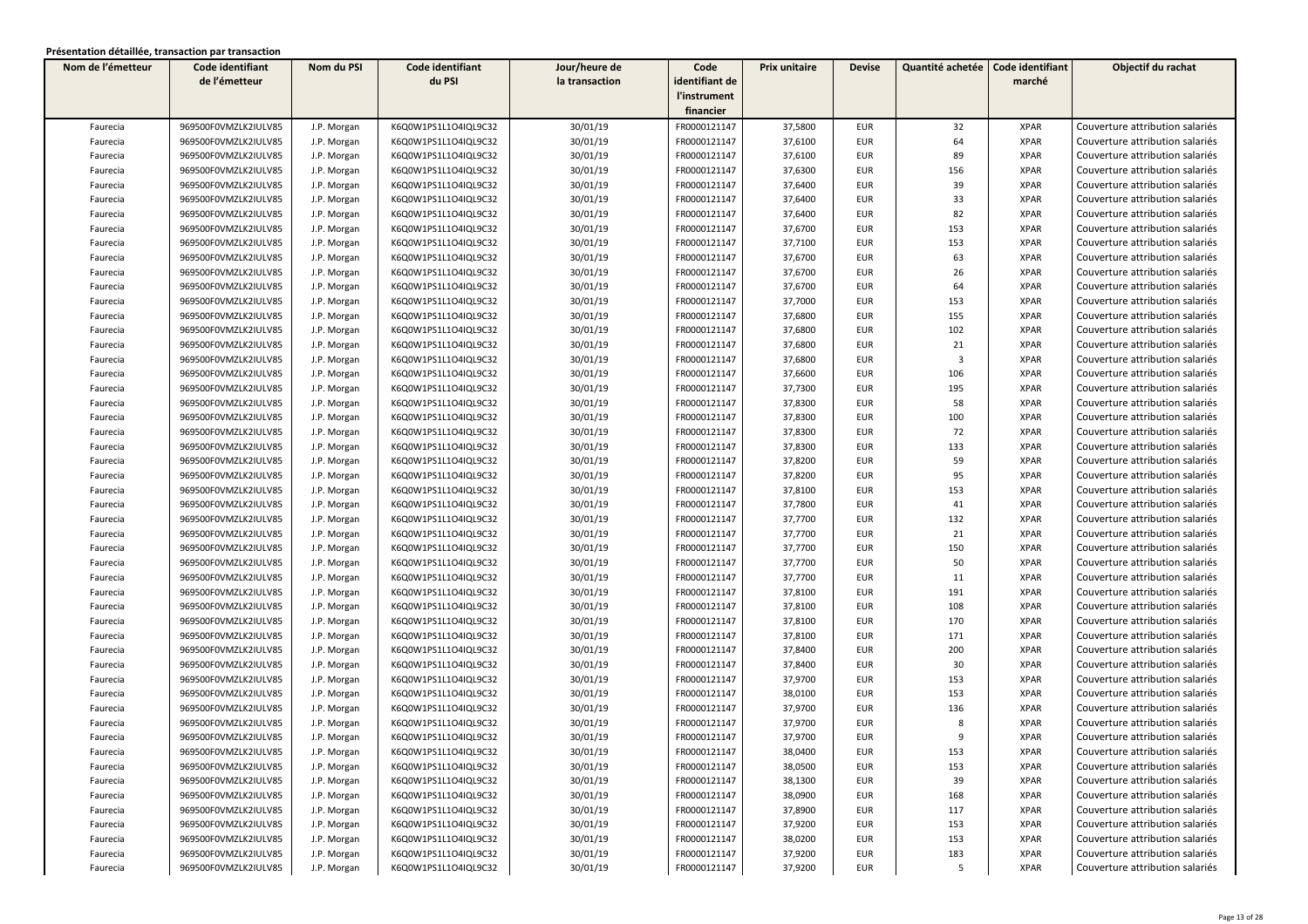| Nom de l'émetteur | Code identifiant     | Nom du PSI  | Code identifiant     | Jour/heure de  | Code           | Prix unitaire | <b>Devise</b> | Quantité achetée | Code identifiant | Objectif du rachat              |
|-------------------|----------------------|-------------|----------------------|----------------|----------------|---------------|---------------|------------------|------------------|---------------------------------|
|                   | de l'émetteur        |             | du PSI               | la transaction | identifiant de |               |               |                  | marché           |                                 |
|                   |                      |             |                      |                | l'instrument   |               |               |                  |                  |                                 |
|                   |                      |             |                      |                | financier      |               |               |                  |                  |                                 |
| Faurecia          | 969500F0VMZLK2IULV85 | J.P. Morgan | K6Q0W1PS1L1O4IQL9C32 | 30/01/19       | FR0000121147   | 37,9200       | <b>EUR</b>    | 200              | <b>XPAR</b>      | Couverture attribution salariés |
| Faurecia          | 969500F0VMZLK2IULV85 | J.P. Morgan | K6Q0W1PS1L1O4IQL9C32 | 30/01/19       | FR0000121147   | 37,9200       | <b>EUR</b>    | 14               | <b>XPAR</b>      | Couverture attribution salariés |
| Faurecia          | 969500F0VMZLK2IULV85 | J.P. Morgan | K6Q0W1PS1L1O4IQL9C32 | 30/01/19       | FR0000121147   | 38,0300       | <b>EUR</b>    | 153              | <b>XPAR</b>      | Couverture attribution salariés |
| Faurecia          | 969500F0VMZLK2IULV85 | J.P. Morgan | K6Q0W1PS1L1O4IQL9C32 | 30/01/19       | FR0000121147   | 38,1400       | EUR           | 39               | <b>XPAR</b>      | Couverture attribution salariés |
| Faurecia          | 969500F0VMZLK2IULV85 | J.P. Morgan | K6Q0W1PS1L1O4IQL9C32 | 30/01/19       | FR0000121147   | 38,1400       | EUR           | 100              | <b>XPAR</b>      | Couverture attribution salariés |
| Faurecia          | 969500F0VMZLK2IULV85 | J.P. Morgan | K6Q0W1PS1L1O4IQL9C32 | 30/01/19       | FR0000121147   | 38,2000       | <b>EUR</b>    | 153              | <b>XPAR</b>      | Couverture attribution salariés |
| Faurecia          | 969500F0VMZLK2IULV85 | J.P. Morgan | K6Q0W1PS1L1O4IQL9C32 | 30/01/19       | FR0000121147   | 38,1900       | <b>EUR</b>    | 100              | <b>XPAR</b>      | Couverture attribution salariés |
| Faurecia          | 969500F0VMZLK2IULV85 | J.P. Morgan | K6Q0W1PS1L1O4IQL9C32 | 30/01/19       | FR0000121147   | 38,2000       | EUR           | 153              | <b>XPAR</b>      | Couverture attribution salariés |
| Faurecia          | 969500F0VMZLK2IULV85 | J.P. Morgan | K6Q0W1PS1L1O4IQL9C32 | 30/01/19       | FR0000121147   | 38,2100       | <b>EUR</b>    | 154              | <b>XPAR</b>      | Couverture attribution salariés |
| Faurecia          | 969500F0VMZLK2IULV85 | J.P. Morgan | K6Q0W1PS1L1O4IQL9C32 | 30/01/19       | FR0000121147   | 38,3300       | <b>EUR</b>    | 154              | <b>XPAR</b>      | Couverture attribution salariés |
| Faurecia          | 969500F0VMZLK2IULV85 | J.P. Morgan | K6Q0W1PS1L1O4IQL9C32 | 30/01/19       | FR0000121147   | 38,4000       | <b>EUR</b>    | 94               | <b>XPAR</b>      | Couverture attribution salariés |
| Faurecia          | 969500F0VMZLK2IULV85 | J.P. Morgan | K6Q0W1PS1L1O4IQL9C32 | 30/01/19       | FR0000121147   | 38,4200       | <b>EUR</b>    | 168              | <b>XPAR</b>      | Couverture attribution salariés |
| Faurecia          | 969500F0VMZLK2IULV85 | J.P. Morgan | K6Q0W1PS1L1O4IQL9C32 | 30/01/19       | FR0000121147   | 38,3100       | EUR           | 160              | <b>XPAR</b>      | Couverture attribution salariés |
| Faurecia          | 969500F0VMZLK2IULV85 | J.P. Morgan | K6Q0W1PS1L1O4IQL9C32 | 30/01/19       | FR0000121147   | 38,2600       | EUR           | 199              | <b>XPAR</b>      | Couverture attribution salariés |
| Faurecia          | 969500F0VMZLK2IULV85 | J.P. Morgan | K6Q0W1PS1L1O4IQL9C32 | 30/01/19       | FR0000121147   | 38,3500       | <b>EUR</b>    | 153              | <b>XPAR</b>      | Couverture attribution salariés |
| Faurecia          | 969500F0VMZLK2IULV85 | J.P. Morgan | K6Q0W1PS1L1O4IQL9C32 | 30/01/19       | FR0000121147   | 38,2400       | <b>EUR</b>    | 154              | <b>XPAR</b>      | Couverture attribution salariés |
| Faurecia          | 969500F0VMZLK2IULV85 | J.P. Morgan | K6Q0W1PS1L1O4IQL9C32 | 30/01/19       | FR0000121147   | 38,2800       | <b>EUR</b>    | 14               | <b>XPAR</b>      | Couverture attribution salariés |
| Faurecia          | 969500F0VMZLK2IULV85 | J.P. Morgan | K6Q0W1PS1L1O4IQL9C32 | 30/01/19       | FR0000121147   | 38,2800       | <b>EUR</b>    | 50               | <b>XPAR</b>      | Couverture attribution salariés |
| Faurecia          | 969500F0VMZLK2IULV85 | J.P. Morgan | K6Q0W1PS1L1O4IQL9C32 | 30/01/19       | FR0000121147   | 38,2800       | <b>EUR</b>    | 150              | <b>XPAR</b>      | Couverture attribution salariés |
| Faurecia          | 969500F0VMZLK2IULV85 | J.P. Morgan | K6Q0W1PS1L1O4IQL9C32 | 30/01/19       | FR0000121147   | 38,2900       | <b>EUR</b>    | 154              | <b>XPAR</b>      | Couverture attribution salariés |
| Faurecia          | 969500F0VMZLK2IULV85 | J.P. Morgan | K6Q0W1PS1L1O4IQL9C32 | 30/01/19       | FR0000121147   | 38,2700       | <b>EUR</b>    | 200              | <b>XPAR</b>      | Couverture attribution salariés |
| Faurecia          | 969500F0VMZLK2IULV85 | J.P. Morgan | K6Q0W1PS1L1O4IQL9C32 | 30/01/19       | FR0000121147   | 38,2700       | <b>EUR</b>    | 30               | <b>XPAR</b>      | Couverture attribution salariés |
| Faurecia          | 969500F0VMZLK2IULV85 | J.P. Morgan | K6Q0W1PS1L1O4IQL9C32 | 30/01/19       | FR0000121147   | 38,1900       | <b>EUR</b>    | 153              | <b>XPAR</b>      | Couverture attribution salariés |
| Faurecia          | 969500F0VMZLK2IULV85 | J.P. Morgan | K6Q0W1PS1L1O4IQL9C32 | 30/01/19       | FR0000121147   | 38,1700       | <b>EUR</b>    | 168              | <b>XPAR</b>      | Couverture attribution salariés |
| Faurecia          | 969500F0VMZLK2IULV85 | J.P. Morgan | K6Q0W1PS1L1O4IQL9C32 | 30/01/19       | FR0000121147   | 38,0200       | <b>EUR</b>    | 168              | <b>XPAR</b>      | Couverture attribution salariés |
| Faurecia          | 969500F0VMZLK2IULV85 | J.P. Morgan | K6Q0W1PS1L1O4IQL9C32 | 30/01/19       | FR0000121147   | 38,0500       | <b>EUR</b>    | 248              | <b>XPAR</b>      | Couverture attribution salariés |
| Faurecia          | 969500F0VMZLK2IULV85 | J.P. Morgan | K6Q0W1PS1L1O4IQL9C32 | 30/01/19       | FR0000121147   | 38,0600       | <b>EUR</b>    | 153              | <b>XPAR</b>      | Couverture attribution salariés |
| Faurecia          | 969500F0VMZLK2IULV85 | J.P. Morgan | K6Q0W1PS1L1O4IQL9C32 | 30/01/19       | FR0000121147   | 37,9200       | <b>EUR</b>    | 36               | <b>XPAR</b>      | Couverture attribution salariés |
| Faurecia          | 969500F0VMZLK2IULV85 | J.P. Morgan | K6Q0W1PS1L1O4IQL9C32 | 30/01/19       | FR0000121147   | 37,9200       | <b>EUR</b>    | 124              | <b>XPAR</b>      | Couverture attribution salariés |
| Faurecia          | 969500F0VMZLK2IULV85 | J.P. Morgan | K6Q0W1PS1L1O4IQL9C32 | 30/01/19       | FR0000121147   | 37,9500       | <b>EUR</b>    | 34               | <b>XPAR</b>      | Couverture attribution salariés |
| Faurecia          | 969500F0VMZLK2IULV85 | J.P. Morgan | K6Q0W1PS1L1O4IQL9C32 | 30/01/19       | FR0000121147   | 37,9500       | <b>EUR</b>    | 57               | <b>XPAR</b>      | Couverture attribution salariés |
| Faurecia          | 969500F0VMZLK2IULV85 | J.P. Morgan | K6Q0W1PS1L1O4IQL9C32 | 30/01/19       | FR0000121147   | 37,9500       | <b>EUR</b>    | 50               | <b>XPAR</b>      | Couverture attribution salariés |
| Faurecia          | 969500F0VMZLK2IULV85 | J.P. Morgan | K6Q0W1PS1L1O4IQL9C32 | 30/01/19       | FR0000121147   | 37,9500       | <b>EUR</b>    | 27               | <b>XPAR</b>      | Couverture attribution salariés |
| Faurecia          | 969500F0VMZLK2IULV85 | J.P. Morgan | K6Q0W1PS1L1O4IQL9C32 | 30/01/19       | FR0000121147   | 37,9000       | <b>EUR</b>    | 184              | <b>XPAR</b>      | Couverture attribution salariés |
| Faurecia          | 969500F0VMZLK2IULV85 | J.P. Morgan | K6Q0W1PS1L1O4IQL9C32 | 30/01/19       | FR0000121147   | 38,0900       | <b>EUR</b>    | 168              | <b>XPAR</b>      | Couverture attribution salariés |
| Faurecia          | 969500F0VMZLK2IULV85 | J.P. Morgan | K6Q0W1PS1L1O4IQL9C32 | 30/01/19       | FR0000121147   | 38,0900       | <b>EUR</b>    | 16               | <b>XPAR</b>      | Couverture attribution salariés |
| Faurecia          | 969500F0VMZLK2IULV85 | J.P. Morgan | K6Q0W1PS1L1O4IQL9C32 | 30/01/19       | FR0000121147   | 38,2000       | <b>EUR</b>    | 153              | <b>XPAR</b>      | Couverture attribution salariés |
| Faurecia          | 969500F0VMZLK2IULV85 | J.P. Morgan | K6Q0W1PS1L1O4IQL9C32 | 30/01/19       | FR0000121147   | 38,1400       | <b>EUR</b>    | 214              | <b>XPAR</b>      | Couverture attribution salariés |
| Faurecia          | 969500F0VMZLK2IULV85 | J.P. Morgan | K6Q0W1PS1L1O4IQL9C32 | 30/01/19       | FR0000121147   | 38,0800       | <b>EUR</b>    | 123              | <b>XPAR</b>      | Couverture attribution salariés |
| Faurecia          | 969500F0VMZLK2IULV85 | J.P. Morgan | K6Q0W1PS1L1O4IQL9C32 | 30/01/19       | FR0000121147   | 38,0700       | <b>EUR</b>    | 177              | <b>XPAR</b>      | Couverture attribution salariés |
| Faurecia          | 969500F0VMZLK2IULV85 | J.P. Morgan | K6Q0W1PS1L1O4IQL9C32 | 30/01/19       | FR0000121147   | 38,1300       | <b>EUR</b>    | 154              | <b>XPAR</b>      | Couverture attribution salariés |
| Faurecia          | 969500F0VMZLK2IULV85 | J.P. Morgan | K6Q0W1PS1L1O4IQL9C32 | 30/01/19       | FR0000121147   | 38,0900       | <b>EUR</b>    | 150              | <b>XPAR</b>      | Couverture attribution salariés |
| Faurecia          | 969500F0VMZLK2IULV85 | J.P. Morgan | K6Q0W1PS1L1O4IQL9C32 | 30/01/19       | FR0000121147   | 38,0900       | <b>EUR</b>    | 10               | <b>XPAR</b>      | Couverture attribution salariés |
| Faurecia          | 969500F0VMZLK2IULV85 | J.P. Morgan | K6Q0W1PS1L1O4IQL9C32 | 30/01/19       | FR0000121147   | 38,0600       | EUR           | 153              | XPAR             | Couverture attribution salariés |
| Faurecia          | 969500F0VMZLK2IULV85 | J.P. Morgan | K6Q0W1PS1L1O4IQL9C32 | 30/01/19       | FR0000121147   | 38,0200       | <b>EUR</b>    | 168              | <b>XPAR</b>      | Couverture attribution salariés |
| Faurecia          | 969500F0VMZLK2IULV85 | J.P. Morgan | K6Q0W1PS1L1O4IQL9C32 | 30/01/19       | FR0000121147   | 37,9600       | EUR           | 154              | <b>XPAR</b>      | Couverture attribution salariés |
| Faurecia          | 969500F0VMZLK2IULV85 | J.P. Morgan | K6Q0W1PS1L1O4IQL9C32 | 30/01/19       | FR0000121147   | 37,9900       | EUR           | 146              | XPAR             | Couverture attribution salariés |
| Faurecia          | 969500F0VMZLK2IULV85 | J.P. Morgan | K6Q0W1PS1L1O4IQL9C32 | 30/01/19       | FR0000121147   | 37,9900       | EUR           | 8                | <b>XPAR</b>      | Couverture attribution salariés |
| Faurecia          | 969500F0VMZLK2IULV85 | J.P. Morgan | K6Q0W1PS1L1O4IQL9C32 | 30/01/19       | FR0000121147   | 38,0400       | EUR           | 32               | <b>XPAR</b>      | Couverture attribution salariés |
| Faurecia          | 969500F0VMZLK2IULV85 | J.P. Morgan | K6Q0W1PS1L1O4IQL9C32 | 30/01/19       | FR0000121147   | 38,0400       | <b>EUR</b>    | 122              | <b>XPAR</b>      | Couverture attribution salariés |
| Faurecia          | 969500F0VMZLK2IULV85 | J.P. Morgan | K6Q0W1PS1L1O4IQL9C32 | 30/01/19       | FR0000121147   | 38,0700       | <b>EUR</b>    | 196              | <b>XPAR</b>      | Couverture attribution salariés |
| Faurecia          | 969500F0VMZLK2IULV85 | J.P. Morgan | K6Q0W1PS1L1O4IQL9C32 | 30/01/19       | FR0000121147   | 38,0700       | <b>EUR</b>    | 168              | <b>XPAR</b>      | Couverture attribution salariés |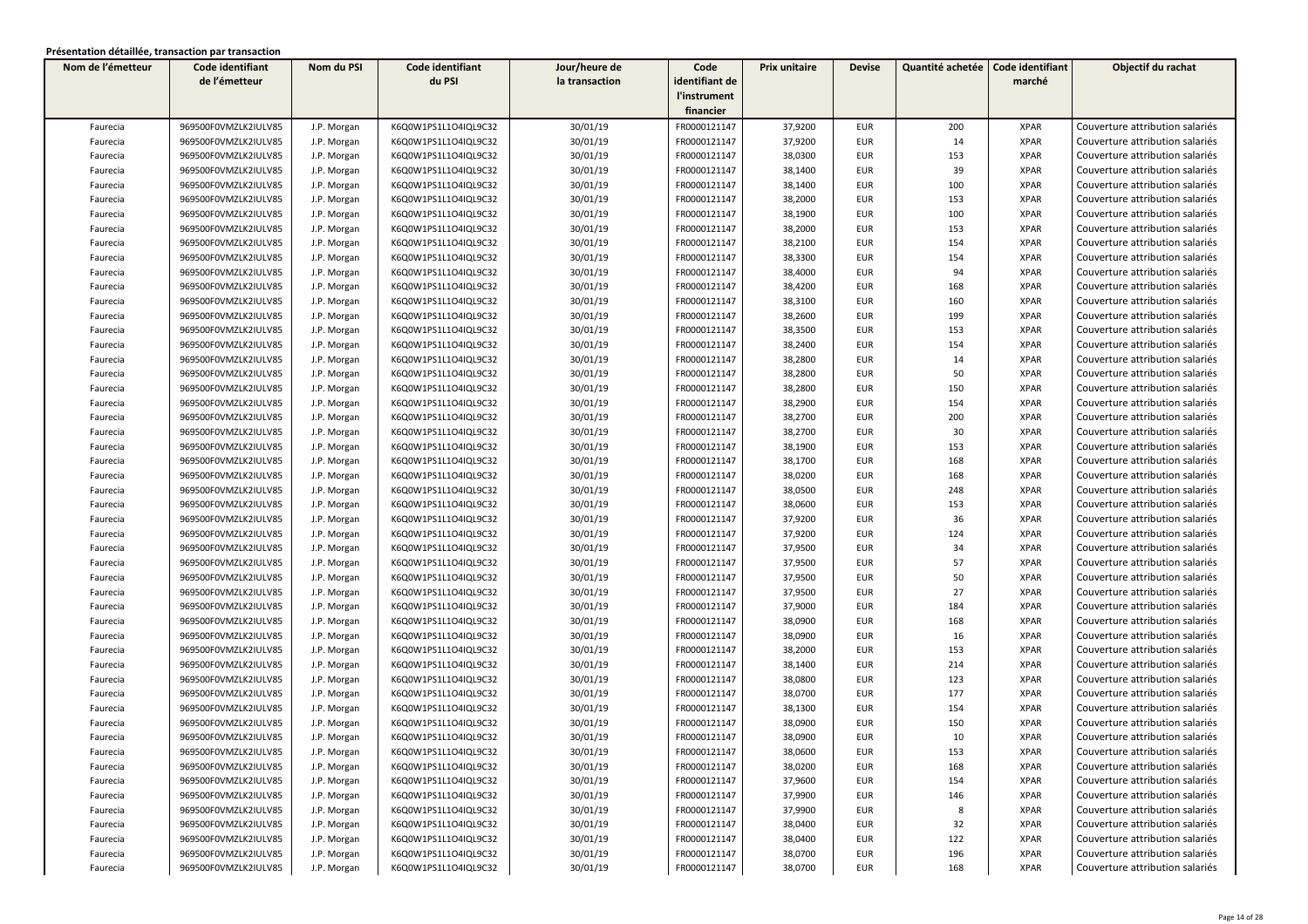| Nom de l'émetteur | Code identifiant     | Nom du PSI  | Code identifiant     | Jour/heure de  | Code           | Prix unitaire | <b>Devise</b> | Quantité achetée | Code identifiant | Objectif du rachat              |
|-------------------|----------------------|-------------|----------------------|----------------|----------------|---------------|---------------|------------------|------------------|---------------------------------|
|                   | de l'émetteur        |             | du PSI               | la transaction | identifiant de |               |               |                  | marché           |                                 |
|                   |                      |             |                      |                | l'instrument   |               |               |                  |                  |                                 |
|                   |                      |             |                      |                | financier      |               |               |                  |                  |                                 |
| Faurecia          | 969500F0VMZLK2IULV85 | J.P. Morgan | K6Q0W1PS1L1O4IQL9C32 | 30/01/19       | FR0000121147   | 38,1100       | <b>EUR</b>    | 154              | <b>XPAR</b>      | Couverture attribution salariés |
| Faurecia          | 969500F0VMZLK2IULV85 | J.P. Morgan | K6Q0W1PS1L1O4IQL9C32 | 30/01/19       | FR0000121147   | 38,0700       | <b>EUR</b>    | 135              | <b>XPAR</b>      | Couverture attribution salariés |
| Faurecia          | 969500F0VMZLK2IULV85 | J.P. Morgan | K6Q0W1PS1L1O4IQL9C32 | 30/01/19       | FR0000121147   | 38,0700       | <b>EUR</b>    | 95               | <b>XPAR</b>      | Couverture attribution salariés |
| Faurecia          | 969500F0VMZLK2IULV85 | J.P. Morgan | K6Q0W1PS1L1O4IQL9C32 | 30/01/19       | FR0000121147   | 38,0300       | <b>EUR</b>    | 157              | <b>XPAR</b>      | Couverture attribution salariés |
| Faurecia          | 969500F0VMZLK2IULV85 | J.P. Morgan | K6Q0W1PS1L1O4IQL9C32 | 30/01/19       | FR0000121147   | 38,0100       | <b>EUR</b>    | 164              | <b>XPAR</b>      | Couverture attribution salariés |
| Faurecia          | 969500F0VMZLK2IULV85 | J.P. Morgan | K6Q0W1PS1L1O4IQL9C32 | 30/01/19       | FR0000121147   | 38,0700       | <b>EUR</b>    | 168              | <b>XPAR</b>      | Couverture attribution salariés |
| Faurecia          | 969500F0VMZLK2IULV85 | J.P. Morgan | K6Q0W1PS1L1O4IQL9C32 | 30/01/19       | FR0000121147   | 38,0800       | <b>EUR</b>    | 153              | <b>XPAR</b>      | Couverture attribution salariés |
| Faurecia          | 969500F0VMZLK2IULV85 | J.P. Morgan | K6Q0W1PS1L1O4IQL9C32 | 30/01/19       | FR0000121147   | 38,1200       | <b>EUR</b>    | 9                | <b>XPAR</b>      | Couverture attribution salariés |
| Faurecia          | 969500F0VMZLK2IULV85 | J.P. Morgan | K6Q0W1PS1L1O4IQL9C32 | 30/01/19       | FR0000121147   | 38,1200       | <b>EUR</b>    | 144              | <b>XPAR</b>      | Couverture attribution salariés |
| Faurecia          | 969500F0VMZLK2IULV85 | J.P. Morgan | K6Q0W1PS1L1O4IQL9C32 | 30/01/19       | FR0000121147   | 38,1200       | <b>EUR</b>    | 246              | <b>XPAR</b>      | Couverture attribution salariés |
| Faurecia          | 969500F0VMZLK2IULV85 | J.P. Morgan | K6Q0W1PS1L1O4IQL9C32 | 30/01/19       | FR0000121147   | 38,0700       | <b>EUR</b>    | 154              | <b>XPAR</b>      | Couverture attribution salariés |
| Faurecia          | 969500F0VMZLK2IULV85 | J.P. Morgan | K6Q0W1PS1L1O4IQL9C32 | 30/01/19       | FR0000121147   | 38,0800       | <b>EUR</b>    | 168              | <b>XPAR</b>      | Couverture attribution salariés |
| Faurecia          | 969500F0VMZLK2IULV85 | J.P. Morgan | K6Q0W1PS1L1O4IQL9C32 | 30/01/19       | FR0000121147   | 38,0600       | <b>EUR</b>    | 214              | <b>XPAR</b>      | Couverture attribution salariés |
| Faurecia          | 969500F0VMZLK2IULV85 | J.P. Morgan | K6Q0W1PS1L1O4IQL9C32 | 30/01/19       | FR0000121147   | 38,0900       | <b>EUR</b>    | 154              | <b>XPAR</b>      | Couverture attribution salariés |
| Faurecia          | 969500F0VMZLK2IULV85 | J.P. Morgan | K6Q0W1PS1L1O4IQL9C32 | 30/01/19       | FR0000121147   | 38,1100       | <b>EUR</b>    | 153              | <b>XPAR</b>      | Couverture attribution salariés |
| Faurecia          | 969500F0VMZLK2IULV85 | J.P. Morgan | K6Q0W1PS1L1O4IQL9C32 | 30/01/19       | FR0000121147   | 38,1400       | <b>EUR</b>    | 34               | <b>XPAR</b>      | Couverture attribution salariés |
| Faurecia          | 969500F0VMZLK2IULV85 | J.P. Morgan | K6Q0W1PS1L1O4IQL9C32 | 30/01/19       | FR0000121147   | 38,1300       | <b>EUR</b>    | 230              | <b>XPAR</b>      | Couverture attribution salariés |
| Faurecia          | 969500F0VMZLK2IULV85 | J.P. Morgan | K6Q0W1PS1L1O4IQL9C32 | 30/01/19       | FR0000121147   | 38,1900       | <b>EUR</b>    | 168              | <b>XPAR</b>      | Couverture attribution salariés |
| Faurecia          | 969500F0VMZLK2IULV85 | J.P. Morgan | K6Q0W1PS1L1O4IQL9C32 | 30/01/19       | FR0000121147   | 38,2000       | <b>EUR</b>    | 153              | <b>XPAR</b>      | Couverture attribution salariés |
| Faurecia          | 969500F0VMZLK2IULV85 | J.P. Morgan | K6Q0W1PS1L1O4IQL9C32 | 30/01/19       | FR0000121147   | 38,1600       | <b>EUR</b>    | 193              | <b>XPAR</b>      | Couverture attribution salariés |
| Faurecia          | 969500F0VMZLK2IULV85 | J.P. Morgan | K6Q0W1PS1L1O4IQL9C32 | 30/01/19       | FR0000121147   | 38,1200       | <b>EUR</b>    | 162              | <b>XPAR</b>      | Couverture attribution salariés |
| Faurecia          | 969500F0VMZLK2IULV85 | J.P. Morgan | K6Q0W1PS1L1O4IQL9C32 | 30/01/19       | FR0000121147   | 38,1400       | <b>EUR</b>    | 62               | <b>XPAR</b>      | Couverture attribution salariés |
| Faurecia          | 969500F0VMZLK2IULV85 | J.P. Morgan | K6Q0W1PS1L1O4IQL9C32 | 30/01/19       | FR0000121147   | 38,1400       | <b>EUR</b>    | 92               | <b>XPAR</b>      | Couverture attribution salariés |
| Faurecia          | 969500F0VMZLK2IULV85 | J.P. Morgan | K6Q0W1PS1L1O4IQL9C32 | 30/01/19       | FR0000121147   | 38,2300       | <b>EUR</b>    | 153              | <b>XPAR</b>      | Couverture attribution salariés |
| Faurecia          | 969500F0VMZLK2IULV85 | J.P. Morgan | K6Q0W1PS1L1O4IQL9C32 | 30/01/19       | FR0000121147   | 38,2100       | <b>EUR</b>    | 153              | <b>XPAR</b>      | Couverture attribution salariés |
| Faurecia          | 969500F0VMZLK2IULV85 | J.P. Morgan | K6Q0W1PS1L1O4IQL9C32 | 30/01/19       | FR0000121147   | 38,1900       | <b>EUR</b>    | 73               | <b>XPAR</b>      | Couverture attribution salariés |
| Faurecia          | 969500F0VMZLK2IULV85 | J.P. Morgan | K6Q0W1PS1L1O4IQL9C32 | 30/01/19       | FR0000121147   | 38,1900       | <b>EUR</b>    | 81               | <b>XPAR</b>      | Couverture attribution salariés |
| Faurecia          | 969500F0VMZLK2IULV85 | J.P. Morgan | K6Q0W1PS1L1O4IQL9C32 | 30/01/19       | FR0000121147   | 38,1800       | <b>EUR</b>    | 74               | <b>XPAR</b>      | Couverture attribution salariés |
| Faurecia          | 969500F0VMZLK2IULV85 | J.P. Morgan | K6Q0W1PS1L1O4IQL9C32 | 30/01/19       | FR0000121147   | 38,1800       | <b>EUR</b>    | 19               | <b>XPAR</b>      | Couverture attribution salariés |
| Faurecia          | 969500F0VMZLK2IULV85 | J.P. Morgan | K6Q0W1PS1L1O4IQL9C32 | 30/01/19       | FR0000121147   | 38,1800       | <b>EUR</b>    | 106              | <b>XPAR</b>      | Couverture attribution salariés |
| Faurecia          | 969500F0VMZLK2IULV85 | J.P. Morgan | K6Q0W1PS1L1O4IQL9C32 | 30/01/19       | FR0000121147   | 38,1700       | <b>EUR</b>    | 65               | <b>XPAR</b>      | Couverture attribution salariés |
| Faurecia          | 969500F0VMZLK2IULV85 | J.P. Morgan | K6Q0W1PS1L1O4IQL9C32 | 30/01/19       | FR0000121147   | 38,1900       | <b>EUR</b>    | 35               | <b>XPAR</b>      | Couverture attribution salariés |
| Faurecia          | 969500F0VMZLK2IULV85 | J.P. Morgan | K6Q0W1PS1L1O4IQL9C32 | 30/01/19       | FR0000121147   | 38,1200       | <b>EUR</b>    | 184              | <b>XPAR</b>      | Couverture attribution salariés |
| Faurecia          | 969500F0VMZLK2IULV85 | J.P. Morgan | K6Q0W1PS1L1O4IQL9C32 | 30/01/19       | FR0000121147   | 38,1400       | <b>EUR</b>    | 109              | <b>XPAR</b>      | Couverture attribution salariés |
| Faurecia          | 969500F0VMZLK2IULV85 | J.P. Morgan | K6Q0W1PS1L1O4IQL9C32 | 30/01/19       | FR0000121147   | 38,1400       | <b>EUR</b>    | 75               | <b>XPAR</b>      | Couverture attribution salariés |
| Faurecia          | 969500F0VMZLK2IULV85 | J.P. Morgan | K6Q0W1PS1L1O4IQL9C32 | 30/01/19       | FR0000121147   | 38,1300       | <b>EUR</b>    | 168              | <b>XPAR</b>      | Couverture attribution salariés |
| Faurecia          | 969500F0VMZLK2IULV85 | J.P. Morgan | K6Q0W1PS1L1O4IQL9C32 | 30/01/19       | FR0000121147   | 38,1200       | <b>EUR</b>    | 50               | <b>XPAR</b>      | Couverture attribution salariés |
| Faurecia          | 969500F0VMZLK2IULV85 | J.P. Morgan | K6Q0W1PS1L1O4IQL9C32 | 30/01/19       | FR0000121147   | 38,1200       | <b>EUR</b>    | 131              | <b>XPAR</b>      | Couverture attribution salariés |
| Faurecia          | 969500F0VMZLK2IULV85 | J.P. Morgan | K6Q0W1PS1L1O4IQL9C32 | 30/01/19       | FR0000121147   | 38,1200       | <b>EUR</b>    | 153              | <b>XPAR</b>      | Couverture attribution salariés |
| Faurecia          | 969500F0VMZLK2IULV85 | J.P. Morgan | K6Q0W1PS1L1O4IQL9C32 | 30/01/19       | FR0000121147   | 38,0700       | <b>EUR</b>    | 80               | <b>XPAR</b>      | Couverture attribution salariés |
| Faurecia          | 969500F0VMZLK2IULV85 | J.P. Morgan | K6Q0W1PS1L1O4IQL9C32 | 30/01/19       | FR0000121147   | 38,0700       | <b>EUR</b>    | 25               | <b>XPAR</b>      | Couverture attribution salariés |
| Faurecia          | 969500F0VMZLK2IULV85 | J.P. Morgan | K6Q0W1PS1L1O4IQL9C32 | 30/01/19       | FR0000121147   | 38,0700       | <b>EUR</b>    | 63               | <b>XPAR</b>      | Couverture attribution salariés |
| Faurecia          | 969500F0VMZLK2IULV85 | J.P. Morgan | K6Q0W1PS1L1O4IQL9C32 | 30/01/19       | FR0000121147   | 38,0400       | <b>EUR</b>    | 15               | <b>XPAR</b>      | Couverture attribution salariés |
| Faurecia          | 969500F0VMZLK2IULV85 | J.P. Morgan | K6Q0W1PS1L1O4IQL9C32 | 30/01/19       | FR0000121147   | 38,0400       | EUR           | 11               | XPAR             | Couverture attribution salariés |
| Faurecia          | 969500F0VMZLK2IULV85 | J.P. Morgan | K6Q0W1PS1L1O4IQL9C32 | 30/01/19       | FR0000121147   | 38,0100       | <b>EUR</b>    | 153              | <b>XPAR</b>      | Couverture attribution salariés |
| Faurecia          | 969500F0VMZLK2IULV85 | J.P. Morgan | K6Q0W1PS1L1O4IQL9C32 | 30/01/19       | FR0000121147   | 38,1300       | EUR           | 153              | <b>XPAR</b>      | Couverture attribution salariés |
| Faurecia          | 969500F0VMZLK2IULV85 | J.P. Morgan | K6Q0W1PS1L1O4IQL9C32 | 30/01/19       | FR0000121147   | 38,0500       | EUR           | 131              | XPAR             | Couverture attribution salariés |
| Faurecia          | 969500F0VMZLK2IULV85 | J.P. Morgan | K6Q0W1PS1L1O4IQL9C32 | 30/01/19       | FR0000121147   | 38,0500       | EUR           | 53               | <b>XPAR</b>      | Couverture attribution salariés |
| Faurecia          | 969500F0VMZLK2IULV85 | J.P. Morgan | K6Q0W1PS1L1O4IQL9C32 | 30/01/19       | FR0000121147   | 38,0100       | EUR           | 199              | <b>XPAR</b>      | Couverture attribution salariés |
| Faurecia          | 969500F0VMZLK2IULV85 | J.P. Morgan | K6Q0W1PS1L1O4IQL9C32 | 30/01/19       | FR0000121147   | 38,0500       | <b>EUR</b>    | 153              | <b>XPAR</b>      | Couverture attribution salariés |
| Faurecia          | 969500F0VMZLK2IULV85 | J.P. Morgan | K6Q0W1PS1L1O4IQL9C32 | 30/01/19       | FR0000121147   | 38,0400       | <b>EUR</b>    | 153              | <b>XPAR</b>      | Couverture attribution salariés |
| Faurecia          | 969500F0VMZLK2IULV85 | J.P. Morgan | K6Q0W1PS1L1O4IQL9C32 | 30/01/19       | FR0000121147   | 38,0500       | EUR           | 153              | <b>XPAR</b>      | Couverture attribution salariés |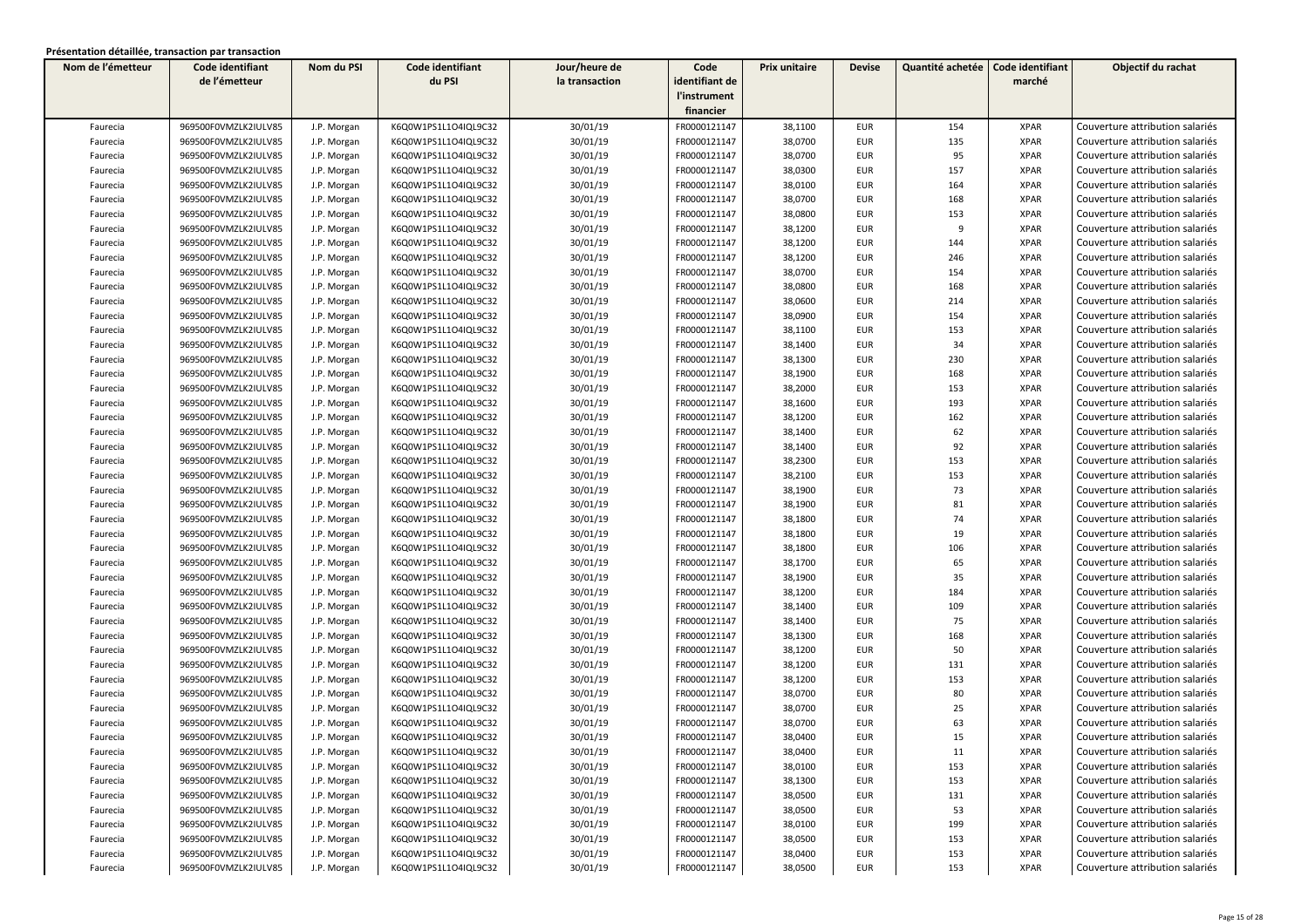| Nom de l'émetteur | Code identifiant     | Nom du PSI  | Code identifiant     | Jour/heure de  | Code           | Prix unitaire | <b>Devise</b> | Quantité achetée | Code identifiant | Objectif du rachat              |
|-------------------|----------------------|-------------|----------------------|----------------|----------------|---------------|---------------|------------------|------------------|---------------------------------|
|                   | de l'émetteur        |             | du PSI               | la transaction | identifiant de |               |               |                  | marché           |                                 |
|                   |                      |             |                      |                | l'instrument   |               |               |                  |                  |                                 |
|                   |                      |             |                      |                | financier      |               |               |                  |                  |                                 |
| Faurecia          | 969500F0VMZLK2IULV85 | J.P. Morgan | K6Q0W1PS1L1O4IQL9C32 | 30/01/19       | FR0000121147   | 37,8600       | <b>EUR</b>    | 112              | <b>XPAR</b>      | Couverture attribution salariés |
| Faurecia          | 969500F0VMZLK2IULV85 | J.P. Morgan | K6Q0W1PS1L1O4IQL9C32 | 30/01/19       | FR0000121147   | 37,8600       | <b>EUR</b>    | 56               | <b>XPAR</b>      | Couverture attribution salariés |
| Faurecia          | 969500F0VMZLK2IULV85 | J.P. Morgan | K6Q0W1PS1L1O4IQL9C32 | 30/01/19       | FR0000121147   | 37,8300       | <b>EUR</b>    | 179              | <b>XPAR</b>      | Couverture attribution salariés |
| Faurecia          | 969500F0VMZLK2IULV85 | J.P. Morgan | K6Q0W1PS1L1O4IQL9C32 | 30/01/19       | FR0000121147   | 37,7900       | <b>EUR</b>    | 20               | <b>XPAR</b>      | Couverture attribution salariés |
| Faurecia          | 969500F0VMZLK2IULV85 | J.P. Morgan | K6Q0W1PS1L1O4IQL9C32 | 30/01/19       | FR0000121147   | 37,7900       | <b>EUR</b>    | 148              | <b>XPAR</b>      | Couverture attribution salariés |
| Faurecia          | 969500F0VMZLK2IULV85 | J.P. Morgan | K6Q0W1PS1L1O4IQL9C32 | 30/01/19       | FR0000121147   | 37,8100       | <b>EUR</b>    | 12               | <b>XPAR</b>      | Couverture attribution salariés |
| Faurecia          | 969500F0VMZLK2IULV85 | J.P. Morgan | K6Q0W1PS1L1O4IQL9C32 | 30/01/19       | FR0000121147   | 37,8100       | <b>EUR</b>    | 176              | <b>XPAR</b>      | Couverture attribution salariés |
| Faurecia          | 969500F0VMZLK2IULV85 | J.P. Morgan | K6Q0W1PS1L1O4IQL9C32 | 30/01/19       | FR0000121147   | 37,6900       | <b>EUR</b>    | 46               | <b>XPAR</b>      | Couverture attribution salariés |
| Faurecia          | 969500F0VMZLK2IULV85 | J.P. Morgan | K6Q0W1PS1L1O4IQL9C32 | 30/01/19       | FR0000121147   | 37,6900       | <b>EUR</b>    | 123              | <b>XPAR</b>      | Couverture attribution salariés |
| Faurecia          | 969500F0VMZLK2IULV85 | J.P. Morgan | K6Q0W1PS1L1O4IQL9C32 | 30/01/19       | FR0000121147   | 37,7000       | <b>EUR</b>    | 26               | <b>XPAR</b>      | Couverture attribution salariés |
| Faurecia          | 969500F0VMZLK2IULV85 | J.P. Morgan | K6Q0W1PS1L1O4IQL9C32 | 30/01/19       | FR0000121147   | 37,7000       | <b>EUR</b>    | 127              | <b>XPAR</b>      | Couverture attribution salariés |
| Faurecia          | 969500F0VMZLK2IULV85 | J.P. Morgan | K6Q0W1PS1L1O4IQL9C32 | 30/01/19       | FR0000121147   | 37,6600       | <b>EUR</b>    | 40               | <b>XPAR</b>      | Couverture attribution salariés |
| Faurecia          | 969500F0VMZLK2IULV85 | J.P. Morgan | K6Q0W1PS1L1O4IQL9C32 | 30/01/19       | FR0000121147   | 37,6600       | <b>EUR</b>    | 116              | <b>XPAR</b>      | Couverture attribution salariés |
| Faurecia          | 969500F0VMZLK2IULV85 | J.P. Morgan | K6Q0W1PS1L1O4IQL9C32 | 30/01/19       | FR0000121147   | 37,6600       | <b>EUR</b>    | $\overline{7}$   | <b>XPAR</b>      | Couverture attribution salariés |
| Faurecia          | 969500F0VMZLK2IULV85 | J.P. Morgan | K6Q0W1PS1L1O4IQL9C32 | 30/01/19       | FR0000121147   | 37,6600       | <b>EUR</b>    | 146              | <b>XPAR</b>      | Couverture attribution salariés |
| Faurecia          | 969500F0VMZLK2IULV85 | J.P. Morgan | K6Q0W1PS1L1O4IQL9C32 | 30/01/19       | FR0000121147   | 37,6500       | <b>EUR</b>    | 150              | <b>XPAR</b>      | Couverture attribution salariés |
| Faurecia          | 969500F0VMZLK2IULV85 | J.P. Morgan | K6Q0W1PS1L1O4IQL9C32 | 30/01/19       | FR0000121147   | 37,6500       | <b>EUR</b>    | 8                | <b>XPAR</b>      | Couverture attribution salariés |
| Faurecia          | 969500F0VMZLK2IULV85 | J.P. Morgan | K6Q0W1PS1L1O4IQL9C32 | 30/01/19       | FR0000121147   | 37,6000       | <b>EUR</b>    | 165              | <b>XPAR</b>      | Couverture attribution salariés |
| Faurecia          | 969500F0VMZLK2IULV85 | J.P. Morgan | K6Q0W1PS1L1O4IQL9C32 | 30/01/19       | FR0000121147   | 37,6400       | <b>EUR</b>    | 156              | <b>XPAR</b>      | Couverture attribution salariés |
| Faurecia          | 969500F0VMZLK2IULV85 | J.P. Morgan | K6Q0W1PS1L1O4IQL9C32 | 30/01/19       | FR0000121147   | 37,6300       | <b>EUR</b>    | 120              | <b>XPAR</b>      | Couverture attribution salariés |
| Faurecia          | 969500F0VMZLK2IULV85 | J.P. Morgan | K6Q0W1PS1L1O4IQL9C32 | 30/01/19       | FR0000121147   | 37,6300       | <b>EUR</b>    | 36               | <b>XPAR</b>      | Couverture attribution salariés |
| Faurecia          | 969500F0VMZLK2IULV85 | J.P. Morgan | K6Q0W1PS1L1O4IQL9C32 | 30/01/19       | FR0000121147   | 37,5900       | <b>EUR</b>    | 15               | <b>XPAR</b>      | Couverture attribution salariés |
| Faurecia          | 969500F0VMZLK2IULV85 | J.P. Morgan | K6Q0W1PS1L1O4IQL9C32 | 30/01/19       | FR0000121147   | 37,5900       | <b>EUR</b>    | 138              | <b>XPAR</b>      | Couverture attribution salariés |
| Faurecia          | 969500F0VMZLK2IULV85 | J.P. Morgan | K6Q0W1PS1L1O4IQL9C32 | 30/01/19       | FR0000121147   | 37,5100       | <b>EUR</b>    | 153              | <b>XPAR</b>      | Couverture attribution salariés |
| Faurecia          | 969500F0VMZLK2IULV85 | J.P. Morgan | K6Q0W1PS1L1O4IQL9C32 | 30/01/19       | FR0000121147   | 37,5000       | <b>EUR</b>    | 130              | <b>XPAR</b>      | Couverture attribution salariés |
| Faurecia          | 969500F0VMZLK2IULV85 | J.P. Morgan | K6Q0W1PS1L1O4IQL9C32 | 30/01/19       | FR0000121147   | 37,5000       | <b>EUR</b>    | 54               | <b>XPAR</b>      | Couverture attribution salariés |
| Faurecia          | 969500F0VMZLK2IULV85 | J.P. Morgan | K6Q0W1PS1L1O4IQL9C32 | 30/01/19       | FR0000121147   | 37,5100       | <b>EUR</b>    | 81               | <b>XPAR</b>      | Couverture attribution salariés |
| Faurecia          | 969500F0VMZLK2IULV85 | J.P. Morgan | K6Q0W1PS1L1O4IQL9C32 | 30/01/19       | FR0000121147   | 37,5100       | <b>EUR</b>    | 73               | <b>XPAR</b>      | Couverture attribution salariés |
| Faurecia          | 969500F0VMZLK2IULV85 | J.P. Morgan | K6Q0W1PS1L1O4IQL9C32 | 30/01/19       | FR0000121147   | 37,5100       | <b>EUR</b>    | 155              | <b>XPAR</b>      | Couverture attribution salariés |
| Faurecia          | 969500F0VMZLK2IULV85 | J.P. Morgan | K6Q0W1PS1L1O4IQL9C32 | 30/01/19       | FR0000121147   | 37,4900       | <b>EUR</b>    | 130              | <b>XPAR</b>      | Couverture attribution salariés |
| Faurecia          | 969500F0VMZLK2IULV85 | J.P. Morgan | K6Q0W1PS1L1O4IQL9C32 | 30/01/19       | FR0000121147   | 37,4900       | <b>EUR</b>    | 29               | <b>XPAR</b>      | Couverture attribution salariés |
| Faurecia          | 969500F0VMZLK2IULV85 | J.P. Morgan | K6Q0W1PS1L1O4IQL9C32 | 30/01/19       | FR0000121147   | 37,5000       | <b>EUR</b>    | 13               | <b>XPAR</b>      | Couverture attribution salariés |
| Faurecia          | 969500F0VMZLK2IULV85 | J.P. Morgan | K6Q0W1PS1L1O4IQL9C32 | 30/01/19       | FR0000121147   | 37,5000       | <b>EUR</b>    | 140              | <b>XPAR</b>      | Couverture attribution salariés |
| Faurecia          | 969500F0VMZLK2IULV85 | J.P. Morgan | K6Q0W1PS1L1O4IQL9C32 | 30/01/19       | FR0000121147   | 37,6200       | <b>EUR</b>    | 150              | <b>XPAR</b>      | Couverture attribution salariés |
| Faurecia          | 969500F0VMZLK2IULV85 | J.P. Morgan | K6Q0W1PS1L1O4IQL9C32 | 30/01/19       | FR0000121147   | 37,6200       | <b>EUR</b>    | 19               | <b>XPAR</b>      | Couverture attribution salariés |
| Faurecia          | 969500F0VMZLK2IULV85 | J.P. Morgan | K6Q0W1PS1L1O4IQL9C32 | 30/01/19       | FR0000121147   | 37,5700       | <b>EUR</b>    | 131              | <b>XPAR</b>      | Couverture attribution salariés |
| Faurecia          | 969500F0VMZLK2IULV85 | J.P. Morgan | K6Q0W1PS1L1O4IQL9C32 | 30/01/19       | FR0000121147   | 37,6800       | <b>EUR</b>    | 153              | <b>XPAR</b>      | Couverture attribution salariés |
| Faurecia          | 969500F0VMZLK2IULV85 | J.P. Morgan | K6Q0W1PS1L1O4IQL9C32 | 30/01/19       | FR0000121147   | 37,6800       | <b>EUR</b>    | 157              | <b>XPAR</b>      | Couverture attribution salariés |
| Faurecia          | 969500F0VMZLK2IULV85 | J.P. Morgan | K6Q0W1PS1L1O4IQL9C32 | 30/01/19       | FR0000121147   | 37,6800       | <b>EUR</b>    | 140              | <b>XPAR</b>      | Couverture attribution salariés |
| Faurecia          | 969500F0VMZLK2IULV85 | J.P. Morgan | K6Q0W1PS1L1O4IQL9C32 | 30/01/19       | FR0000121147   | 37,6800       | <b>EUR</b>    | 13               | <b>XPAR</b>      | Couverture attribution salariés |
| Faurecia          | 969500F0VMZLK2IULV85 | J.P. Morgan | K6Q0W1PS1L1O4IQL9C32 | 30/01/19       | FR0000121147   | 37,6800       | EUR           | 154              | <b>XPAR</b>      | Couverture attribution salariés |
| Faurecia          | 969500F0VMZLK2IULV85 | J.P. Morgan | K6Q0W1PS1L1O4IQL9C32 | 30/01/19       | FR0000121147   | 37,7400       | <b>EUR</b>    | 141              | <b>XPAR</b>      | Couverture attribution salariés |
| Faurecia          | 969500F0VMZLK2IULV85 | J.P. Morgan | K6Q0W1PS1L1O4IQL9C32 | 30/01/19       | FR0000121147   | 37,7400       | <b>EUR</b>    | 12               | <b>XPAR</b>      | Couverture attribution salariés |
| Faurecia          | 969500F0VMZLK2IULV85 | J.P. Morgan | K6Q0W1PS1L1O4IQL9C32 | 30/01/19       | FR0000121147   | 37,6700       | <b>EUR</b>    | 153              | <b>XPAR</b>      | Couverture attribution salariés |
| Faurecia          | 969500F0VMZLK2IULV85 | J.P. Morgan | K6Q0W1PS1L1O4IQL9C32 | 30/01/19       | FR0000121147   | 37,8000       | <b>EUR</b>    | 108              | <b>XPAR</b>      | Couverture attribution salariés |
| Faurecia          | 969500F0VMZLK2IULV85 | J.P. Morgan | K6Q0W1PS1L1O4IQL9C32 | 30/01/19       | FR0000121147   | 37,8100       | EUR           | 13               | <b>XPAR</b>      | Couverture attribution salariés |
| Faurecia          | 969500F0VMZLK2IULV85 | J.P. Morgan | K6Q0W1PS1L1O4IQL9C32 | 30/01/19       | FR0000121147   | 37,8100       | <b>EUR</b>    | 140              | <b>XPAR</b>      | Couverture attribution salariés |
| Faurecia          | 969500F0VMZLK2IULV85 | J.P. Morgan | K6Q0W1PS1L1O4IQL9C32 | 30/01/19       | FR0000121147   | 37,8100       | EUR           | 304              | <b>XPAR</b>      | Couverture attribution salariés |
| Faurecia          | 969500F0VMZLK2IULV85 | J.P. Morgan | K6Q0W1PS1L1O4IQL9C32 | 30/01/19       | FR0000121147   | 37,8100       | <b>EUR</b>    | 64               | <b>XPAR</b>      | Couverture attribution salariés |
| Faurecia          | 969500F0VMZLK2IULV85 | J.P. Morgan | K6Q0W1PS1L1O4IQL9C32 | 30/01/19       | FR0000121147   | 37,8100       | EUR           | 90               | <b>XPAR</b>      | Couverture attribution salariés |
| Faurecia          | 969500F0VMZLK2IULV85 | J.P. Morgan | K6Q0W1PS1L1O4IQL9C32 | 30/01/19       | FR0000121147   | 37,7800       | EUR           | 288              | <b>XPAR</b>      | Couverture attribution salariés |
| Faurecia          | 969500F0VMZLK2IULV85 | J.P. Morgan | K6Q0W1PS1L1O4IQL9C32 | 30/01/19       | FR0000121147   | 37,7700       | <b>EUR</b>    | 50               | <b>XPAR</b>      | Couverture attribution salariés |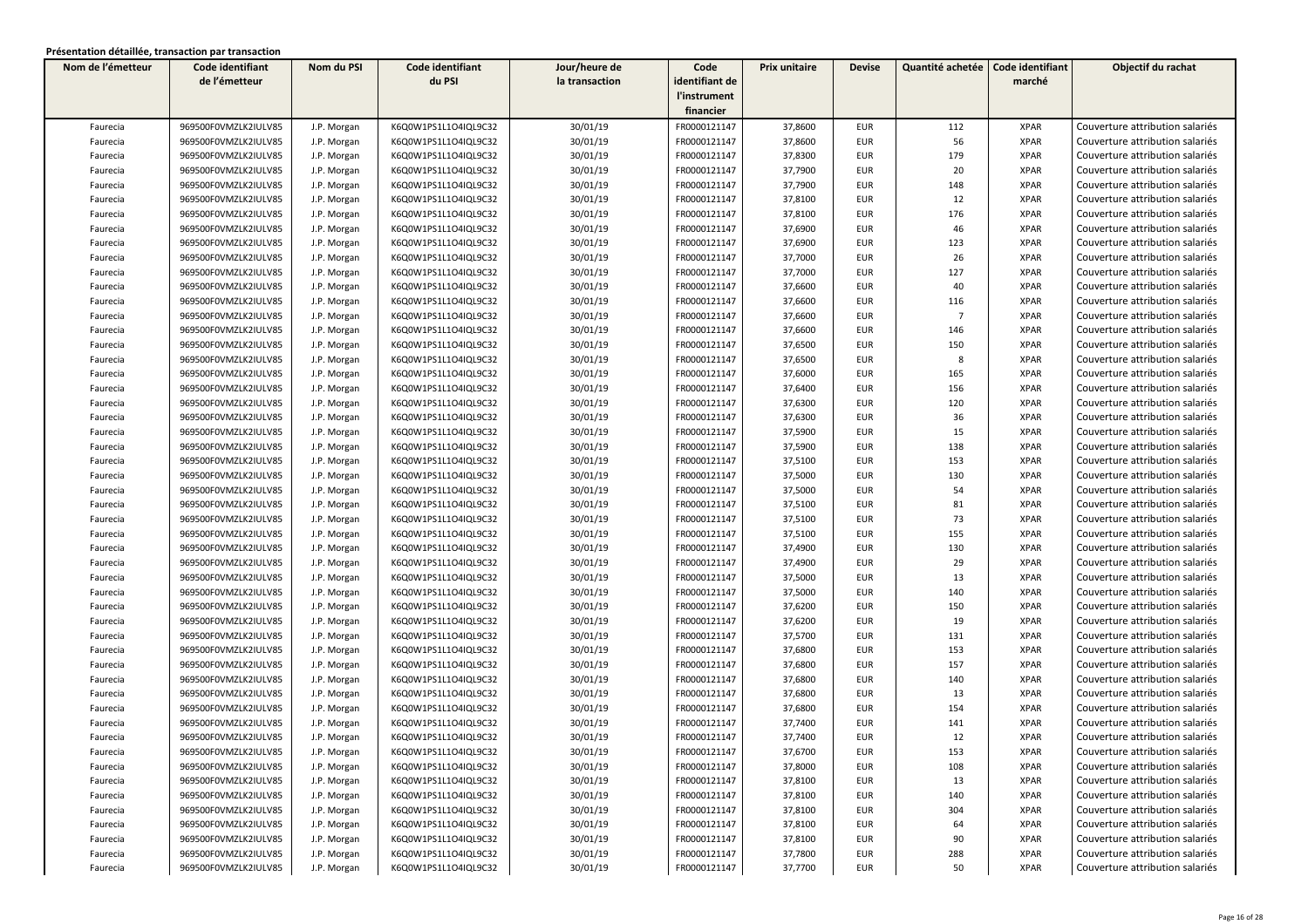| Nom de l'émetteur | Code identifiant     | Nom du PSI  | Code identifiant     | Jour/heure de  | Code           | Prix unitaire | <b>Devise</b> | Quantité achetée | Code identifiant | Objectif du rachat              |
|-------------------|----------------------|-------------|----------------------|----------------|----------------|---------------|---------------|------------------|------------------|---------------------------------|
|                   | de l'émetteur        |             | du PSI               | la transaction | identifiant de |               |               |                  | marché           |                                 |
|                   |                      |             |                      |                | l'instrument   |               |               |                  |                  |                                 |
|                   |                      |             |                      |                | financier      |               |               |                  |                  |                                 |
| Faurecia          | 969500F0VMZLK2IULV85 | J.P. Morgan | K6Q0W1PS1L1O4IQL9C32 | 30/01/19       | FR0000121147   | 37,7700       | <b>EUR</b>    | 69               | <b>XPAR</b>      | Couverture attribution salariés |
| Faurecia          | 969500F0VMZLK2IULV85 | J.P. Morgan | K6Q0W1PS1L1O4IQL9C32 | 30/01/19       | FR0000121147   | 37,7700       | <b>EUR</b>    | 35               | <b>XPAR</b>      | Couverture attribution salariés |
| Faurecia          | 969500F0VMZLK2IULV85 | J.P. Morgan | K6Q0W1PS1L1O4IQL9C32 | 30/01/19       | FR0000121147   | 37,8100       | <b>EUR</b>    | 161              | <b>XPAR</b>      | Couverture attribution salariés |
| Faurecia          | 969500F0VMZLK2IULV85 | J.P. Morgan | K6Q0W1PS1L1O4IQL9C32 | 30/01/19       | FR0000121147   | 37,8100       | <b>EUR</b>    | 64               | <b>XPAR</b>      | Couverture attribution salariés |
| Faurecia          | 969500F0VMZLK2IULV85 | J.P. Morgan | K6Q0W1PS1L1O4IQL9C32 | 30/01/19       | FR0000121147   | 37,8700       | <b>EUR</b>    | 168              | <b>XPAR</b>      | Couverture attribution salariés |
| Faurecia          | 969500F0VMZLK2IULV85 | J.P. Morgan | K6Q0W1PS1L1O4IQL9C32 | 30/01/19       | FR0000121147   | 37,8300       | <b>EUR</b>    | 119              | <b>XPAR</b>      | Couverture attribution salariés |
| Faurecia          | 969500F0VMZLK2IULV85 | J.P. Morgan | K6Q0W1PS1L1O4IQL9C32 | 30/01/19       | FR0000121147   | 37,8300       | <b>EUR</b>    | 65               | <b>XPAR</b>      | Couverture attribution salariés |
| Faurecia          | 969500F0VMZLK2IULV85 | J.P. Morgan | K6Q0W1PS1L1O4IQL9C32 | 30/01/19       | FR0000121147   | 37,9200       | <b>EUR</b>    | 168              | <b>XPAR</b>      | Couverture attribution salariés |
| Faurecia          | 969500F0VMZLK2IULV85 | J.P. Morgan | K6Q0W1PS1L1O4IQL9C32 | 30/01/19       | FR0000121147   | 37,9300       | <b>EUR</b>    | 153              | <b>XPAR</b>      | Couverture attribution salariés |
| Faurecia          | 969500F0VMZLK2IULV85 | J.P. Morgan | K6Q0W1PS1L1O4IQL9C32 | 30/01/19       | FR0000121147   | 38,0600       | <b>EUR</b>    | 113              | <b>XPAR</b>      | Couverture attribution salariés |
| Faurecia          | 969500F0VMZLK2IULV85 | J.P. Morgan | K6Q0W1PS1L1O4IQL9C32 | 30/01/19       | FR0000121147   | 38,0600       | <b>EUR</b>    | 40               | <b>XPAR</b>      | Couverture attribution salariés |
| Faurecia          | 969500F0VMZLK2IULV85 | J.P. Morgan | K6Q0W1PS1L1O4IQL9C32 | 30/01/19       | FR0000121147   | 38,1300       | <b>EUR</b>    | 11               | <b>XPAR</b>      | Couverture attribution salariés |
| Faurecia          | 969500F0VMZLK2IULV85 | J.P. Morgan | K6Q0W1PS1L1O4IQL9C32 | 30/01/19       | FR0000121147   | 38,1300       | <b>EUR</b>    | 111              | <b>XPAR</b>      | Couverture attribution salariés |
| Faurecia          | 969500F0VMZLK2IULV85 | J.P. Morgan | K6Q0W1PS1L1O4IQL9C32 | 30/01/19       | FR0000121147   | 38,1300       | <b>EUR</b>    | 31               | <b>XPAR</b>      | Couverture attribution salariés |
| Faurecia          | 969500F0VMZLK2IULV85 | J.P. Morgan | K6Q0W1PS1L1O4IQL9C32 | 30/01/19       | FR0000121147   | 38,0500       | <b>EUR</b>    | 153              | <b>XPAR</b>      | Couverture attribution salariés |
| Faurecia          | 969500F0VMZLK2IULV85 | J.P. Morgan | K6Q0W1PS1L1O4IQL9C32 | 30/01/19       | FR0000121147   | 38,0500       | <b>EUR</b>    | 162              | <b>XPAR</b>      | Couverture attribution salariés |
| Faurecia          | 969500F0VMZLK2IULV85 | J.P. Morgan | K6Q0W1PS1L1O4IQL9C32 | 31/01/19       | FR0000121147   | 38,8400       | <b>EUR</b>    | 108              | <b>XPAR</b>      | Couverture attribution salariés |
| Faurecia          | 969500F0VMZLK2IULV85 | J.P. Morgan | K6Q0W1PS1L1O4IQL9C32 | 31/01/19       | FR0000121147   | 38,8400       | <b>EUR</b>    | 58               | <b>XPAR</b>      | Couverture attribution salariés |
| Faurecia          | 969500F0VMZLK2IULV85 | J.P. Morgan | K6Q0W1PS1L1O4IQL9C32 | 31/01/19       | FR0000121147   | 38,9100       | <b>EUR</b>    | 213              | <b>XPAR</b>      | Couverture attribution salariés |
| Faurecia          | 969500F0VMZLK2IULV85 | J.P. Morgan | K6Q0W1PS1L1O4IQL9C32 | 31/01/19       | FR0000121147   | 38,8400       | <b>EUR</b>    | 182              | <b>XPAR</b>      | Couverture attribution salariés |
| Faurecia          | 969500F0VMZLK2IULV85 | J.P. Morgan | K6Q0W1PS1L1O4IQL9C32 | 31/01/19       | FR0000121147   | 38,7800       | <b>EUR</b>    | 156              | <b>XPAR</b>      | Couverture attribution salariés |
| Faurecia          | 969500F0VMZLK2IULV85 | J.P. Morgan | K6Q0W1PS1L1O4IQL9C32 | 31/01/19       | FR0000121147   | 38,9200       | <b>EUR</b>    | 152              | <b>XPAR</b>      | Couverture attribution salariés |
| Faurecia          | 969500F0VMZLK2IULV85 | J.P. Morgan | K6Q0W1PS1L1O4IQL9C32 | 31/01/19       | FR0000121147   | 38,7800       | <b>EUR</b>    | 107              | <b>XPAR</b>      | Couverture attribution salariés |
| Faurecia          | 969500F0VMZLK2IULV85 | J.P. Morgan | K6Q0W1PS1L1O4IQL9C32 | 31/01/19       | FR0000121147   | 38,7800       | <b>EUR</b>    | 153              | <b>XPAR</b>      | Couverture attribution salariés |
| Faurecia          | 969500F0VMZLK2IULV85 | J.P. Morgan | K6Q0W1PS1L1O4IQL9C32 | 31/01/19       | FR0000121147   | 38,8000       | <b>EUR</b>    | 209              | <b>XPAR</b>      | Couverture attribution salariés |
| Faurecia          | 969500F0VMZLK2IULV85 | J.P. Morgan | K6Q0W1PS1L1O4IQL9C32 | 31/01/19       | FR0000121147   | 38,7500       | <b>EUR</b>    | 168              | <b>XPAR</b>      | Couverture attribution salariés |
| Faurecia          | 969500F0VMZLK2IULV85 | J.P. Morgan | K6Q0W1PS1L1O4IQL9C32 | 31/01/19       | FR0000121147   | 38,8100       | <b>EUR</b>    | 161              | <b>XPAR</b>      | Couverture attribution salariés |
| Faurecia          | 969500F0VMZLK2IULV85 | J.P. Morgan | K6Q0W1PS1L1O4IQL9C32 | 31/01/19       | FR0000121147   | 38,6500       | <b>EUR</b>    | 152              | <b>XPAR</b>      | Couverture attribution salariés |
| Faurecia          | 969500F0VMZLK2IULV85 | J.P. Morgan | K6Q0W1PS1L1O4IQL9C32 | 31/01/19       | FR0000121147   | 38,5700       | <b>EUR</b>    | 68               | <b>XPAR</b>      | Couverture attribution salariés |
| Faurecia          | 969500F0VMZLK2IULV85 | J.P. Morgan | K6Q0W1PS1L1O4IQL9C32 | 31/01/19       | FR0000121147   | 38,5700       | <b>EUR</b>    | 84               | <b>XPAR</b>      | Couverture attribution salariés |
| Faurecia          | 969500F0VMZLK2IULV85 | J.P. Morgan | K6Q0W1PS1L1O4IQL9C32 | 31/01/19       | FR0000121147   | 38,4700       | <b>EUR</b>    | 154              | <b>XPAR</b>      | Couverture attribution salariés |
| Faurecia          | 969500F0VMZLK2IULV85 | J.P. Morgan | K6Q0W1PS1L1O4IQL9C32 | 31/01/19       | FR0000121147   | 38,4300       | <b>EUR</b>    | 152              | <b>XPAR</b>      | Couverture attribution salariés |
| Faurecia          | 969500F0VMZLK2IULV85 | J.P. Morgan | K6Q0W1PS1L1O4IQL9C32 | 31/01/19       | FR0000121147   | 38,4100       | <b>EUR</b>    | 152              | <b>XPAR</b>      | Couverture attribution salariés |
| Faurecia          | 969500F0VMZLK2IULV85 | J.P. Morgan | K6Q0W1PS1L1O4IQL9C32 | 31/01/19       | FR0000121147   | 38,4100       | <b>EUR</b>    | $\overline{4}$   | <b>XPAR</b>      | Couverture attribution salariés |
| Faurecia          | 969500F0VMZLK2IULV85 | J.P. Morgan | K6Q0W1PS1L1O4IQL9C32 | 31/01/19       | FR0000121147   | 38,3700       | <b>EUR</b>    | 100              | <b>XPAR</b>      | Couverture attribution salariés |
| Faurecia          | 969500F0VMZLK2IULV85 | J.P. Morgan | K6Q0W1PS1L1O4IQL9C32 | 31/01/19       | FR0000121147   | 38,3700       | <b>EUR</b>    | 15               | <b>XPAR</b>      | Couverture attribution salariés |
| Faurecia          | 969500F0VMZLK2IULV85 | J.P. Morgan | K6Q0W1PS1L1O4IQL9C32 | 31/01/19       | FR0000121147   | 38,3700       | <b>EUR</b>    | 40               | <b>XPAR</b>      | Couverture attribution salariés |
| Faurecia          | 969500F0VMZLK2IULV85 | J.P. Morgan | K6Q0W1PS1L1O4IQL9C32 | 31/01/19       | FR0000121147   | 38,3600       | <b>EUR</b>    | 150              | <b>XPAR</b>      | Couverture attribution salariés |
| Faurecia          | 969500F0VMZLK2IULV85 | J.P. Morgan | K6Q0W1PS1L1O4IQL9C32 | 31/01/19       | FR0000121147   | 38,3600       | <b>EUR</b>    | $\overline{2}$   | <b>XPAR</b>      | Couverture attribution salariés |
| Faurecia          | 969500F0VMZLK2IULV85 | J.P. Morgan | K6Q0W1PS1L1O4IQL9C32 | 31/01/19       | FR0000121147   | 38,2700       | <b>EUR</b>    | 85               | <b>XPAR</b>      | Couverture attribution salariés |
| Faurecia          | 969500F0VMZLK2IULV85 | J.P. Morgan | K6Q0W1PS1L1O4IQL9C32 | 31/01/19       | FR0000121147   | 38,1400       | <b>EUR</b>    | 166              | <b>XPAR</b>      | Couverture attribution salariés |
| Faurecia          | 969500F0VMZLK2IULV85 | J.P. Morgan | K6Q0W1PS1L1O4IQL9C32 | 31/01/19       | FR0000121147   | 38,2400       | <b>EUR</b>    | 54               | <b>XPAR</b>      | Couverture attribution salariés |
| Faurecia          | 969500F0VMZLK2IULV85 | J.P. Morgan | K6Q0W1PS1L1O4IQL9C32 | 31/01/19       | FR0000121147   | 38,2400       | <b>EUR</b>    | 109              | <b>XPAR</b>      | Couverture attribution salariés |
| Faurecia          | 969500F0VMZLK2IULV85 | J.P. Morgan | K6Q0W1PS1L1O4IQL9C32 | 31/01/19       | FR0000121147   | 38,2300       | EUR           | 213              | XPAR             | Couverture attribution salariés |
| Faurecia          | 969500F0VMZLK2IULV85 | J.P. Morgan | K6Q0W1PS1L1O4IQL9C32 | 31/01/19       | FR0000121147   | 38,1600       | <b>EUR</b>    | 112              | <b>XPAR</b>      | Couverture attribution salariés |
| Faurecia          | 969500F0VMZLK2IULV85 | J.P. Morgan | K6Q0W1PS1L1O4IQL9C32 | 31/01/19       | FR0000121147   | 38,1600       | EUR           | 70               | <b>XPAR</b>      | Couverture attribution salariés |
| Faurecia          | 969500F0VMZLK2IULV85 | J.P. Morgan | K6Q0W1PS1L1O4IQL9C32 | 31/01/19       | FR0000121147   | 38,1400       | EUR           | 29               | XPAR             | Couverture attribution salariés |
| Faurecia          | 969500F0VMZLK2IULV85 | J.P. Morgan | K6Q0W1PS1L1O4IQL9C32 | 31/01/19       | FR0000121147   | 38,1400       | EUR           | 123              | <b>XPAR</b>      | Couverture attribution salariés |
| Faurecia          | 969500F0VMZLK2IULV85 | J.P. Morgan | K6Q0W1PS1L1O4IQL9C32 | 31/01/19       | FR0000121147   | 38,0700       | EUR           | 152              | <b>XPAR</b>      | Couverture attribution salariés |
| Faurecia          | 969500F0VMZLK2IULV85 | J.P. Morgan | K6Q0W1PS1L1O4IQL9C32 | 31/01/19       | FR0000121147   | 38,2100       | EUR           | 112              | <b>XPAR</b>      | Couverture attribution salariés |
| Faurecia          | 969500F0VMZLK2IULV85 | J.P. Morgan | K6Q0W1PS1L1O4IQL9C32 | 31/01/19       | FR0000121147   | 38,2100       | EUR           | 40               | XPAR             | Couverture attribution salariés |
| Faurecia          | 969500F0VMZLK2IULV85 | J.P. Morgan | K6Q0W1PS1L1O4IQL9C32 | 31/01/19       | FR0000121147   | 38,2700       | EUR           | 134              | <b>XPAR</b>      | Couverture attribution salariés |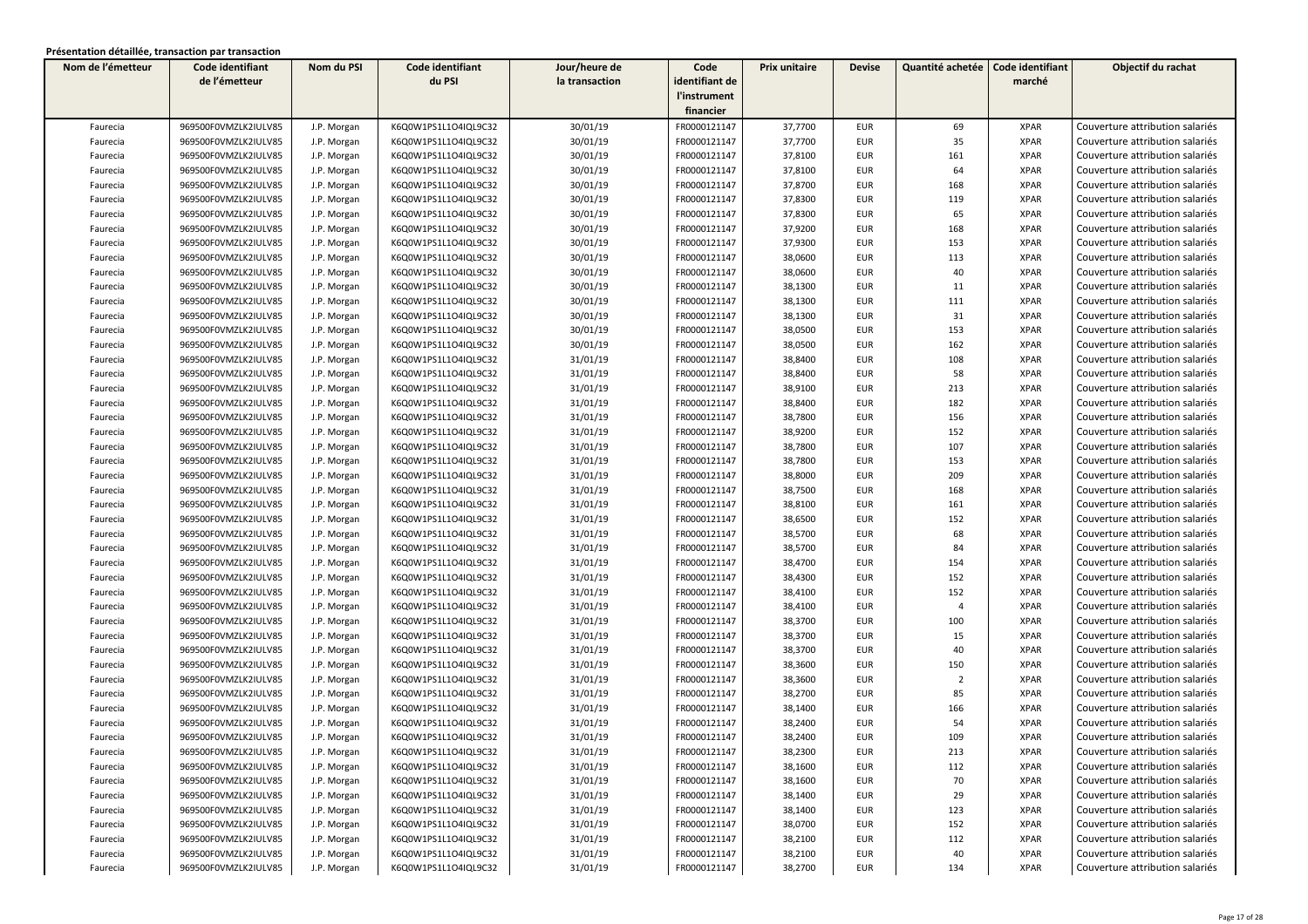| Nom de l'émetteur | Code identifiant     | Nom du PSI  | Code identifiant     | Jour/heure de  | Code           | Prix unitaire | <b>Devise</b> | Quantité achetée | Code identifiant | Objectif du rachat              |
|-------------------|----------------------|-------------|----------------------|----------------|----------------|---------------|---------------|------------------|------------------|---------------------------------|
|                   | de l'émetteur        |             | du PSI               | la transaction | identifiant de |               |               |                  | marché           |                                 |
|                   |                      |             |                      |                | l'instrument   |               |               |                  |                  |                                 |
|                   |                      |             |                      |                | financier      |               |               |                  |                  |                                 |
| Faurecia          | 969500F0VMZLK2IULV85 | J.P. Morgan | K6Q0W1PS1L1O4IQL9C32 | 31/01/19       | FR0000121147   | 38,2700       | <b>EUR</b>    | 18               | <b>XPAR</b>      | Couverture attribution salariés |
| Faurecia          | 969500F0VMZLK2IULV85 | J.P. Morgan | K6Q0W1PS1L1O4IQL9C32 | 31/01/19       | FR0000121147   | 38,2900       | <b>EUR</b>    | 153              | <b>XPAR</b>      | Couverture attribution salariés |
| Faurecia          | 969500F0VMZLK2IULV85 | J.P. Morgan | K6Q0W1PS1L1O4IQL9C32 | 31/01/19       | FR0000121147   | 38,2900       | <b>EUR</b>    | 182              | <b>XPAR</b>      | Couverture attribution salariés |
| Faurecia          | 969500F0VMZLK2IULV85 | J.P. Morgan | K6Q0W1PS1L1O4IQL9C32 | 31/01/19       | FR0000121147   | 38,2500       | <b>EUR</b>    | 55               | <b>XPAR</b>      | Couverture attribution salariés |
| Faurecia          | 969500F0VMZLK2IULV85 | J.P. Morgan | K6Q0W1PS1L1O4IQL9C32 | 31/01/19       | FR0000121147   | 38,2500       | <b>EUR</b>    | 97               | <b>XPAR</b>      | Couverture attribution salariés |
| Faurecia          | 969500F0VMZLK2IULV85 | J.P. Morgan | K6Q0W1PS1L1O4IQL9C32 | 31/01/19       | FR0000121147   | 38,1300       | <b>EUR</b>    | 153              | <b>XPAR</b>      | Couverture attribution salariés |
| Faurecia          | 969500F0VMZLK2IULV85 | J.P. Morgan | K6Q0W1PS1L1O4IQL9C32 | 31/01/19       | FR0000121147   | 38,1400       | <b>EUR</b>    | 143              | <b>XPAR</b>      | Couverture attribution salariés |
| Faurecia          | 969500F0VMZLK2IULV85 | J.P. Morgan | K6Q0W1PS1L1O4IQL9C32 | 31/01/19       | FR0000121147   | 38,1600       | <b>EUR</b>    | 168              | <b>XPAR</b>      | Couverture attribution salariés |
| Faurecia          | 969500F0VMZLK2IULV85 | J.P. Morgan | K6Q0W1PS1L1O4IQL9C32 | 31/01/19       | FR0000121147   | 38,1200       | <b>EUR</b>    | 143              | <b>XPAR</b>      | Couverture attribution salariés |
| Faurecia          | 969500F0VMZLK2IULV85 | J.P. Morgan | K6Q0W1PS1L1O4IQL9C32 | 31/01/19       | FR0000121147   | 38,1200       | <b>EUR</b>    | 10               | <b>XPAR</b>      | Couverture attribution salariés |
| Faurecia          | 969500F0VMZLK2IULV85 | J.P. Morgan | K6Q0W1PS1L1O4IQL9C32 | 31/01/19       | FR0000121147   | 38,1500       | <b>EUR</b>    | 88               | <b>XPAR</b>      | Couverture attribution salariés |
| Faurecia          | 969500F0VMZLK2IULV85 | J.P. Morgan | K6Q0W1PS1L1O4IQL9C32 | 31/01/19       | FR0000121147   | 38,1500       | <b>EUR</b>    | 64               | <b>XPAR</b>      | Couverture attribution salariés |
| Faurecia          | 969500F0VMZLK2IULV85 | J.P. Morgan | K6Q0W1PS1L1O4IQL9C32 | 31/01/19       | FR0000121147   | 38,1000       | <b>EUR</b>    | 145              | <b>XPAR</b>      | Couverture attribution salariés |
| Faurecia          | 969500F0VMZLK2IULV85 | J.P. Morgan | K6Q0W1PS1L1O4IQL9C32 | 31/01/19       | FR0000121147   | 38,1000       | <b>EUR</b>    | $\overline{7}$   | <b>XPAR</b>      | Couverture attribution salariés |
| Faurecia          | 969500F0VMZLK2IULV85 | J.P. Morgan | K6Q0W1PS1L1O4IQL9C32 | 31/01/19       | FR0000121147   | 38,1500       | <b>EUR</b>    | 143              | <b>XPAR</b>      | Couverture attribution salariés |
| Faurecia          | 969500F0VMZLK2IULV85 | J.P. Morgan | K6Q0W1PS1L1O4IQL9C32 | 31/01/19       | FR0000121147   | 38,1800       | <b>EUR</b>    | 33               | <b>XPAR</b>      | Couverture attribution salariés |
| Faurecia          | 969500F0VMZLK2IULV85 | J.P. Morgan | K6Q0W1PS1L1O4IQL9C32 | 31/01/19       | FR0000121147   | 38,1800       | <b>EUR</b>    | 119              | <b>XPAR</b>      | Couverture attribution salariés |
| Faurecia          | 969500F0VMZLK2IULV85 | J.P. Morgan | K6Q0W1PS1L1O4IQL9C32 | 31/01/19       | FR0000121147   | 38,2200       | <b>EUR</b>    | 152              | <b>XPAR</b>      | Couverture attribution salariés |
| Faurecia          | 969500F0VMZLK2IULV85 | J.P. Morgan | K6Q0W1PS1L1O4IQL9C32 | 31/01/19       | FR0000121147   | 38,2200       | <b>EUR</b>    | 152              | <b>XPAR</b>      | Couverture attribution salariés |
| Faurecia          | 969500F0VMZLK2IULV85 | J.P. Morgan | K6Q0W1PS1L1O4IQL9C32 | 31/01/19       | FR0000121147   | 38,2400       | <b>EUR</b>    | 152              | <b>XPAR</b>      | Couverture attribution salariés |
| Faurecia          | 969500F0VMZLK2IULV85 | J.P. Morgan | K6Q0W1PS1L1O4IQL9C32 | 31/01/19       | FR0000121147   | 38,2400       | <b>EUR</b>    | 152              | <b>XPAR</b>      | Couverture attribution salariés |
| Faurecia          | 969500F0VMZLK2IULV85 | J.P. Morgan | K6Q0W1PS1L1O4IQL9C32 | 31/01/19       | FR0000121147   | 38,2300       | <b>EUR</b>    | 198              | <b>XPAR</b>      | Couverture attribution salariés |
| Faurecia          | 969500F0VMZLK2IULV85 | J.P. Morgan | K6Q0W1PS1L1O4IQL9C32 | 31/01/19       | FR0000121147   | 38,3500       | <b>EUR</b>    | 152              | <b>XPAR</b>      | Couverture attribution salariés |
| Faurecia          | 969500F0VMZLK2IULV85 | J.P. Morgan | K6Q0W1PS1L1O4IQL9C32 | 31/01/19       | FR0000121147   | 38,3400       | <b>EUR</b>    | 116              | <b>XPAR</b>      | Couverture attribution salariés |
| Faurecia          | 969500F0VMZLK2IULV85 | J.P. Morgan | K6Q0W1PS1L1O4IQL9C32 | 31/01/19       | FR0000121147   | 38,3400       | <b>EUR</b>    | 51               | <b>XPAR</b>      | Couverture attribution salariés |
| Faurecia          | 969500F0VMZLK2IULV85 | J.P. Morgan | K6Q0W1PS1L1O4IQL9C32 | 31/01/19       | FR0000121147   | 38,3700       | <b>EUR</b>    | 25               | <b>XPAR</b>      | Couverture attribution salariés |
| Faurecia          | 969500F0VMZLK2IULV85 | J.P. Morgan | K6Q0W1PS1L1O4IQL9C32 | 31/01/19       | FR0000121147   | 38,3700       | EUR           | 127              | <b>XPAR</b>      | Couverture attribution salariés |
| Faurecia          | 969500F0VMZLK2IULV85 | J.P. Morgan | K6Q0W1PS1L1O4IQL9C32 | 31/01/19       | FR0000121147   | 38,3300       | <b>EUR</b>    | 198              | <b>XPAR</b>      | Couverture attribution salariés |
| Faurecia          | 969500F0VMZLK2IULV85 | J.P. Morgan | K6Q0W1PS1L1O4IQL9C32 | 31/01/19       | FR0000121147   | 38,3300       | EUR           | 45               | <b>XPAR</b>      | Couverture attribution salariés |
| Faurecia          | 969500F0VMZLK2IULV85 | J.P. Morgan | K6Q0W1PS1L1O4IQL9C32 | 31/01/19       | FR0000121147   | 38,3300       | EUR           | 14               | <b>XPAR</b>      | Couverture attribution salariés |
| Faurecia          | 969500F0VMZLK2IULV85 | J.P. Morgan | K6Q0W1PS1L1O4IQL9C32 | 31/01/19       | FR0000121147   | 38,3300       | <b>EUR</b>    | 154              | <b>XPAR</b>      | Couverture attribution salariés |
| Faurecia          | 969500F0VMZLK2IULV85 | J.P. Morgan | K6Q0W1PS1L1O4IQL9C32 | 31/01/19       | FR0000121147   | 38,3400       | <b>EUR</b>    | 165              | <b>XPAR</b>      | Couverture attribution salariés |
| Faurecia          | 969500F0VMZLK2IULV85 | J.P. Morgan | K6Q0W1PS1L1O4IQL9C32 | 31/01/19       | FR0000121147   | 38,3400       | <b>EUR</b>    | 95               | <b>XPAR</b>      | Couverture attribution salariés |
| Faurecia          | 969500F0VMZLK2IULV85 | J.P. Morgan | K6Q0W1PS1L1O4IQL9C32 | 31/01/19       | FR0000121147   | 38,3400       | <b>EUR</b>    | 87               | <b>XPAR</b>      | Couverture attribution salariés |
| Faurecia          | 969500F0VMZLK2IULV85 | J.P. Morgan | K6Q0W1PS1L1O4IQL9C32 | 31/01/19       | FR0000121147   | 38,3500       | <b>EUR</b>    | 152              | <b>XPAR</b>      | Couverture attribution salariés |
| Faurecia          | 969500F0VMZLK2IULV85 | J.P. Morgan | K6Q0W1PS1L1O4IQL9C32 | 31/01/19       | FR0000121147   | 38,3200       | <b>EUR</b>    | 167              | <b>XPAR</b>      | Couverture attribution salariés |
| Faurecia          | 969500F0VMZLK2IULV85 | J.P. Morgan | K6Q0W1PS1L1O4IQL9C32 | 31/01/19       | FR0000121147   | 38,3600       | <b>EUR</b>    | 213              | <b>XPAR</b>      | Couverture attribution salariés |
| Faurecia          | 969500F0VMZLK2IULV85 | J.P. Morgan | K6Q0W1PS1L1O4IQL9C32 | 31/01/19       | FR0000121147   | 38,3200       | EUR           | 81               | <b>XPAR</b>      | Couverture attribution salariés |
| Faurecia          | 969500F0VMZLK2IULV85 | J.P. Morgan | K6Q0W1PS1L1O4IQL9C32 | 31/01/19       | FR0000121147   | 38,3200       | EUR           | 83               | <b>XPAR</b>      | Couverture attribution salariés |
| Faurecia          | 969500F0VMZLK2IULV85 | J.P. Morgan | K6Q0W1PS1L1O4IQL9C32 | 31/01/19       | FR0000121147   | 38,2900       | <b>EUR</b>    | 152              | <b>XPAR</b>      | Couverture attribution salariés |
| Faurecia          | 969500F0VMZLK2IULV85 | J.P. Morgan | K6Q0W1PS1L1O4IQL9C32 | 31/01/19       | FR0000121147   | 38,3000       | <b>EUR</b>    | 152              | <b>XPAR</b>      | Couverture attribution salariés |
| Faurecia          | 969500F0VMZLK2IULV85 | J.P. Morgan | K6Q0W1PS1L1O4IQL9C32 | 31/01/19       | FR0000121147   | 38,2800       | <b>EUR</b>    | 15               | <b>XPAR</b>      | Couverture attribution salariés |
| Faurecia          | 969500F0VMZLK2IULV85 | J.P. Morgan | K6Q0W1PS1L1O4IQL9C32 | 31/01/19       | FR0000121147   | 38,3300       | <b>EUR</b>    | 167              | <b>XPAR</b>      | Couverture attribution salariés |
| Faurecia          | 969500F0VMZLK2IULV85 | J.P. Morgan | K6Q0W1PS1L1O4IQL9C32 | 31/01/19       | FR0000121147   | 38,2600       | EUR           | -1               | XPAR             | Couverture attribution salariés |
| Faurecia          | 969500F0VMZLK2IULV85 | J.P. Morgan | K6Q0W1PS1L1O4IQL9C32 | 31/01/19       | FR0000121147   | 38,2600       | <b>EUR</b>    | 166              | <b>XPAR</b>      | Couverture attribution salariés |
| Faurecia          | 969500F0VMZLK2IULV85 | J.P. Morgan | K6Q0W1PS1L1O4IQL9C32 | 31/01/19       | FR0000121147   | 38,2300       | EUR           | 158              | <b>XPAR</b>      | Couverture attribution salariés |
| Faurecia          | 969500F0VMZLK2IULV85 | J.P. Morgan | K6Q0W1PS1L1O4IQL9C32 | 31/01/19       | FR0000121147   | 38,2300       | EUR           | 158              | XPAR             | Couverture attribution salariés |
| Faurecia          | 969500F0VMZLK2IULV85 | J.P. Morgan | K6Q0W1PS1L1O4IQL9C32 | 31/01/19       | FR0000121147   | 38,1800       | EUR           | 73               | <b>XPAR</b>      | Couverture attribution salariés |
| Faurecia          | 969500F0VMZLK2IULV85 | J.P. Morgan | K6Q0W1PS1L1O4IQL9C32 | 31/01/19       | FR0000121147   | 38,1800       | EUR           | 89               | <b>XPAR</b>      | Couverture attribution salariés |
| Faurecia          | 969500F0VMZLK2IULV85 | J.P. Morgan | K6Q0W1PS1L1O4IQL9C32 | 31/01/19       | FR0000121147   | 38,1900       | <b>EUR</b>    | 152              | <b>XPAR</b>      | Couverture attribution salariés |
| Faurecia          | 969500F0VMZLK2IULV85 | J.P. Morgan | K6Q0W1PS1L1O4IQL9C32 | 31/01/19       | FR0000121147   | 38,1700       | <b>EUR</b>    | 152              | <b>XPAR</b>      | Couverture attribution salariés |
| Faurecia          | 969500F0VMZLK2IULV85 | J.P. Morgan | K6Q0W1PS1L1O4IQL9C32 | 31/01/19       | FR0000121147   | 38,1100       | <b>EUR</b>    | 165              | <b>XPAR</b>      | Couverture attribution salariés |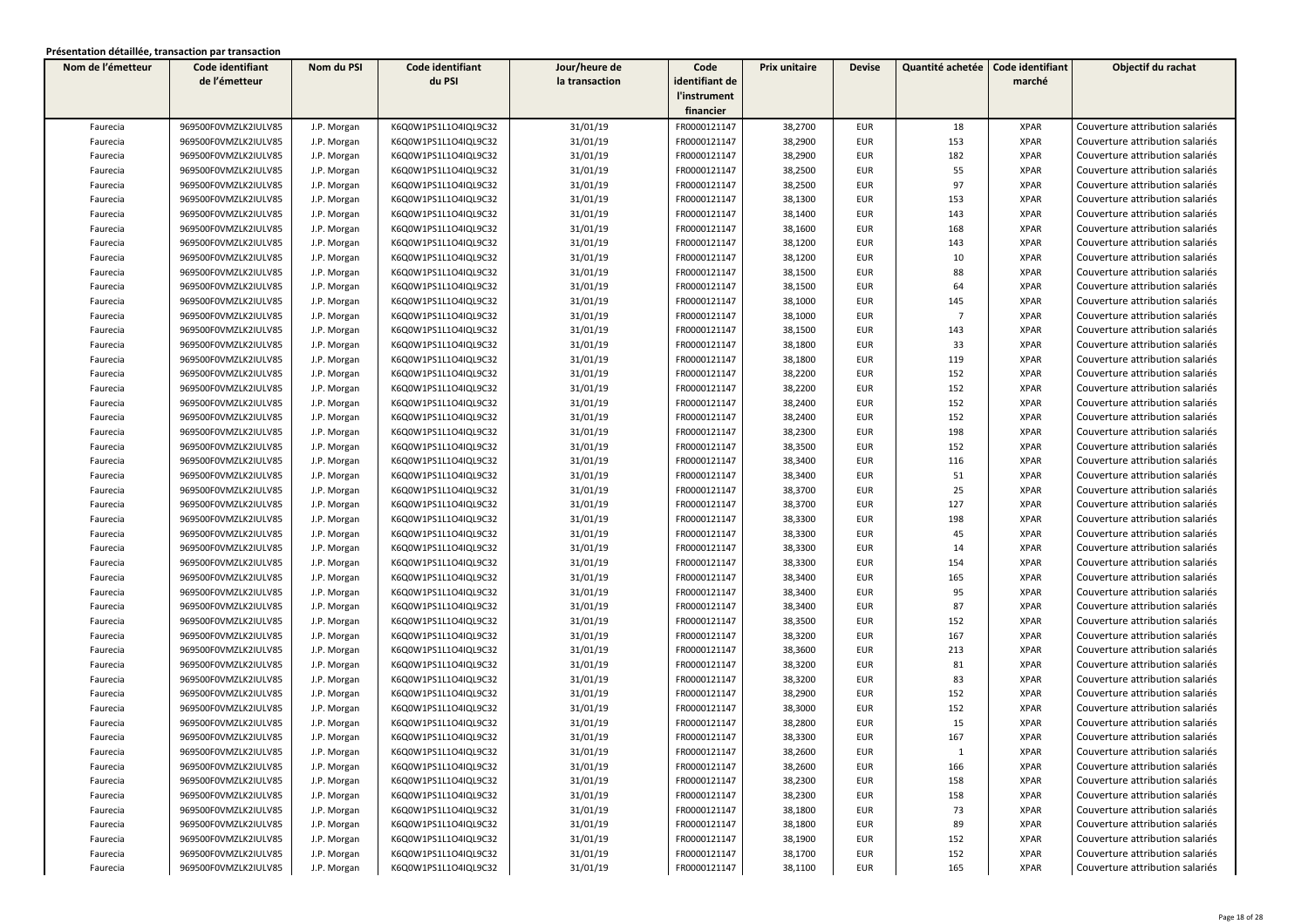| Nom de l'émetteur | Code identifiant     | Nom du PSI  | Code identifiant     | Jour/heure de  | Code           | Prix unitaire | <b>Devise</b> | Quantité achetée        | Code identifiant | Objectif du rachat              |
|-------------------|----------------------|-------------|----------------------|----------------|----------------|---------------|---------------|-------------------------|------------------|---------------------------------|
|                   | de l'émetteur        |             | du PSI               | la transaction | identifiant de |               |               |                         | marché           |                                 |
|                   |                      |             |                      |                | l'instrument   |               |               |                         |                  |                                 |
|                   |                      |             |                      |                | financier      |               |               |                         |                  |                                 |
| Faurecia          | 969500F0VMZLK2IULV85 | J.P. Morgan | K6Q0W1PS1L1O4IQL9C32 | 31/01/19       | FR0000121147   | 38,0600       | <b>EUR</b>    | 166                     | <b>XPAR</b>      | Couverture attribution salariés |
| Faurecia          | 969500F0VMZLK2IULV85 | J.P. Morgan | K6Q0W1PS1L1O4IQL9C32 | 31/01/19       | FR0000121147   | 37,9500       | <b>EUR</b>    | 155                     | <b>XPAR</b>      | Couverture attribution salariés |
| Faurecia          | 969500F0VMZLK2IULV85 | J.P. Morgan | K6Q0W1PS1L1O4IQL9C32 | 31/01/19       | FR0000121147   | 37,8400       | <b>EUR</b>    | 152                     | <b>XPAR</b>      | Couverture attribution salariés |
| Faurecia          | 969500F0VMZLK2IULV85 | J.P. Morgan | K6Q0W1PS1L1O4IQL9C32 | 31/01/19       | FR0000121147   | 37,7700       | EUR           | 167                     | <b>XPAR</b>      | Couverture attribution salariés |
| Faurecia          | 969500F0VMZLK2IULV85 | J.P. Morgan | K6Q0W1PS1L1O4IQL9C32 | 31/01/19       | FR0000121147   | 37,7300       | EUR           | 152                     | <b>XPAR</b>      | Couverture attribution salariés |
| Faurecia          | 969500F0VMZLK2IULV85 | J.P. Morgan | K6Q0W1PS1L1O4IQL9C32 | 31/01/19       | FR0000121147   | 37,7200       | <b>EUR</b>    | 157                     | <b>XPAR</b>      | Couverture attribution salariés |
| Faurecia          | 969500F0VMZLK2IULV85 | J.P. Morgan | K6Q0W1PS1L1O4IQL9C32 | 31/01/19       | FR0000121147   | 37,6900       | <b>EUR</b>    | 213                     | <b>XPAR</b>      | Couverture attribution salariés |
| Faurecia          | 969500F0VMZLK2IULV85 | J.P. Morgan | K6Q0W1PS1L1O4IQL9C32 | 31/01/19       | FR0000121147   | 37,6900       | EUR           | 152                     | <b>XPAR</b>      | Couverture attribution salariés |
| Faurecia          | 969500F0VMZLK2IULV85 | J.P. Morgan | K6Q0W1PS1L1O4IQL9C32 | 31/01/19       | FR0000121147   | 37,6300       | <b>EUR</b>    | 163                     | <b>XPAR</b>      | Couverture attribution salariés |
| Faurecia          | 969500F0VMZLK2IULV85 | J.P. Morgan | K6Q0W1PS1L1O4IQL9C32 | 31/01/19       | FR0000121147   | 37,5200       | <b>EUR</b>    | 152                     | <b>XPAR</b>      | Couverture attribution salariés |
| Faurecia          | 969500F0VMZLK2IULV85 | J.P. Morgan | K6Q0W1PS1L1O4IQL9C32 | 31/01/19       | FR0000121147   | 37,5300       | <b>EUR</b>    | 144                     | <b>XPAR</b>      | Couverture attribution salariés |
| Faurecia          | 969500F0VMZLK2IULV85 | J.P. Morgan | K6Q0W1PS1L1O4IQL9C32 | 31/01/19       | FR0000121147   | 37,5300       | <b>EUR</b>    | 23                      | <b>XPAR</b>      | Couverture attribution salariés |
| Faurecia          | 969500F0VMZLK2IULV85 | J.P. Morgan | K6Q0W1PS1L1O4IQL9C32 | 31/01/19       | FR0000121147   | 37,5300       | EUR           | 39                      | <b>XPAR</b>      | Couverture attribution salariés |
| Faurecia          | 969500F0VMZLK2IULV85 | J.P. Morgan | K6Q0W1PS1L1O4IQL9C32 | 31/01/19       | FR0000121147   | 37,5800       | EUR           | 100                     | <b>XPAR</b>      | Couverture attribution salariés |
| Faurecia          | 969500F0VMZLK2IULV85 | J.P. Morgan | K6Q0W1PS1L1O4IQL9C32 | 31/01/19       | FR0000121147   | 37,6000       | <b>EUR</b>    | 95                      | <b>XPAR</b>      | Couverture attribution salariés |
| Faurecia          | 969500F0VMZLK2IULV85 | J.P. Morgan | K6Q0W1PS1L1O4IQL9C32 | 31/01/19       | FR0000121147   | 37,6000       | <b>EUR</b>    | 50                      | <b>XPAR</b>      | Couverture attribution salariés |
| Faurecia          | 969500F0VMZLK2IULV85 | J.P. Morgan | K6Q0W1PS1L1O4IQL9C32 | 31/01/19       | FR0000121147   | 37,5900       | <b>EUR</b>    | 50                      | <b>XPAR</b>      | Couverture attribution salariés |
| Faurecia          | 969500F0VMZLK2IULV85 | J.P. Morgan | K6Q0W1PS1L1O4IQL9C32 | 31/01/19       | FR0000121147   | 37,6000       | <b>EUR</b>    | 134                     | <b>XPAR</b>      | Couverture attribution salariés |
| Faurecia          | 969500F0VMZLK2IULV85 | J.P. Morgan | K6Q0W1PS1L1O4IQL9C32 | 31/01/19       | FR0000121147   | 37,6000       | <b>EUR</b>    | $\overline{\mathbf{3}}$ | <b>XPAR</b>      | Couverture attribution salariés |
| Faurecia          | 969500F0VMZLK2IULV85 | J.P. Morgan | K6Q0W1PS1L1O4IQL9C32 | 31/01/19       | FR0000121147   | 37,6000       | <b>EUR</b>    | 168                     | <b>XPAR</b>      | Couverture attribution salariés |
| Faurecia          | 969500F0VMZLK2IULV85 | J.P. Morgan | K6Q0W1PS1L1O4IQL9C32 | 31/01/19       | FR0000121147   | 37,6000       | EUR           | 34                      | <b>XPAR</b>      | Couverture attribution salariés |
| Faurecia          | 969500F0VMZLK2IULV85 | J.P. Morgan | K6Q0W1PS1L1O4IQL9C32 | 31/01/19       | FR0000121147   | 37,6000       | EUR           | 119                     | <b>XPAR</b>      | Couverture attribution salariés |
| Faurecia          | 969500F0VMZLK2IULV85 | J.P. Morgan | K6Q0W1PS1L1O4IQL9C32 | 31/01/19       | FR0000121147   | 37,6000       | <b>EUR</b>    | 29                      | <b>XPAR</b>      | Couverture attribution salariés |
| Faurecia          | 969500F0VMZLK2IULV85 | J.P. Morgan | K6Q0W1PS1L1O4IQL9C32 | 31/01/19       | FR0000121147   | 37,6000       | EUR           | 168                     | <b>XPAR</b>      | Couverture attribution salariés |
| Faurecia          | 969500F0VMZLK2IULV85 | J.P. Morgan | K6Q0W1PS1L1O4IQL9C32 | 31/01/19       | FR0000121147   | 37,6200       | <b>EUR</b>    | 153                     | <b>XPAR</b>      | Couverture attribution salariés |
| Faurecia          | 969500F0VMZLK2IULV85 | J.P. Morgan | K6Q0W1PS1L1O4IQL9C32 | 31/01/19       | FR0000121147   | 37,5500       | <b>EUR</b>    | 184                     | <b>XPAR</b>      | Couverture attribution salariés |
| Faurecia          | 969500F0VMZLK2IULV85 | J.P. Morgan | K6Q0W1PS1L1O4IQL9C32 | 31/01/19       | FR0000121147   | 37,6000       | EUR           | 231                     | <b>XPAR</b>      | Couverture attribution salariés |
| Faurecia          | 969500F0VMZLK2IULV85 | J.P. Morgan | K6Q0W1PS1L1O4IQL9C32 | 31/01/19       | FR0000121147   | 37,5700       | <b>EUR</b>    | 152                     | <b>XPAR</b>      | Couverture attribution salariés |
| Faurecia          | 969500F0VMZLK2IULV85 | J.P. Morgan | K6Q0W1PS1L1O4IQL9C32 | 31/01/19       | FR0000121147   | 37,6000       | EUR           | 153                     | <b>XPAR</b>      | Couverture attribution salariés |
| Faurecia          | 969500F0VMZLK2IULV85 | J.P. Morgan | K6Q0W1PS1L1O4IQL9C32 | 31/01/19       | FR0000121147   | 37,5400       | EUR           | 153                     | <b>XPAR</b>      | Couverture attribution salariés |
| Faurecia          | 969500F0VMZLK2IULV85 | J.P. Morgan | K6Q0W1PS1L1O4IQL9C32 | 31/01/19       | FR0000121147   | 37,6600       | <b>EUR</b>    | 166                     | <b>XPAR</b>      | Couverture attribution salariés |
| Faurecia          | 969500F0VMZLK2IULV85 | J.P. Morgan | K6Q0W1PS1L1O4IQL9C32 | 31/01/19       | FR0000121147   | 37,6600       | <b>EUR</b>    | 146                     | <b>XPAR</b>      | Couverture attribution salariés |
| Faurecia          | 969500F0VMZLK2IULV85 | J.P. Morgan | K6Q0W1PS1L1O4IQL9C32 | 31/01/19       | FR0000121147   | 37,6600       | <b>EUR</b>    | 10                      | <b>XPAR</b>      | Couverture attribution salariés |
| Faurecia          | 969500F0VMZLK2IULV85 | J.P. Morgan | K6Q0W1PS1L1O4IQL9C32 | 31/01/19       | FR0000121147   | 37,6600       | <b>EUR</b>    | $\overline{2}$          | <b>XPAR</b>      | Couverture attribution salariés |
| Faurecia          | 969500F0VMZLK2IULV85 | J.P. Morgan | K6Q0W1PS1L1O4IQL9C32 | 31/01/19       | FR0000121147   | 37,7000       | <b>EUR</b>    | 152                     | <b>XPAR</b>      | Couverture attribution salariés |
| Faurecia          | 969500F0VMZLK2IULV85 | J.P. Morgan | K6Q0W1PS1L1O4IQL9C32 | 31/01/19       | FR0000121147   | 37,7000       | <b>EUR</b>    | 152                     | <b>XPAR</b>      | Couverture attribution salariés |
| Faurecia          | 969500F0VMZLK2IULV85 | J.P. Morgan | K6Q0W1PS1L1O4IQL9C32 | 31/01/19       | FR0000121147   | 37,7000       | <b>EUR</b>    | 85                      | <b>XPAR</b>      | Couverture attribution salariés |
| Faurecia          | 969500F0VMZLK2IULV85 | J.P. Morgan | K6Q0W1PS1L1O4IQL9C32 | 31/01/19       | FR0000121147   | 37,7000       | EUR           | 68                      | <b>XPAR</b>      | Couverture attribution salariés |
| Faurecia          | 969500F0VMZLK2IULV85 | J.P. Morgan | K6Q0W1PS1L1O4IQL9C32 | 31/01/19       | FR0000121147   | 37,6900       | EUR           | 213                     | <b>XPAR</b>      | Couverture attribution salariés |
| Faurecia          | 969500F0VMZLK2IULV85 | J.P. Morgan | K6Q0W1PS1L1O4IQL9C32 | 31/01/19       | FR0000121147   | 37,7000       | <b>EUR</b>    | 19                      | <b>XPAR</b>      | Couverture attribution salariés |
| Faurecia          | 969500F0VMZLK2IULV85 | J.P. Morgan | K6Q0W1PS1L1O4IQL9C32 | 31/01/19       | FR0000121147   | 38,0300       | EUR           | 150                     | <b>XPAR</b>      | Couverture attribution salariés |
| Faurecia          | 969500F0VMZLK2IULV85 | J.P. Morgan | K6Q0W1PS1L1O4IQL9C32 | 31/01/19       | FR0000121147   | 38,0300       | <b>EUR</b>    | $\overline{2}$          | <b>XPAR</b>      | Couverture attribution salariés |
| Faurecia          | 969500F0VMZLK2IULV85 | J.P. Morgan | K6Q0W1PS1L1O4IQL9C32 | 31/01/19       | FR0000121147   | 38,0300       | <b>EUR</b>    | 167                     | <b>XPAR</b>      | Couverture attribution salariés |
| Faurecia          | 969500F0VMZLK2IULV85 | J.P. Morgan | K6Q0W1PS1L1O4IQL9C32 | 31/01/19       | FR0000121147   | 38,0700       | EUR           | 153                     | XPAR             | Couverture attribution salariés |
| Faurecia          | 969500F0VMZLK2IULV85 | J.P. Morgan | K6Q0W1PS1L1O4IQL9C32 | 31/01/19       | FR0000121147   | 38,0800       | <b>EUR</b>    | 198                     | <b>XPAR</b>      | Couverture attribution salariés |
| Faurecia          | 969500F0VMZLK2IULV85 | J.P. Morgan | K6Q0W1PS1L1O4IQL9C32 | 31/01/19       | FR0000121147   | 38,0400       | EUR           | 52                      | <b>XPAR</b>      | Couverture attribution salariés |
| Faurecia          | 969500F0VMZLK2IULV85 | J.P. Morgan | K6Q0W1PS1L1O4IQL9C32 | 31/01/19       | FR0000121147   | 38,0400       | EUR           | 110                     | XPAR             | Couverture attribution salariés |
| Faurecia          | 969500F0VMZLK2IULV85 | J.P. Morgan | K6Q0W1PS1L1O4IQL9C32 | 31/01/19       | FR0000121147   | 38,0200       | EUR           | 153                     | <b>XPAR</b>      | Couverture attribution salariés |
| Faurecia          | 969500F0VMZLK2IULV85 | J.P. Morgan | K6Q0W1PS1L1O4IQL9C32 | 31/01/19       | FR0000121147   | 38,0800       | EUR           | 163                     | <b>XPAR</b>      | Couverture attribution salariés |
| Faurecia          | 969500F0VMZLK2IULV85 | J.P. Morgan | K6Q0W1PS1L1O4IQL9C32 | 31/01/19       | FR0000121147   | 38,0600       | <b>EUR</b>    | 164                     | <b>XPAR</b>      | Couverture attribution salariés |
| Faurecia          | 969500F0VMZLK2IULV85 | J.P. Morgan | K6Q0W1PS1L1O4IQL9C32 | 31/01/19       | FR0000121147   | 38,1600       | <b>EUR</b>    | 120                     | <b>XPAR</b>      | Couverture attribution salariés |
| Faurecia          | 969500F0VMZLK2IULV85 | J.P. Morgan | K6Q0W1PS1L1O4IQL9C32 | 31/01/19       | FR0000121147   | 38,2000       | <b>EUR</b>    | 132                     | <b>XPAR</b>      | Couverture attribution salariés |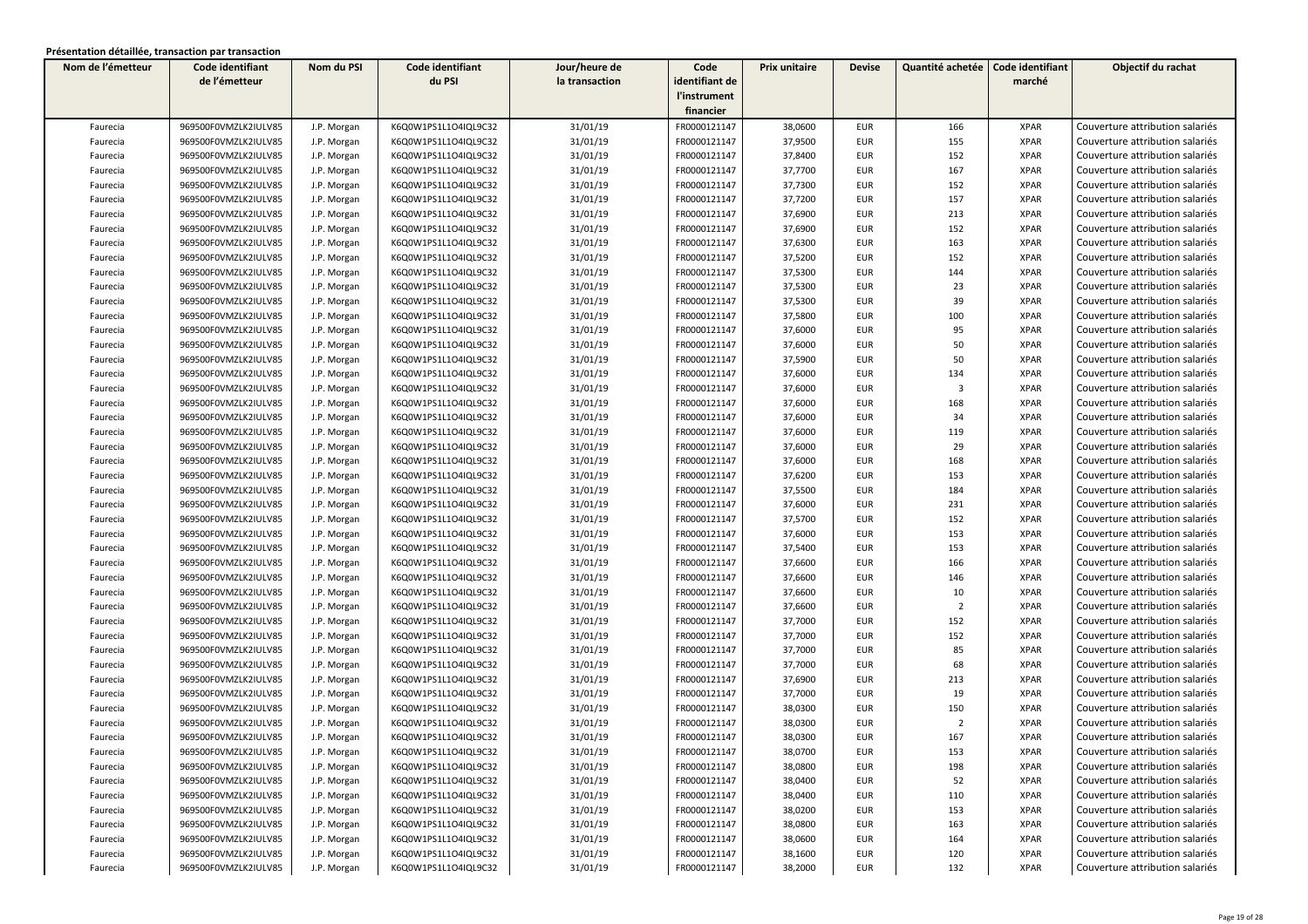| Nom de l'émetteur | Code identifiant     | Nom du PSI  | Code identifiant     | Jour/heure de  | Code           | Prix unitaire | <b>Devise</b> | Quantité achetée | Code identifiant | Objectif du rachat              |
|-------------------|----------------------|-------------|----------------------|----------------|----------------|---------------|---------------|------------------|------------------|---------------------------------|
|                   | de l'émetteur        |             | du PSI               | la transaction | identifiant de |               |               |                  | marché           |                                 |
|                   |                      |             |                      |                | l'instrument   |               |               |                  |                  |                                 |
|                   |                      |             |                      |                | financier      |               |               |                  |                  |                                 |
| Faurecia          | 969500F0VMZLK2IULV85 | J.P. Morgan | K6Q0W1PS1L1O4IQL9C32 | 31/01/19       | FR0000121147   | 38,2000       | <b>EUR</b>    | 20               | <b>XPAR</b>      | Couverture attribution salariés |
| Faurecia          | 969500F0VMZLK2IULV85 | J.P. Morgan | K6Q0W1PS1L1O4IQL9C32 | 31/01/19       | FR0000121147   | 38,2100       | <b>EUR</b>    | 9                | <b>XPAR</b>      | Couverture attribution salariés |
| Faurecia          | 969500F0VMZLK2IULV85 | J.P. Morgan | K6Q0W1PS1L1O4IQL9C32 | 31/01/19       | FR0000121147   | 38,2000       | EUR           | 42               | <b>XPAR</b>      | Couverture attribution salariés |
| Faurecia          | 969500F0VMZLK2IULV85 | J.P. Morgan | K6Q0W1PS1L1O4IQL9C32 | 31/01/19       | FR0000121147   | 38,2300       | <b>EUR</b>    | 152              | <b>XPAR</b>      | Couverture attribution salariés |
| Faurecia          | 969500F0VMZLK2IULV85 | J.P. Morgan | K6Q0W1PS1L1O4IQL9C32 | 31/01/19       | FR0000121147   | 38,2100       | <b>EUR</b>    | 152              | <b>XPAR</b>      | Couverture attribution salariés |
| Faurecia          | 969500F0VMZLK2IULV85 | J.P. Morgan | K6Q0W1PS1L1O4IQL9C32 | 31/01/19       | FR0000121147   | 38,2100       | <b>EUR</b>    | 152              | <b>XPAR</b>      | Couverture attribution salariés |
| Faurecia          | 969500F0VMZLK2IULV85 | J.P. Morgan | K6Q0W1PS1L1O4IQL9C32 | 31/01/19       | FR0000121147   | 38,2400       | <b>EUR</b>    | 152              | <b>XPAR</b>      | Couverture attribution salariés |
| Faurecia          | 969500F0VMZLK2IULV85 | J.P. Morgan | K6Q0W1PS1L1O4IQL9C32 | 31/01/19       | FR0000121147   | 38,2500       | <b>EUR</b>    | 153              | <b>XPAR</b>      | Couverture attribution salariés |
| Faurecia          | 969500F0VMZLK2IULV85 | J.P. Morgan | K6Q0W1PS1L1O4IQL9C32 | 31/01/19       | FR0000121147   | 38,1500       | <b>EUR</b>    | 152              | <b>XPAR</b>      | Couverture attribution salariés |
| Faurecia          | 969500F0VMZLK2IULV85 | J.P. Morgan | K6Q0W1PS1L1O4IQL9C32 | 31/01/19       | FR0000121147   | 38,1500       | <b>EUR</b>    | 15               | <b>XPAR</b>      | Couverture attribution salariés |
| Faurecia          | 969500F0VMZLK2IULV85 | J.P. Morgan | K6Q0W1PS1L1O4IQL9C32 | 31/01/19       | FR0000121147   | 38,1500       | <b>EUR</b>    | 137              | <b>XPAR</b>      | Couverture attribution salariés |
| Faurecia          | 969500F0VMZLK2IULV85 | J.P. Morgan | K6Q0W1PS1L1O4IQL9C32 | 31/01/19       | FR0000121147   | 38,1500       | <b>EUR</b>    | 156              | <b>XPAR</b>      | Couverture attribution salariés |
| Faurecia          | 969500F0VMZLK2IULV85 | J.P. Morgan | K6Q0W1PS1L1O4IQL9C32 | 31/01/19       | FR0000121147   | 38,1500       | <b>EUR</b>    | 156              | <b>XPAR</b>      | Couverture attribution salariés |
| Faurecia          | 969500F0VMZLK2IULV85 | J.P. Morgan | K6Q0W1PS1L1O4IQL9C32 | 31/01/19       | FR0000121147   | 38,1300       | <b>EUR</b>    | 58               | <b>XPAR</b>      | Couverture attribution salariés |
| Faurecia          | 969500F0VMZLK2IULV85 | J.P. Morgan | K6Q0W1PS1L1O4IQL9C32 | 31/01/19       | FR0000121147   | 38,1300       | <b>EUR</b>    | 99               | <b>XPAR</b>      | Couverture attribution salariés |
| Faurecia          | 969500F0VMZLK2IULV85 | J.P. Morgan | K6Q0W1PS1L1O4IQL9C32 | 31/01/19       | FR0000121147   | 38,8800       | <b>EUR</b>    | 100              | <b>XPAR</b>      | Couverture attribution salariés |
| Faurecia          | 969500F0VMZLK2IULV85 | J.P. Morgan | K6Q0W1PS1L1O4IQL9C32 | 31/01/19       | FR0000121147   | 38,9000       | <b>EUR</b>    | 167              | <b>XPAR</b>      | Couverture attribution salariés |
| Faurecia          | 969500F0VMZLK2IULV85 | J.P. Morgan | K6Q0W1PS1L1O4IQL9C32 | 31/01/19       | FR0000121147   | 38,8100       | <b>EUR</b>    | 228              | <b>XPAR</b>      | Couverture attribution salariés |
| Faurecia          | 969500F0VMZLK2IULV85 | J.P. Morgan | K6Q0W1PS1L1O4IQL9C32 | 31/01/19       | FR0000121147   | 38,9000       | <b>EUR</b>    | 152              | <b>XPAR</b>      | Couverture attribution salariés |
| Faurecia          | 969500F0VMZLK2IULV85 | J.P. Morgan | K6Q0W1PS1L1O4IQL9C32 | 31/01/19       | FR0000121147   | 38,9800       | <b>EUR</b>    | 154              | <b>XPAR</b>      | Couverture attribution salariés |
| Faurecia          | 969500F0VMZLK2IULV85 | J.P. Morgan | K6Q0W1PS1L1O4IQL9C32 | 31/01/19       | FR0000121147   | 38,9900       | <b>EUR</b>    | 49               | <b>XPAR</b>      | Couverture attribution salariés |
| Faurecia          | 969500F0VMZLK2IULV85 | J.P. Morgan | K6Q0W1PS1L1O4IQL9C32 | 31/01/19       | FR0000121147   | 38,9900       | <b>EUR</b>    | 103              | <b>XPAR</b>      | Couverture attribution salariés |
| Faurecia          | 969500F0VMZLK2IULV85 | J.P. Morgan | K6Q0W1PS1L1O4IQL9C32 | 31/01/19       | FR0000121147   | 38,8200       | <b>EUR</b>    | 115              | <b>XPAR</b>      | Couverture attribution salariés |
| Faurecia          | 969500F0VMZLK2IULV85 | J.P. Morgan | K6Q0W1PS1L1O4IQL9C32 | 31/01/19       | FR0000121147   | 38,8200       | <b>EUR</b>    | 38               | <b>XPAR</b>      | Couverture attribution salariés |
| Faurecia          | 969500F0VMZLK2IULV85 | J.P. Morgan | K6Q0W1PS1L1O4IQL9C32 | 31/01/19       | FR0000121147   | 38,7400       | <b>EUR</b>    | 161              | <b>XPAR</b>      | Couverture attribution salariés |
| Faurecia          | 969500F0VMZLK2IULV85 | J.P. Morgan | K6Q0W1PS1L1O4IQL9C32 | 31/01/19       | FR0000121147   | 38,5800       | <b>EUR</b>    | 161              | <b>XPAR</b>      | Couverture attribution salariés |
| Faurecia          | 969500F0VMZLK2IULV85 | J.P. Morgan | K6Q0W1PS1L1O4IQL9C32 | 31/01/19       | FR0000121147   | 38,5600       | <b>EUR</b>    | 150              | <b>XPAR</b>      | Couverture attribution salariés |
| Faurecia          | 969500F0VMZLK2IULV85 | J.P. Morgan | K6Q0W1PS1L1O4IQL9C32 | 31/01/19       | FR0000121147   | 38,5600       | <b>EUR</b>    | $\overline{7}$   | <b>XPAR</b>      | Couverture attribution salariés |
| Faurecia          | 969500F0VMZLK2IULV85 | J.P. Morgan | K6Q0W1PS1L1O4IQL9C32 | 31/01/19       | FR0000121147   | 38,5400       | <b>EUR</b>    | 155              | <b>XPAR</b>      | Couverture attribution salariés |
| Faurecia          | 969500F0VMZLK2IULV85 | J.P. Morgan | K6Q0W1PS1L1O4IQL9C32 | 31/01/19       | FR0000121147   | 38,4600       | <b>EUR</b>    | 109              | <b>XPAR</b>      | Couverture attribution salariés |
| Faurecia          | 969500F0VMZLK2IULV85 | J.P. Morgan | K6Q0W1PS1L1O4IQL9C32 | 31/01/19       | FR0000121147   | 38,4600       | <b>EUR</b>    | 44               | <b>XPAR</b>      | Couverture attribution salariés |
| Faurecia          | 969500F0VMZLK2IULV85 | J.P. Morgan | K6Q0W1PS1L1O4IQL9C32 | 31/01/19       | FR0000121147   | 38,4200       | <b>EUR</b>    | 157              | <b>XPAR</b>      | Couverture attribution salariés |
| Faurecia          | 969500F0VMZLK2IULV85 | J.P. Morgan | K6Q0W1PS1L1O4IQL9C32 | 31/01/19       | FR0000121147   | 38,4200       | <b>EUR</b>    | $\mathbf{1}$     | <b>XPAR</b>      | Couverture attribution salariés |
| Faurecia          | 969500F0VMZLK2IULV85 | J.P. Morgan | K6Q0W1PS1L1O4IQL9C32 | 31/01/19       | FR0000121147   | 38,3600       | <b>EUR</b>    | 150              | <b>XPAR</b>      | Couverture attribution salariés |
| Faurecia          | 969500F0VMZLK2IULV85 | J.P. Morgan | K6Q0W1PS1L1O4IQL9C32 | 31/01/19       | FR0000121147   | 38,3600       | <b>EUR</b>    | $\overline{2}$   | <b>XPAR</b>      | Couverture attribution salariés |
| Faurecia          | 969500F0VMZLK2IULV85 | J.P. Morgan | K6Q0W1PS1L1O4IQL9C32 | 31/01/19       | FR0000121147   | 38,3200       | <b>EUR</b>    | 158              | <b>XPAR</b>      | Couverture attribution salariés |
| Faurecia          | 969500F0VMZLK2IULV85 | J.P. Morgan | K6Q0W1PS1L1O4IQL9C32 | 31/01/19       | FR0000121147   | 38,3100       | <b>EUR</b>    | 153              | <b>XPAR</b>      | Couverture attribution salariés |
| Faurecia          | 969500F0VMZLK2IULV85 | J.P. Morgan | K6Q0W1PS1L1O4IQL9C32 | 31/01/19       | FR0000121147   | 38,2900       | <b>EUR</b>    | 165              | <b>XPAR</b>      | Couverture attribution salariés |
| Faurecia          | 969500F0VMZLK2IULV85 | J.P. Morgan | K6Q0W1PS1L1O4IQL9C32 | 31/01/19       | FR0000121147   | 38,2100       | <b>EUR</b>    | 152              | <b>XPAR</b>      | Couverture attribution salariés |
| Faurecia          | 969500F0VMZLK2IULV85 | J.P. Morgan | K6Q0W1PS1L1O4IQL9C32 | 31/01/19       | FR0000121147   | 38,2400       | <b>EUR</b>    | 91               | <b>XPAR</b>      | Couverture attribution salariés |
| Faurecia          | 969500F0VMZLK2IULV85 | J.P. Morgan | K6Q0W1PS1L1O4IQL9C32 | 31/01/19       | FR0000121147   | 38,2400       | EUR           | 61               | <b>XPAR</b>      | Couverture attribution salariés |
| Faurecia          | 969500F0VMZLK2IULV85 | J.P. Morgan | K6Q0W1PS1L1O4IQL9C32 | 31/01/19       | FR0000121147   | 38,2600       | <b>EUR</b>    | 161              | <b>XPAR</b>      | Couverture attribution salariés |
| Faurecia          | 969500F0VMZLK2IULV85 | J.P. Morgan | K6Q0W1PS1L1O4IQL9C32 | 31/01/19       | FR0000121147   | 38,2800       | <b>EUR</b>    | 152              | <b>XPAR</b>      | Couverture attribution salariés |
| Faurecia          | 969500F0VMZLK2IULV85 | J.P. Morgan | K6Q0W1PS1L1O4IQL9C32 | 31/01/19       | FR0000121147   | 38,1500       | <b>EUR</b>    | 153              | <b>XPAR</b>      | Couverture attribution salariés |
| Faurecia          | 969500F0VMZLK2IULV85 | J.P. Morgan | K6Q0W1PS1L1O4IQL9C32 | 31/01/19       | FR0000121147   | 38,3500       | <b>EUR</b>    | 153              | <b>XPAR</b>      | Couverture attribution salariés |
| Faurecia          | 969500F0VMZLK2IULV85 | J.P. Morgan | K6Q0W1PS1L1O4IQL9C32 | 31/01/19       | FR0000121147   | 38,3000       | EUR           | 152              | <b>XPAR</b>      | Couverture attribution salariés |
| Faurecia          | 969500F0VMZLK2IULV85 | J.P. Morgan | K6Q0W1PS1L1O4IQL9C32 | 31/01/19       | FR0000121147   | 38,2700       | <b>EUR</b>    | 26               | <b>XPAR</b>      | Couverture attribution salariés |
| Faurecia          | 969500F0VMZLK2IULV85 | J.P. Morgan | K6Q0W1PS1L1O4IQL9C32 | 31/01/19       | FR0000121147   | 38,2700       | EUR           | 178              | <b>XPAR</b>      | Couverture attribution salariés |
| Faurecia          | 969500F0VMZLK2IULV85 | J.P. Morgan | K6Q0W1PS1L1O4IQL9C32 | 31/01/19       | FR0000121147   | 38,2400       | EUR           | 107              | <b>XPAR</b>      | Couverture attribution salariés |
| Faurecia          | 969500F0VMZLK2IULV85 | J.P. Morgan | K6Q0W1PS1L1O4IQL9C32 | 31/01/19       | FR0000121147   | 38,2400       | EUR           | 91               | <b>XPAR</b>      | Couverture attribution salariés |
| Faurecia          | 969500F0VMZLK2IULV85 | J.P. Morgan | K6Q0W1PS1L1O4IQL9C32 | 31/01/19       | FR0000121147   | 38,1600       | EUR           | $\overline{2}$   | <b>XPAR</b>      | Couverture attribution salariés |
| Faurecia          | 969500F0VMZLK2IULV85 | J.P. Morgan | K6Q0W1PS1L1O4IQL9C32 | 31/01/19       | FR0000121147   | 38,1600       | <b>EUR</b>    | 143              | <b>XPAR</b>      | Couverture attribution salariés |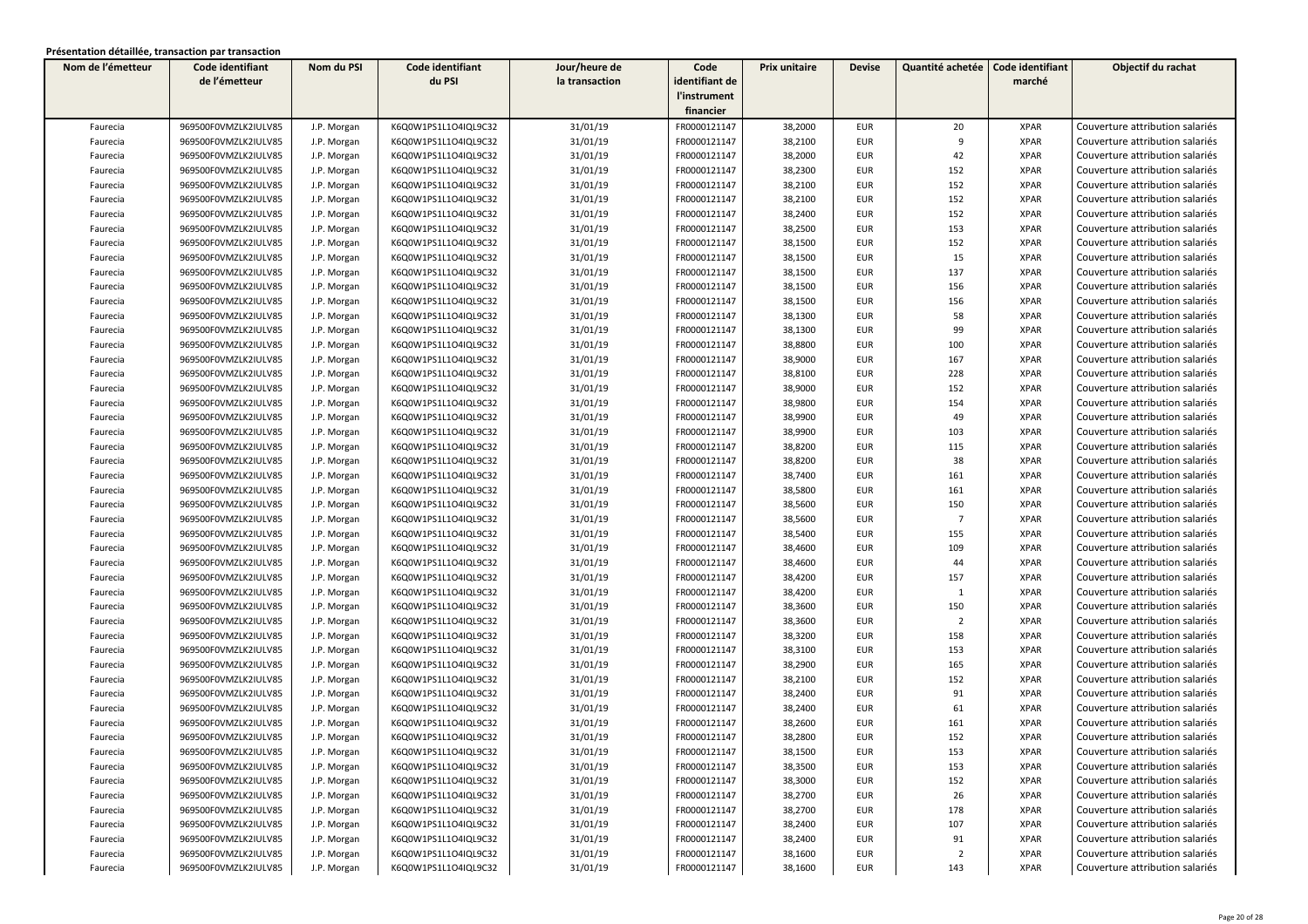| Nom de l'émetteur | Code identifiant     | Nom du PSI  | Code identifiant     | Jour/heure de  | Code           | Prix unitaire | <b>Devise</b> | Quantité achetée | Code identifiant | Objectif du rachat              |
|-------------------|----------------------|-------------|----------------------|----------------|----------------|---------------|---------------|------------------|------------------|---------------------------------|
|                   | de l'émetteur        |             | du PSI               | la transaction | identifiant de |               |               |                  | marché           |                                 |
|                   |                      |             |                      |                | l'instrument   |               |               |                  |                  |                                 |
|                   |                      |             |                      |                | financier      |               |               |                  |                  |                                 |
| Faurecia          | 969500F0VMZLK2IULV85 | J.P. Morgan | K6Q0W1PS1L1O4IQL9C32 | 31/01/19       | FR0000121147   | 38,1600       | <b>EUR</b>    | 37               | <b>XPAR</b>      | Couverture attribution salariés |
| Faurecia          | 969500F0VMZLK2IULV85 | J.P. Morgan | K6Q0W1PS1L1O4IQL9C32 | 31/01/19       | FR0000121147   | 38,2000       | <b>EUR</b>    | 42               | <b>XPAR</b>      | Couverture attribution salariés |
| Faurecia          | 969500F0VMZLK2IULV85 | J.P. Morgan | K6Q0W1PS1L1O4IQL9C32 | 31/01/19       | FR0000121147   | 38,2000       | <b>EUR</b>    | 110              | <b>XPAR</b>      | Couverture attribution salariés |
| Faurecia          | 969500F0VMZLK2IULV85 | J.P. Morgan | K6Q0W1PS1L1O4IQL9C32 | 31/01/19       | FR0000121147   | 38,1800       | <b>EUR</b>    | 152              | <b>XPAR</b>      | Couverture attribution salariés |
| Faurecia          | 969500F0VMZLK2IULV85 | J.P. Morgan | K6Q0W1PS1L1O4IQL9C32 | 31/01/19       | FR0000121147   | 38,1600       | <b>EUR</b>    | 153              | <b>XPAR</b>      | Couverture attribution salariés |
| Faurecia          | 969500F0VMZLK2IULV85 | J.P. Morgan | K6Q0W1PS1L1O4IQL9C32 | 31/01/19       | FR0000121147   | 38,1000       | <b>EUR</b>    | 77               | <b>XPAR</b>      | Couverture attribution salariés |
| Faurecia          | 969500F0VMZLK2IULV85 | J.P. Morgan | K6Q0W1PS1L1O4IQL9C32 | 31/01/19       | FR0000121147   | 38,1000       | <b>EUR</b>    | 82               | <b>XPAR</b>      | Couverture attribution salariés |
| Faurecia          | 969500F0VMZLK2IULV85 | J.P. Morgan | K6Q0W1PS1L1O4IQL9C32 | 31/01/19       | FR0000121147   | 38,1100       | <b>EUR</b>    | 213              | <b>XPAR</b>      | Couverture attribution salariés |
| Faurecia          | 969500F0VMZLK2IULV85 | J.P. Morgan | K6Q0W1PS1L1O4IQL9C32 | 31/01/19       | FR0000121147   | 38,1800       | <b>EUR</b>    | 92               | <b>XPAR</b>      | Couverture attribution salariés |
| Faurecia          | 969500F0VMZLK2IULV85 | J.P. Morgan | K6Q0W1PS1L1O4IQL9C32 | 31/01/19       | FR0000121147   | 38,1800       | <b>EUR</b>    | 40               | <b>XPAR</b>      | Couverture attribution salariés |
| Faurecia          | 969500F0VMZLK2IULV85 | J.P. Morgan | K6Q0W1PS1L1O4IQL9C32 | 31/01/19       | FR0000121147   | 38,1800       | <b>EUR</b>    | 20               | <b>XPAR</b>      | Couverture attribution salariés |
| Faurecia          | 969500F0VMZLK2IULV85 | J.P. Morgan | K6Q0W1PS1L1O4IQL9C32 | 31/01/19       | FR0000121147   | 38,1900       | <b>EUR</b>    | 167              | <b>XPAR</b>      | Couverture attribution salariés |
| Faurecia          | 969500F0VMZLK2IULV85 | J.P. Morgan | K6Q0W1PS1L1O4IQL9C32 | 31/01/19       | FR0000121147   | 38,2400       | <b>EUR</b>    | 152              | <b>XPAR</b>      | Couverture attribution salariés |
| Faurecia          | 969500F0VMZLK2IULV85 | J.P. Morgan | K6Q0W1PS1L1O4IQL9C32 | 31/01/19       | FR0000121147   | 38,2900       | <b>EUR</b>    | 141              | <b>XPAR</b>      | Couverture attribution salariés |
| Faurecia          | 969500F0VMZLK2IULV85 | J.P. Morgan | K6Q0W1PS1L1O4IQL9C32 | 31/01/19       | FR0000121147   | 38,2900       | <b>EUR</b>    | 11               | <b>XPAR</b>      | Couverture attribution salariés |
| Faurecia          | 969500F0VMZLK2IULV85 | J.P. Morgan | K6Q0W1PS1L1O4IQL9C32 | 31/01/19       | FR0000121147   | 38,3400       | <b>EUR</b>    | 35               | <b>XPAR</b>      | Couverture attribution salariés |
| Faurecia          | 969500F0VMZLK2IULV85 | J.P. Morgan | K6Q0W1PS1L1O4IQL9C32 | 31/01/19       | FR0000121147   | 38,3400       | <b>EUR</b>    | 117              | <b>XPAR</b>      | Couverture attribution salariés |
| Faurecia          | 969500F0VMZLK2IULV85 | J.P. Morgan | K6Q0W1PS1L1O4IQL9C32 | 31/01/19       | FR0000121147   | 38,2900       | <b>EUR</b>    | 152              | <b>XPAR</b>      | Couverture attribution salariés |
| Faurecia          | 969500F0VMZLK2IULV85 | J.P. Morgan | K6Q0W1PS1L1O4IQL9C32 | 31/01/19       | FR0000121147   | 38,3000       | <b>EUR</b>    | 152              | <b>XPAR</b>      | Couverture attribution salariés |
| Faurecia          | 969500F0VMZLK2IULV85 | J.P. Morgan | K6Q0W1PS1L1O4IQL9C32 | 31/01/19       | FR0000121147   | 38,3300       | <b>EUR</b>    | 152              | <b>XPAR</b>      | Couverture attribution salariés |
| Faurecia          | 969500F0VMZLK2IULV85 | J.P. Morgan | K6Q0W1PS1L1O4IQL9C32 | 31/01/19       | FR0000121147   | 38,3300       | <b>EUR</b>    | 152              | <b>XPAR</b>      | Couverture attribution salariés |
| Faurecia          | 969500F0VMZLK2IULV85 | J.P. Morgan | K6Q0W1PS1L1O4IQL9C32 | 31/01/19       | FR0000121147   | 38,3400       | <b>EUR</b>    | 24               | <b>XPAR</b>      | Couverture attribution salariés |
| Faurecia          | 969500F0VMZLK2IULV85 | J.P. Morgan | K6Q0W1PS1L1O4IQL9C32 | 31/01/19       | FR0000121147   | 38,3400       | <b>EUR</b>    | 129              | <b>XPAR</b>      | Couverture attribution salariés |
| Faurecia          | 969500F0VMZLK2IULV85 | J.P. Morgan | K6Q0W1PS1L1O4IQL9C32 | 31/01/19       | FR0000121147   | 38,3500       | <b>EUR</b>    | 152              | <b>XPAR</b>      | Couverture attribution salariés |
| Faurecia          | 969500F0VMZLK2IULV85 | J.P. Morgan | K6Q0W1PS1L1O4IQL9C32 | 31/01/19       | FR0000121147   | 38,4100       | <b>EUR</b>    | 152              | <b>XPAR</b>      | Couverture attribution salariés |
| Faurecia          | 969500F0VMZLK2IULV85 | J.P. Morgan | K6Q0W1PS1L1O4IQL9C32 | 31/01/19       | FR0000121147   | 38,3800       | <b>EUR</b>    | 177              | <b>XPAR</b>      | Couverture attribution salariés |
| Faurecia          | 969500F0VMZLK2IULV85 | J.P. Morgan | K6Q0W1PS1L1O4IQL9C32 | 31/01/19       | FR0000121147   | 38,3800       | <b>EUR</b>    | 51               | <b>XPAR</b>      | Couverture attribution salariés |
| Faurecia          | 969500F0VMZLK2IULV85 | J.P. Morgan | K6Q0W1PS1L1O4IQL9C32 | 31/01/19       | FR0000121147   | 38,3500       | <b>EUR</b>    | 165              | <b>XPAR</b>      | Couverture attribution salariés |
| Faurecia          | 969500F0VMZLK2IULV85 | J.P. Morgan | K6Q0W1PS1L1O4IQL9C32 | 31/01/19       | FR0000121147   | 38,3900       | <b>EUR</b>    | 64               | <b>XPAR</b>      | Couverture attribution salariés |
| Faurecia          | 969500F0VMZLK2IULV85 | J.P. Morgan | K6Q0W1PS1L1O4IQL9C32 | 31/01/19       | FR0000121147   | 38,3200       | <b>EUR</b>    | 213              | <b>XPAR</b>      | Couverture attribution salariés |
| Faurecia          | 969500F0VMZLK2IULV85 | J.P. Morgan | K6Q0W1PS1L1O4IQL9C32 | 31/01/19       | FR0000121147   | 38,3200       | <b>EUR</b>    | 58               | <b>XPAR</b>      | Couverture attribution salariés |
| Faurecia          | 969500F0VMZLK2IULV85 | J.P. Morgan | K6Q0W1PS1L1O4IQL9C32 | 31/01/19       | FR0000121147   | 38,3200       | <b>EUR</b>    | 109              | <b>XPAR</b>      | Couverture attribution salariés |
| Faurecia          | 969500F0VMZLK2IULV85 | J.P. Morgan | K6Q0W1PS1L1O4IQL9C32 | 31/01/19       | FR0000121147   | 38,2900       | <b>EUR</b>    | 190              | <b>XPAR</b>      | Couverture attribution salariés |
| Faurecia          | 969500F0VMZLK2IULV85 | J.P. Morgan | K6Q0W1PS1L1O4IQL9C32 | 31/01/19       | FR0000121147   | 38,3900       | <b>EUR</b>    | 164              | <b>XPAR</b>      | Couverture attribution salariés |
| Faurecia          | 969500F0VMZLK2IULV85 | J.P. Morgan | K6Q0W1PS1L1O4IQL9C32 | 31/01/19       | FR0000121147   | 38,3200       | <b>EUR</b>    | 195              | <b>XPAR</b>      | Couverture attribution salariés |
| Faurecia          | 969500F0VMZLK2IULV85 | J.P. Morgan | K6Q0W1PS1L1O4IQL9C32 | 31/01/19       | FR0000121147   | 38,3200       | <b>EUR</b>    | 33               | <b>XPAR</b>      | Couverture attribution salariés |
| Faurecia          | 969500F0VMZLK2IULV85 | J.P. Morgan | K6Q0W1PS1L1O4IQL9C32 | 31/01/19       | FR0000121147   | 38,3100       | <b>EUR</b>    | 156              | <b>XPAR</b>      | Couverture attribution salariés |
| Faurecia          | 969500F0VMZLK2IULV85 | J.P. Morgan | K6Q0W1PS1L1O4IQL9C32 | 31/01/19       | FR0000121147   | 38,3100       | EUR           | 9                | <b>XPAR</b>      | Couverture attribution salariés |
| Faurecia          | 969500F0VMZLK2IULV85 | J.P. Morgan | K6Q0W1PS1L1O4IQL9C32 | 31/01/19       | FR0000121147   | 38,3200       | EUR           | 39               | <b>XPAR</b>      | Couverture attribution salariés |
| Faurecia          | 969500F0VMZLK2IULV85 | J.P. Morgan | K6Q0W1PS1L1O4IQL9C32 | 31/01/19       | FR0000121147   | 38,3200       | <b>EUR</b>    | 113              | <b>XPAR</b>      | Couverture attribution salariés |
| Faurecia          | 969500F0VMZLK2IULV85 | J.P. Morgan | K6Q0W1PS1L1O4IQL9C32 | 31/01/19       | FR0000121147   | 38,2000       | EUR           | 162              | <b>XPAR</b>      | Couverture attribution salariés |
| Faurecia          | 969500F0VMZLK2IULV85 | J.P. Morgan | K6Q0W1PS1L1O4IQL9C32 | 31/01/19       | FR0000121147   | 38,0600       | <b>EUR</b>    | 153              | <b>XPAR</b>      | Couverture attribution salariés |
| Faurecia          | 969500F0VMZLK2IULV85 | J.P. Morgan | K6Q0W1PS1L1O4IQL9C32 | 31/01/19       | FR0000121147   | 38,0200       | <b>EUR</b>    | 153              | <b>XPAR</b>      | Couverture attribution salariés |
| Faurecia          | 969500F0VMZLK2IULV85 | J.P. Morgan | K6Q0W1PS1L1O4IQL9C32 | 31/01/19       | FR0000121147   | 38,0200       | EUR           | 153              | XPAR             | Couverture attribution salariés |
| Faurecia          | 969500F0VMZLK2IULV85 | J.P. Morgan | K6Q0W1PS1L1O4IQL9C32 | 31/01/19       | FR0000121147   | 37,9600       | <b>EUR</b>    | 167              | <b>XPAR</b>      | Couverture attribution salariés |
| Faurecia          | 969500F0VMZLK2IULV85 | J.P. Morgan | K6Q0W1PS1L1O4IQL9C32 | 31/01/19       | FR0000121147   | 37,9100       | EUR           | 167              | <b>XPAR</b>      | Couverture attribution salariés |
| Faurecia          | 969500F0VMZLK2IULV85 | J.P. Morgan | K6Q0W1PS1L1O4IQL9C32 | 31/01/19       | FR0000121147   | 37,8500       | EUR           | 153              | XPAR             | Couverture attribution salariés |
| Faurecia          | 969500F0VMZLK2IULV85 | J.P. Morgan | K6Q0W1PS1L1O4IQL9C32 | 31/01/19       | FR0000121147   | 37,8300       | EUR           | 153              | <b>XPAR</b>      | Couverture attribution salariés |
| Faurecia          | 969500F0VMZLK2IULV85 | J.P. Morgan | K6Q0W1PS1L1O4IQL9C32 | 31/01/19       | FR0000121147   | 37,8400       | EUR           | 183              | <b>XPAR</b>      | Couverture attribution salariés |
| Faurecia          | 969500F0VMZLK2IULV85 | J.P. Morgan | K6Q0W1PS1L1O4IQL9C32 | 31/01/19       | FR0000121147   | 37,8400       | <b>EUR</b>    | 213              | <b>XPAR</b>      | Couverture attribution salariés |
| Faurecia          | 969500F0VMZLK2IULV85 | J.P. Morgan | K6Q0W1PS1L1O4IQL9C32 | 31/01/19       | FR0000121147   | 37,7400       | <b>EUR</b>    | 104              | <b>XPAR</b>      | Couverture attribution salariés |
| Faurecia          | 969500F0VMZLK2IULV85 | J.P. Morgan | K6Q0W1PS1L1O4IQL9C32 | 31/01/19       | FR0000121147   | 37,7700       | <b>EUR</b>    | 97               | <b>XPAR</b>      | Couverture attribution salariés |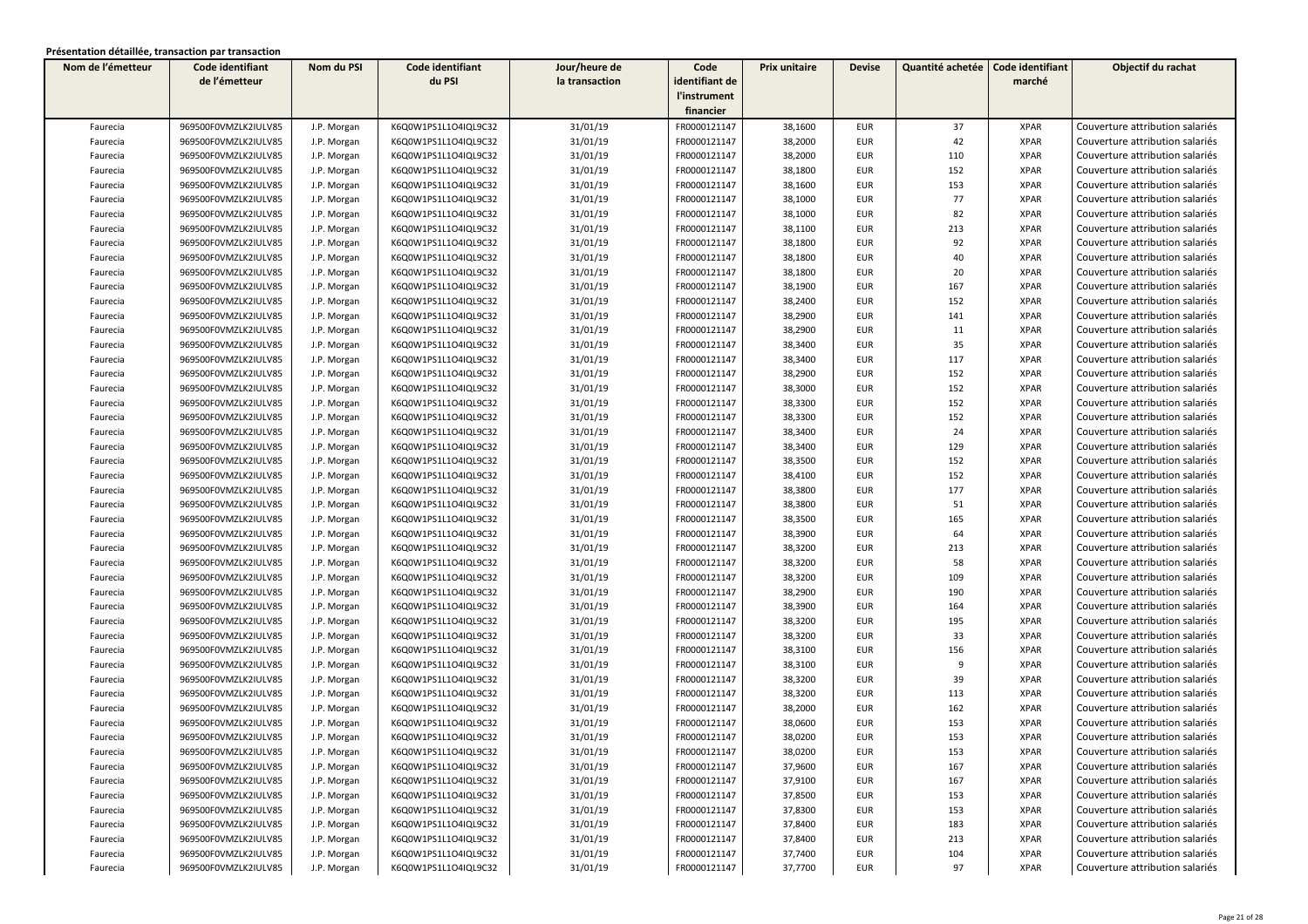| Nom de l'émetteur | Code identifiant     | Nom du PSI  | Code identifiant     | Jour/heure de  | Code           | Prix unitaire | <b>Devise</b> | Quantité achetée | Code identifiant | Objectif du rachat              |
|-------------------|----------------------|-------------|----------------------|----------------|----------------|---------------|---------------|------------------|------------------|---------------------------------|
|                   | de l'émetteur        |             | du PSI               | la transaction | identifiant de |               |               |                  | marché           |                                 |
|                   |                      |             |                      |                | l'instrument   |               |               |                  |                  |                                 |
|                   |                      |             |                      |                | financier      |               |               |                  |                  |                                 |
| Faurecia          | 969500F0VMZLK2IULV85 | J.P. Morgan | K6Q0W1PS1L1O4IQL9C32 | 31/01/19       | FR0000121147   | 37,7700       | <b>EUR</b>    | 56               | <b>XPAR</b>      | Couverture attribution salariés |
| Faurecia          | 969500F0VMZLK2IULV85 | J.P. Morgan | K6Q0W1PS1L1O4IQL9C32 | 31/01/19       | FR0000121147   | 37,6900       | <b>EUR</b>    | 120              | <b>XPAR</b>      | Couverture attribution salariés |
| Faurecia          | 969500F0VMZLK2IULV85 | J.P. Morgan | K6Q0W1PS1L1O4IQL9C32 | 31/01/19       | FR0000121147   | 37,6900       | <b>EUR</b>    | 93               | <b>XPAR</b>      | Couverture attribution salariés |
| Faurecia          | 969500F0VMZLK2IULV85 | J.P. Morgan | K6Q0W1PS1L1O4IQL9C32 | 31/01/19       | FR0000121147   | 37,5700       | EUR           | 163              | <b>XPAR</b>      | Couverture attribution salariés |
| Faurecia          | 969500F0VMZLK2IULV85 | J.P. Morgan | K6Q0W1PS1L1O4IQL9C32 | 31/01/19       | FR0000121147   | 37,4700       | <b>EUR</b>    | 152              | <b>XPAR</b>      | Couverture attribution salariés |
| Faurecia          | 969500F0VMZLK2IULV85 | J.P. Morgan | K6Q0W1PS1L1O4IQL9C32 | 31/01/19       | FR0000121147   | 37,5300       | <b>EUR</b>    | 152              | <b>XPAR</b>      | Couverture attribution salariés |
| Faurecia          | 969500F0VMZLK2IULV85 | J.P. Morgan | K6Q0W1PS1L1O4IQL9C32 | 31/01/19       | FR0000121147   | 37,6000       | <b>EUR</b>    | 153              | <b>XPAR</b>      | Couverture attribution salariés |
| Faurecia          | 969500F0VMZLK2IULV85 | J.P. Morgan | K6Q0W1PS1L1O4IQL9C32 | 31/01/19       | FR0000121147   | 37,6000       | EUR           | 152              | <b>XPAR</b>      | Couverture attribution salariés |
| Faurecia          | 969500F0VMZLK2IULV85 | J.P. Morgan | K6Q0W1PS1L1O4IQL9C32 | 31/01/19       | FR0000121147   | 37,5400       | <b>EUR</b>    | 159              | <b>XPAR</b>      | Couverture attribution salariés |
| Faurecia          | 969500F0VMZLK2IULV85 | J.P. Morgan | K6Q0W1PS1L1O4IQL9C32 | 31/01/19       | FR0000121147   | 37,5500       | <b>EUR</b>    | 167              | <b>XPAR</b>      | Couverture attribution salariés |
| Faurecia          | 969500F0VMZLK2IULV85 | J.P. Morgan | K6Q0W1PS1L1O4IQL9C32 | 31/01/19       | FR0000121147   | 37,6300       | <b>EUR</b>    | 32               | <b>XPAR</b>      | Couverture attribution salariés |
| Faurecia          | 969500F0VMZLK2IULV85 | J.P. Morgan | K6Q0W1PS1L1O4IQL9C32 | 31/01/19       | FR0000121147   | 37,6300       | <b>EUR</b>    | 120              | <b>XPAR</b>      | Couverture attribution salariés |
| Faurecia          | 969500F0VMZLK2IULV85 | J.P. Morgan | K6Q0W1PS1L1O4IQL9C32 | 31/01/19       | FR0000121147   | 37,7200       | EUR           | 152              | <b>XPAR</b>      | Couverture attribution salariés |
| Faurecia          | 969500F0VMZLK2IULV85 | J.P. Morgan | K6Q0W1PS1L1O4IQL9C32 | 31/01/19       | FR0000121147   | 37,5800       | EUR           | 152              | <b>XPAR</b>      | Couverture attribution salariés |
| Faurecia          | 969500F0VMZLK2IULV85 | J.P. Morgan | K6Q0W1PS1L1O4IQL9C32 | 31/01/19       | FR0000121147   | 37,6000       | <b>EUR</b>    | 198              | <b>XPAR</b>      | Couverture attribution salariés |
| Faurecia          | 969500F0VMZLK2IULV85 | J.P. Morgan | K6Q0W1PS1L1O4IQL9C32 | 31/01/19       | FR0000121147   | 37,6000       | <b>EUR</b>    | 212              | <b>XPAR</b>      | Couverture attribution salariés |
| Faurecia          | 969500F0VMZLK2IULV85 | J.P. Morgan | K6Q0W1PS1L1O4IQL9C32 | 31/01/19       | FR0000121147   | 37,6000       | <b>EUR</b>    | 11               | <b>XPAR</b>      | Couverture attribution salariés |
| Faurecia          | 969500F0VMZLK2IULV85 | J.P. Morgan | K6Q0W1PS1L1O4IQL9C32 | 31/01/19       | FR0000121147   | 37,6000       | <b>EUR</b>    | 18               | <b>XPAR</b>      | Couverture attribution salariés |
| Faurecia          | 969500F0VMZLK2IULV85 | J.P. Morgan | K6Q0W1PS1L1O4IQL9C32 | 31/01/19       | FR0000121147   | 37,6000       | <b>EUR</b>    | 26               | <b>XPAR</b>      | Couverture attribution salariés |
| Faurecia          | 969500F0VMZLK2IULV85 | J.P. Morgan | K6Q0W1PS1L1O4IQL9C32 | 31/01/19       | FR0000121147   | 37,6000       | <b>EUR</b>    | 73               | <b>XPAR</b>      | Couverture attribution salariés |
| Faurecia          | 969500F0VMZLK2IULV85 | J.P. Morgan | K6Q0W1PS1L1O4IQL9C32 | 31/01/19       | FR0000121147   | 37,6000       | EUR           | 24               | <b>XPAR</b>      | Couverture attribution salariés |
| Faurecia          | 969500F0VMZLK2IULV85 | J.P. Morgan | K6Q0W1PS1L1O4IQL9C32 | 31/01/19       | FR0000121147   | 37,6000       | EUR           | 168              | <b>XPAR</b>      | Couverture attribution salariés |
| Faurecia          | 969500F0VMZLK2IULV85 | J.P. Morgan | K6Q0W1PS1L1O4IQL9C32 | 31/01/19       | FR0000121147   | 37,5700       | <b>EUR</b>    | 163              | <b>XPAR</b>      | Couverture attribution salariés |
| Faurecia          | 969500F0VMZLK2IULV85 | J.P. Morgan | K6Q0W1PS1L1O4IQL9C32 | 31/01/19       | FR0000121147   | 37,6000       | <b>EUR</b>    | 29               | <b>XPAR</b>      | Couverture attribution salariés |
| Faurecia          | 969500F0VMZLK2IULV85 | J.P. Morgan | K6Q0W1PS1L1O4IQL9C32 | 31/01/19       | FR0000121147   | 37,5000       | <b>EUR</b>    | 152              | <b>XPAR</b>      | Couverture attribution salariés |
| Faurecia          | 969500F0VMZLK2IULV85 | J.P. Morgan | K6Q0W1PS1L1O4IQL9C32 | 31/01/19       | FR0000121147   | 37,5300       | <b>EUR</b>    | 47               | <b>XPAR</b>      | Couverture attribution salariés |
| Faurecia          | 969500F0VMZLK2IULV85 | J.P. Morgan | K6Q0W1PS1L1O4IQL9C32 | 31/01/19       | FR0000121147   | 37,5300       | <b>EUR</b>    | 181              | <b>XPAR</b>      | Couverture attribution salariés |
| Faurecia          | 969500F0VMZLK2IULV85 | J.P. Morgan | K6Q0W1PS1L1O4IQL9C32 | 31/01/19       | FR0000121147   | 37,5400       | <b>EUR</b>    | 166              | <b>XPAR</b>      | Couverture attribution salariés |
| Faurecia          | 969500F0VMZLK2IULV85 | J.P. Morgan | K6Q0W1PS1L1O4IQL9C32 | 31/01/19       | FR0000121147   | 37,6000       | <b>EUR</b>    | 152              | <b>XPAR</b>      | Couverture attribution salariés |
| Faurecia          | 969500F0VMZLK2IULV85 | J.P. Morgan | K6Q0W1PS1L1O4IQL9C32 | 31/01/19       | FR0000121147   | 37,6800       | <b>EUR</b>    | 153              | <b>XPAR</b>      | Couverture attribution salariés |
| Faurecia          | 969500F0VMZLK2IULV85 | J.P. Morgan | K6Q0W1PS1L1O4IQL9C32 | 31/01/19       | FR0000121147   | 37,6700       | <b>EUR</b>    | 50               | <b>XPAR</b>      | Couverture attribution salariés |
| Faurecia          | 969500F0VMZLK2IULV85 | J.P. Morgan | K6Q0W1PS1L1O4IQL9C32 | 31/01/19       | FR0000121147   | 37,6700       | <b>EUR</b>    | 132              | <b>XPAR</b>      | Couverture attribution salariés |
| Faurecia          | 969500F0VMZLK2IULV85 | J.P. Morgan | K6Q0W1PS1L1O4IQL9C32 | 31/01/19       | FR0000121147   | 37,7000       | <b>EUR</b>    | 156              | <b>XPAR</b>      | Couverture attribution salariés |
| Faurecia          | 969500F0VMZLK2IULV85 | J.P. Morgan | K6Q0W1PS1L1O4IQL9C32 | 31/01/19       | FR0000121147   | 37,6800       | <b>EUR</b>    | 15               | <b>XPAR</b>      | Couverture attribution salariés |
| Faurecia          | 969500F0VMZLK2IULV85 | J.P. Morgan | K6Q0W1PS1L1O4IQL9C32 | 31/01/19       | FR0000121147   | 37,7200       | <b>EUR</b>    | 93               | <b>XPAR</b>      | Couverture attribution salariés |
| Faurecia          | 969500F0VMZLK2IULV85 | J.P. Morgan | K6Q0W1PS1L1O4IQL9C32 | 31/01/19       | FR0000121147   | 37,7200       | <b>EUR</b>    | 55               | <b>XPAR</b>      | Couverture attribution salariés |
| Faurecia          | 969500F0VMZLK2IULV85 | J.P. Morgan | K6Q0W1PS1L1O4IQL9C32 | 31/01/19       | FR0000121147   | 37,7200       | <b>EUR</b>    | 163              | <b>XPAR</b>      | Couverture attribution salariés |
| Faurecia          | 969500F0VMZLK2IULV85 | J.P. Morgan | K6Q0W1PS1L1O4IQL9C32 | 31/01/19       | FR0000121147   | 37,6900       | <b>EUR</b>    | 148              | <b>XPAR</b>      | Couverture attribution salariés |
| Faurecia          | 969500F0VMZLK2IULV85 | J.P. Morgan | K6Q0W1PS1L1O4IQL9C32 | 31/01/19       | FR0000121147   | 38,0500       | <b>EUR</b>    | 80               | <b>XPAR</b>      | Couverture attribution salariés |
| Faurecia          | 969500F0VMZLK2IULV85 | J.P. Morgan | K6Q0W1PS1L1O4IQL9C32 | 31/01/19       | FR0000121147   | 38,0500       | <b>EUR</b>    | 13               | <b>XPAR</b>      | Couverture attribution salariés |
| Faurecia          | 969500F0VMZLK2IULV85 | J.P. Morgan | K6Q0W1PS1L1O4IQL9C32 | 31/01/19       | FR0000121147   | 38,0500       | <b>EUR</b>    | 59               | <b>XPAR</b>      | Couverture attribution salariés |
| Faurecia          | 969500F0VMZLK2IULV85 | J.P. Morgan | K6Q0W1PS1L1O4IQL9C32 | 31/01/19       | FR0000121147   | 38,0400       | <b>EUR</b>    | 152              | <b>XPAR</b>      | Couverture attribution salariés |
| Faurecia          | 969500F0VMZLK2IULV85 | J.P. Morgan | K6Q0W1PS1L1O4IQL9C32 | 31/01/19       | FR0000121147   | 38,0700       | <b>EUR</b>    | 198              | <b>XPAR</b>      | Couverture attribution salariés |
| Faurecia          | 969500F0VMZLK2IULV85 | J.P. Morgan | K6Q0W1PS1L1O4IQL9C32 | 31/01/19       | FR0000121147   | 38,0200       | EUR           | 152              | XPAR             | Couverture attribution salariés |
| Faurecia          | 969500F0VMZLK2IULV85 | J.P. Morgan | K6Q0W1PS1L1O4IQL9C32 | 31/01/19       | FR0000121147   | 38,0700       | <b>EUR</b>    | 24               | <b>XPAR</b>      | Couverture attribution salariés |
| Faurecia          | 969500F0VMZLK2IULV85 | J.P. Morgan | K6Q0W1PS1L1O4IQL9C32 | 31/01/19       | FR0000121147   | 38,0700       | EUR           | 21               | <b>XPAR</b>      | Couverture attribution salariés |
| Faurecia          | 969500F0VMZLK2IULV85 | J.P. Morgan | K6Q0W1PS1L1O4IQL9C32 | 31/01/19       | FR0000121147   | 38,1600       | EUR           | 43               | XPAR             | Couverture attribution salariés |
| Faurecia          | 969500F0VMZLK2IULV85 | J.P. Morgan | K6Q0W1PS1L1O4IQL9C32 | 31/01/19       | FR0000121147   | 38,1600       | EUR           | 109              | <b>XPAR</b>      | Couverture attribution salariés |
| Faurecia          | 969500F0VMZLK2IULV85 | J.P. Morgan | K6Q0W1PS1L1O4IQL9C32 | 31/01/19       | FR0000121147   | 38,2300       | EUR           | 14               | <b>XPAR</b>      | Couverture attribution salariés |
| Faurecia          | 969500F0VMZLK2IULV85 | J.P. Morgan | K6Q0W1PS1L1O4IQL9C32 | 31/01/19       | FR0000121147   | 38,2300       | <b>EUR</b>    | 138              | <b>XPAR</b>      | Couverture attribution salariés |
| Faurecia          | 969500F0VMZLK2IULV85 | J.P. Morgan | K6Q0W1PS1L1O4IQL9C32 | 31/01/19       | FR0000121147   | 38,2100       | <b>EUR</b>    | 22               | <b>XPAR</b>      | Couverture attribution salariés |
| Faurecia          | 969500F0VMZLK2IULV85 | J.P. Morgan | K6Q0W1PS1L1O4IQL9C32 | 31/01/19       | FR0000121147   | 38,2100       | EUR           | 145              | <b>XPAR</b>      | Couverture attribution salariés |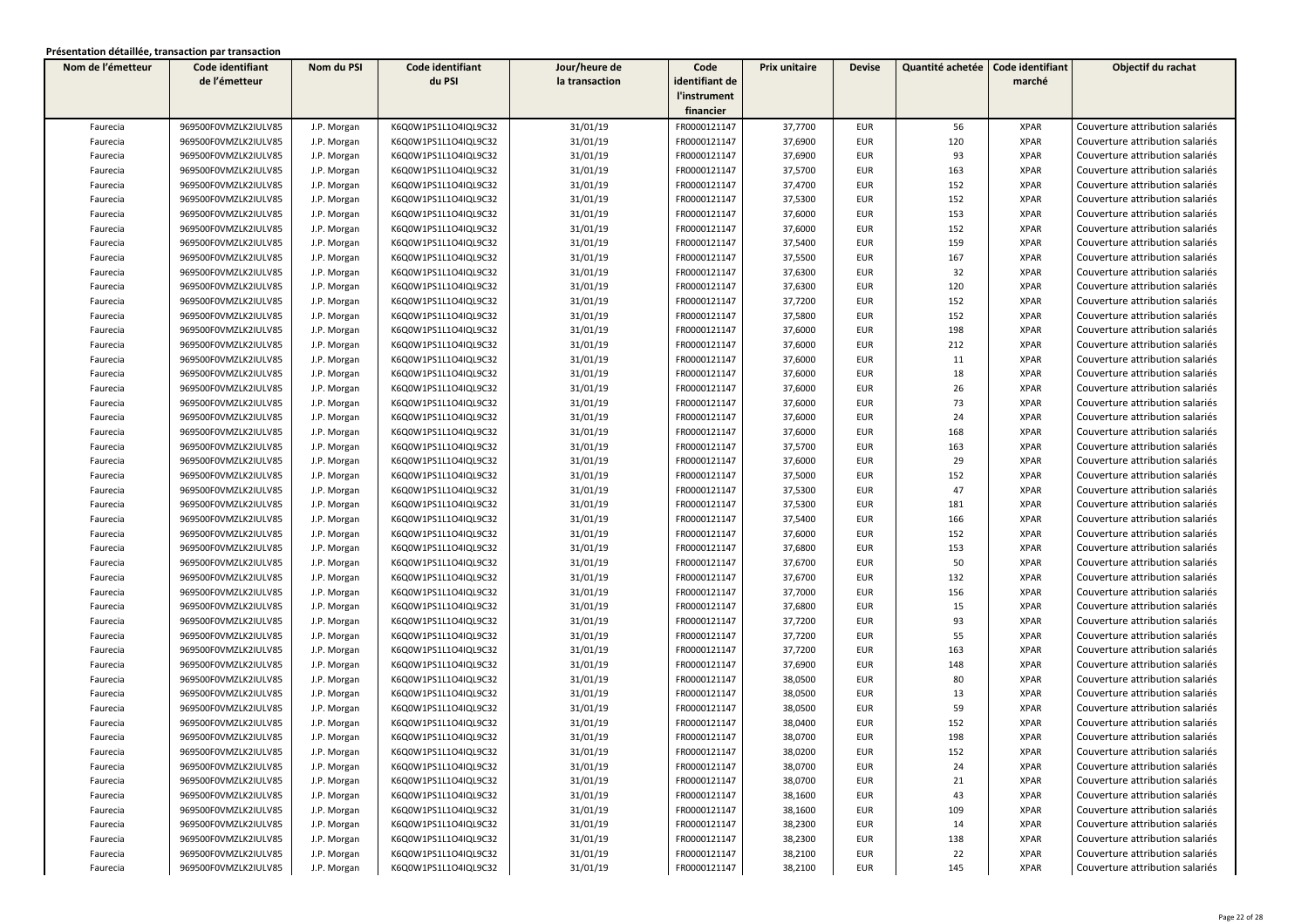| Nom de l'émetteur | Code identifiant     | Nom du PSI  | Code identifiant     | Jour/heure de  | Code           | Prix unitaire | <b>Devise</b> | Quantité achetée | Code identifiant | Objectif du rachat              |
|-------------------|----------------------|-------------|----------------------|----------------|----------------|---------------|---------------|------------------|------------------|---------------------------------|
|                   | de l'émetteur        |             | du PSI               | la transaction | identifiant de |               |               |                  | marché           |                                 |
|                   |                      |             |                      |                | l'instrument   |               |               |                  |                  |                                 |
|                   |                      |             |                      |                | financier      |               |               |                  |                  |                                 |
| Faurecia          | 969500F0VMZLK2IULV85 | J.P. Morgan | K6Q0W1PS1L1O4IQL9C32 | 31/01/19       | FR0000121147   | 38,2200       | <b>EUR</b>    | 192              | <b>XPAR</b>      | Couverture attribution salariés |
| Faurecia          | 969500F0VMZLK2IULV85 | J.P. Morgan | K6Q0W1PS1L1O4IQL9C32 | 31/01/19       | FR0000121147   | 38,2400       | <b>EUR</b>    | 90               | <b>XPAR</b>      | Couverture attribution salariés |
| Faurecia          | 969500F0VMZLK2IULV85 | J.P. Morgan | K6Q0W1PS1L1O4IQL9C32 | 31/01/19       | FR0000121147   | 38,2000       | <b>EUR</b>    | 146              | <b>XPAR</b>      | Couverture attribution salariés |
| Faurecia          | 969500F0VMZLK2IULV85 | J.P. Morgan | K6Q0W1PS1L1O4IQL9C32 | 31/01/19       | FR0000121147   | 38,2000       | <b>EUR</b>    | 52               | <b>XPAR</b>      | Couverture attribution salariés |
| Faurecia          | 969500F0VMZLK2IULV85 | J.P. Morgan | K6Q0W1PS1L1O4IQL9C32 | 31/01/19       | FR0000121147   | 38,2000       | <b>EUR</b>    | 167              | <b>XPAR</b>      | Couverture attribution salariés |
| Faurecia          | 969500F0VMZLK2IULV85 | J.P. Morgan | K6Q0W1PS1L1O4IQL9C32 | 31/01/19       | FR0000121147   | 38,2300       | <b>EUR</b>    | 198              | <b>XPAR</b>      | Couverture attribution salariés |
| Faurecia          | 969500F0VMZLK2IULV85 | J.P. Morgan | K6Q0W1PS1L1O4IQL9C32 | 31/01/19       | FR0000121147   | 38,2500       | <b>EUR</b>    | 159              | <b>XPAR</b>      | Couverture attribution salariés |
| Faurecia          | 969500F0VMZLK2IULV85 | J.P. Morgan | K6Q0W1PS1L1O4IQL9C32 | 31/01/19       | FR0000121147   | 38,1500       | <b>EUR</b>    | 152              | <b>XPAR</b>      | Couverture attribution salariés |
| Faurecia          | 969500F0VMZLK2IULV85 | J.P. Morgan | K6Q0W1PS1L1O4IQL9C32 | 31/01/19       | FR0000121147   | 38,1500       | <b>EUR</b>    | 152              | <b>XPAR</b>      | Couverture attribution salariés |
| Faurecia          | 969500F0VMZLK2IULV85 | J.P. Morgan | K6Q0W1PS1L1O4IQL9C32 | 31/01/19       | FR0000121147   | 38,1200       | <b>EUR</b>    | 156              | <b>XPAR</b>      | Couverture attribution salariés |
| Faurecia          | 969500F0VMZLK2IULV85 | J.P. Morgan | K6Q0W1PS1L1O4IQL9C32 | 31/01/19       | FR0000121147   | 38,0900       | <b>EUR</b>    | 115              | <b>XPAR</b>      | Couverture attribution salariés |
| Faurecia          | 969500F0VMZLK2IULV85 | J.P. Morgan | K6Q0W1PS1L1O4IQL9C32 | 31/01/19       | FR0000121147   | 38,0900       | <b>EUR</b>    | 69               | <b>XPAR</b>      | Couverture attribution salariés |
| Faurecia          | 969500F0VMZLK2IULV85 | J.P. Morgan | K6Q0W1PS1L1O4IQL9C32 | 31/01/19       | FR0000121147   | 38,1300       | <b>EUR</b>    | 14               | <b>XPAR</b>      | Couverture attribution salariés |
| Faurecia          | 969500F0VMZLK2IULV85 | J.P. Morgan | K6Q0W1PS1L1O4IQL9C32 | 01/02/19       | FR0000121147   | 38,4500       | <b>EUR</b>    | 154              | <b>XPAR</b>      | Couverture attribution salariés |
| Faurecia          | 969500F0VMZLK2IULV85 | J.P. Morgan | K6Q0W1PS1L1O4IQL9C32 | 01/02/19       | FR0000121147   | 38,4500       | <b>EUR</b>    | 90               | <b>XPAR</b>      | Couverture attribution salariés |
| Faurecia          | 969500F0VMZLK2IULV85 | J.P. Morgan | K6Q0W1PS1L1O4IQL9C32 | 01/02/19       | FR0000121147   | 38,4500       | <b>EUR</b>    | 19               | <b>XPAR</b>      | Couverture attribution salariés |
| Faurecia          | 969500F0VMZLK2IULV85 | J.P. Morgan | K6Q0W1PS1L1O4IQL9C32 | 01/02/19       | FR0000121147   | 38,4500       | <b>EUR</b>    | 45               | <b>XPAR</b>      | Couverture attribution salariés |
| Faurecia          | 969500F0VMZLK2IULV85 | J.P. Morgan | K6Q0W1PS1L1O4IQL9C32 | 01/02/19       | FR0000121147   | 38,1900       | <b>EUR</b>    | 5                | <b>XPAR</b>      | Couverture attribution salariés |
| Faurecia          | 969500F0VMZLK2IULV85 | J.P. Morgan | K6Q0W1PS1L1O4IQL9C32 | 01/02/19       | FR0000121147   | 38,2400       | <b>EUR</b>    | 157              | <b>XPAR</b>      | Couverture attribution salariés |
| Faurecia          | 969500F0VMZLK2IULV85 | J.P. Morgan | K6Q0W1PS1L1O4IQL9C32 | 01/02/19       | FR0000121147   | 38,6500       | <b>EUR</b>    | 141              | <b>XPAR</b>      | Couverture attribution salariés |
| Faurecia          | 969500F0VMZLK2IULV85 | J.P. Morgan | K6Q0W1PS1L1O4IQL9C32 | 01/02/19       | FR0000121147   | 38,6500       | <b>EUR</b>    | 13               | <b>XPAR</b>      | Couverture attribution salariés |
| Faurecia          | 969500F0VMZLK2IULV85 | J.P. Morgan | K6Q0W1PS1L1O4IQL9C32 | 01/02/19       | FR0000121147   | 38,7100       | <b>EUR</b>    | 91               | <b>XPAR</b>      | Couverture attribution salariés |
| Faurecia          | 969500F0VMZLK2IULV85 | J.P. Morgan | K6Q0W1PS1L1O4IQL9C32 | 01/02/19       | FR0000121147   | 38,7100       | <b>EUR</b>    | 63               | <b>XPAR</b>      | Couverture attribution salariés |
| Faurecia          | 969500F0VMZLK2IULV85 | J.P. Morgan | K6Q0W1PS1L1O4IQL9C32 | 01/02/19       | FR0000121147   | 39,1500       | <b>EUR</b>    | 154              | <b>XPAR</b>      | Couverture attribution salariés |
| Faurecia          | 969500F0VMZLK2IULV85 | J.P. Morgan | K6Q0W1PS1L1O4IQL9C32 | 01/02/19       | FR0000121147   | 39,1200       | <b>EUR</b>    | 154              | <b>XPAR</b>      | Couverture attribution salariés |
| Faurecia          | 969500F0VMZLK2IULV85 | J.P. Morgan | K6Q0W1PS1L1O4IQL9C32 | 01/02/19       | FR0000121147   | 39,3900       | <b>EUR</b>    | 154              | <b>XPAR</b>      | Couverture attribution salariés |
| Faurecia          | 969500F0VMZLK2IULV85 | J.P. Morgan | K6Q0W1PS1L1O4IQL9C32 | 01/02/19       | FR0000121147   | 39,4200       | <b>EUR</b>    | 54               | <b>XPAR</b>      | Couverture attribution salariés |
| Faurecia          | 969500F0VMZLK2IULV85 | J.P. Morgan | K6Q0W1PS1L1O4IQL9C32 | 01/02/19       | FR0000121147   | 39,4200       | <b>EUR</b>    | 100              | <b>XPAR</b>      | Couverture attribution salariés |
| Faurecia          | 969500F0VMZLK2IULV85 | J.P. Morgan | K6Q0W1PS1L1O4IQL9C32 | 01/02/19       | FR0000121147   | 39,4000       | <b>EUR</b>    | 154              | <b>XPAR</b>      | Couverture attribution salariés |
| Faurecia          | 969500F0VMZLK2IULV85 | J.P. Morgan | K6Q0W1PS1L1O4IQL9C32 | 01/02/19       | FR0000121147   | 39,1200       | <b>EUR</b>    | 154              | <b>XPAR</b>      | Couverture attribution salariés |
| Faurecia          | 969500F0VMZLK2IULV85 | J.P. Morgan | K6Q0W1PS1L1O4IQL9C32 | 01/02/19       | FR0000121147   | 39,0700       | <b>EUR</b>    | 154              | <b>XPAR</b>      | Couverture attribution salariés |
| Faurecia          | 969500F0VMZLK2IULV85 | J.P. Morgan | K6Q0W1PS1L1O4IQL9C32 | 01/02/19       | FR0000121147   | 38,9100       | <b>EUR</b>    | 154              | <b>XPAR</b>      | Couverture attribution salariés |
| Faurecia          | 969500F0VMZLK2IULV85 | J.P. Morgan | K6Q0W1PS1L1O4IQL9C32 | 01/02/19       | FR0000121147   | 38,6900       | <b>EUR</b>    | 154              | <b>XPAR</b>      | Couverture attribution salariés |
| Faurecia          | 969500F0VMZLK2IULV85 | J.P. Morgan | K6Q0W1PS1L1O4IQL9C32 | 01/02/19       | FR0000121147   | 38,5900       | <b>EUR</b>    | 87               | <b>XPAR</b>      | Couverture attribution salariés |
| Faurecia          | 969500F0VMZLK2IULV85 | J.P. Morgan | K6Q0W1PS1L1O4IQL9C32 | 01/02/19       | FR0000121147   | 38,5900       | <b>EUR</b>    | 74               | <b>XPAR</b>      | Couverture attribution salariés |
| Faurecia          | 969500F0VMZLK2IULV85 | J.P. Morgan | K6Q0W1PS1L1O4IQL9C32 | 01/02/19       | FR0000121147   | 38,5300       | <b>EUR</b>    | 134              | <b>XPAR</b>      | Couverture attribution salariés |
| Faurecia          | 969500F0VMZLK2IULV85 | J.P. Morgan | K6Q0W1PS1L1O4IQL9C32 | 01/02/19       | FR0000121147   | 38,5300       | <b>EUR</b>    | 20               | <b>XPAR</b>      | Couverture attribution salariés |
| Faurecia          | 969500F0VMZLK2IULV85 | J.P. Morgan | K6Q0W1PS1L1O4IQL9C32 | 01/02/19       | FR0000121147   | 38,2600       | <b>EUR</b>    | 35               | <b>XPAR</b>      | Couverture attribution salariés |
| Faurecia          | 969500F0VMZLK2IULV85 | J.P. Morgan | K6Q0W1PS1L1O4IQL9C32 | 01/02/19       | FR0000121147   | 38,2600       | <b>EUR</b>    | 321              | <b>XPAR</b>      | Couverture attribution salariés |
| Faurecia          | 969500F0VMZLK2IULV85 | J.P. Morgan | K6Q0W1PS1L1O4IQL9C32 | 01/02/19       | FR0000121147   | 38,2400       | <b>EUR</b>    | 168              | <b>XPAR</b>      | Couverture attribution salariés |
| Faurecia          | 969500F0VMZLK2IULV85 | J.P. Morgan | K6Q0W1PS1L1O4IQL9C32 | 01/02/19       | FR0000121147   | 38,2100       | <b>EUR</b>    | 150              | <b>XPAR</b>      | Couverture attribution salariés |
| Faurecia          | 969500F0VMZLK2IULV85 | J.P. Morgan | K6Q0W1PS1L1O4IQL9C32 | 01/02/19       | FR0000121147   | 38,2200       | <b>EUR</b>    | 100              | <b>XPAR</b>      | Couverture attribution salariés |
| Faurecia          | 969500F0VMZLK2IULV85 | J.P. Morgan | K6Q0W1PS1L1O4IQL9C32 | 01/02/19       | FR0000121147   | 38,2100       | <b>EUR</b>    | 169              | <b>XPAR</b>      | Couverture attribution salariés |
| Faurecia          | 969500F0VMZLK2IULV85 | J.P. Morgan | K6Q0W1PS1L1O4IQL9C32 | 01/02/19       | FR0000121147   | 38,2100       | EUR           | 154              | XPAR             | Couverture attribution salariés |
| Faurecia          | 969500F0VMZLK2IULV85 | J.P. Morgan | K6Q0W1PS1L1O4IQL9C32 | 01/02/19       | FR0000121147   | 38,1600       | <b>EUR</b>    | 154              | <b>XPAR</b>      | Couverture attribution salariés |
| Faurecia          | 969500F0VMZLK2IULV85 | J.P. Morgan | K6Q0W1PS1L1O4IQL9C32 | 01/02/19       | FR0000121147   | 38,1800       | EUR           | 154              | <b>XPAR</b>      | Couverture attribution salariés |
| Faurecia          | 969500F0VMZLK2IULV85 | J.P. Morgan | K6Q0W1PS1L1O4IQL9C32 | 01/02/19       | FR0000121147   | 38,1100       | EUR           | 154              | XPAR             | Couverture attribution salariés |
| Faurecia          | 969500F0VMZLK2IULV85 | J.P. Morgan | K6Q0W1PS1L1O4IQL9C32 | 01/02/19       | FR0000121147   | 37,9200       | EUR           | 165              | <b>XPAR</b>      | Couverture attribution salariés |
| Faurecia          | 969500F0VMZLK2IULV85 | J.P. Morgan | K6Q0W1PS1L1O4IQL9C32 | 01/02/19       | FR0000121147   | 37,9300       | EUR           | 154              | <b>XPAR</b>      | Couverture attribution salariés |
| Faurecia          | 969500F0VMZLK2IULV85 | J.P. Morgan | K6Q0W1PS1L1O4IQL9C32 | 01/02/19       | FR0000121147   | 37,6400       | EUR           | 154              | <b>XPAR</b>      | Couverture attribution salariés |
| Faurecia          | 969500F0VMZLK2IULV85 | J.P. Morgan | K6Q0W1PS1L1O4IQL9C32 | 01/02/19       | FR0000121147   | 37,6300       | EUR           | 90               | <b>XPAR</b>      | Couverture attribution salariés |
| Faurecia          | 969500F0VMZLK2IULV85 | J.P. Morgan | K6Q0W1PS1L1O4IQL9C32 | 01/02/19       | FR0000121147   | 37,6300       | EUR           | 80               | <b>XPAR</b>      | Couverture attribution salariés |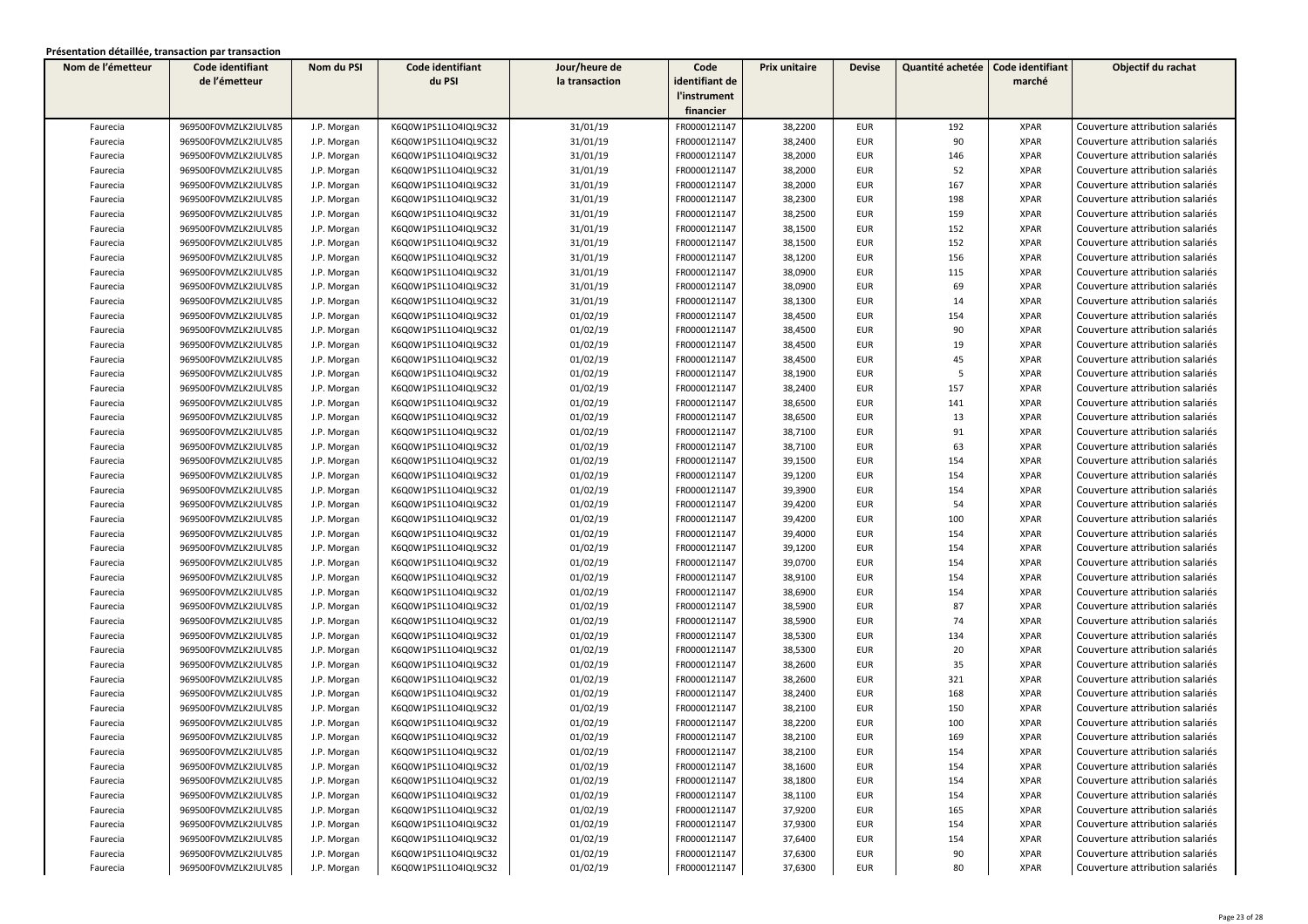| Nom de l'émetteur    | Code identifiant                             | Nom du PSI                 | Code identifiant                             | Jour/heure de        | Code           | Prix unitaire | <b>Devise</b> | Quantité achetée | Code identifiant | Objectif du rachat                                                 |
|----------------------|----------------------------------------------|----------------------------|----------------------------------------------|----------------------|----------------|---------------|---------------|------------------|------------------|--------------------------------------------------------------------|
|                      | de l'émetteur                                |                            | du PSI                                       | la transaction       | identifiant de |               |               |                  | marché           |                                                                    |
|                      |                                              |                            |                                              |                      | l'instrument   |               |               |                  |                  |                                                                    |
|                      |                                              |                            |                                              |                      | financier      |               |               |                  |                  |                                                                    |
| Faurecia             | 969500F0VMZLK2IULV85                         | J.P. Morgan                | K6Q0W1PS1L1O4IQL9C32                         | 01/02/19             | FR0000121147   | 37,8300       | <b>EUR</b>    | 154              | <b>XPAR</b>      | Couverture attribution salariés                                    |
| Faurecia             | 969500F0VMZLK2IULV85                         | J.P. Morgan                | K6Q0W1PS1L1O4IQL9C32                         | 01/02/19             | FR0000121147   | 37,7700       | <b>EUR</b>    | 154              | <b>XPAR</b>      | Couverture attribution salariés                                    |
| Faurecia             | 969500F0VMZLK2IULV85                         | J.P. Morgan                | K6Q0W1PS1L1O4IQL9C32                         | 01/02/19             | FR0000121147   | 37,7300       | <b>EUR</b>    | 185              | <b>XPAR</b>      | Couverture attribution salariés                                    |
| Faurecia             | 969500F0VMZLK2IULV85                         | J.P. Morgan                | K6Q0W1PS1L1O4IQL9C32                         | 01/02/19             | FR0000121147   | 37,7300       | <b>EUR</b>    | 73               | <b>XPAR</b>      | Couverture attribution salariés                                    |
| Faurecia             | 969500F0VMZLK2IULV85                         | J.P. Morgan                | K6Q0W1PS1L1O4IQL9C32                         | 01/02/19             | FR0000121147   | 37,7300       | <b>EUR</b>    | 81               | <b>XPAR</b>      | Couverture attribution salariés                                    |
| Faurecia             | 969500F0VMZLK2IULV85                         | J.P. Morgan                | K6Q0W1PS1L1O4IQL9C32                         | 01/02/19             | FR0000121147   | 37,6600       | <b>EUR</b>    | 172              | <b>XPAR</b>      | Couverture attribution salariés                                    |
| Faurecia             | 969500F0VMZLK2IULV85                         | J.P. Morgan                | K6Q0W1PS1L1O4IQL9C32                         | 01/02/19             | FR0000121147   | 37,7000       | <b>EUR</b>    | 154              | <b>XPAR</b>      | Couverture attribution salariés                                    |
| Faurecia             | 969500F0VMZLK2IULV85                         | J.P. Morgan                | K6Q0W1PS1L1O4IQL9C32                         | 01/02/19             | FR0000121147   | 37,6800       | <b>EUR</b>    | 155              | <b>XPAR</b>      | Couverture attribution salariés                                    |
| Faurecia             | 969500F0VMZLK2IULV85                         | J.P. Morgan                | K6Q0W1PS1L1O4IQL9C32                         | 01/02/19             | FR0000121147   | 37,7300       | <b>EUR</b>    | 132              | <b>XPAR</b>      | Couverture attribution salariés                                    |
| Faurecia             | 969500F0VMZLK2IULV85                         | J.P. Morgan                | K6Q0W1PS1L1O4IQL9C32                         | 01/02/19             | FR0000121147   | 37,7300       | <b>EUR</b>    | 22               | <b>XPAR</b>      | Couverture attribution salariés                                    |
| Faurecia             | 969500F0VMZLK2IULV85                         | J.P. Morgan                | K6Q0W1PS1L1O4IQL9C32                         | 01/02/19             | FR0000121147   | 37,7400       | <b>EUR</b>    | 132              | <b>XPAR</b>      | Couverture attribution salariés                                    |
| Faurecia             | 969500F0VMZLK2IULV85                         | J.P. Morgan                | K6Q0W1PS1L1O4IQL9C32                         | 01/02/19             | FR0000121147   | 37,7400       | <b>EUR</b>    | 22               | <b>XPAR</b>      | Couverture attribution salariés                                    |
| Faurecia             | 969500F0VMZLK2IULV85                         | J.P. Morgan                | K6Q0W1PS1L1O4IQL9C32                         | 01/02/19             | FR0000121147   | 37,8300       | <b>EUR</b>    | 46               | <b>XPAR</b>      | Couverture attribution salariés                                    |
| Faurecia             | 969500F0VMZLK2IULV85                         | J.P. Morgan                | K6Q0W1PS1L1O4IQL9C32                         | 01/02/19             | FR0000121147   | 37,8300       | <b>EUR</b>    | 99               | <b>XPAR</b>      | Couverture attribution salariés                                    |
| Faurecia             | 969500F0VMZLK2IULV85                         | J.P. Morgan                | K6Q0W1PS1L1O4IQL9C32                         | 01/02/19             | FR0000121147   | 37,8300       | <b>EUR</b>    | 9                | <b>XPAR</b>      | Couverture attribution salariés                                    |
| Faurecia             | 969500F0VMZLK2IULV85                         | J.P. Morgan                | K6Q0W1PS1L1O4IQL9C32                         | 01/02/19             | FR0000121147   | 37,9000       | <b>EUR</b>    | 154              | <b>XPAR</b>      | Couverture attribution salariés                                    |
| Faurecia             | 969500F0VMZLK2IULV85                         | J.P. Morgan                | K6Q0W1PS1L1O4IQL9C32                         | 01/02/19             | FR0000121147   | 37,8800       | <b>EUR</b>    | 154              | <b>XPAR</b>      | Couverture attribution salariés                                    |
| Faurecia             | 969500F0VMZLK2IULV85                         | J.P. Morgan                | K6Q0W1PS1L1O4IQL9C32                         | 01/02/19             | FR0000121147   | 37,8700       | <b>EUR</b>    | 154              | <b>XPAR</b>      | Couverture attribution salariés                                    |
| Faurecia             | 969500F0VMZLK2IULV85                         | J.P. Morgan                | K6Q0W1PS1L1O4IQL9C32                         | 01/02/19             | FR0000121147   | 37,8800       | <b>EUR</b>    | 57               | <b>XPAR</b>      | Couverture attribution salariés                                    |
| Faurecia             | 969500F0VMZLK2IULV85                         | J.P. Morgan                | K6Q0W1PS1L1O4IQL9C32                         | 01/02/19             | FR0000121147   | 37,8800       | <b>EUR</b>    | 57               | <b>XPAR</b>      | Couverture attribution salariés                                    |
| Faurecia             | 969500F0VMZLK2IULV85                         | J.P. Morgan                | K6Q0W1PS1L1O4IQL9C32                         | 01/02/19             | FR0000121147   | 37,8800       | <b>EUR</b>    | 50               | <b>XPAR</b>      | Couverture attribution salariés                                    |
| Faurecia             | 969500F0VMZLK2IULV85                         | J.P. Morgan                | K6Q0W1PS1L1O4IQL9C32                         | 01/02/19             | FR0000121147   | 37,8800       | <b>EUR</b>    | 168              | <b>XPAR</b>      | Couverture attribution salariés                                    |
| Faurecia             | 969500F0VMZLK2IULV85                         | J.P. Morgan                | K6Q0W1PS1L1O4IQL9C32                         | 01/02/19             | FR0000121147   | 37,8700       | <b>EUR</b>    | 156              | <b>XPAR</b>      | Couverture attribution salariés                                    |
| Faurecia             | 969500F0VMZLK2IULV85                         | J.P. Morgan                | K6Q0W1PS1L1O4IQL9C32                         | 01/02/19             | FR0000121147   | 37,8500       | <b>EUR</b>    | 16               | <b>XPAR</b>      | Couverture attribution salariés                                    |
| Faurecia             | 969500F0VMZLK2IULV85                         | J.P. Morgan                | K6Q0W1PS1L1O4IQL9C32                         | 01/02/19             | FR0000121147   | 37,8500       | <b>EUR</b>    | 16               | <b>XPAR</b>      | Couverture attribution salariés                                    |
| Faurecia             | 969500F0VMZLK2IULV85                         | J.P. Morgan                | K6Q0W1PS1L1O4IQL9C32                         | 01/02/19             | FR0000121147   | 37,8500       | <b>EUR</b>    | 16               | <b>XPAR</b>      | Couverture attribution salariés                                    |
| Faurecia             | 969500F0VMZLK2IULV85                         | J.P. Morgan                | K6Q0W1PS1L1O4IQL9C32                         | 01/02/19             | FR0000121147   | 37,8500       | <b>EUR</b>    | 106              | <b>XPAR</b>      | Couverture attribution salariés                                    |
| Faurecia             | 969500F0VMZLK2IULV85                         | J.P. Morgan                | K6Q0W1PS1L1O4IQL9C32                         | 01/02/19             | FR0000121147   | 37,8500       | <b>EUR</b>    | 155              | <b>XPAR</b>      | Couverture attribution salariés                                    |
| Faurecia             | 969500F0VMZLK2IULV85                         | J.P. Morgan                | K6Q0W1PS1L1O4IQL9C32                         | 01/02/19             | FR0000121147   | 37,9300       | <b>EUR</b>    | 154              | <b>XPAR</b>      | Couverture attribution salariés                                    |
| Faurecia             | 969500F0VMZLK2IULV85                         | J.P. Morgan                | K6Q0W1PS1L1O4IQL9C32                         | 01/02/19             | FR0000121147   | 37,9300       | <b>EUR</b>    | 154              | <b>XPAR</b>      | Couverture attribution salariés                                    |
| Faurecia             | 969500F0VMZLK2IULV85                         | J.P. Morgan                | K6Q0W1PS1L1O4IQL9C32                         | 01/02/19             | FR0000121147   | 37,8500       | <b>EUR</b>    | 99               | <b>XPAR</b>      | Couverture attribution salariés                                    |
| Faurecia             | 969500F0VMZLK2IULV85                         | J.P. Morgan                | K6Q0W1PS1L1O4IQL9C32                         | 01/02/19             | FR0000121147   | 37,8500       | <b>EUR</b>    | 86               | <b>XPAR</b>      | Couverture attribution salariés                                    |
| Faurecia             | 969500F0VMZLK2IULV85                         |                            | K6Q0W1PS1L1O4IQL9C32                         | 01/02/19             | FR0000121147   | 37,7700       | <b>EUR</b>    | $\overline{3}$   | <b>XPAR</b>      | Couverture attribution salariés                                    |
| Faurecia             | 969500F0VMZLK2IULV85                         | J.P. Morgan                | K6Q0W1PS1L1O4IQL9C32                         | 01/02/19             | FR0000121147   | 37,7700       | <b>EUR</b>    | 151              | <b>XPAR</b>      | Couverture attribution salariés                                    |
|                      | 969500F0VMZLK2IULV85                         | J.P. Morgan<br>J.P. Morgan | K6Q0W1PS1L1O4IQL9C32                         | 01/02/19             | FR0000121147   | 37,8100       | <b>EUR</b>    | 155              | <b>XPAR</b>      | Couverture attribution salariés                                    |
| Faurecia             | 969500F0VMZLK2IULV85                         | J.P. Morgan                | K6Q0W1PS1L1O4IQL9C32                         | 01/02/19             | FR0000121147   | 37,7100       | <b>EUR</b>    | 158              | <b>XPAR</b>      | Couverture attribution salariés                                    |
| Faurecia<br>Faurecia | 969500F0VMZLK2IULV85                         | J.P. Morgan                | K6Q0W1PS1L1O4IQL9C32                         | 01/02/19             | FR0000121147   | 37,8000       | <b>EUR</b>    | 154              | <b>XPAR</b>      | Couverture attribution salariés                                    |
|                      | 969500F0VMZLK2IULV85                         |                            | K6Q0W1PS1L1O4IQL9C32                         | 01/02/19             | FR0000121147   | 37,7800       | <b>EUR</b>    | 154              | <b>XPAR</b>      | Couverture attribution salariés                                    |
| Faurecia             | 969500F0VMZLK2IULV85                         | J.P. Morgan                | K6Q0W1PS1L1O4IQL9C32                         | 01/02/19             | FR0000121147   | 37,7800       | <b>EUR</b>    | 154              | <b>XPAR</b>      | Couverture attribution salariés                                    |
| Faurecia             |                                              | J.P. Morgan                |                                              |                      | FR0000121147   | 37,7400       | <b>EUR</b>    | 156              | <b>XPAR</b>      |                                                                    |
| Faurecia             | 969500F0VMZLK2IULV85<br>969500F0VMZLK2IULV85 | J.P. Morgan                | K6Q0W1PS1L1O4IQL9C32<br>K6Q0W1PS1L1O4IQL9C32 | 01/02/19<br>01/02/19 | FR0000121147   | 37,7500       | <b>EUR</b>    | 154              | <b>XPAR</b>      | Couverture attribution salariés<br>Couverture attribution salariés |
| Faurecia             |                                              | J.P. Morgan                |                                              |                      | FR0000121147   |               |               | 154              | <b>XPAR</b>      | Couverture attribution salariés                                    |
| Faurecia             | 969500F0VMZLK2IULV85                         | J.P. Morgan                | K6Q0W1PS1L1O4IQL9C32                         | 01/02/19             |                | 37,7500       | EUR           |                  |                  |                                                                    |
| Faurecia             | 969500F0VMZLK2IULV85                         | J.P. Morgan                | K6Q0W1PS1L1O4IQL9C32                         | 01/02/19             | FR0000121147   | 37,7900       | <b>EUR</b>    | 154              | <b>XPAR</b>      | Couverture attribution salariés                                    |
| Faurecia             | 969500F0VMZLK2IULV85                         | J.P. Morgan                | K6Q0W1PS1L1O4IQL9C32                         | 01/02/19             | FR0000121147   | 37,7200       | EUR           | 154              | XPAR             | Couverture attribution salariés                                    |
| Faurecia             | 969500F0VMZLK2IULV85                         | J.P. Morgan                | K6Q0W1PS1L1O4IQL9C32                         | 01/02/19             | FR0000121147   | 37,7200       | <b>EUR</b>    | 1                | <b>XPAR</b>      | Couverture attribution salariés                                    |
| Faurecia             | 969500F0VMZLK2IULV85                         | J.P. Morgan                | K6Q0W1PS1L1O4IQL9C32                         | 01/02/19             | FR0000121147   | 37,7200       | EUR           | 167              | <b>XPAR</b>      | Couverture attribution salariés                                    |
| Faurecia             | 969500F0VMZLK2IULV85                         | J.P. Morgan                | K6Q0W1PS1L1O4IQL9C32                         | 01/02/19             | FR0000121147   | 37,7300       | EUR           | 154              | XPAR             | Couverture attribution salariés                                    |
| Faurecia             | 969500F0VMZLK2IULV85                         | J.P. Morgan                | K6Q0W1PS1L1O4IQL9C32                         | 01/02/19             | FR0000121147   | 37,8300       | EUR           | 154              | <b>XPAR</b>      | Couverture attribution salariés                                    |
| Faurecia             | 969500F0VMZLK2IULV85                         | J.P. Morgan                | K6Q0W1PS1L1O4IQL9C32                         | 01/02/19             | FR0000121147   | 37,8200       | EUR           | 15               | <b>XPAR</b>      | Couverture attribution salariés                                    |
| Faurecia             | 969500F0VMZLK2IULV85                         | J.P. Morgan                | K6Q0W1PS1L1O4IQL9C32                         | 01/02/19             | FR0000121147   | 37,8200       | EUR           | 142              | <b>XPAR</b>      | Couverture attribution salariés                                    |
| Faurecia             | 969500F0VMZLK2IULV85                         | J.P. Morgan                | K6Q0W1PS1L1O4IQL9C32                         | 01/02/19             | FR0000121147   | 37,7900       | EUR           | 154              | <b>XPAR</b>      | Couverture attribution salariés                                    |
| Faurecia             | 969500F0VMZLK2IULV85                         | J.P. Morgan                | K6Q0W1PS1L1O4IQL9C32                         | 01/02/19             | FR0000121147   | 37,8200       | EUR           | 165              | <b>XPAR</b>      | Couverture attribution salariés                                    |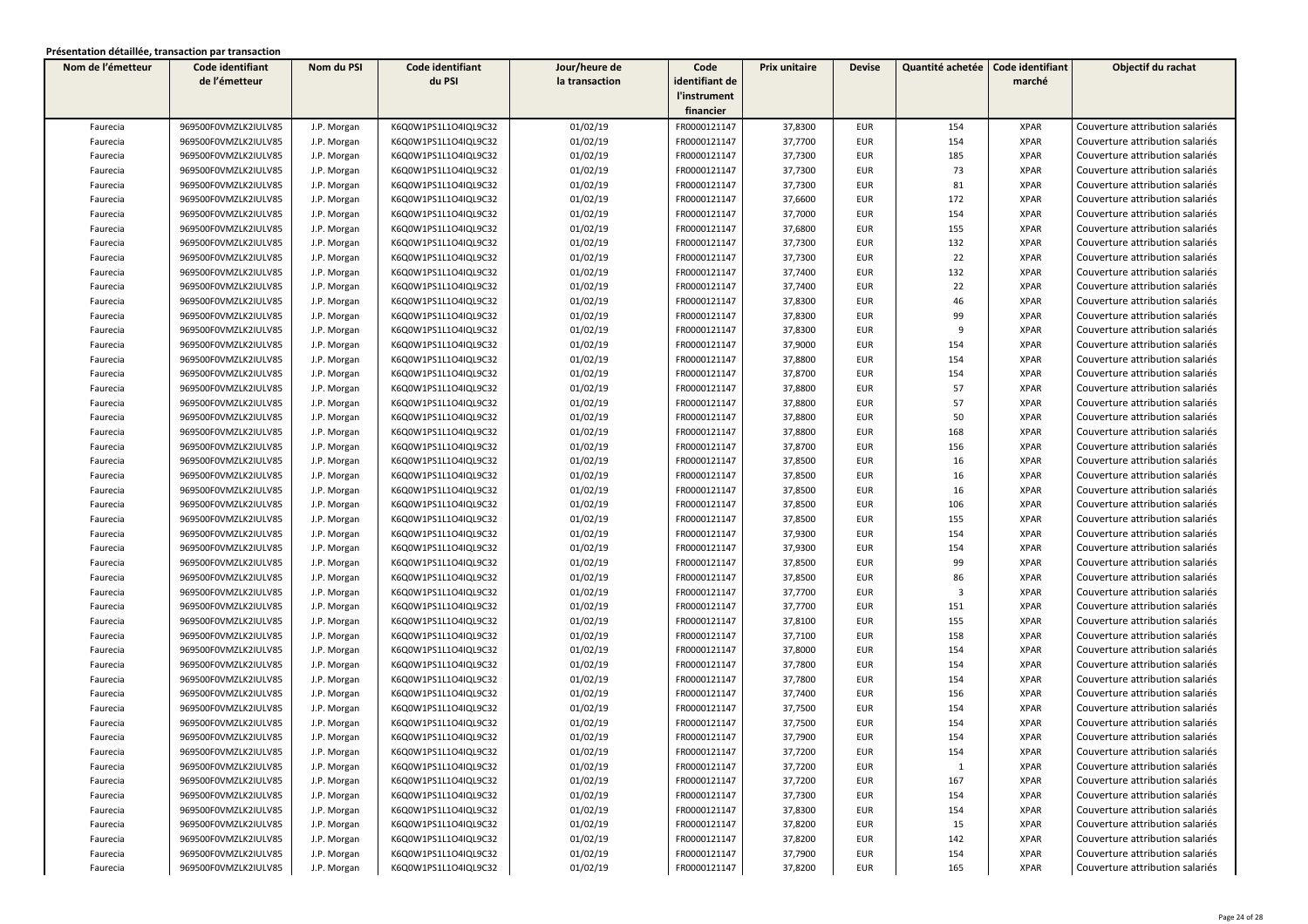| Nom de l'émetteur | Code identifiant     | Nom du PSI  | Code identifiant     | Jour/heure de  | Code           | Prix unitaire | <b>Devise</b> | Quantité achetée | Code identifiant | Objectif du rachat              |
|-------------------|----------------------|-------------|----------------------|----------------|----------------|---------------|---------------|------------------|------------------|---------------------------------|
|                   | de l'émetteur        |             | du PSI               | la transaction | identifiant de |               |               |                  | marché           |                                 |
|                   |                      |             |                      |                | l'instrument   |               |               |                  |                  |                                 |
|                   |                      |             |                      |                | financier      |               |               |                  |                  |                                 |
| Faurecia          | 969500F0VMZLK2IULV85 | J.P. Morgan | K6Q0W1PS1L1O4IQL9C32 | 01/02/19       | FR0000121147   | 37,7500       | <b>EUR</b>    | 158              | <b>XPAR</b>      | Couverture attribution salariés |
| Faurecia          | 969500F0VMZLK2IULV85 | J.P. Morgan | K6Q0W1PS1L1O4IQL9C32 | 01/02/19       | FR0000121147   | 37,8400       | <b>EUR</b>    | 56               | <b>XPAR</b>      | Couverture attribution salariés |
| Faurecia          | 969500F0VMZLK2IULV85 | J.P. Morgan | K6Q0W1PS1L1O4IQL9C32 | 01/02/19       | FR0000121147   | 37,8400       | <b>EUR</b>    | 98               | <b>XPAR</b>      | Couverture attribution salariés |
| Faurecia          | 969500F0VMZLK2IULV85 | J.P. Morgan | K6Q0W1PS1L1O4IQL9C32 | 01/02/19       | FR0000121147   | 37,9300       | <b>EUR</b>    | 154              | <b>XPAR</b>      | Couverture attribution salariés |
| Faurecia          | 969500F0VMZLK2IULV85 | J.P. Morgan | K6Q0W1PS1L1O4IQL9C32 | 01/02/19       | FR0000121147   | 38,0400       | <b>EUR</b>    | 96               | <b>XPAR</b>      | Couverture attribution salariés |
| Faurecia          | 969500F0VMZLK2IULV85 | J.P. Morgan | K6Q0W1PS1L1O4IQL9C32 | 01/02/19       | FR0000121147   | 38,0400       | EUR           | 58               | <b>XPAR</b>      | Couverture attribution salariés |
| Faurecia          | 969500F0VMZLK2IULV85 | J.P. Morgan | K6Q0W1PS1L1O4IQL9C32 | 01/02/19       | FR0000121147   | 38,0400       | <b>EUR</b>    | 154              | <b>XPAR</b>      | Couverture attribution salariés |
| Faurecia          | 969500F0VMZLK2IULV85 | J.P. Morgan | K6Q0W1PS1L1O4IQL9C32 | 01/02/19       | FR0000121147   | 37,9800       | <b>EUR</b>    | 154              | <b>XPAR</b>      | Couverture attribution salariés |
| Faurecia          | 969500F0VMZLK2IULV85 | J.P. Morgan | K6Q0W1PS1L1O4IQL9C32 | 01/02/19       | FR0000121147   | 38,1100       | <b>EUR</b>    | 154              | <b>XPAR</b>      | Couverture attribution salariés |
| Faurecia          | 969500F0VMZLK2IULV85 | J.P. Morgan | K6Q0W1PS1L1O4IQL9C32 | 01/02/19       | FR0000121147   | 38,2000       | <b>EUR</b>    | 154              | <b>XPAR</b>      | Couverture attribution salariés |
| Faurecia          | 969500F0VMZLK2IULV85 | J.P. Morgan | K6Q0W1PS1L1O4IQL9C32 | 01/02/19       | FR0000121147   | 38,1700       | <b>EUR</b>    | 154              | <b>XPAR</b>      | Couverture attribution salariés |
| Faurecia          | 969500F0VMZLK2IULV85 | J.P. Morgan | K6Q0W1PS1L1O4IQL9C32 | 01/02/19       | FR0000121147   | 38,1700       | EUR           | 154              | <b>XPAR</b>      | Couverture attribution salariés |
| Faurecia          | 969500F0VMZLK2IULV85 | J.P. Morgan | K6Q0W1PS1L1O4IQL9C32 | 01/02/19       | FR0000121147   | 38,1800       | EUR           | 12               | <b>XPAR</b>      | Couverture attribution salariés |
| Faurecia          | 969500F0VMZLK2IULV85 | J.P. Morgan | K6Q0W1PS1L1O4IQL9C32 | 01/02/19       | FR0000121147   | 38,1800       | <b>EUR</b>    | 142              | <b>XPAR</b>      | Couverture attribution salariés |
| Faurecia          | 969500F0VMZLK2IULV85 | J.P. Morgan | K6Q0W1PS1L1O4IQL9C32 | 01/02/19       | FR0000121147   | 37,9900       | EUR           | 150              | <b>XPAR</b>      | Couverture attribution salariés |
| Faurecia          | 969500F0VMZLK2IULV85 | J.P. Morgan | K6Q0W1PS1L1O4IQL9C32 | 01/02/19       | FR0000121147   | 37,9900       | <b>EUR</b>    | $\overline{4}$   | <b>XPAR</b>      | Couverture attribution salariés |
| Faurecia          | 969500F0VMZLK2IULV85 | J.P. Morgan | K6Q0W1PS1L1O4IQL9C32 | 01/02/19       | FR0000121147   | 38,0300       | <b>EUR</b>    | 154              | <b>XPAR</b>      | Couverture attribution salariés |
| Faurecia          | 969500F0VMZLK2IULV85 | J.P. Morgan | K6Q0W1PS1L1O4IQL9C32 | 01/02/19       | FR0000121147   | 37,9100       | EUR           | 71               | <b>XPAR</b>      | Couverture attribution salariés |
| Faurecia          | 969500F0VMZLK2IULV85 | J.P. Morgan | K6Q0W1PS1L1O4IQL9C32 | 01/02/19       | FR0000121147   | 37,9100       | <b>EUR</b>    | 83               | <b>XPAR</b>      | Couverture attribution salariés |
| Faurecia          | 969500F0VMZLK2IULV85 | J.P. Morgan | K6Q0W1PS1L1O4IQL9C32 | 01/02/19       | FR0000121147   | 37,8500       | EUR           | 872              | <b>XPAR</b>      | Couverture attribution salariés |
| Faurecia          | 969500F0VMZLK2IULV85 | J.P. Morgan | K6Q0W1PS1L1O4IQL9C32 | 01/02/19       | FR0000121147   | 37,8100       | EUR           | 58               | <b>XPAR</b>      | Couverture attribution salariés |
| Faurecia          | 969500F0VMZLK2IULV85 | J.P. Morgan | K6Q0W1PS1L1O4IQL9C32 | 01/02/19       | FR0000121147   | 37,8100       | EUR           | 226              | <b>XPAR</b>      | Couverture attribution salariés |
| Faurecia          | 969500F0VMZLK2IULV85 | J.P. Morgan | K6Q0W1PS1L1O4IQL9C32 | 01/02/19       | FR0000121147   | 37,9700       | <b>EUR</b>    | 154              | <b>XPAR</b>      | Couverture attribution salariés |
| Faurecia          | 969500F0VMZLK2IULV85 | J.P. Morgan | K6Q0W1PS1L1O4IQL9C32 | 01/02/19       | FR0000121147   | 37,9500       | <b>EUR</b>    | $\overline{4}$   | <b>XPAR</b>      | Couverture attribution salariés |
| Faurecia          | 969500F0VMZLK2IULV85 | J.P. Morgan | K6Q0W1PS1L1O4IQL9C32 | 01/02/19       | FR0000121147   | 37,9500       | <b>EUR</b>    | 150              | <b>XPAR</b>      | Couverture attribution salariés |
| Faurecia          | 969500F0VMZLK2IULV85 | J.P. Morgan | K6Q0W1PS1L1O4IQL9C32 | 01/02/19       | FR0000121147   | 37,9400       | EUR           | 29               | <b>XPAR</b>      | Couverture attribution salariés |
| Faurecia          | 969500F0VMZLK2IULV85 | J.P. Morgan | K6Q0W1PS1L1O4IQL9C32 | 01/02/19       | FR0000121147   | 37,9400       | <b>EUR</b>    | 133              | <b>XPAR</b>      | Couverture attribution salariés |
| Faurecia          | 969500F0VMZLK2IULV85 | J.P. Morgan | K6Q0W1PS1L1O4IQL9C32 | 01/02/19       | FR0000121147   | 38,0000       | EUR           | 154              | <b>XPAR</b>      | Couverture attribution salariés |
| Faurecia          | 969500F0VMZLK2IULV85 | J.P. Morgan | K6Q0W1PS1L1O4IQL9C32 | 01/02/19       | FR0000121147   | 37,9200       | <b>EUR</b>    | 154              | <b>XPAR</b>      | Couverture attribution salariés |
| Faurecia          | 969500F0VMZLK2IULV85 | J.P. Morgan | K6Q0W1PS1L1O4IQL9C32 | 01/02/19       | FR0000121147   | 37,9200       | <b>EUR</b>    | 154              | <b>XPAR</b>      | Couverture attribution salariés |
| Faurecia          | 969500F0VMZLK2IULV85 | J.P. Morgan | K6Q0W1PS1L1O4IQL9C32 | 01/02/19       | FR0000121147   | 37,9500       | <b>EUR</b>    | 154              | <b>XPAR</b>      | Couverture attribution salariés |
| Faurecia          | 969500F0VMZLK2IULV85 | J.P. Morgan | K6Q0W1PS1L1O4IQL9C32 | 01/02/19       | FR0000121147   | 38,1900       | <b>EUR</b>    | 11               | <b>XPAR</b>      | Couverture attribution salariés |
| Faurecia          | 969500F0VMZLK2IULV85 | J.P. Morgan | K6Q0W1PS1L1O4IQL9C32 | 01/02/19       | FR0000121147   | 38,1900       | <b>EUR</b>    | 143              | <b>XPAR</b>      | Couverture attribution salariés |
| Faurecia          | 969500F0VMZLK2IULV85 | J.P. Morgan | K6Q0W1PS1L1O4IQL9C32 | 01/02/19       | FR0000121147   | 38,2500       | <b>EUR</b>    | 176              | <b>XPAR</b>      | Couverture attribution salariés |
| Faurecia          | 969500F0VMZLK2IULV85 | J.P. Morgan | K6Q0W1PS1L1O4IQL9C32 | 01/02/19       | FR0000121147   | 38,2400       | <b>EUR</b>    | 161              | <b>XPAR</b>      | Couverture attribution salariés |
| Faurecia          | 969500F0VMZLK2IULV85 | J.P. Morgan | K6Q0W1PS1L1O4IQL9C32 | 01/02/19       | FR0000121147   | 38,2500       | <b>EUR</b>    | 83               | <b>XPAR</b>      | Couverture attribution salariés |
| Faurecia          | 969500F0VMZLK2IULV85 | J.P. Morgan | K6Q0W1PS1L1O4IQL9C32 | 01/02/19       | FR0000121147   | 38,2200       | <b>EUR</b>    | 10               | <b>XPAR</b>      | Couverture attribution salariés |
| Faurecia          | 969500F0VMZLK2IULV85 | J.P. Morgan | K6Q0W1PS1L1O4IQL9C32 | 01/02/19       | FR0000121147   | 38,2200       | <b>EUR</b>    | 10               | <b>XPAR</b>      | Couverture attribution salariés |
| Faurecia          | 969500F0VMZLK2IULV85 | J.P. Morgan | K6Q0W1PS1L1O4IQL9C32 | 01/02/19       | FR0000121147   | 38,2200       | <b>EUR</b>    | 10               | <b>XPAR</b>      | Couverture attribution salariés |
| Faurecia          | 969500F0VMZLK2IULV85 | J.P. Morgan | K6Q0W1PS1L1O4IQL9C32 | 01/02/19       | FR0000121147   | 38,2200       | <b>EUR</b>    | 140              | <b>XPAR</b>      | Couverture attribution salariés |
| Faurecia          | 969500F0VMZLK2IULV85 | J.P. Morgan | K6Q0W1PS1L1O4IQL9C32 | 01/02/19       | FR0000121147   | 38,2300       | <b>EUR</b>    | 104              | <b>XPAR</b>      | Couverture attribution salariés |
| Faurecia          | 969500F0VMZLK2IULV85 | J.P. Morgan | K6Q0W1PS1L1O4IQL9C32 | 01/02/19       | FR0000121147   | 38,2300       | <b>EUR</b>    | 49               | <b>XPAR</b>      | Couverture attribution salariés |
| Faurecia          | 969500F0VMZLK2IULV85 | J.P. Morgan | K6Q0W1PS1L1O4IQL9C32 | 01/02/19       | FR0000121147   | 38,2300       | <b>EUR</b>    | $\mathbf{1}$     | <b>XPAR</b>      | Couverture attribution salariés |
| Faurecia          | 969500F0VMZLK2IULV85 | J.P. Morgan | K6Q0W1PS1L1O4IQL9C32 | 01/02/19       | FR0000121147   | 38,2200       | <b>EUR</b>    | 156              | <b>XPAR</b>      | Couverture attribution salariés |
| Faurecia          | 969500F0VMZLK2IULV85 | J.P. Morgan | K6Q0W1PS1L1O4IQL9C32 | 01/02/19       | FR0000121147   | 38,1800       | <b>EUR</b>    | 169              | <b>XPAR</b>      | Couverture attribution salariés |
| Faurecia          | 969500F0VMZLK2IULV85 | J.P. Morgan | K6Q0W1PS1L1O4IQL9C32 | 01/02/19       | FR0000121147   | 38,1200       | EUR           | 125              | <b>XPAR</b>      | Couverture attribution salariés |
| Faurecia          | 969500F0VMZLK2IULV85 | J.P. Morgan | K6Q0W1PS1L1O4IQL9C32 | 01/02/19       | FR0000121147   | 38,1200       | <b>EUR</b>    | 44               | <b>XPAR</b>      | Couverture attribution salariés |
| Faurecia          | 969500F0VMZLK2IULV85 | J.P. Morgan | K6Q0W1PS1L1O4IQL9C32 | 01/02/19       | FR0000121147   | 38,1900       | EUR           | 144              | <b>XPAR</b>      | Couverture attribution salariés |
| Faurecia          | 969500F0VMZLK2IULV85 | J.P. Morgan | K6Q0W1PS1L1O4IQL9C32 | 01/02/19       | FR0000121147   | 38,1900       | EUR           | 11               | <b>XPAR</b>      | Couverture attribution salariés |
| Faurecia          | 969500F0VMZLK2IULV85 | J.P. Morgan | K6Q0W1PS1L1O4IQL9C32 | 01/02/19       | FR0000121147   | 38,2100       | EUR           | 154              | <b>XPAR</b>      | Couverture attribution salariés |
| Faurecia          | 969500F0VMZLK2IULV85 | J.P. Morgan | K6Q0W1PS1L1O4IQL9C32 | 01/02/19       | FR0000121147   | 38,2400       | EUR           | 154              | <b>XPAR</b>      | Couverture attribution salariés |
| Faurecia          | 969500F0VMZLK2IULV85 | J.P. Morgan | K6Q0W1PS1L1O4IQL9C32 | 01/02/19       | FR0000121147   | 38,3900       | <b>EUR</b>    | 160              | <b>XPAR</b>      | Couverture attribution salariés |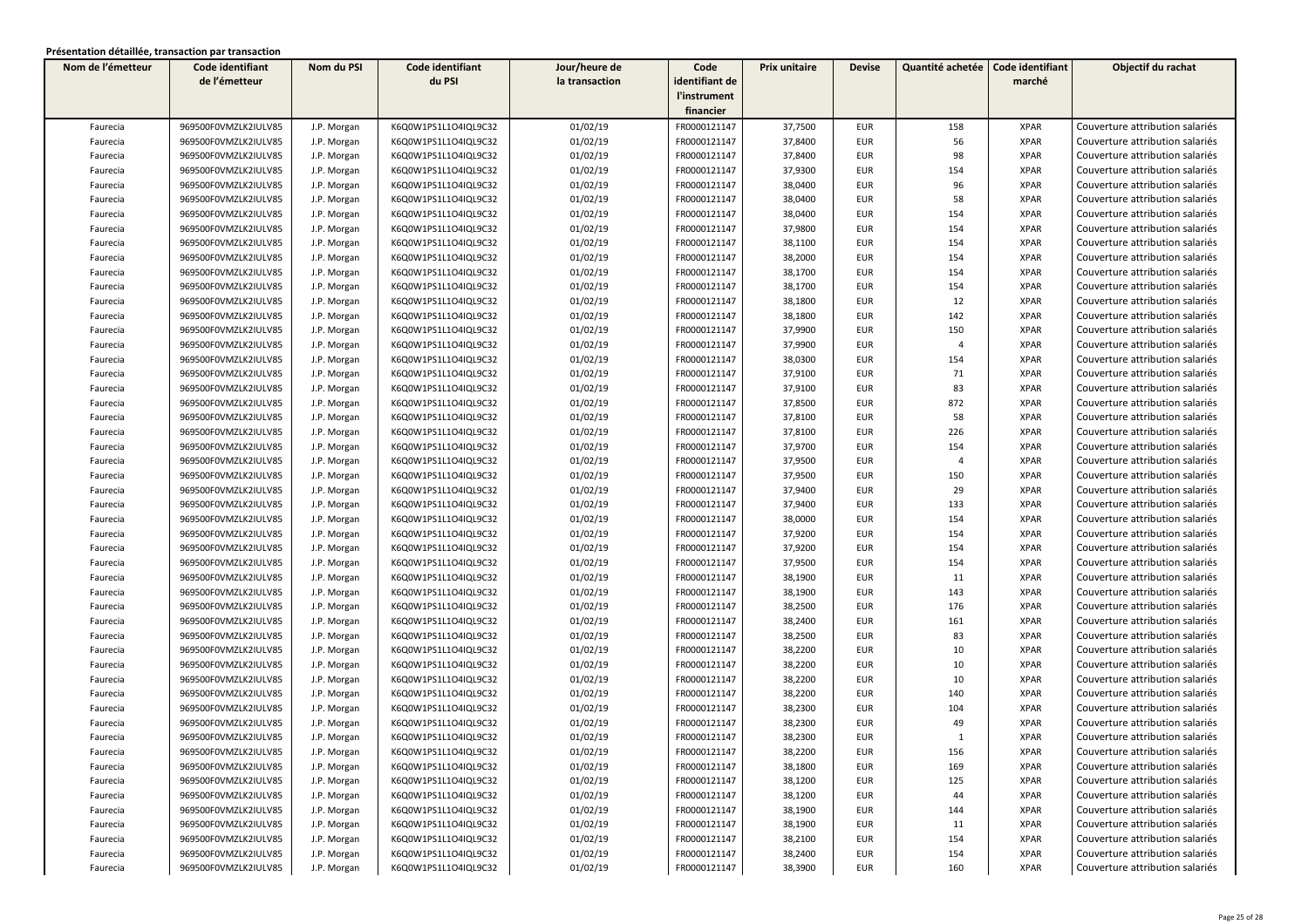| Nom de l'émetteur | Code identifiant     | Nom du PSI  | Code identifiant     | Jour/heure de  | Code           | Prix unitaire | <b>Devise</b> | Quantité achetée | Code identifiant | Objectif du rachat              |
|-------------------|----------------------|-------------|----------------------|----------------|----------------|---------------|---------------|------------------|------------------|---------------------------------|
|                   | de l'émetteur        |             | du PSI               | la transaction | identifiant de |               |               |                  | marché           |                                 |
|                   |                      |             |                      |                | l'instrument   |               |               |                  |                  |                                 |
|                   |                      |             |                      |                | financier      |               |               |                  |                  |                                 |
| Faurecia          | 969500F0VMZLK2IULV85 | J.P. Morgan | K6Q0W1PS1L1O4IQL9C32 | 01/02/19       | FR0000121147   | 38,2600       | <b>EUR</b>    | 155              | <b>XPAR</b>      | Couverture attribution salariés |
| Faurecia          | 969500F0VMZLK2IULV85 | J.P. Morgan | K6Q0W1PS1L1O4IQL9C32 | 01/02/19       | FR0000121147   | 38,4000       | <b>EUR</b>    | 116              | <b>XPAR</b>      | Couverture attribution salariés |
| Faurecia          | 969500F0VMZLK2IULV85 | J.P. Morgan | K6Q0W1PS1L1O4IQL9C32 | 01/02/19       | FR0000121147   | 38,4000       | <b>EUR</b>    | 38               | <b>XPAR</b>      | Couverture attribution salariés |
| Faurecia          | 969500F0VMZLK2IULV85 | J.P. Morgan | K6Q0W1PS1L1O4IQL9C32 | 01/02/19       | FR0000121147   | 38,6500       | <b>EUR</b>    | 154              | <b>XPAR</b>      | Couverture attribution salariés |
| Faurecia          | 969500F0VMZLK2IULV85 | J.P. Morgan | K6Q0W1PS1L1O4IQL9C32 | 01/02/19       | FR0000121147   | 38,9200       | <b>EUR</b>    | 154              | <b>XPAR</b>      | Couverture attribution salariés |
| Faurecia          | 969500F0VMZLK2IULV85 | J.P. Morgan | K6Q0W1PS1L1O4IQL9C32 | 01/02/19       | FR0000121147   | 38,8200       | <b>EUR</b>    | 154              | <b>XPAR</b>      | Couverture attribution salariés |
| Faurecia          | 969500F0VMZLK2IULV85 | J.P. Morgan | K6Q0W1PS1L1O4IQL9C32 | 01/02/19       | FR0000121147   | 38,9700       | <b>EUR</b>    | 154              | <b>XPAR</b>      | Couverture attribution salariés |
| Faurecia          | 969500F0VMZLK2IULV85 | J.P. Morgan | K6Q0W1PS1L1O4IQL9C32 | 01/02/19       | FR0000121147   | 39,1700       | <b>EUR</b>    | 154              | <b>XPAR</b>      | Couverture attribution salariés |
| Faurecia          | 969500F0VMZLK2IULV85 | J.P. Morgan | K6Q0W1PS1L1O4IQL9C32 | 01/02/19       | FR0000121147   | 38,8900       | <b>EUR</b>    | 154              | <b>XPAR</b>      | Couverture attribution salariés |
| Faurecia          | 969500F0VMZLK2IULV85 | J.P. Morgan | K6Q0W1PS1L1O4IQL9C32 | 01/02/19       | FR0000121147   | 38,8900       | <b>EUR</b>    | 154              | <b>XPAR</b>      | Couverture attribution salariés |
| Faurecia          | 969500F0VMZLK2IULV85 | J.P. Morgan | K6Q0W1PS1L1O4IQL9C32 | 01/02/19       | FR0000121147   | 38,9300       | <b>EUR</b>    | 95               | <b>XPAR</b>      | Couverture attribution salariés |
| Faurecia          | 969500F0VMZLK2IULV85 | J.P. Morgan | K6Q0W1PS1L1O4IQL9C32 | 01/02/19       | FR0000121147   | 38,9300       | <b>EUR</b>    | 59               | <b>XPAR</b>      | Couverture attribution salariés |
| Faurecia          | 969500F0VMZLK2IULV85 | J.P. Morgan | K6Q0W1PS1L1O4IQL9C32 | 01/02/19       | FR0000121147   | 39,0200       | <b>EUR</b>    | 106              | <b>XPAR</b>      | Couverture attribution salariés |
| Faurecia          | 969500F0VMZLK2IULV85 | J.P. Morgan | K6Q0W1PS1L1O4IQL9C32 | 01/02/19       | FR0000121147   | 39,0200       | <b>EUR</b>    | 48               | <b>XPAR</b>      | Couverture attribution salariés |
| Faurecia          | 969500F0VMZLK2IULV85 | J.P. Morgan | K6Q0W1PS1L1O4IQL9C32 | 01/02/19       | FR0000121147   | 38,8600       | <b>EUR</b>    | 154              | <b>XPAR</b>      | Couverture attribution salariés |
| Faurecia          | 969500F0VMZLK2IULV85 | J.P. Morgan | K6Q0W1PS1L1O4IQL9C32 | 01/02/19       | FR0000121147   | 38,6500       | <b>EUR</b>    | 100              | <b>XPAR</b>      | Couverture attribution salariés |
| Faurecia          | 969500F0VMZLK2IULV85 | J.P. Morgan | K6Q0W1PS1L1O4IQL9C32 | 01/02/19       | FR0000121147   | 38,6500       | <b>EUR</b>    | 60               | <b>XPAR</b>      | Couverture attribution salariés |
| Faurecia          | 969500F0VMZLK2IULV85 | J.P. Morgan | K6Q0W1PS1L1O4IQL9C32 | 01/02/19       | FR0000121147   | 38,6400       | <b>EUR</b>    | 100              | <b>XPAR</b>      | Couverture attribution salariés |
| Faurecia          | 969500F0VMZLK2IULV85 | J.P. Morgan | K6Q0W1PS1L1O4IQL9C32 | 01/02/19       | FR0000121147   | 38,6400       | <b>EUR</b>    | 57               | <b>XPAR</b>      | Couverture attribution salariés |
| Faurecia          | 969500F0VMZLK2IULV85 | J.P. Morgan | K6Q0W1PS1L1O4IQL9C32 | 01/02/19       | FR0000121147   | 38,6300       | <b>EUR</b>    | 150              | <b>XPAR</b>      | Couverture attribution salariés |
| Faurecia          | 969500F0VMZLK2IULV85 | J.P. Morgan | K6Q0W1PS1L1O4IQL9C32 | 01/02/19       | FR0000121147   | 38,6500       | <b>EUR</b>    | 154              | <b>XPAR</b>      | Couverture attribution salariés |
| Faurecia          | 969500F0VMZLK2IULV85 | J.P. Morgan | K6Q0W1PS1L1O4IQL9C32 | 01/02/19       | FR0000121147   | 38,5900       | <b>EUR</b>    | 154              | <b>XPAR</b>      | Couverture attribution salariés |
| Faurecia          | 969500F0VMZLK2IULV85 | J.P. Morgan | K6Q0W1PS1L1O4IQL9C32 | 01/02/19       | FR0000121147   | 38,5900       | <b>EUR</b>    | 141              | <b>XPAR</b>      | Couverture attribution salariés |
|                   | 969500F0VMZLK2IULV85 | J.P. Morgan | K6Q0W1PS1L1O4IQL9C32 | 01/02/19       | FR0000121147   | 38,5900       | <b>EUR</b>    | 13               | <b>XPAR</b>      | Couverture attribution salariés |
| Faurecia          |                      |             |                      |                |                |               |               | 156              | <b>XPAR</b>      | Couverture attribution salariés |
| Faurecia          | 969500F0VMZLK2IULV85 | J.P. Morgan | K6Q0W1PS1L1O4IQL9C32 | 01/02/19       | FR0000121147   | 38,2200       | <b>EUR</b>    |                  |                  | Couverture attribution salariés |
| Faurecia          | 969500F0VMZLK2IULV85 | J.P. Morgan | K6Q0W1PS1L1O4IQL9C32 | 01/02/19       | FR0000121147   | 38,2200       | <b>EUR</b>    | 31               | <b>XPAR</b>      |                                 |
| Faurecia          | 969500F0VMZLK2IULV85 | J.P. Morgan | K6Q0W1PS1L1O4IQL9C32 | 01/02/19       | FR0000121147   | 38,2200       | EUR           | 54               | <b>XPAR</b>      | Couverture attribution salariés |
| Faurecia          | 969500F0VMZLK2IULV85 | J.P. Morgan | K6Q0W1PS1L1O4IQL9C32 | 01/02/19       | FR0000121147   | 38,2200       | <b>EUR</b>    | 156              | <b>XPAR</b>      | Couverture attribution salariés |
| Faurecia          | 969500F0VMZLK2IULV85 | J.P. Morgan | K6Q0W1PS1L1O4IQL9C32 | 01/02/19       | FR0000121147   | 38,2200       | <b>EUR</b>    | 56               | <b>XPAR</b>      | Couverture attribution salariés |
| Faurecia          | 969500F0VMZLK2IULV85 | J.P. Morgan | K6Q0W1PS1L1O4IQL9C32 | 01/02/19       | FR0000121147   | 38,2100       | <b>EUR</b>    | 154              | <b>XPAR</b>      | Couverture attribution salariés |
| Faurecia          | 969500F0VMZLK2IULV85 | J.P. Morgan | K6Q0W1PS1L1O4IQL9C32 | 01/02/19       | FR0000121147   | 38,1600       | <b>EUR</b>    | 168              | <b>XPAR</b>      | Couverture attribution salariés |
| Faurecia          | 969500F0VMZLK2IULV85 | J.P. Morgan | K6Q0W1PS1L1O4IQL9C32 | 01/02/19       | FR0000121147   | 38,1300       | <b>EUR</b>    | 168              | <b>XPAR</b>      | Couverture attribution salariés |
| Faurecia          | 969500F0VMZLK2IULV85 | J.P. Morgan | K6Q0W1PS1L1O4IQL9C32 | 01/02/19       | FR0000121147   | 38,1700       | <b>EUR</b>    | 163              | <b>XPAR</b>      | Couverture attribution salariés |
| Faurecia          | 969500F0VMZLK2IULV85 | J.P. Morgan | K6Q0W1PS1L1O4IQL9C32 | 01/02/19       | FR0000121147   | 38,1100       | <b>EUR</b>    | 21               | <b>XPAR</b>      | Couverture attribution salariés |
| Faurecia          | 969500F0VMZLK2IULV85 | J.P. Morgan | K6Q0W1PS1L1O4IQL9C32 | 01/02/19       | FR0000121147   | 38,1100       | <b>EUR</b>    | 133              | <b>XPAR</b>      | Couverture attribution salariés |
| Faurecia          | 969500F0VMZLK2IULV85 | J.P. Morgan | K6Q0W1PS1L1O4IQL9C32 | 01/02/19       | FR0000121147   | 37,9200       | <b>EUR</b>    | 154              | <b>XPAR</b>      | Couverture attribution salariés |
| Faurecia          | 969500F0VMZLK2IULV85 | J.P. Morgan | K6Q0W1PS1L1O4IQL9C32 | 01/02/19       | FR0000121147   | 37,9200       | <b>EUR</b>    | 154              | <b>XPAR</b>      | Couverture attribution salariés |
| Faurecia          | 969500F0VMZLK2IULV85 | J.P. Morgan | K6Q0W1PS1L1O4IQL9C32 | 01/02/19       | FR0000121147   | 37,6900       | <b>EUR</b>    | 10               | <b>XPAR</b>      | Couverture attribution salariés |
| Faurecia          | 969500F0VMZLK2IULV85 | J.P. Morgan | K6Q0W1PS1L1O4IQL9C32 | 01/02/19       | FR0000121147   | 37,6900       | <b>EUR</b>    | 144              | <b>XPAR</b>      | Couverture attribution salariés |
| Faurecia          | 969500F0VMZLK2IULV85 | J.P. Morgan | K6Q0W1PS1L1O4IQL9C32 | 01/02/19       | FR0000121147   | 37,7500       | <b>EUR</b>    | 154              | <b>XPAR</b>      | Couverture attribution salariés |
| Faurecia          | 969500F0VMZLK2IULV85 | J.P. Morgan | K6Q0W1PS1L1O4IQL9C32 | 01/02/19       | FR0000121147   | 37,6700       | <b>EUR</b>    | 154              | <b>XPAR</b>      | Couverture attribution salariés |
| Faurecia          | 969500F0VMZLK2IULV85 | J.P. Morgan | K6Q0W1PS1L1O4IQL9C32 | 01/02/19       | FR0000121147   | 37,6800       | EUR           | 154              | <b>XPAR</b>      | Couverture attribution salariés |
| Faurecia          | 969500F0VMZLK2IULV85 | J.P. Morgan | K6Q0W1PS1L1O4IQL9C32 | 01/02/19       | FR0000121147   | 37,7700       | <b>EUR</b>    | 154              | <b>XPAR</b>      | Couverture attribution salariés |
| Faurecia          | 969500F0VMZLK2IULV85 | J.P. Morgan | K6Q0W1PS1L1O4IQL9C32 | 01/02/19       | FR0000121147   | 37,7200       | EUR           | 154              | XPAR             | Couverture attribution salariés |
| Faurecia          | 969500F0VMZLK2IULV85 | J.P. Morgan | K6Q0W1PS1L1O4IQL9C32 | 01/02/19       | FR0000121147   | 37,7100       | <b>EUR</b>    | 154              | <b>XPAR</b>      | Couverture attribution salariés |
| Faurecia          | 969500F0VMZLK2IULV85 | J.P. Morgan | K6Q0W1PS1L1O4IQL9C32 | 01/02/19       | FR0000121147   | 37,8300       | EUR           | 169              | <b>XPAR</b>      | Couverture attribution salariés |
| Faurecia          | 969500F0VMZLK2IULV85 | J.P. Morgan | K6Q0W1PS1L1O4IQL9C32 | 01/02/19       | FR0000121147   | 37,9000       | EUR           | 154              | XPAR             | Couverture attribution salariés |
| Faurecia          | 969500F0VMZLK2IULV85 | J.P. Morgan | K6Q0W1PS1L1O4IQL9C32 | 01/02/19       | FR0000121147   | 37,8500       | EUR           | 154              | <b>XPAR</b>      | Couverture attribution salariés |
| Faurecia          | 969500F0VMZLK2IULV85 | J.P. Morgan | K6Q0W1PS1L1O4IQL9C32 | 01/02/19       | FR0000121147   | 37,8500       | EUR           | 155              | <b>XPAR</b>      | Couverture attribution salariés |
| Faurecia          | 969500F0VMZLK2IULV85 | J.P. Morgan | K6Q0W1PS1L1O4IQL9C32 | 01/02/19       | FR0000121147   | 37,8600       | EUR           | 154              | <b>XPAR</b>      | Couverture attribution salariés |
| Faurecia          | 969500F0VMZLK2IULV85 | J.P. Morgan | K6Q0W1PS1L1O4IQL9C32 | 01/02/19       | FR0000121147   | 37,9200       | EUR           | 154              | <b>XPAR</b>      | Couverture attribution salariés |
| Faurecia          | 969500F0VMZLK2IULV85 | J.P. Morgan | K6Q0W1PS1L1O4IQL9C32 | 01/02/19       | FR0000121147   | 37,8100       | EUR           | 160              | <b>XPAR</b>      | Couverture attribution salariés |
|                   |                      |             |                      |                |                |               |               |                  |                  |                                 |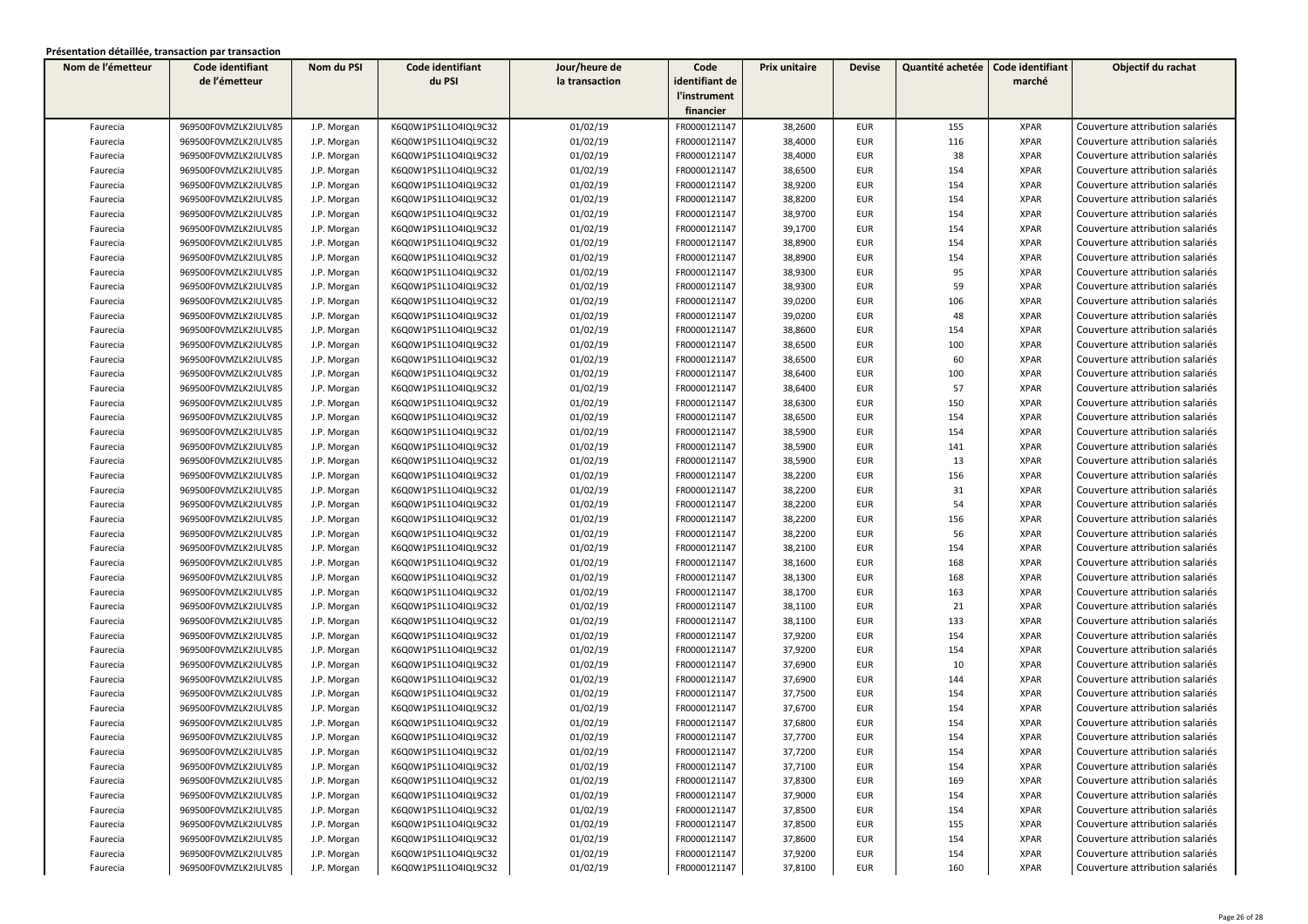| Nom de l'émetteur | Code identifiant     | Nom du PSI  | Code identifiant     | Jour/heure de  | Code           | <b>Prix unitaire</b> | <b>Devise</b> | Quantité achetée | Code identifiant | Objectif du rachat              |
|-------------------|----------------------|-------------|----------------------|----------------|----------------|----------------------|---------------|------------------|------------------|---------------------------------|
|                   | de l'émetteur        |             | du PSI               | la transaction | identifiant de |                      |               |                  | marché           |                                 |
|                   |                      |             |                      |                | l'instrument   |                      |               |                  |                  |                                 |
|                   |                      |             |                      |                | financier      |                      |               |                  |                  |                                 |
| Faurecia          | 969500F0VMZLK2IULV85 | J.P. Morgan | K6Q0W1PS1L1O4IQL9C32 | 01/02/19       | FR0000121147   | 37,8000              | <b>EUR</b>    | 154              | <b>XPAR</b>      | Couverture attribution salariés |
| Faurecia          | 969500F0VMZLK2IULV85 | J.P. Morgan | K6Q0W1PS1L1O4IQL9C32 | 01/02/19       | FR0000121147   | 37,7200              | EUR           | 154              | <b>XPAR</b>      | Couverture attribution salariés |
| Faurecia          | 969500F0VMZLK2IULV85 | J.P. Morgan | K6Q0W1PS1L1O4IQL9C32 | 01/02/19       | FR0000121147   | 37,7000              | <b>EUR</b>    | 17               | <b>XPAR</b>      | Couverture attribution salariés |
| Faurecia          | 969500F0VMZLK2IULV85 | J.P. Morgan | K6Q0W1PS1L1O4IQL9C32 | 01/02/19       | FR0000121147   | 37,7000              | EUR           | 30               | <b>XPAR</b>      | Couverture attribution salariés |
| Faurecia          | 969500F0VMZLK2IULV85 | J.P. Morgan | K6Q0W1PS1L1O4IQL9C32 | 01/02/19       | FR0000121147   | 37,7000              | EUR           | 30               | <b>XPAR</b>      | Couverture attribution salariés |
| Faurecia          | 969500F0VMZLK2IULV85 | J.P. Morgan | K6Q0W1PS1L1O4IQL9C32 | 01/02/19       | FR0000121147   | 37,7000              | EUR           | 87               | <b>XPAR</b>      | Couverture attribution salariés |
| Faurecia          | 969500F0VMZLK2IULV85 | J.P. Morgan | K6Q0W1PS1L1O4IQL9C32 | 01/02/19       | FR0000121147   | 37,7100              | EUR           | 150              | <b>XPAR</b>      | Couverture attribution salariés |
| Faurecia          | 969500F0VMZLK2IULV85 | J.P. Morgan | K6Q0W1PS1L1O4IQL9C32 | 01/02/19       | FR0000121147   | 37,7100              | EUR           | 14               | <b>XPAR</b>      | Couverture attribution salariés |
| Faurecia          | 969500F0VMZLK2IULV85 | J.P. Morgan | K6Q0W1PS1L1O4IQL9C32 | 01/02/19       | FR0000121147   | 37,8200              | <b>EUR</b>    | 154              | <b>XPAR</b>      | Couverture attribution salariés |
| Faurecia          | 969500F0VMZLK2IULV85 | J.P. Morgan | K6Q0W1PS1L1O4IQL9C32 | 01/02/19       | FR0000121147   | 37,7800              | <b>EUR</b>    | 154              | <b>XPAR</b>      | Couverture attribution salariés |
| Faurecia          | 969500F0VMZLK2IULV85 | J.P. Morgan | K6Q0W1PS1L1O4IQL9C32 | 01/02/19       | FR0000121147   | 37,7900              | EUR           | 154              | <b>XPAR</b>      | Couverture attribution salariés |
| Faurecia          | 969500F0VMZLK2IULV85 | J.P. Morgan | K6Q0W1PS1L1O4IQL9C32 | 01/02/19       | FR0000121147   | 37,7300              | <b>EUR</b>    | 154              | <b>XPAR</b>      | Couverture attribution salariés |
| Faurecia          | 969500F0VMZLK2IULV85 | J.P. Morgan | K6Q0W1PS1L1O4IQL9C32 | 01/02/19       | FR0000121147   | 37,7200              | EUR           | 154              | <b>XPAR</b>      | Couverture attribution salariés |
| Faurecia          | 969500F0VMZLK2IULV85 | J.P. Morgan | K6Q0W1PS1L1O4IQL9C32 | 01/02/19       | FR0000121147   | 37,7500              | EUR           | 165              | <b>XPAR</b>      | Couverture attribution salariés |
| Faurecia          | 969500F0VMZLK2IULV85 | J.P. Morgan | K6Q0W1PS1L1O4IQL9C32 | 01/02/19       | FR0000121147   | 37,8100              | EUR           | 169              | <b>XPAR</b>      | Couverture attribution salariés |
| Faurecia          | 969500F0VMZLK2IULV85 | J.P. Morgan | K6Q0W1PS1L1O4IQL9C32 | 01/02/19       | FR0000121147   | 37,7700              | EUR           | 169              | <b>XPAR</b>      | Couverture attribution salariés |
| Faurecia          | 969500F0VMZLK2IULV85 | J.P. Morgan | K6Q0W1PS1L1O4IQL9C32 | 01/02/19       | FR0000121147   | 37,7300              | EUR           | 167              | <b>XPAR</b>      | Couverture attribution salariés |
| Faurecia          | 969500F0VMZLK2IULV85 | J.P. Morgan | K6Q0W1PS1L1O4IQL9C32 | 01/02/19       | FR0000121147   | 37,7200              | <b>EUR</b>    | 154              | <b>XPAR</b>      | Couverture attribution salariés |
| Faurecia          | 969500F0VMZLK2IULV85 | J.P. Morgan | K6Q0W1PS1L1O4IQL9C32 | 01/02/19       | FR0000121147   | 37,7100              | EUR           | 155              | <b>XPAR</b>      | Couverture attribution salariés |
| Faurecia          | 969500F0VMZLK2IULV85 | J.P. Morgan | K6Q0W1PS1L1O4IQL9C32 | 01/02/19       | FR0000121147   | 37,7300              | <b>EUR</b>    | $\mathbf{1}$     | <b>XPAR</b>      | Couverture attribution salariés |
| Faurecia          | 969500F0VMZLK2IULV85 | J.P. Morgan | K6Q0W1PS1L1O4IQL9C32 | 01/02/19       | FR0000121147   | 37,7300              | EUR           | 153              | <b>XPAR</b>      | Couverture attribution salariés |
| Faurecia          | 969500F0VMZLK2IULV85 | J.P. Morgan | K6Q0W1PS1L1O4IQL9C32 | 01/02/19       | FR0000121147   | 37,8300              | EUR           | 154              | XPAR             | Couverture attribution salariés |
| Faurecia          | 969500F0VMZLK2IULV85 | J.P. Morgan | K6Q0W1PS1L1O4IQL9C32 | 01/02/19       | FR0000121147   | 37,8100              | <b>EUR</b>    | 155              | <b>XPAR</b>      | Couverture attribution salariés |
| Faurecia          | 969500F0VMZLK2IULV85 | J.P. Morgan | K6Q0W1PS1L1O4IQL9C32 | 01/02/19       | FR0000121147   | 37,8400              | EUR           | 157              | <b>XPAR</b>      | Couverture attribution salariés |
| Faurecia          | 969500F0VMZLK2IULV85 | J.P. Morgan | K6Q0W1PS1L1O4IQL9C32 | 01/02/19       | FR0000121147   | 37,8600              | <b>EUR</b>    | 32               | <b>XPAR</b>      | Couverture attribution salariés |
| Faurecia          | 969500F0VMZLK2IULV85 | J.P. Morgan | K6Q0W1PS1L1O4IQL9C32 | 01/02/19       | FR0000121147   | 37,8600              | <b>EUR</b>    | 122              | <b>XPAR</b>      | Couverture attribution salariés |
| Faurecia          | 969500F0VMZLK2IULV85 | J.P. Morgan | K6Q0W1PS1L1O4IQL9C32 | 01/02/19       | FR0000121147   | 37,9000              | EUR           | 154              | <b>XPAR</b>      | Couverture attribution salariés |
| Faurecia          | 969500F0VMZLK2IULV85 | J.P. Morgan | K6Q0W1PS1L1O4IQL9C32 | 01/02/19       | FR0000121147   | 37,8900              | <b>EUR</b>    | 98               | <b>XPAR</b>      | Couverture attribution salariés |
| Faurecia          | 969500F0VMZLK2IULV85 | J.P. Morgan | K6Q0W1PS1L1O4IQL9C32 | 01/02/19       | FR0000121147   | 37,9900              | EUR           | 154              | <b>XPAR</b>      | Couverture attribution salariés |
| Faurecia          | 969500F0VMZLK2IULV85 | J.P. Morgan | K6Q0W1PS1L1O4IQL9C32 | 01/02/19       | FR0000121147   | 38,0000              | EUR           | 154              | <b>XPAR</b>      | Couverture attribution salariés |
| Faurecia          | 969500F0VMZLK2IULV85 | J.P. Morgan | K6Q0W1PS1L1O4IQL9C32 | 01/02/19       | FR0000121147   | 37,9500              | EUR           | 154              | <b>XPAR</b>      | Couverture attribution salariés |
| Faurecia          | 969500F0VMZLK2IULV85 | J.P. Morgan | K6Q0W1PS1L1O4IQL9C32 | 01/02/19       | FR0000121147   | 37,9500              | EUR           | 162              | <b>XPAR</b>      | Couverture attribution salariés |
| Faurecia          | 969500F0VMZLK2IULV85 | J.P. Morgan | K6Q0W1PS1L1O4IQL9C32 | 01/02/19       | FR0000121147   | 38,0300              | EUR           | 154              | <b>XPAR</b>      | Couverture attribution salariés |
| Faurecia          | 969500F0VMZLK2IULV85 | J.P. Morgan | K6Q0W1PS1L1O4IQL9C32 | 01/02/19       | FR0000121147   | 38,0400              | <b>EUR</b>    | 154              | <b>XPAR</b>      | Couverture attribution salariés |
| Faurecia          | 969500F0VMZLK2IULV85 | J.P. Morgan | K6Q0W1PS1L1O4IQL9C32 | 01/02/19       | FR0000121147   | 38,0600              | EUR           | 154              | <b>XPAR</b>      | Couverture attribution salariés |
| Faurecia          | 969500F0VMZLK2IULV85 | J.P. Morgan | K6Q0W1PS1L1O4IQL9C32 | 01/02/19       | FR0000121147   | 38,0600              | <b>EUR</b>    | 155              | <b>XPAR</b>      | Couverture attribution salariés |
| Faurecia          | 969500F0VMZLK2IULV85 | J.P. Morgan | K6Q0W1PS1L1O4IQL9C32 | 01/02/19       | FR0000121147   | 38,0300              | <b>EUR</b>    | 156              | <b>XPAR</b>      | Couverture attribution salariés |
| Faurecia          | 969500F0VMZLK2IULV85 | J.P. Morgan | K6Q0W1PS1L1O4IQL9C32 | 01/02/19       | FR0000121147   | 37,9700              | EUR           | 154              | <b>XPAR</b>      | Couverture attribution salariés |
| Faurecia          | 969500F0VMZLK2IULV85 | J.P. Morgan | K6Q0W1PS1L1O4IQL9C32 | 01/02/19       | FR0000121147   | 37,9800              | EUR           | 154              | <b>XPAR</b>      | Couverture attribution salariés |
| Faurecia          | 969500F0VMZLK2IULV85 | J.P. Morgan | K6Q0W1PS1L1O4IQL9C32 | 01/02/19       | FR0000121147   | 37,9400              | EUR           | 86               | XPAR             | Couverture attribution salariés |
| Faurecia          | 969500F0VMZLK2IULV85 | J.P. Morgan | K6Q0W1PS1L1O4IQL9C32 | 01/02/19       | FR0000121147   | 37,9400              | EUR           | 68               | <b>XPAR</b>      | Couverture attribution salariés |
| Faurecia          | 969500F0VMZLK2IULV85 | J.P. Morgan | K6Q0W1PS1L1O4IQL9C32 | 01/02/19       | FR0000121147   | 38,1100              | EUR           | 154              | <b>XPAR</b>      | Couverture attribution salariés |
| Faurecia          | 969500F0VMZLK2IULV85 | J.P. Morgan | K6Q0W1PS1L1O4IQL9C32 | 01/02/19       | FR0000121147   | 38,1800              | <b>EUR</b>    | 154              | <b>XPAR</b>      | Couverture attribution salariés |
| Faurecia          | 969500F0VMZLK2IULV85 | J.P. Morgan | K6Q0W1PS1L1O4IQL9C32 | 01/02/19       | FR0000121147   | 38,1200              | EUR           | 154              | <b>XPAR</b>      | Couverture attribution salariés |
| Faurecia          | 969500F0VMZLK2IULV85 | J.P. Morgan | K6Q0W1PS1L1O4IQL9C32 | 01/02/19       | FR0000121147   | 38,0100              | <b>EUR</b>    | 519              | <b>XPAR</b>      | Couverture attribution salariés |
| Faurecia          | 969500F0VMZLK2IULV85 | J.P. Morgan | K6Q0W1PS1L1O4IQL9C32 | 01/02/19       | FR0000121147   | 37,9500              | EUR           | 154              | XPAR             | Couverture attribution salariés |
| Faurecia          | 969500F0VMZLK2IULV85 | J.P. Morgan | K6Q0W1PS1L1O4IQL9C32 | 01/02/19       | FR0000121147   | 37,9400              | EUR           | 158              | XPAR             | Couverture attribution salariés |
| Faurecia          | 969500F0VMZLK2IULV85 | J.P. Morgan | K6Q0W1PS1L1O4IQL9C32 | 01/02/19       | FR0000121147   | 37,9400              | EUR           | 154              | XPAR             | Couverture attribution salariés |
| Faurecia          | 969500F0VMZLK2IULV85 | J.P. Morgan | K6Q0W1PS1L1O4IQL9C32 | 01/02/19       | FR0000121147   | 37,9200              | EUR           | 143              | XPAR             | Couverture attribution salariés |
| Faurecia          | 969500F0VMZLK2IULV85 | J.P. Morgan | K6Q0W1PS1L1O4IQL9C32 | 01/02/19       | FR0000121147   | 37,9200              | EUR           | 20               | XPAR             | Couverture attribution salariés |
| Faurecia          | 969500F0VMZLK2IULV85 | J.P. Morgan | K6Q0W1PS1L1O4IQL9C32 | 01/02/19       | FR0000121147   | 37,8300              | <b>EUR</b>    | 315              | XPAR             | Couverture attribution salariés |
| Faurecia          | 969500F0VMZLK2IULV85 | J.P. Morgan | K6Q0W1PS1L1O4IQL9C32 | 01/02/19       | FR0000121147   | 37,8300              | EUR           | 64               | <b>XPAR</b>      | Couverture attribution salariés |